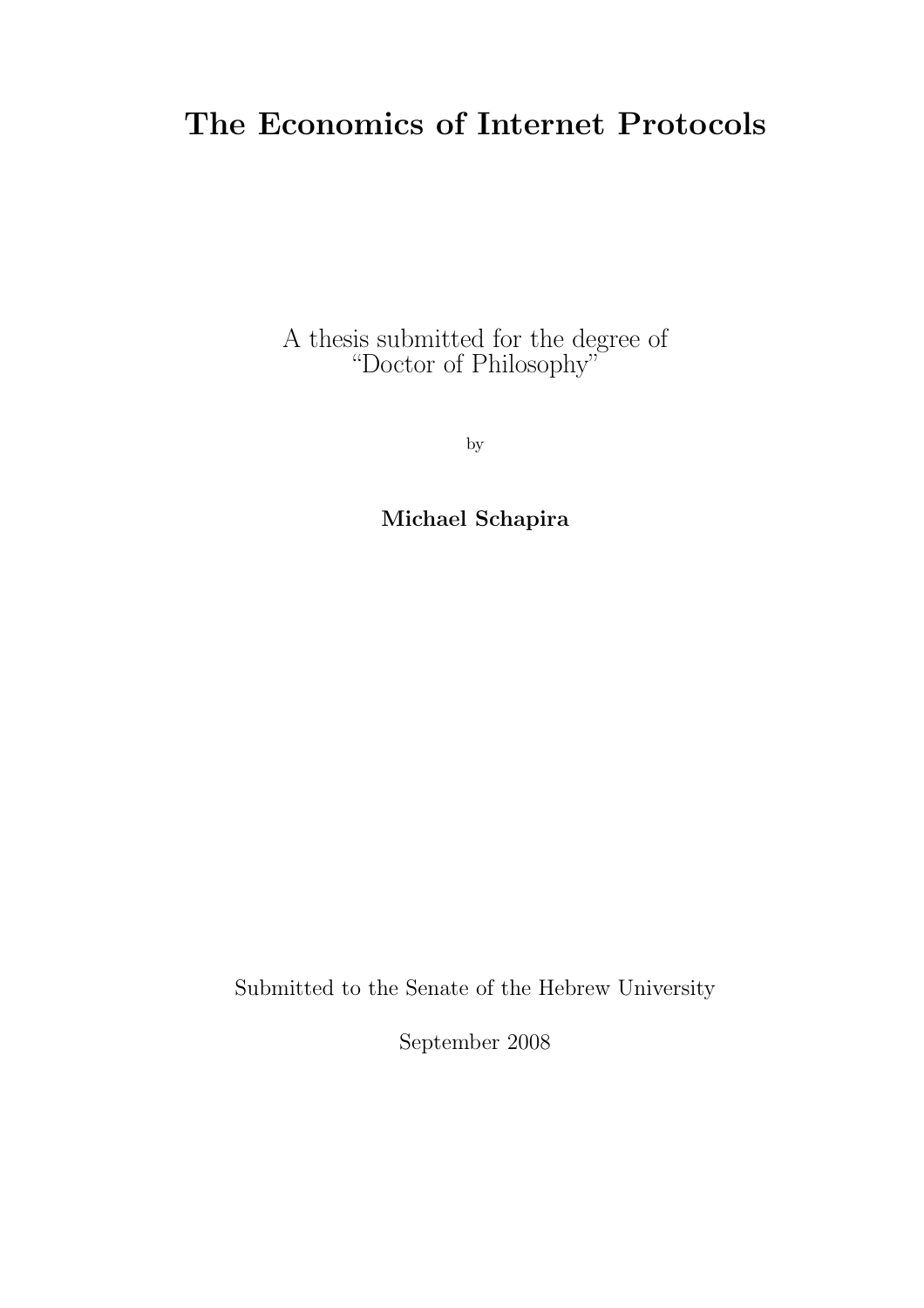This work was carried out under the supervision of

### Professor Noam Nisan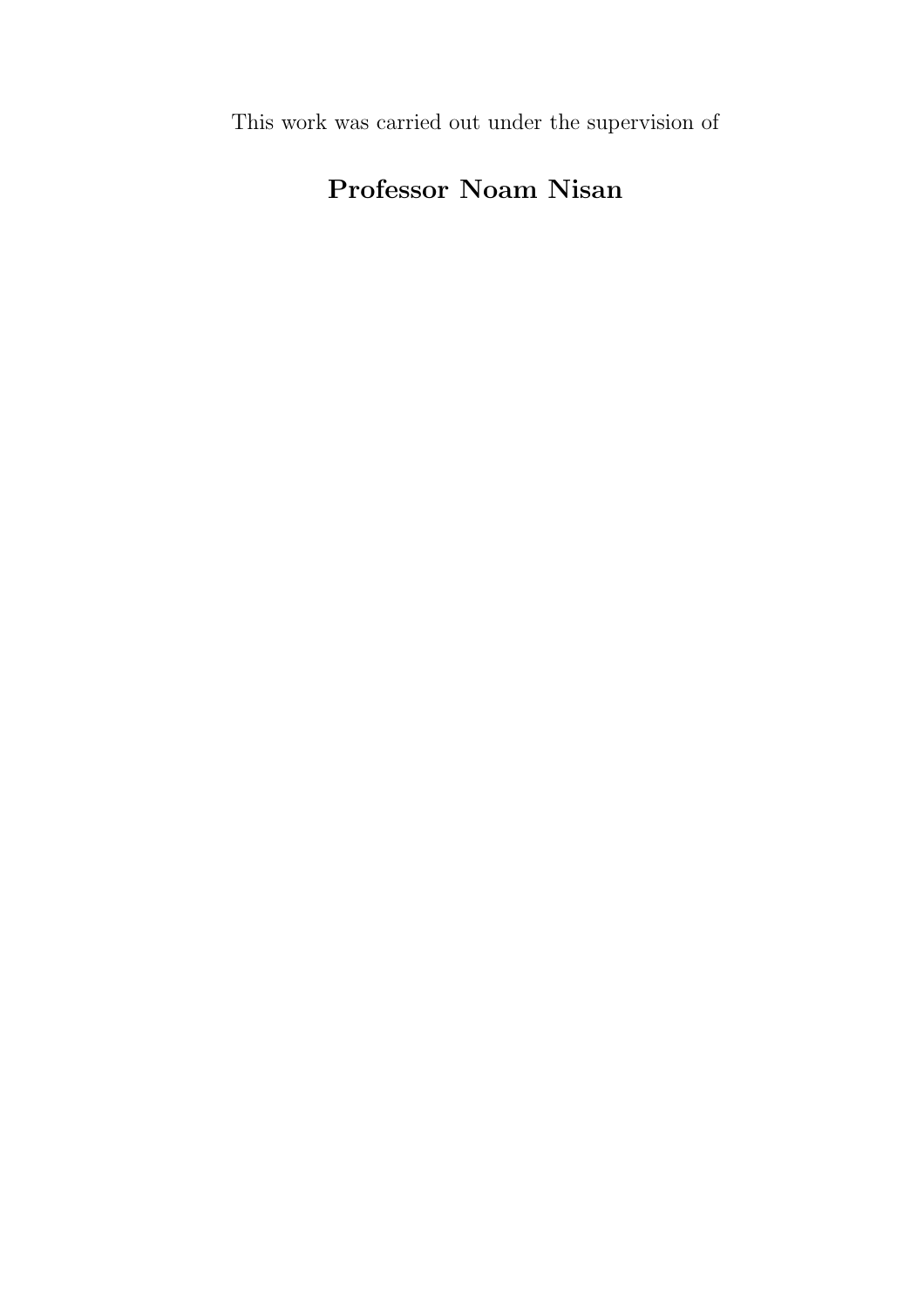### To my parents, Daniel and Charlotte Schapira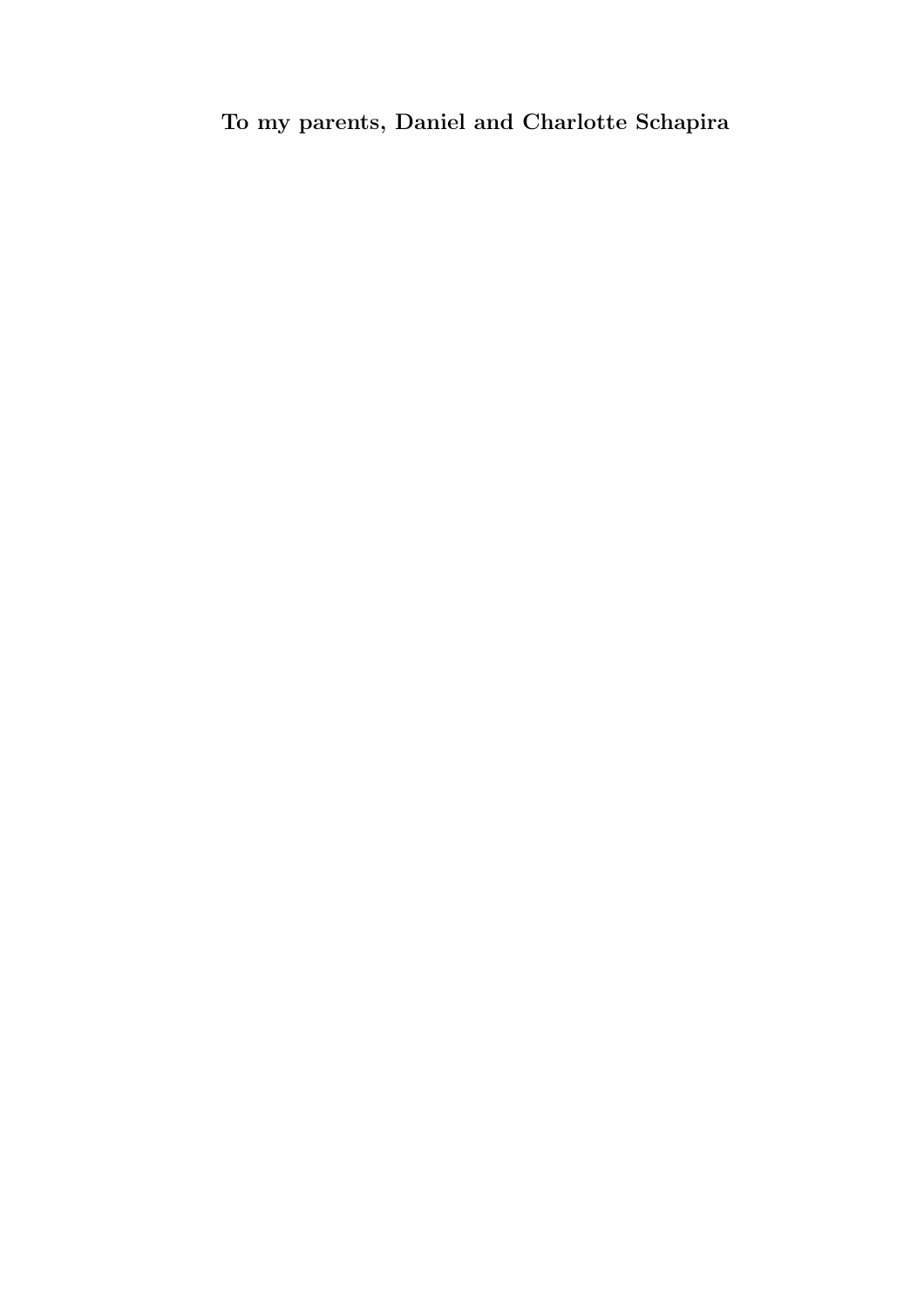### Acknowledgements

First and foremost, I would like to thank my advisor, Noam Nisan, for his guidance, for introducing me to many of the topics discussed in this thesis, for his openness to new ideas, for being ever-willing to explore new and uncharted territories, for his care and devotion, and, in general, for being the best advisor I could hope for.

I thank Joan Feigenbaum for her remarkable support throughout my graduate studies. Working at Yale with Joan on interdomain routing, and the countless talks we have had on this subject, turned out to have a very significant impact on my research, as reflected in this thesis. Large parts of this thesis are based on research that was done while I was in the US. I thank Scott Shenker and Christos Papadimitriou for hosting me at Berkeley, and for valuable discussions that greatly contributed to this thesis. I thank the members of the computational game theory group at Microsoft Research (Silicon Valley), and, in particular, my host there, Liad Blumrosen. I also thank Rahul Sami for the short, but fruitful, time we spent working together in Ann Arbor.

Last, but certainly not least, I would like to thank my many coauthors. In particular, I thank Aviv Zohar, with whom I have worked a great deal in the past few years on the subjects discussed in this document. I also thank the many others with whom I have worked during my studies: Moshe Babaioff, Giorgos Christodoulou, Shahar Dobzinski, Sharon Goldberg, Jason Hartline, Sam Ieong, Annamaria Kovacs, Hagay Levin, Vahab Mirrokni, Ahuva Mu'alem, Moni Naor, Vijay Ramachandran, Jennifer Rexford, Yaron Singer, Greg Valiant, and Jan Vondrak.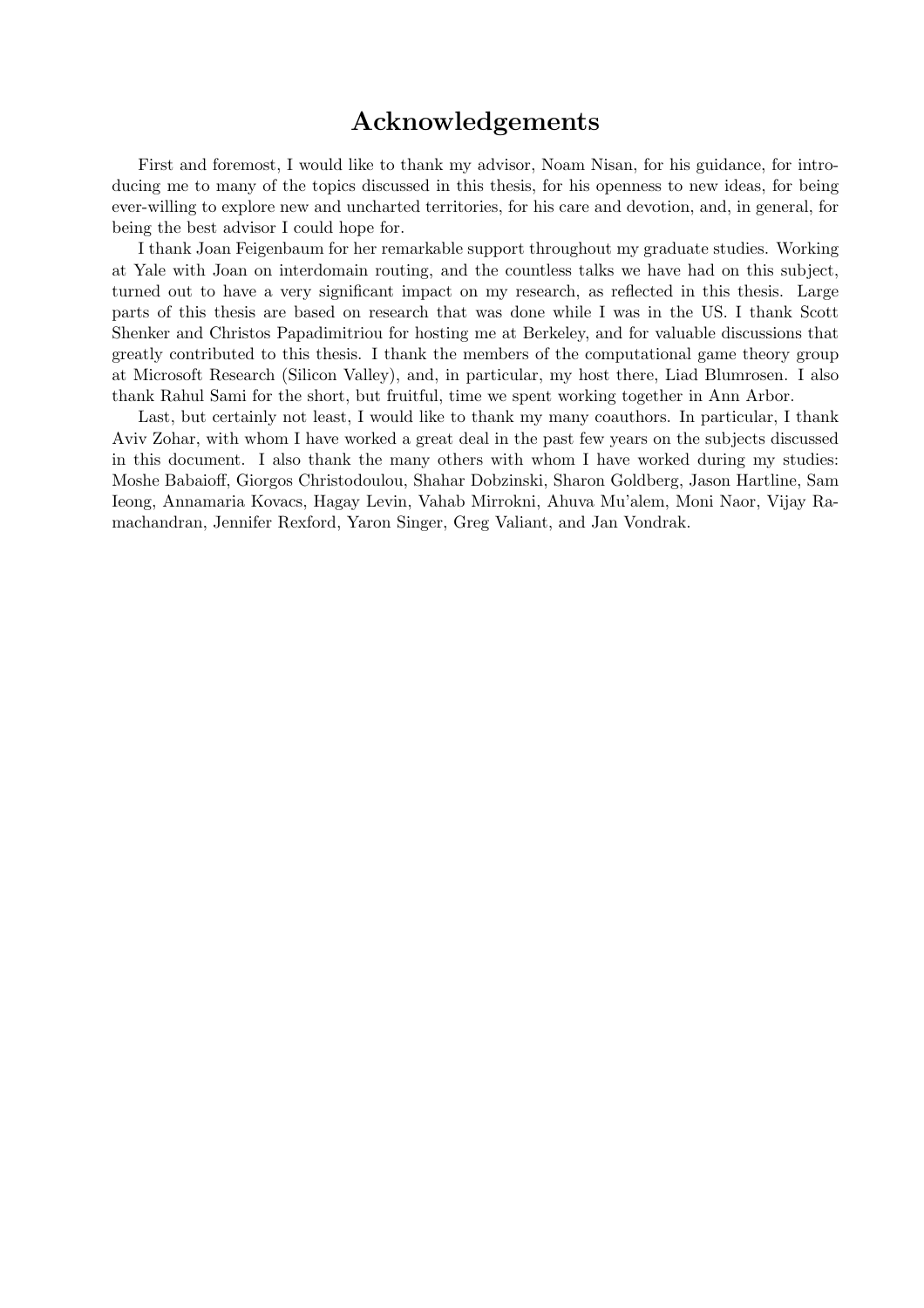# Abstract

The Internet is an arena of complex interplay between computational and economic factors – a computational platform through which various self-interested, often competing, economic entities interact. The actual transition of traffic in the Internet is achieved via the operation of few fundamental Internet Protocols (TCP, IP, BGP). These are probably the most widely-deployed distributed algorithms in existence, and will most likely continue to be so in the foreseeable future. Internet protocols are required to fulfil both engineering and economic desiderata. It is only natural, then, that understanding the Internet necessitates the fusion of ideas from computer science, and from the fields of mathematical economics and game-theory.

During the last decade there has been a surge of interest of the computer science community in such mergers of ideas; motivated by the Internet, computer-science theorists, and networking researchers, have invested a lot of effort into the modeling and the exploration of the intricate connections between the computational and social phenomena in the Internet. The importance of relating ideas from computer-science and from economics, or game-theory, in the networking context, is twofold: On the one hand, economic and game-theoretic concepts and tools help shed light on the operation of Internet protocols, and enable the formulation and achievement of important design goals. On the other hand, networking settings motivate new game-theoretic and economic questions, and networking research offers partial answers to these questions.

Our exploration of the borderline of computer-science theory, networking research, economics and game-theory can be divided into two parts: In the first part of this thesis we focus on the analysis of Internet protocols. In particular, we examine the Border Gateway Protocol (BGP). It seems that BGP is the best example to illustrate the inherent connection between computational and economic factors in the Internet. The Internet is comprised of many smaller interconnected networks called Autonomous Systems (ASes). ASes vary in size, from large national and multinational networks owned by vast corporations and governments, to small networks servicing a single business. Connectivity between these smaller networks is the raison d'être of the Internet. ASes are not only bound by physical relationships, they are also bound by business relationships, constituting a huge global market. BGP is the only protocol, de facto, that handles the task of establishing routes between ASes, known as interdomain routing.

We use game-theoretic machinery to address several BGP-related problems, like the central networking problem of guaranteeing BGP's convergence to a "stable" routing outcome, and the important question of ensuring BGP's incentive-compatibility (that has become the paradigmatic problem in the field of distributed algorithmic mechanism design). We close a long-standing open question by providing the first non-trivial necessary condition for BGP convergence. We also show that well-known modifications of BGP, proposed by security researchers, achieve incentivecompatibility without monetary transfers, thus highlighting interesting connections between security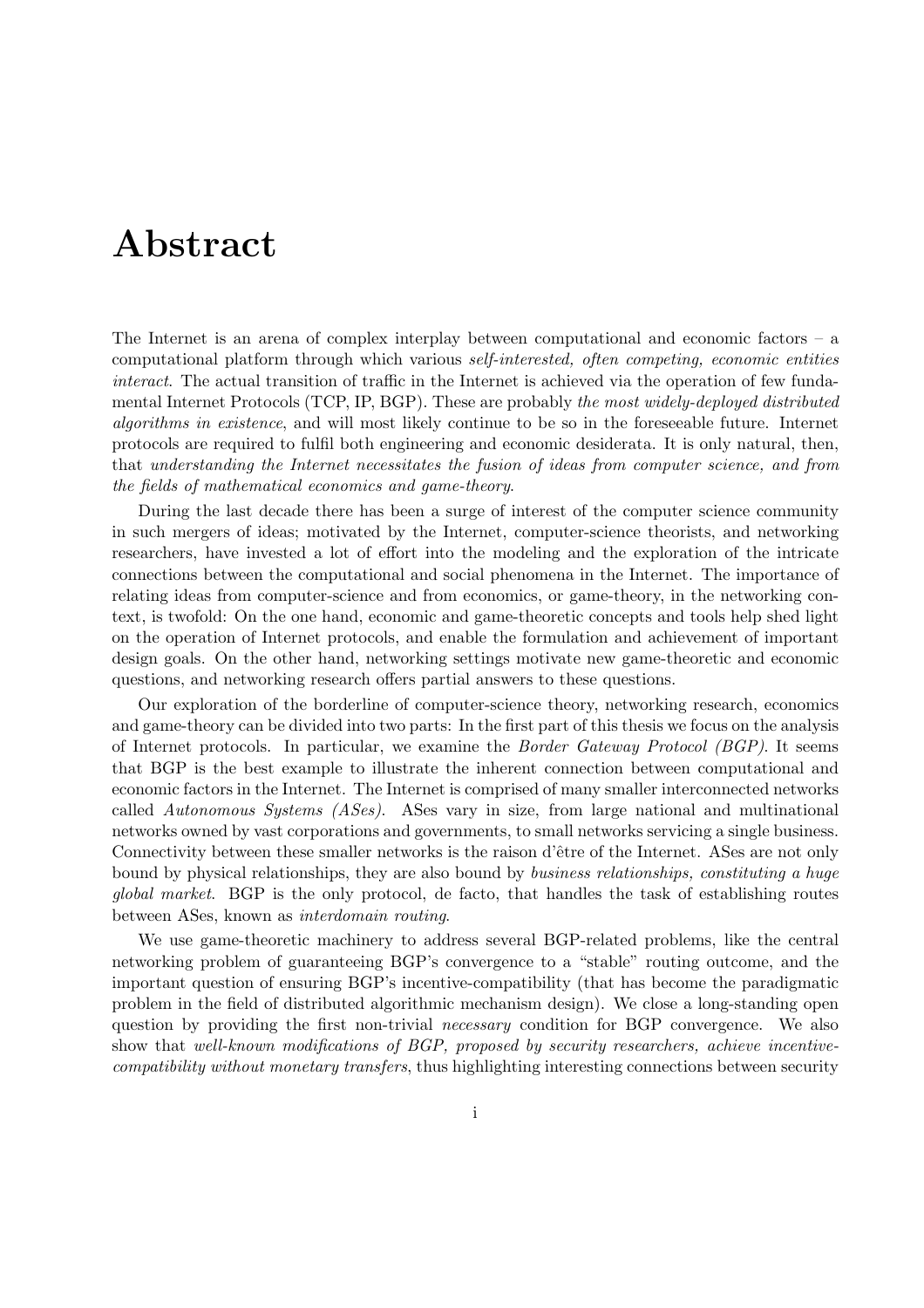research and mechanism design. We go on to propose a general game-theoretic framework for the analysis of Internet protocols like BGP. We demonstrate the usefulness of this framework by exhibiting many other (Internet-related and other) applications: adword auctions used by companies like Google and Yahoo!, congestion-control environments inspired by the Transmission Control Protocol (TCP), economic cost-sharing problems, and stable-roommates problems that generalize settings like economic markets and resource allocation problems.

Due to the inherently economic nature of the Internet, an important requirement from Internet protocols (like BGP) is that they be incentive-compatible, i.e., that the different participants be rationally motivated to execute them. In the second part of this thesis we prove several fundamental *impossibility results*, thus clarifying what simply cannot be achieved if we are aiming for incentive-compatibility. We wish to understand the limitations of combining the computer-science and economics worlds. Specifically, we wish to understand the obstacles that face us when we attempt to design algorithms (e.g., Internet protocols) that are not only computationally-efficient, but also incentive-compatible. We prove two kinds of impossibility results that reflect two different approaches regarding how to measure the "success" of an algorithm.

Our main impossibility result tackles a question that lies at the very heart of the field of algorithmic mechanism design. We establish the first significant (non-constant) approximability gap between algorithms that are both incentive-compatible and computationally-efficient, and algorithms that only achieve one of these two desiderata. This is shown in the context of a novel mechanism design problem which is an abstraction of many common situations, ranging from elections to the design of overlay networks. We provide general techniques for proving such impossibility results. Our result is actually made up of two complementary results – one in the communication-complexity model and one in the computational-complexity model. Our computational-complexity result is one of the first impossibility results connecting mechanism design to complexity theory; its novel proof technique involves an application of the Sauer-Shelah Lemma and may be of wider applicability.

Over the past four decades, complexity theory has been successful in classifying optimization problems into various classes, such as P, NP, NP-hard, and many others. Mechanism design is about incentive-compatible optimization, in which the inputs are provided by agents who have their own objectives. Our impossibility results can be seen as an attempt to understand the intricate connections between these classic computational complexity classifications and this new regime.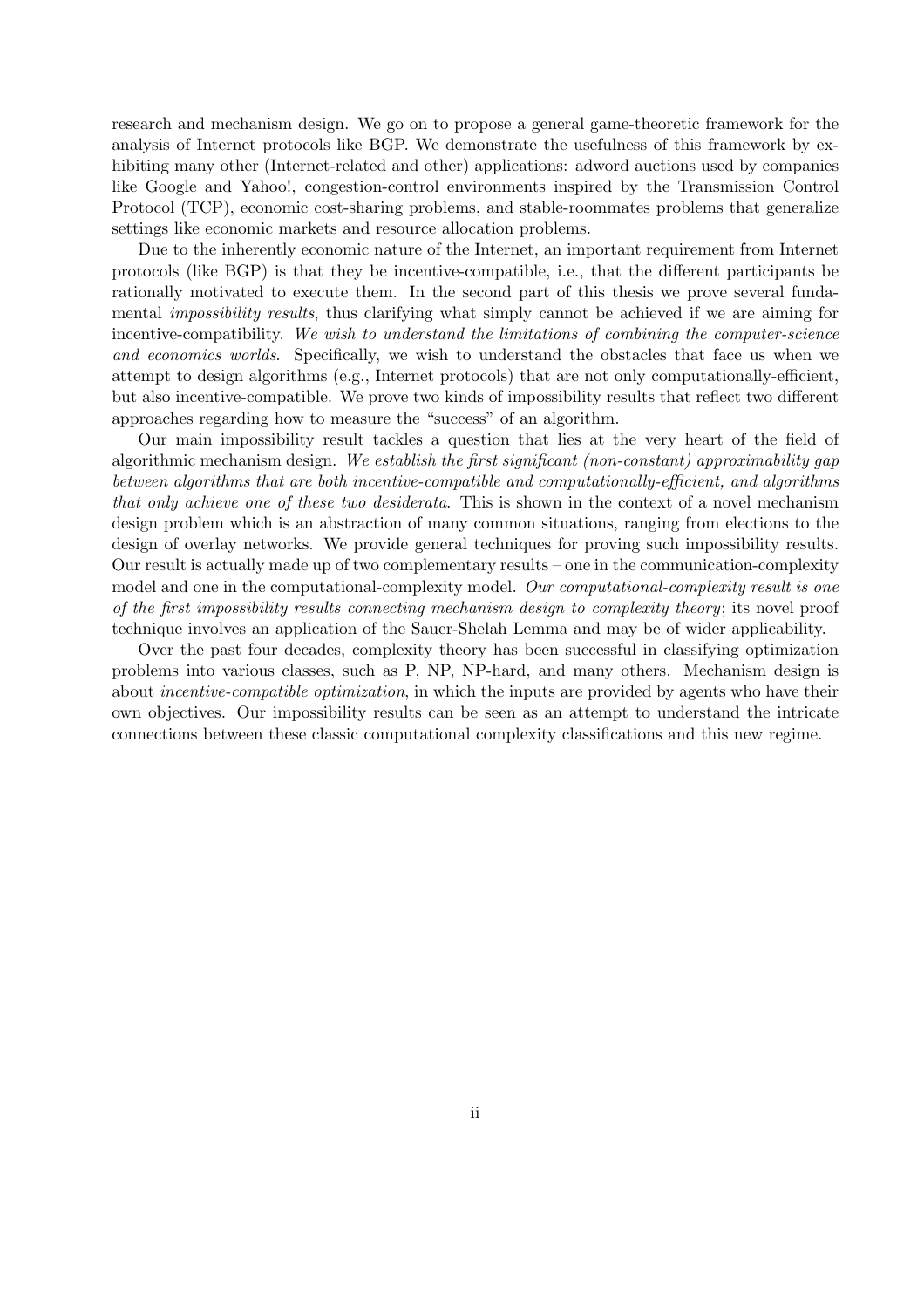# **Contents**

| $\mathbf{1}$   |     | Introduction                                                    | $\mathbf{1}$   |
|----------------|-----|-----------------------------------------------------------------|----------------|
|                | 1.1 |                                                                 | $\mathbf{1}$   |
|                | 1.2 |                                                                 | 3              |
|                |     | 1.2.1                                                           | 3              |
|                |     | 1.2.2                                                           | $\overline{5}$ |
|                | 1.3 | Part II: The Hardness of Achieving Incentive-Compatibility      | 6              |
|                |     | Incentive Compatibility Can Lead to Bad Approximations<br>1.3.1 | $\overline{6}$ |
|                |     | 1.3.2                                                           | $\overline{7}$ |
|                | 1.4 |                                                                 | $\overline{7}$ |
| $\overline{2}$ |     | Searching for Stability in Interdomain Routing                  | 9              |
|                | 2.1 |                                                                 | 9              |
|                |     | Two Networking Problems<br>2.1.1                                | 9              |
|                |     | 2.1.2                                                           | 11             |
|                | 2.2 | The Model                                                       | 11             |
|                |     | 2.2.1                                                           | 12             |
|                |     | 2.2.2                                                           | 13             |
|                |     | 2.2.3                                                           | 15             |
|                | 2.3 |                                                                 | 16             |
|                | 2.4 |                                                                 | 19             |
|                | 2.5 |                                                                 | 23             |
| $\bf{3}$       |     | Security Meets Selfishness: Interdomain Routing and Games       | 25             |
|                | 3.1 |                                                                 | 25             |
|                |     | A Game-Theoretic Approach to Interdomain Routing<br>3.1.1       | 25             |
|                |     | Organization of the Chapter<br>3.1.2                            | 28             |
|                | 3.2 |                                                                 | 29             |
|                |     | 3.2.1                                                           | 29             |
|                |     | 3.2.2<br>Stable Solutions and Pure Nash Equilibria              | 30             |
|                |     | 3.2.3                                                           | 32             |
|                | 3.3 |                                                                 | 34             |
|                |     | BGP Is Not Incentive-Compatible<br>3.3.1                        | 34             |
|                |     | 3.3.2<br>BGP With Route Verification Is Incentive-Compatible    | 35             |
|                |     | BGP With Route Verification Is Collusion-Proof<br>3.3.3         | 37             |
|                | 3.4 |                                                                 | 40             |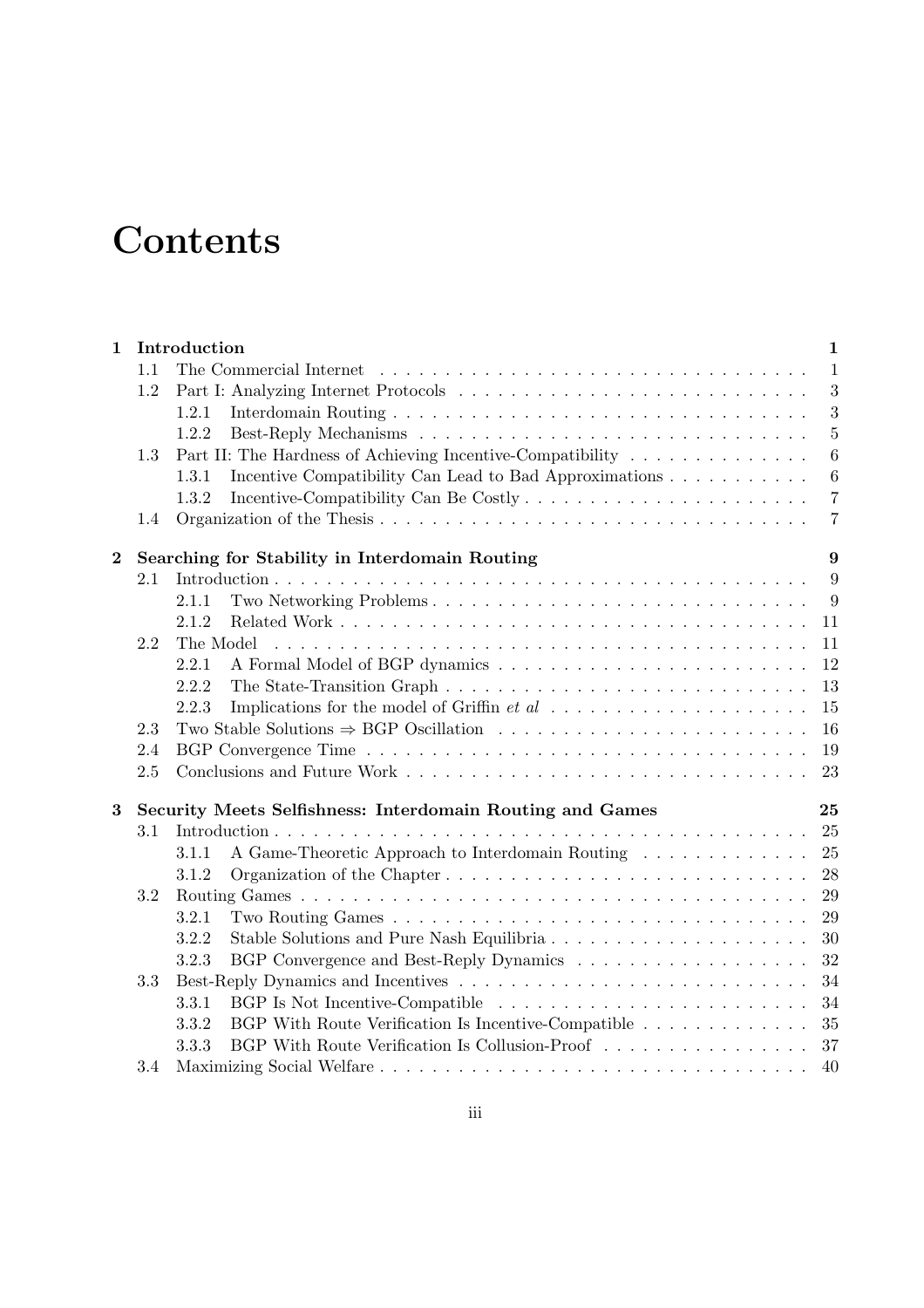|                | 3.5 | 42                                                                                                                |
|----------------|-----|-------------------------------------------------------------------------------------------------------------------|
| $\overline{4}$ |     | 44<br><b>Best-Reply Mechanisms</b>                                                                                |
|                | 4.1 | 44                                                                                                                |
|                |     | 44<br>4.1.1                                                                                                       |
|                |     | 48<br>4.1.2                                                                                                       |
|                | 4.2 | 48                                                                                                                |
|                |     | 48<br>4.2.1                                                                                                       |
|                |     | 49<br>4.2.2                                                                                                       |
|                |     | 4.2.3<br>49                                                                                                       |
|                | 4.3 | 51                                                                                                                |
|                |     | 51<br>4.3.1                                                                                                       |
|                |     | 52<br>4.3.2                                                                                                       |
|                |     | 52<br>4.3.3                                                                                                       |
|                |     |                                                                                                                   |
|                |     | 53<br>4.3.4                                                                                                       |
|                |     | 4.3.5<br>54                                                                                                       |
|                | 4.4 | 54                                                                                                                |
|                |     | 55<br>Universally-Max-Solvable Games $\dots \dots \dots \dots \dots \dots \dots \dots \dots \dots \dots$<br>4.4.1 |
|                |     | 57<br>4.4.2                                                                                                       |
|                |     | 4.4.3<br>61                                                                                                       |
| $\bf{5}$       |     | Incentive-Compatibility Can Lead to Bad Approximations<br>65                                                      |
|                | 5.1 | 65                                                                                                                |
|                |     | 65<br>5.1.1                                                                                                       |
|                |     | 68<br>Definitions<br>5.1.2                                                                                        |
|                | 5.2 | 69                                                                                                                |
|                |     |                                                                                                                   |
|                |     | 70<br>5.2.1                                                                                                       |
|                |     | Lower Bound for Affine Maximizers<br>74<br>5.2.2                                                                  |
|                | 5.3 | 75                                                                                                                |
|                |     | 75<br>5.3.1                                                                                                       |
|                |     | 77<br>5.3.2                                                                                                       |
|                |     | 77<br>5.3.3                                                                                                       |
|                | 5.4 | 78                                                                                                                |
|                |     | 78<br>5.4.1                                                                                                       |
|                |     | 5.4.2<br>79                                                                                                       |
|                |     | 5.4.3<br>80                                                                                                       |
|                | 5.5 | 81                                                                                                                |
|                |     |                                                                                                                   |
| 6              |     | Incentive-Compatibility Can Be Costly<br>82<br>82                                                                 |
|                | 6.1 |                                                                                                                   |
|                |     | 82<br>6.1.1                                                                                                       |
|                |     | 83<br>6.1.2<br>Challenges                                                                                         |
|                |     | 6.1.3<br>84                                                                                                       |
|                |     | 6.1.4<br>84                                                                                                       |
|                | 6.2 | 84                                                                                                                |
|                |     | 6.2.1<br>84                                                                                                       |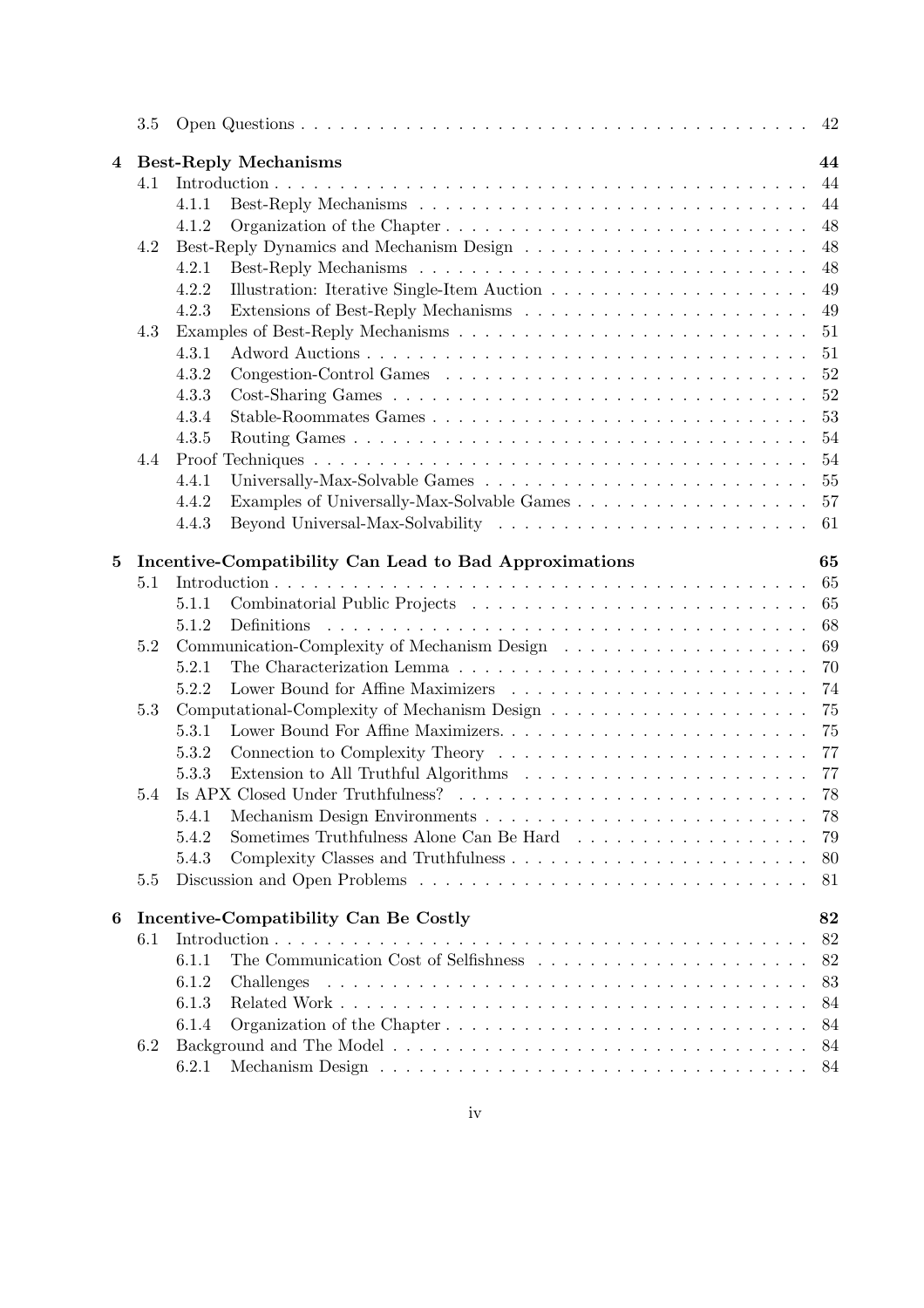|                     |     | 6.2.2                                                                   |  |  |  |
|---------------------|-----|-------------------------------------------------------------------------|--|--|--|
|                     |     | Communication Complexity: Background and Basic Observations 86<br>6.2.3 |  |  |  |
|                     | 6.3 |                                                                         |  |  |  |
|                     |     | 6.3.1                                                                   |  |  |  |
|                     |     |                                                                         |  |  |  |
|                     |     |                                                                         |  |  |  |
|                     |     | 6.4.2 A Constant Upper Bound for n-Player Settings 90                   |  |  |  |
|                     | 6.5 |                                                                         |  |  |  |
|                     |     | 6.5.1                                                                   |  |  |  |
|                     |     | 6.5.2                                                                   |  |  |  |
|                     |     | Conclusions<br>96                                                       |  |  |  |
| <b>Bibliography</b> |     |                                                                         |  |  |  |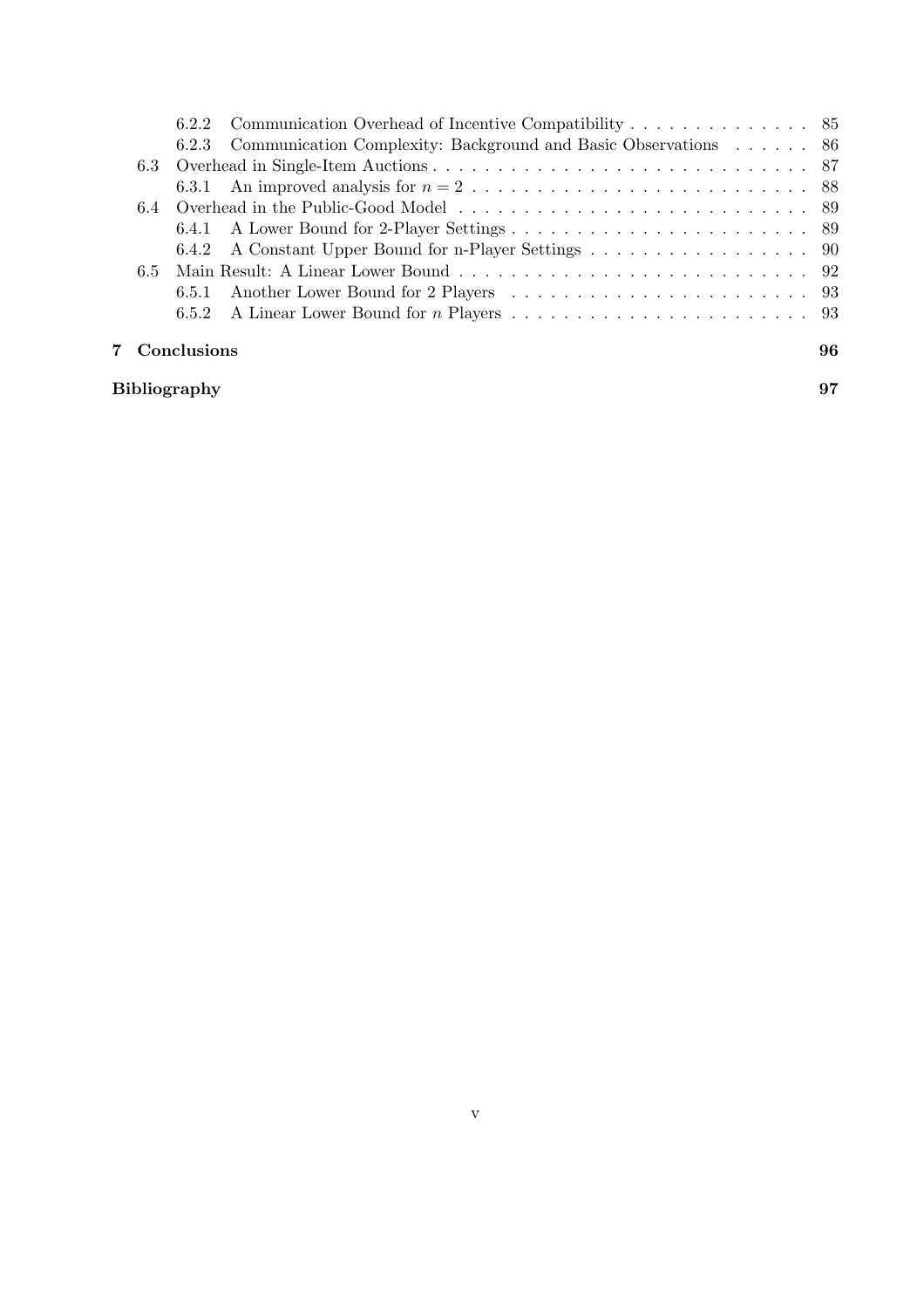### Chapter 1

## Introduction

#### 1.1 The Commercial Internet

Following the birth of the commercial Internet in the early 90s, the Internet has gone through a radical transformation: From a centralized endeavour meant to provide connectivity between cooperative parties, it has metamorphosed into a computational platform through which various self-interested, often competing, economic entities interact. The interaction between these entities is very different than that imagined by the Internet's original (academia- and government-employed) designers, ranging from e-commerce to peer-to-peer file sharing. The Internet is comprised of many smaller interconnected networks called Autonomous Systems (ASes). ASes vary in size, from large national and multinational networks owned by vast corporations and governments, to small networks servicing a single business. Connectivity between these smaller networks is the raison d'être of the Internet. ASes are not only bound by physical relationships, they are also bound by business relationships, constituting a huge global market. The actual transition of traffic in the Internet is achieved via the operation of a few fundamental Internet Protocols (TCP, IP, BGP). These are probably the most widely-deployed distributed algorithms in existence, and will most likely continue to be so in the foreseeable future.

The Internet is an arena of *complex interplay between computational and economic factors*. Internet protocols are required to fulfil both engineering and game-theoretic desiderata: From a networking perspective, Internet protocols are required to be simple and easy to execute. Secondly, they must often be computed in a distributed manner, and the computation must be carried out successfully despite the asynchronous nature of the Internet (that can manifest itself in network delays and network malfunctions). Thirdly, due to the vast size of the Internet, the computation should be feasible even if computational nodes have but little information about one another and the topology of the network. Finally, Internet protocols should have good "network complexity", i.e., not require an excessive expenditure in communication, storage space, etc. From an economic perspective, however, utterly different properties of Internet protocols are desirable: First and foremost, we want the computational nodes to be rationally motivated to execute the protocol. That is, we wish these protocols to be *incentive-compatible*. Often, we would also like the outcomes reached by Internet protocols to achieve (or, at least, approximate) some notion of social justice (be it Pareto optimality, maximal social-welfare, max-min fairness, or other such notions defined in the economic literature).

It is only natural that understanding the Internet necessitates the fusion of ideas from computer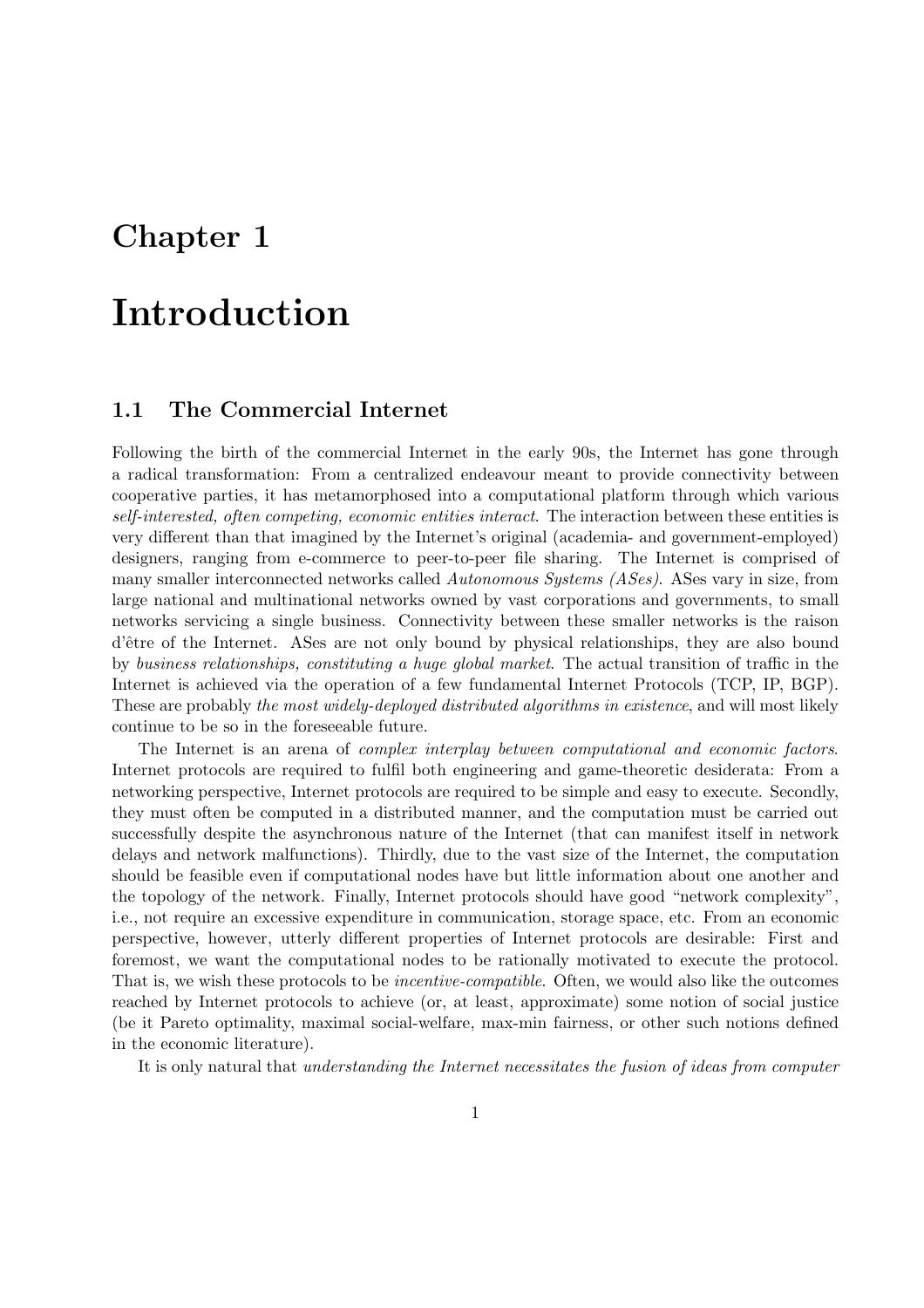science, and from the fields of mathematical economics and game-theory. During the last decade there has been a surge of interest of the computer science community in such mergers of ideas; motivated by the Internet, computer-science theorists, and networking researchers, have invested a lot of effort into the modeling and the exploration of the intricate connections between the computational and social phenomena in the Internet (see, e.g., the seminal works by Nisan and Ronen [76] and by Koutsoupias and Papadimitriou [59]). The importance of relating ideas from computer-science and from economics, or game-theory, in the networking context, is twofold: On the one hand, economic and game-theoretic concepts and tools help shed light on the operation of Internet protocols, and enable the formulation and achievement of important design goals. On the other hand, networking settings motivate new game-theoretic and economic questions, and networking research offers partial answers to these questions. This can lead to the revisit of classic economic and game-theoretic settings and the development of new, more refined, concepts and tools.

A striking example for the usefulness of game-theory in computer-science research is the application of the microeconomic theory of mechanism design to the study of computational settings. The objective in mechanism design is designing settings (games) in which it is in the best interest of strategic players to follow a prescribed behaviour (this is sometimes referred to as a reverse engineering approach to game-theory). Algorithmic considerations were first introduced into this setting by Nisan and Ronen [76], who coined the term "algorithmic mechanism design" to refer to this new line of research. Algorithmic mechanism design was later extended to distributed computational settings by Feigenbaum, Papadimitriou, and Shenker [36], who founded a subfield called "distributed algorithmic mechanism design" [39]. Distributed algorithmic mechanism design, from its very beginning, focused on the analysis of existing Internet protocols, most notably the interdomain routing protocol of today's Internet, namely the Border Gateway Protocol (BGP). The paradigmatic problem in this field is identifying realistic settings in which BGP is incentivecompatible [35]. In this thesis, we shall address this important BGP-related problem, as well as several others fundamental interdomain routing problems studied in networking literature. As we shall demonstrate, game-theoretic notions and machinery prove to be very useful in analyzing the dynamics and properties of Internet protocols like BGP.

As previously mentioned, not only is game-theory useful in analyzing networking settings, but the opposite is also true: Networking settings pose unique challenges from a game-theoretic perspective. For instance, while the standard way in mechanism design to incent strategic agents to follow a prescribed behaviour is via monetary payments (either to or by the agents), "real time payments" (like per-packet payments) are often considered undesirable in the Internet. Hence, networking environments often necessitate achieving incentive-compatibility without the use of money. This is a rare phenomenon in mechanism design and is hard to achieve in non-trivial settings. In addition, asynchronous interactions (inherent to the Internet) are little understood in game-theory and economics. These issues, and others, require the further development of game-theoretic ideas. We will show that the existing networking literature, that puts great emphasis on issues like asynchrony, can be of great help in this task.

Our exploration of the borderline of computer-science theory, networking research, economics and game-theory can be divided into two parts: In the first part of our exploration, we analyze Internet protocols to show how the different desiderata posed by the various disciplines can be achieved. In particular, we show how the game-theoretic analysis of central networking environments, like interdomain routing, helps solve crucial networking problems. An important requirement from In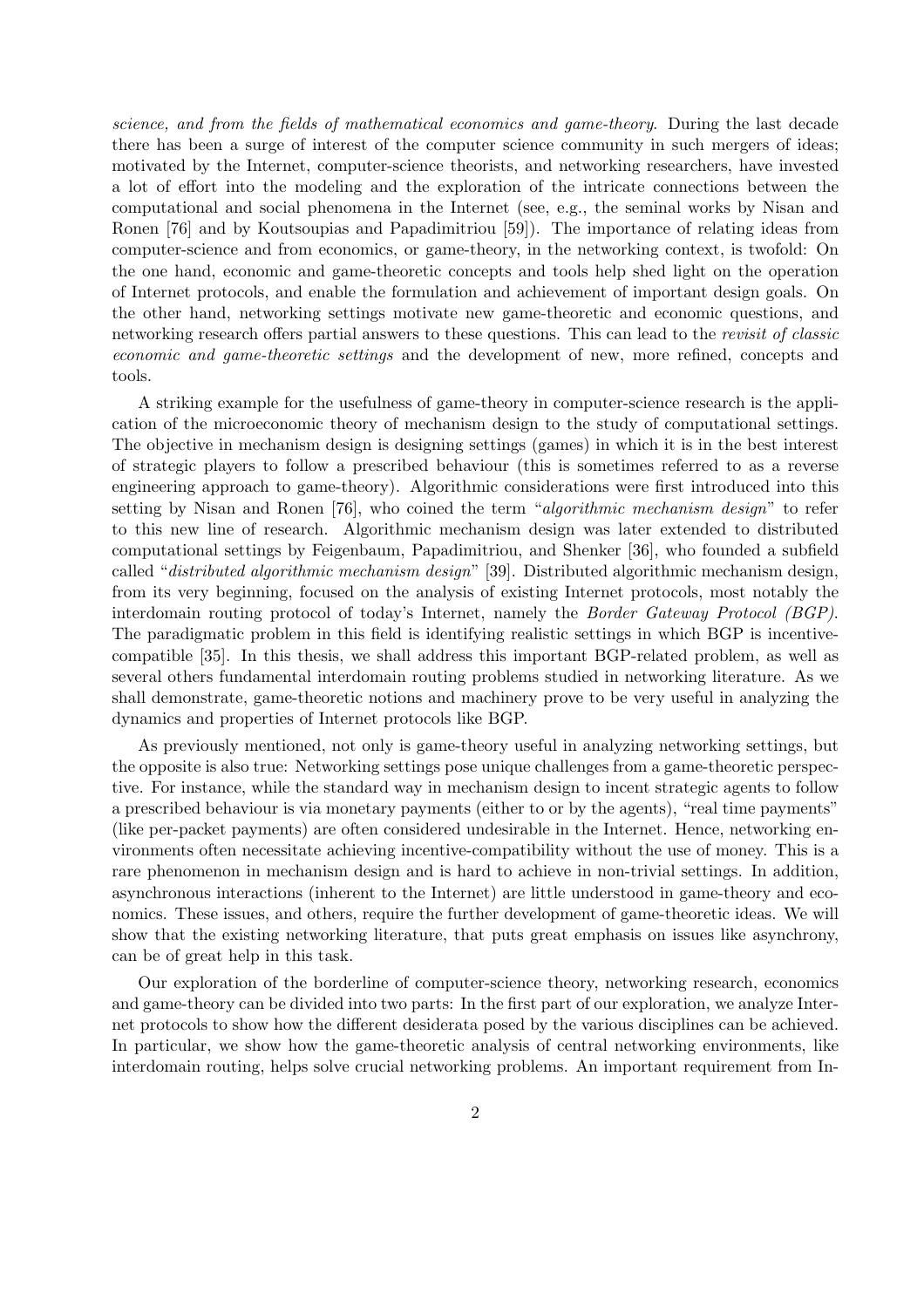ternet protocols like BGP is incentive-compatibility. Can this always be achieved? If so, at what cost? In the second part of our exploration we prove several fundamental impossibility results for algorithmic mechanism design, thus clarifying what simply cannot be achieved. In particular, we resolve a long standing open question in algorithmic mechanism design by establishing significant approximability gaps between incentive-compatible, and unrestricted, polynomial-time algorithms. The organization of this thesis reflects this division into two parts.

#### 1.2 Part I: Analyzing Internet Protocols

The first part of the thesis deals with the analysis of Internet protocols. First, we focus on the interdomain routing setting. Then, we propose a general game-theoretic framework for the analysis of settings like interdomain routing.

#### 1.2.1 Interdomain Routing

It seems that the best example to illustrate the previous points is that of the Border Gateway Protocol (BGP). BGP is the only protocol, de facto, that handles the task of establishing routes between ASes, known as interdomain routing. Since not all ASes are directly connected, communication packets often have to traverse several ASes in order to reach their destinations. The packets routes are established via interactions between ASes that enable them to express local preferences over routes, and are affected by the asynchronous nature of the network (message delays, malfunctions, etc.). Since the computation of interdomain routes by BGP is done for every destination AS independently, we can consider a network graph [48]  $G = (N, L)$  in which the set of vertices (nodes) N represents the ASes and contains a unique destination node d to whom all other vertices wish to send traffic. Each vertex has strict preferences over all possible simple routes between itself and d.

On a very high level, BGP is an extremely simple (greedy) protocol, in which every AS (node) is requested to repeatedly perform the following actions: Receive update messages from neighbouring vertices announcing their current routes to  $d$ . Choose a single outgoing edge to the neighbouring vertex whose route you like the most. Announce your newly chosen route to your neighbours. This process goes on until all ASes do not wish to switch their choices of neighbouring vertices, i.e., until BGP "converges" to a "stable" solution.

Searching for Stability in Interdomain Routing. It was first observed in [98] that even in simple networks the execution of BGP might result in persistent route oscillations. That is, it might be that the repeated myopic update of routes by ASes never converge to a "stable" routing outcome. Networking researchers seek conditions that guaranteed BGP convergence. We tackle this important networking problem, and prove the first non-trivial necessary condition for BGP convergence.

Result: If there are two stable solutions in the network to which BGP can potentially converge, then there is a timing of update messages that results in persistent route oscillations.

That is, two stable solutions imply that the network is unstable, in the sense that it could plausibly lead to persistent route oscillations. This result closes a long standing open question, first posed by Griffin and Wilfong [49].

Another question, closely related to the question of whether BGP is guaranteed to converge, is how long BGP takes to converge to a stable routing outcome. We present a formal framework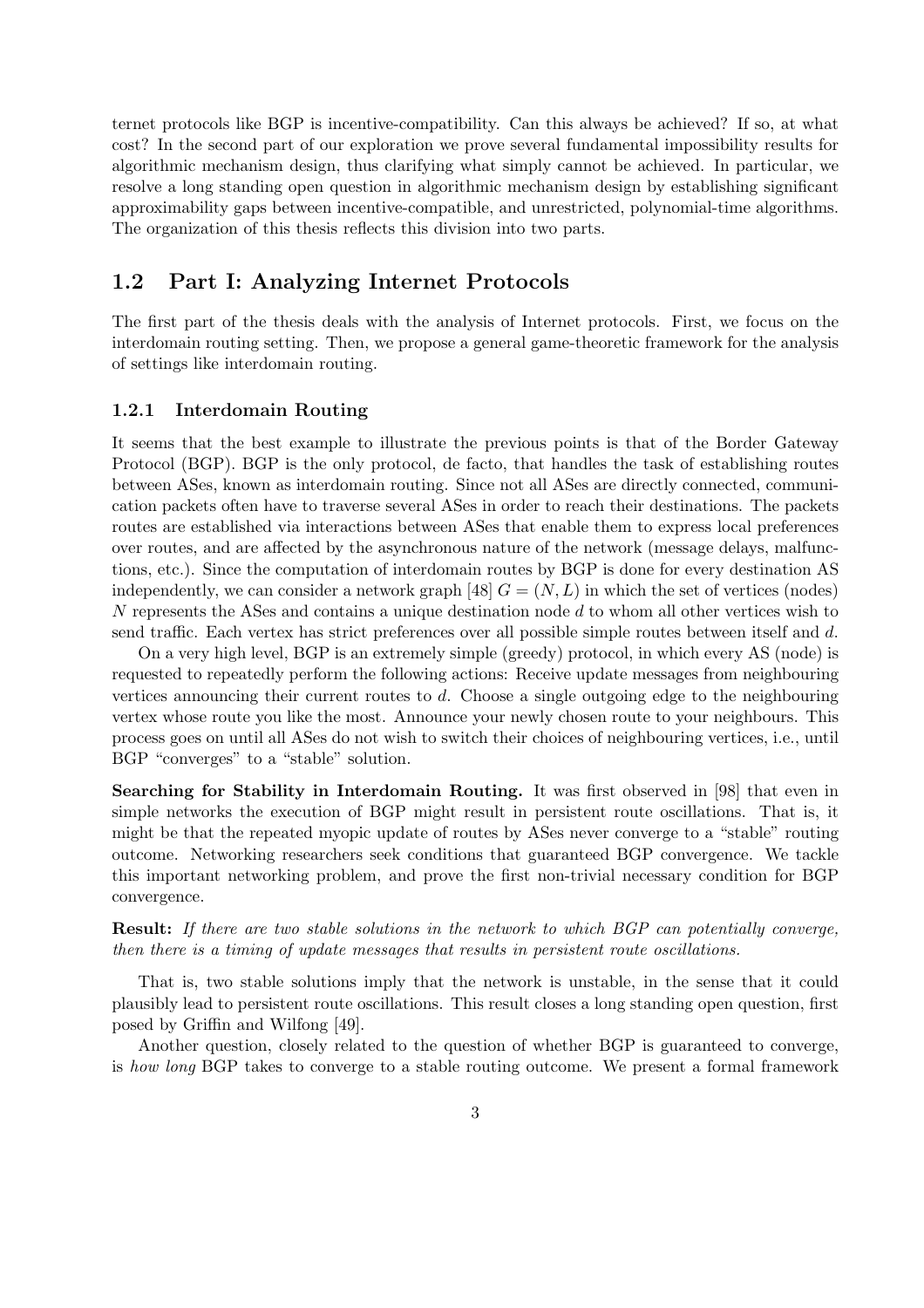for the analysis of BGP's convergence-rate. We consider the class of policies presented by Gao and Rexford [43], which are believed to be a realistic model of policies induced by the commercial relationships between ASes in the Internet. In the celebrated Gao-Rexford setting, every pair of neighbouring ASes can have a customer-provider relationship or a peering relationship. These business relationships induce natural constraints on the ASes' routing policies. We prove a positive result that may account for BGP's good behavior in real-life:

Result: In the commercial Gao-Rexford setting BGP's convergence rate is roughly twice the length of the longest customer-provider chain (i.e, longest series of ASes in which each AS is the direct customer of the following AS).

Since the length of the longest customer-provider route in the Internet is estimated to be around 5, this means that only a small constant number of steps is required for convergence.

Security Meets Selfishness: Interdomain Routing and Games. Other than the question of BGP convergence, another natural question is the following: Is it in the best-interest of ASes to adhere to BGP? That is, can an AS better its routing outcome (i.e., be assigned a route that is more highly ranked by it) by unilaterally "deviating" from BGP? In other words: Is BGP incentive-compatible? This problem has gained the status of the paradigmatic problem in distributed algorithmic mechanism design [35].

BGP dynamics, that basically require ASes to make repetitive greedy choices, are very reminiscent of what is known as "best-reply dynamics" in game-theory. Driven by this observation we present the first game-theoretic model of interdomain routing. This model captures many of the intricacies of interdomain routing. In particular, the interaction between the players (ASes) is dynamic and complex – asynchronous, sequential, and based on partial information. Best-reply dynamics in this model indeed capture crucial aspects of BGP. We address the problem of BGP's incentive-compatibility within our novel game-theoretic model.

We show that, unfortunately, BGP is *not* incentive-compatible even in small and realistic networks. In contrast, we show that well-known modifications of BGP, proposed by security researchers, are incentive-compatible (without any monetary transfers). In fact, we show that these modifications of BGP are even *collusion-proof*, in the sense that even *coalitions* of ASes cannot better the routing outcomes of all members in the coalition by deviating from BGP. Our incentivecompatibility results highlight an interesting connection between the two research agendas that deal with lack of compliance in interdomain routing – security research and distributed algorithmic mechanism design.

Result: Well-studied security enhancements of BGP are incentive-compatible in realistic settings.

We also consider the standard economic objective of maximizing the social-welfare, that has also been studied in the context of interdomain routing (see [38]). Maximizing the social welfare means finding a routing tree rooted in  $d, T = R_1, ..., R_n$ , in which node i is assigned route  $R_i$ , such that  $\Sigma_i v_i(R_i)$  is maximized.

Result: No computationally-efficient algorithm (and, in particular, BGP) can obtain a good approximation to the optimal social-welfare in the realistic Gao-Rexford setting.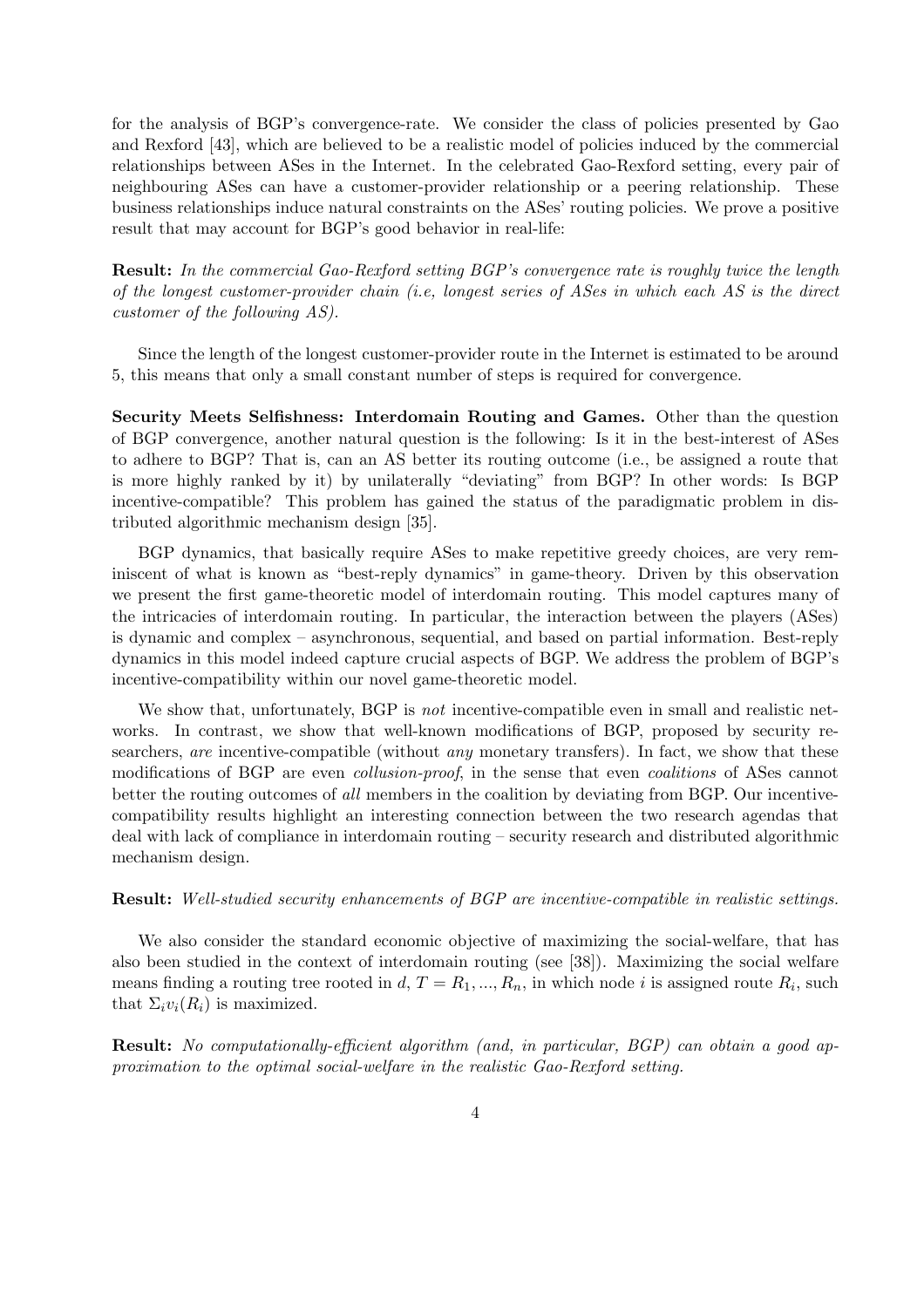#### 1.2.2 Best-Reply Mechanisms

The most natural approach for finding a (pure) Nash-equilibrium of a given game is executing "best reply dynamics": Start with an arbitrary strategy profile of the players, and in each step let some player switch his strategy to be the best reply to the current strategies of the others. If this process converges, then we have reached a pure Nash equilibrium, and moreover, a "highly justifiable" one. The many qualities of best-reply dynamics (simplicity, distributed nature, low costs in terms of memory, and many more) make it very attractive from an algorithmic perspective. Indeed, many protocols used in practice can essentially be viewed as executions of best-reply dynamics. BGP is but one, though very prominent, of a such a protocol.

The questions discussed above that arise in the interdomain routing setting motivate much broader questions that apply to best-reply dynamics in general. Our exploration of Internet environments like interdomain routing can therefore be regarded as a first step towards the accomplishment of a much more general goal – providing general game-theoretic tools for analyzing different aspects of best-reply dynamics in real-life settings (convergence in asynchronous environments, strategic considerations, etc.).

Best-reply dynamics is the subject of a large body of literature in game-theory and computerscience. Much work has been devoted to questions like "When is best-reply dynamics quaranteed to converge to a pure Nash equilibrium?" [85, 68], and "What is the convergence-rate of best-reply dynamics?" [27, 26]. We present and address a natural question that has received little, if any, attention: "When is following best-reply dynamics the best course of action for every player?".

We propose an abstract family of mechanisms called "best-reply mechanisms" (for which BGP is an example). Best-reply mechanisms turn out to be a generic and extremely useful tool for the design of computationally-efficient and incentive-compatible algorithms (protocols) in various important settings. We point out several realistic environments in which best-reply dynamics is incentive-compatible. For all of the examples below, we prove (1) convergence of best-reply dynamics to a pure Nash equilibrium, (2) that best-reply strategies are incentive compatible. In fact, we prove that for many of these cases best-reply dynamics have many other useful properties, like convergence to a Pareto optimal state, guaranteed convergence and incentive-compatibility even in asynchronous settings, and resilience even to manipulations by coalitions of players of any size (collusion-proofness). This gives broader context, strengthens, and unifies several known results, and leads to many new ones.

- Iterative Single-Item Auctions: This simple example, mainly used to illustrate our framework, deals with a classic economic setting: A single item is sold in a first price auction (with discretized bids).
- Adword Auctions: Sponsored search advertising is a major source of revenue for Internet search engines (close to 100 percent of Googles total revenue each year comes from sponsored search advertisements). In adwords auction advertisement slots are sold to competing bidders.
- Congestion-Control Games: These games are inspired by the Transmission Control Protocol  $(TCP)^1$
- Cost-Sharing Games: Cost-sharing problems arise in situations in which we wish to distribute the cost of some public service (e.g., building a bridge) between self-interested users

<sup>&</sup>lt;sup>1</sup>The study of TCP from a game-theory/mechanism design perspective is a long-standing agenda [81, 40, 3].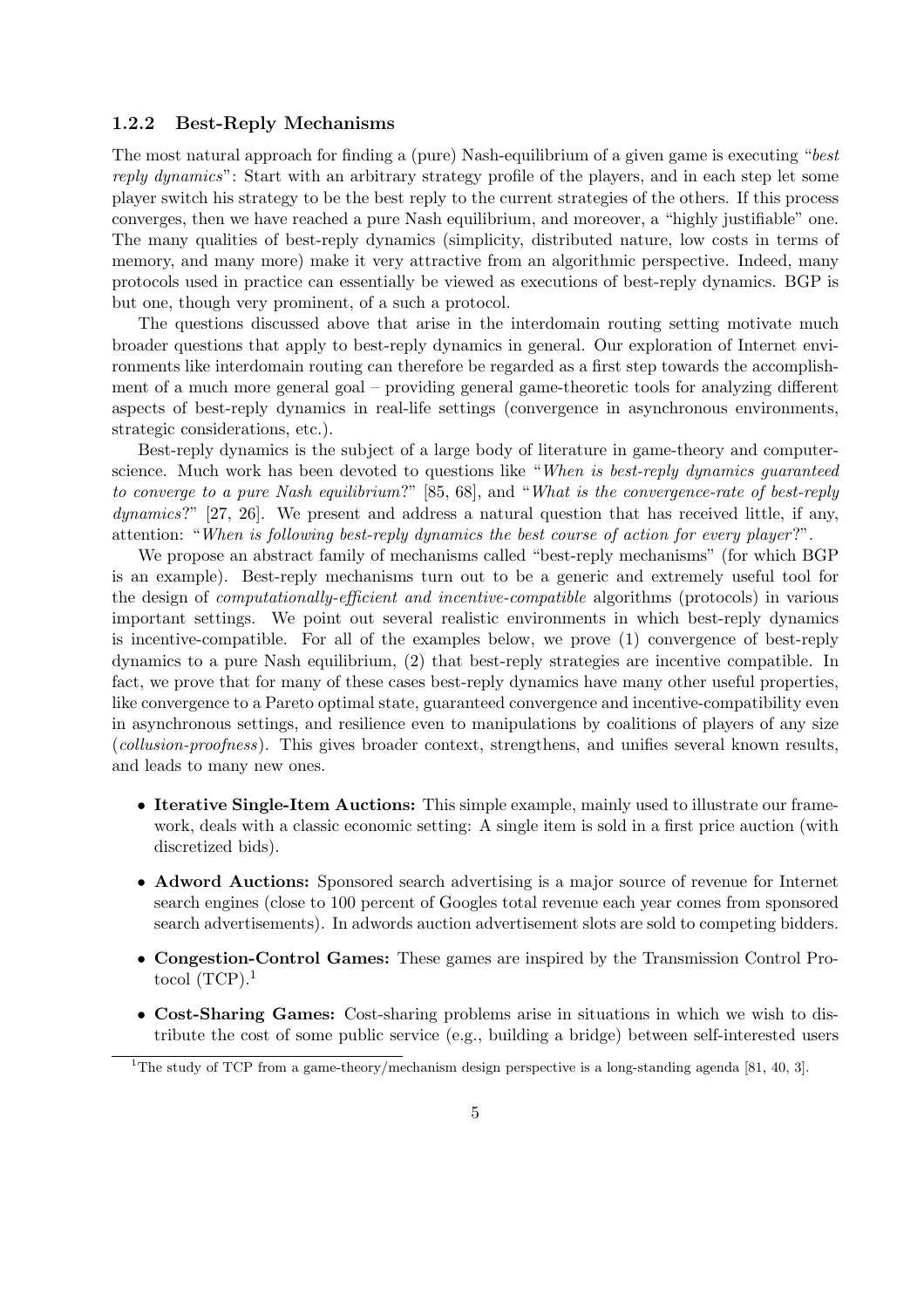that will benefit from this service in different extents.

- Stable-Roommates Games: This well known example [41] considers how to pair students (say, for the purpose of sharing a dorm room), when each student has his own preference order over possible roommates. Special cases of stable-roommates games include intern assignments to hospitals, and economic markets.
- Routing Games: These games are a model of interdomain routing in the Internet (discussed above), where best-reply dynamics model the Border Gateway Protocol (BGP).

#### 1.3 Part II: The Hardness of Achieving Incentive-Compatibility

The second part of the thesis focuses on understanding the limitations of combining the computerscience and economics worlds. Specifically, we wish to understand the obstacles that face us when we attempt to design algorithms that are not only computationally efficient, but also incentivecompatible.

#### 1.3.1 Incentive Compatibility Can Lead to Bad Approximations

We present a novel utilitarian mechanism design problem, called "*combinatorial public project*", which is an abstraction of many real-life settings (e.g., voting, the design of overlay networks). Computationally speaking, this problem is relatively benign; while many of its special cases are NP-hard a constant approximation ratio is achievable in polynomial-time. A classic result in economics states that (for problems like combinatorial public projects) there is a general method for providing incentives for the agents to truthfully reveal their private information, namely the Vickrey-Clarke-Groves (VCG) mechanisms [100, 17, 50]. However, VCG requires that we solve exactly (many instances of) the optimization problem – an NP-hard task. We could of course turn to approximation, as we always do when faced with intractability. The tragedy of this area is that approximation and truthfulness do not mix: Running VCG with approximate solutions is, in general, not incentive compatible [75]. In other words, efficient optimization and incentive compatibility seem to be at loggerheads. This tension lies at the very heart of algorithmic mechanism design [75, 76, 62, 21].

We establish a huge gap between the quality of the solutions that can be obtained by algorithms for combinatorial public projects that are both computationally-efficient and incentive-compatible, and by algorithms that satisfy only *one* of these two desiderata. Our inapproximability result settles a long-standing open question in algorithmic mechanism design [40, 86]:

Result: We exhibit a problem (combinatorial public projects) that is easy from a computational perspective (a constant approximation algorithm exists), and from an economic perspective (an optimal truthful algorithm exists), but is hard (does not allow for constant approximations) if we care about both.

Our result is actually made up of two complementary results – one in the communicationcomplexity model and one in the computational-complexity model. Technically speaking, each of these results must overcome two main challenges [86]: First, we must provide a combinatorial characterization of truthful algorithms. Then, once we have such a characterization, we can exploit it to prove an inapproximability result.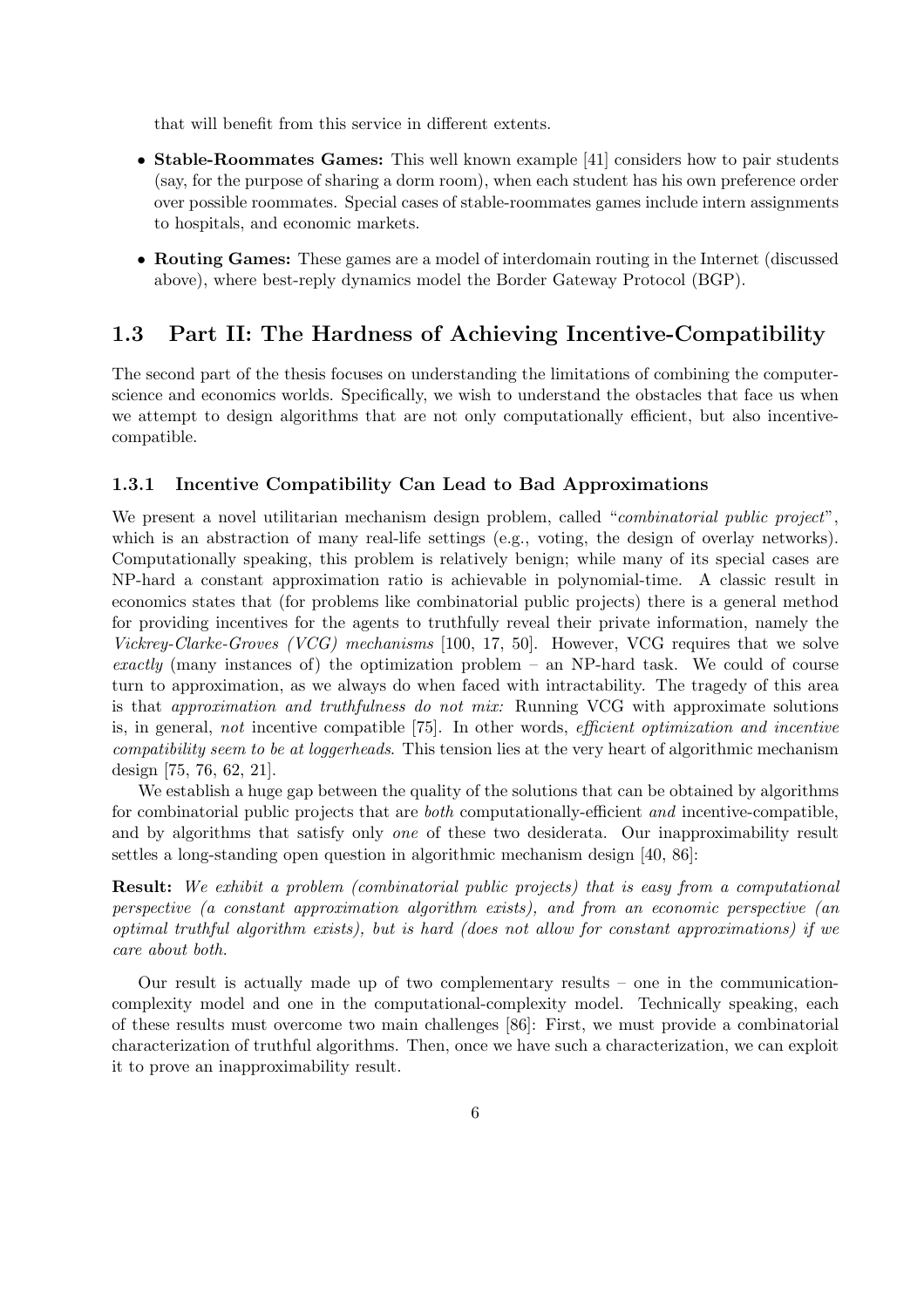An interesting way to view our results is the following: Over the past four decades, complexity theory has been successful in classifying optimization problems into various classes, such as P, NP, NP-hard, and APX (those problems that can be approximated within some constant factor in polynomial time). Mechanism design is about *incentive-compatible optimization*, in which the inputs are provided by agents who have their own objectives. In this new regime, for social-welfare maximization problems, classical VCG theory implies that P, NP, and NP-hardness are preserved under truthfulness. Our computational-complexity result essentially states that APX is not preserved (our communication-complexity result proves an analogous statement in the communication model).

#### 1.3.2 Incentive-Compatibility Can Be Costly

Our next impossibility result is based on a different approach to the question of the hardness of incentive-compatibility: Consider the goal of designing truthful algorithms in environments with self-interested players. We seek algorithms that admit the following two preliminary properties: First, tractability, which we now interpret in the information-theoretic sense, i.e., a low amount of information needs to be communicated in order to realize the outcome of the algorithm. Second, incentive compatibility, i.e., the existence of some payment scheme that supports the implementation of the algorithm in equilibrium. We show that tractability and the existence of incentive-compatible payments are insufficient to establish that implementing the algorithm in equilibrium will indeed be simple. This is due to the fact a non-trivial amount of additional communication between the different parties may be required in order to compute the equilibrium-supporting prices.

The question of how much overhead one incurs from the computation of incentive-compatible payments was recently introduced by Fadel and Segal [28], who termed this overhead the communication cost of selfishness. We show that the amount of communication that is required to compute incentive-compatibility-supporting prices may increase the communication complexity of the algorithm by a factor that is linear in the number of players.

Result: There are algorithms whose outcome can be computed by communicating x bits, but for which determining both the outcome and incentive-compatible prices may require about  $n \cdot x$  bits of communication, where n is the number of players.

We prove that this result holds even for very simple single-parameter domains, where in each possible outcome every player either "wins"or "loses". Our lower bound is the first evidence that the communication overhead due to the demand for incentive compatibility may be significant. This linear factor (in the number of players) may be substantial in large-scale economic settings, like the Internet and electronic-commerce systems.

#### 1.4 Organization of the Thesis

The thesis is divided into two parts: The first part, that consists of Chapters 2-4 deals with the analysis of Internet protocols. Specifically, Chapter 2 (based on joint work with Rahul Sami and Aviv Zohar [89]) presents the interdomain routing setting and addresses questions regarding BGP convergence. Chapter 3 (based on joint work with Hagay Levin and Aviv Zohar [65]) presents a game-theoretic model of interdomain routing and studies several complexity and incentive-related issues. In Chapter 4 (based on joint work with Noam Nisan and Aviv Zohar [77]) we present the general framework of best-reply mechanisms (that is an abstraction of BGP) and its various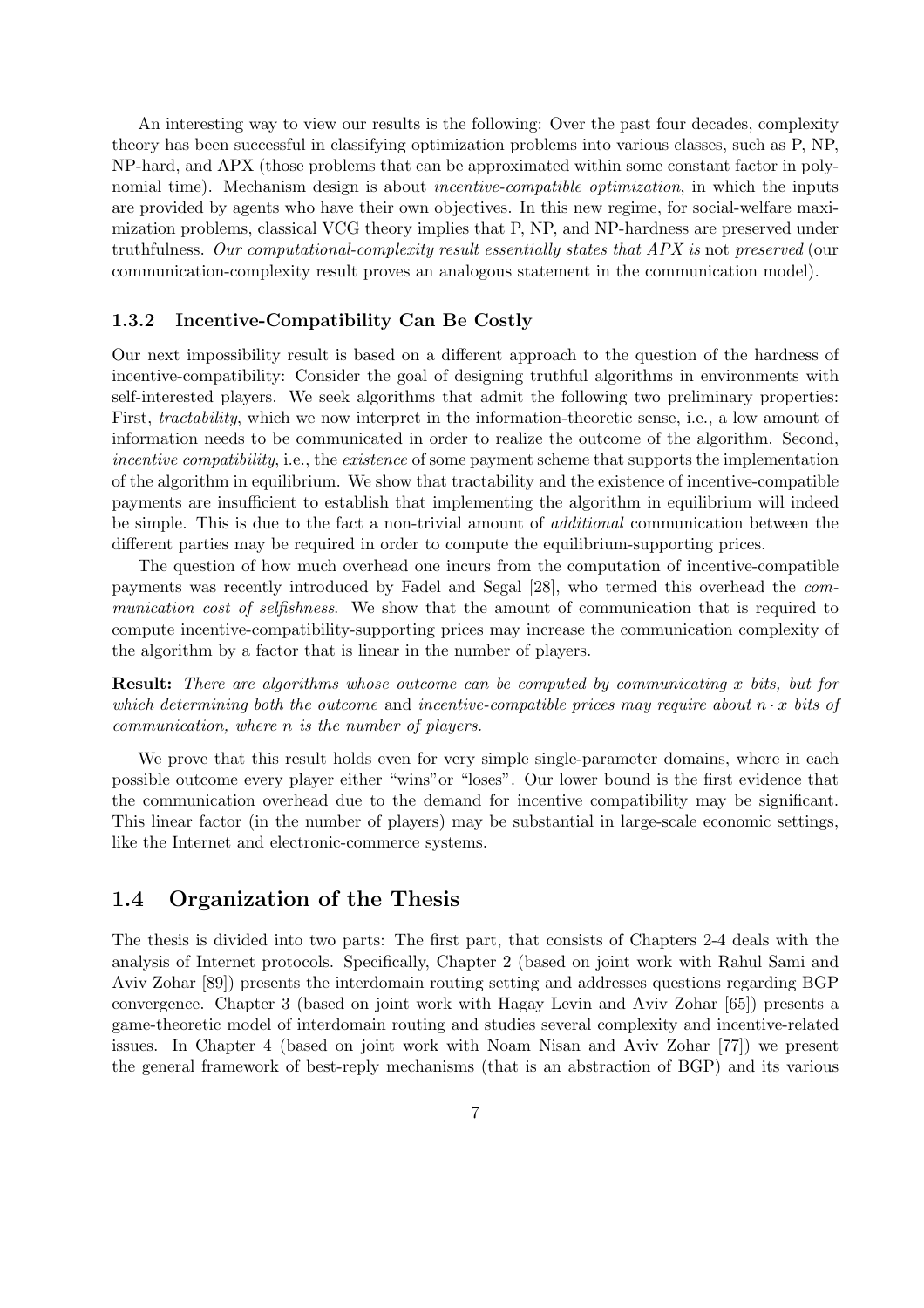applications.

In the second part of the thesis, that consists of Chapter 5-6, we present our impossibility results. In Chapter 5 (based on joint work with Christos Papadimitriou and Yaron Singer [82] and on a result with Ahuva Mu'alem [72]) we present our main impossibility result (regarding the approximability of incentive-compatible algorithms). In Chapter 6 (based on joint work with Moshe Babaioff, Liad Blumrosen and Moni Naor [7]) we present our impossibility result about the communication cost of selfishness.

This thesis deals with a wide variety of issues that necessitate different backgrounds (topics in networking research, mechanism design, communication complexity, computational complexity, approximation algorithms, and more). For ease of exposition, and for fluency, we chose to make the chapters relatively self-contained (even at the cost of presenting the same background information twice), rather than attempt to write a preliminaries chapter that will provide the necessary background for the entire thesis. Hence, the notation and definitions needed for the understanding of each of the chapters are presented within the chapter (for elaborations the reader is sometimes referred to another chapter or to other reading materials). These definitions and notations are consistent throughout the thesis.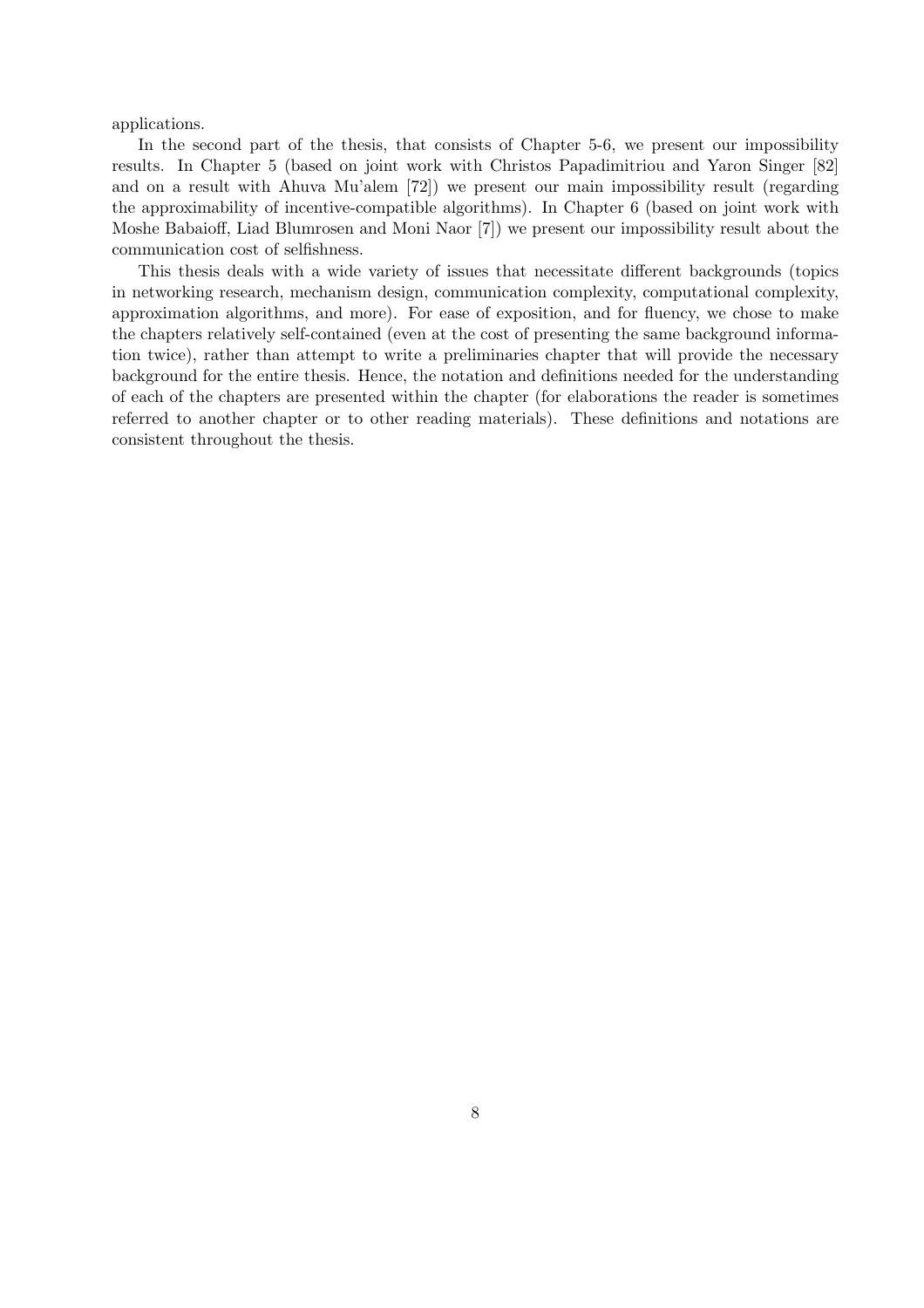### Chapter 2

# Searching for Stability in Interdomain Routing

#### 2.1 Introduction

In this chapter we address two important questions in networking research regarding the Border Gateway Protocol (BGP): The first question is that of *BGP convergence*, i.e., ensuring that BGP always converge to a "stable" routing outcome. We close a long standing open question by providing the first non-trivial *necessary* condition for such convergence. The second question studied in this chapter is that of BGP's convergence-rate. We analyze a formal measure of the convergence time and prove that if the network structure is similar to the current Internet then BGP converges quickly. This may account for BGP's good performance in practice. In the next chapter we discuss other design requirements from BGP, in particular incentive-compatibility.

#### 2.1.1 Two Networking Problems

Interdomain routing is the task of establishing routes between the administrative domains, called Autonomous Systems (ASes), that make up the Internet. The Border Gateway Protocol (BGP) handles *interdomain routing* in today's Internet. BGP enables ASes to make local decisions based on private routing policies, and forms global routes from these local decisions. At a very high level, the execution of BGP requires ASes to continuously make independent greedy route selections, based on their local preferences over routes, and announce these choices to all neighbouring ASes. This procedure is very reminiscent to what is known in game-theory as best-reply dynamics. Indeed, we shall elaborate on this way of viewing BGP in the next chapter.

However, as first observed by Varadhan et al. [98], this BGP feature may come at a costly price: The lack of global coordination between local routing policies may result in undesirable routing anomalies, in the form of persistent route oscillations. Hence, a central question regarding BGP is to characterize network instances in which BGP execution will always result in convergence to a stable solution. For this reason, researchers seek conditions that guarantee this BGP safety (see the seminal works of Griffin, Shepherd and Wilfong [49, 48], and also [43, 42, 47, 56, 29, 96, 26]).

All known sufficient conditions impose very severe constraints on the routing policies of ASes. In particular, they all imply the uniqueness of a stable routing outcome for the network. Simple examples show that the existence of more than one stable solution in very small specific networks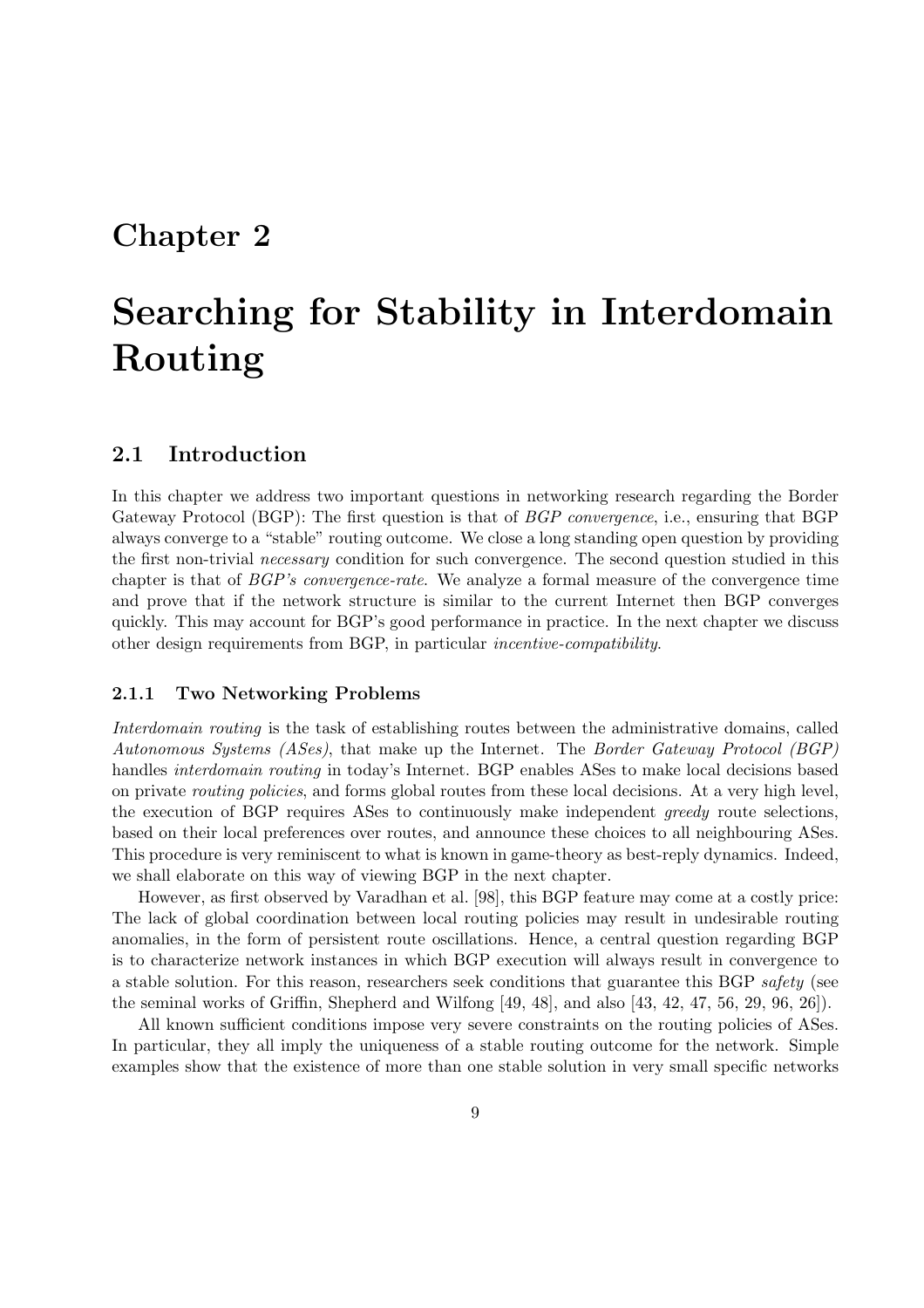can lead to various routing anomalies like BGP divergence [48, 46]. However, up to this point, researchers have not yet been able to establish this fact for general networks.

In this chapter we address two central questions regarding BGP convergence: The first question is that of BGP safety, and the second question deals with BGP's convergence-rate.

Two stable solutions imply a BGP oscillation: Our first contribution in this chapter is showing that BGP safety *necessitates* the existence of a *unique* stable solution. That is, two stable solution imply that the network is unstable, in the sense that it could plausibly lead to persistent route oscillations. This result thus closes a long standing open question, first posed by Griffin and Wilfong [49].

Our proof requires a different technique than those used in previous works on interdomain routing. In particular, we analyze BGP dynamics using a convenient combinatorial structure, called the state-transition graph. The state-transition graph captures a simplified version of BGP dynamics which makes formal analysis easier. We prove that the results we obtain in the simplified model also hold in the standard model of Griffin et al [48]. Our proof techniques suggest that the state-transition graph might be a useful conceptual tool and heuristic for evaluating and designing network configurations. This may assist in the detection of potential route oscillations and their debugging.

Our result provides the first non-trivial necessary condition for BGP safety – uniqueness of the stable routing outcome. We note that there is still a big gap between this necessary condition and the known sufficient conditions (like "No Dispute Wheel" [48]). Finding useful characterizations of BGP safety remains an important open question.

Analyzing BGP's running time. Another question, closely related to the question of whether BGP is guaranteed to converge, is how long BGP takes to converge to a stable routing outcome. Naturally, we would like BGP to reach a stable routing outcome quickly. The study of BGP's convergence rate was initiated by Labovitz et al. [61]. Answering this question requires a formal definition of how we are to measure this "convergence rate", as the Internet is asynchronous, and particular messages can be delayed or even lost.

We present a formal framework for the analysis of BGP's running time. We define a BGP phase to be a period of time in which all ASes are activated, and each AS receives update messages from all its neighbours. We then define BGP's running time for a given instance to be the number of steps it may require to converge.

It is known that BGP can take very long to converge on pathological instances. In this chapter, we seek to analyze the convergence time of BGP under Internet-like settings. In particular, we consider the class of policies presented by Gao and Rexford [43], which are believed to be a realistic model of policies induced by the commercial relationships between ASes in the Internet. In the Gao-Rexford setting, every pair of neighbouring ASes can have a customer-provider relationship or a peering relationship. These business relationships induce natural constraints on the ASes' routing policies.

Our first result is negative: We show that, even with this restricted class of preferences, there are instances such that BGP's convergence rate is linear in the size of the network. Specifically, we show that, in a network with n nodes, it might take BGP  $n$  time-steps to converge. We also prove that this lower bound is tight: BGP is always guaranteed to converge in  $n$  time-steps.

The linear bound does not bode well, as there are tens of thousands of ASes in today's Internet. Intuitively, however, one would expect BGP to converge at a much quicker rate in practice as ASes'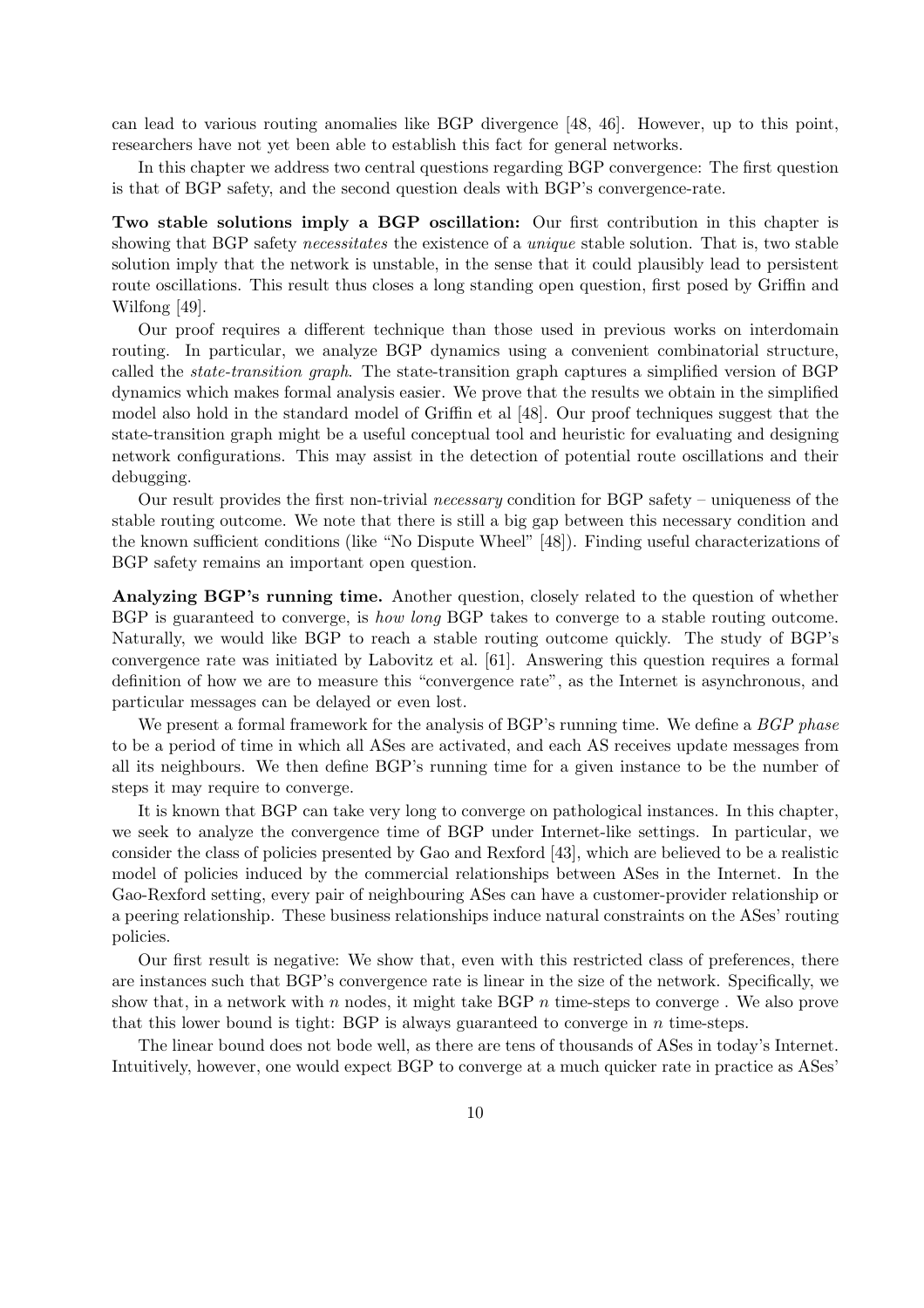routing policies are local in the sense that they are not influenced by ASes that are far away. We formalize this intuition to prove a positive result that may account for BGP's behavior in reallife: We prove that BGP's running time cannot be more than (roughly) twice the length of the longest customer-provider chain in the network (i.e, longest series of ASes in which each AS is the direct customer of the following AS). Since the length of the longest customer-provider route in the Internet is estimated to be around 5, this means that only a small constant number of steps is required for convergence.

#### 2.1.2 Related Work

Varadhan et al. [98] first observed that BGP policy interaction may lead to persistent route oscillations. As mentioned above, there have been a number of papers that seek to find sufficient conditions to guarantee that BGP converges. In particular, Griffin et al. [48] show that BGP is guaranteed to converge if the set of all ASes routing policies does not contain a particular structure called a Dispute Wheel. Subsequently, Gao and Rexford [43] show that, if each AS's policy conforms to certain restrictions based on its business relationships with other ASes, and the global structure of business relationships consists of a hierarchy with peering, there cannot be a Dispute Wheel, and thus, BGP is guaranteed to converge.

Griffin et al. [48] also proved that the existence of two stable solutions always implies the existence of a Dispute Wheel. Note, however, that this, in itself, is insufficient to imply the existence of a BGP oscillation, because the lack of Dispute Wheels is a sufficient but not a necessary condition for convergence: There are networks which induce a Dispute Wheel, and for which BGP safety is guaranteed.

The study of BGP's convergence rate was initiated by Labovitz et al. [61]. In a synchronous update, Feigenbaum, Sami, and Shenker  $[38]$  describe an instance with n nodes in which convergence to the stable solution takes  $\Omega(n)$  time steps. However, the hardness in this instance arose because next-hop preferences led to a path of  $\Omega(n)$  nodes being selected. In contrast, we show that this convergence time can arise even if no paths with more than 2 hops are ever admitted.

Karloff [57] analyzed the worst-case convergence time of lowest-cost routing policies in a different asynchrony model, in which there can be an arbitrary and adversarial update timing for each node. He shows that, in this model, the number of transitions needed for convergence can even be exponential in the number of nodes. In contrast, our model considers time in the asynchronous system differently: each BGP time step or phase includes an update by each active node (and so we count time according to the slower nodes in the network); this leads to our upper bound of  $n$ on the running time.

#### 2.2 The Model

In this section, we describe the formal models that we use to analyze the dynamic behavior of BGP. At the core, this model is similar to the one proposed by Griffin, Shepherd, and Wilfong [49, 48]. However, there are important differences in the way in which the asynchronous execution of BGP is modeled. Our model of the network, policies, and dynamic evolution is described in Section 2.2.1. In Section 2.2.2, we present an alternative way to visualize possible system behavior in this model, by identifying the system evolution with a trajectory in a "state-transition graph". In Section 2.2.3, we discuss the relation of our model to the standard model of Griffin, Shepherd, and Wilfong [49, 48].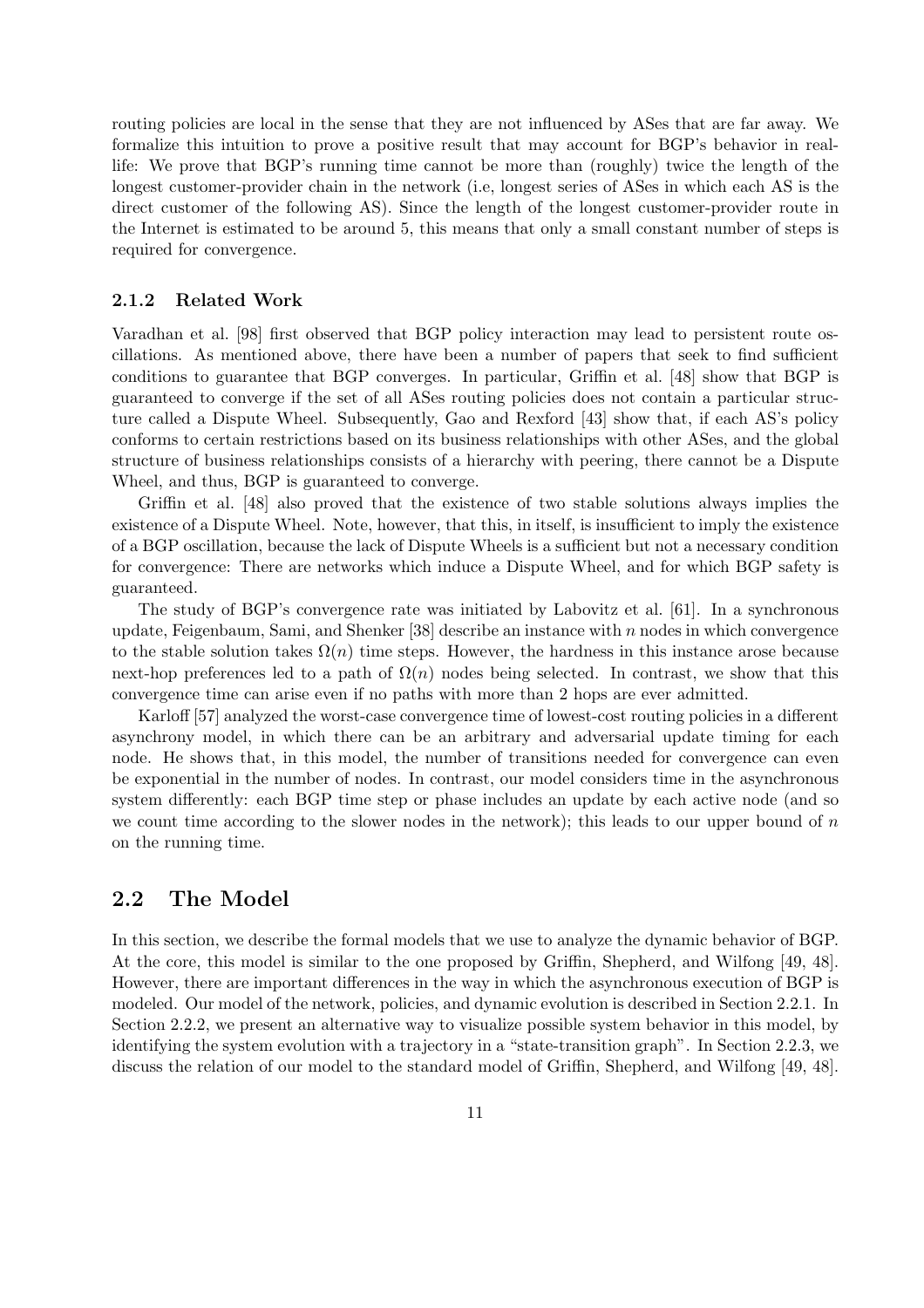We show that nonconvergence results obtained in our model are valid in the standard model as well.

#### 2.2.1 A Formal Model of BGP dynamics

Network and policies Our model, like the model of Griffin *et al*, abstracts away some implementationrelated issues in order to make it easier to analyze BGP convergence. The network is defined by an AS graph  $G = (N, L)$ , where N represents the set of ASes, and L represents physical communication links between ASes. N consists of n source-nodes  $\{1, \ldots, n\}$  and a unique destination node d (in the Internet routes to every destination AS are computed independently).  $P^i$  denotes the set of all simple (noncyclic) routes from i to d in G. Each source-node i has a ranking function  $\leq_i$ , that defines a strict order over  $P^i$  (that is, i has strict preferences over all routes from i to d). We allow ties between two routes in  $P^i$  only if they share the same first link  $(i, j)$ . The routing policy of each node i consists of  $\leq_i$  and of i's import policy and export policy. i's import policy dictates which set of routes  $Im(i) \subseteq P^i$  i is willing to send traffic along. We assume that  $\emptyset \leq_i R_i$  for any route  $R_i \in Im(i)$  (*i* prefers any route in  $Im(i)$  to not getting a route at all) and that  $R'_i \leq_i \emptyset$  for any route  $R'_i \notin Im(i)$  (*i* will not send traffic at all rather than send traffic along a route not it Im(i)). i's export policy dictates which set of routes  $Ex(i, j) \subseteq P^i$  is willing to announce to each neighbour j.

Updates and Activations BGP belongs to an abstract family of routing protocols named pathvector protocols [48]. Basically, the routing tree to a given destination is built, hop-by-hop, as knowledge about how to reach that destination propagates through the network. The process is initialized when d announces itself to its neighbours by sending update messages. From this moment forth, every active node establishes a route to d by repeatedly choosing the best route that is announced to it by its neighbours and announcing this route to all of its neighbours via update messages. The network is assumed to be asynchronous: ASes can be activated in different timings (one can think of the *activation sequence* of ASes as chosen by some adversarial entity  $[65]$  – see Chapter 3).

In the model of BGP dynamics put forth by Griffin *et al.* when an activated node chooses a route this is immediately announced via update messages to all of that node's neighbours via update messages (see a game-theoretic interpretation of Griffin et al.'s model in Chapter 3). These update messages can be arbitrarily delayed along selective links (or even dropped), as long as no node is indefinitely starved from receiving update messages from one of its neighbours. In our simpler model, there are two kinds of actions that an active node may carry out that potentially change the global routing state:

- $\bullet$  A node *i* may select a route (or change its selected route) from the routes to given destination d that it currently believes to be available.
- A node j may send an update message to a neighbouring node i, informing i of the route that  $j$  is currently using to destination  $d$ . The update message is assumed to be delivered immediately (without propagation delay), and is immediately reflected in updated beliefs that  $i$  has about  $j$ 's route.

The selection and update actions can occur at arbitrary times. In particular, note that the update messages are not required to be sent at a given time interval, or whenever  $j$ 's route changes.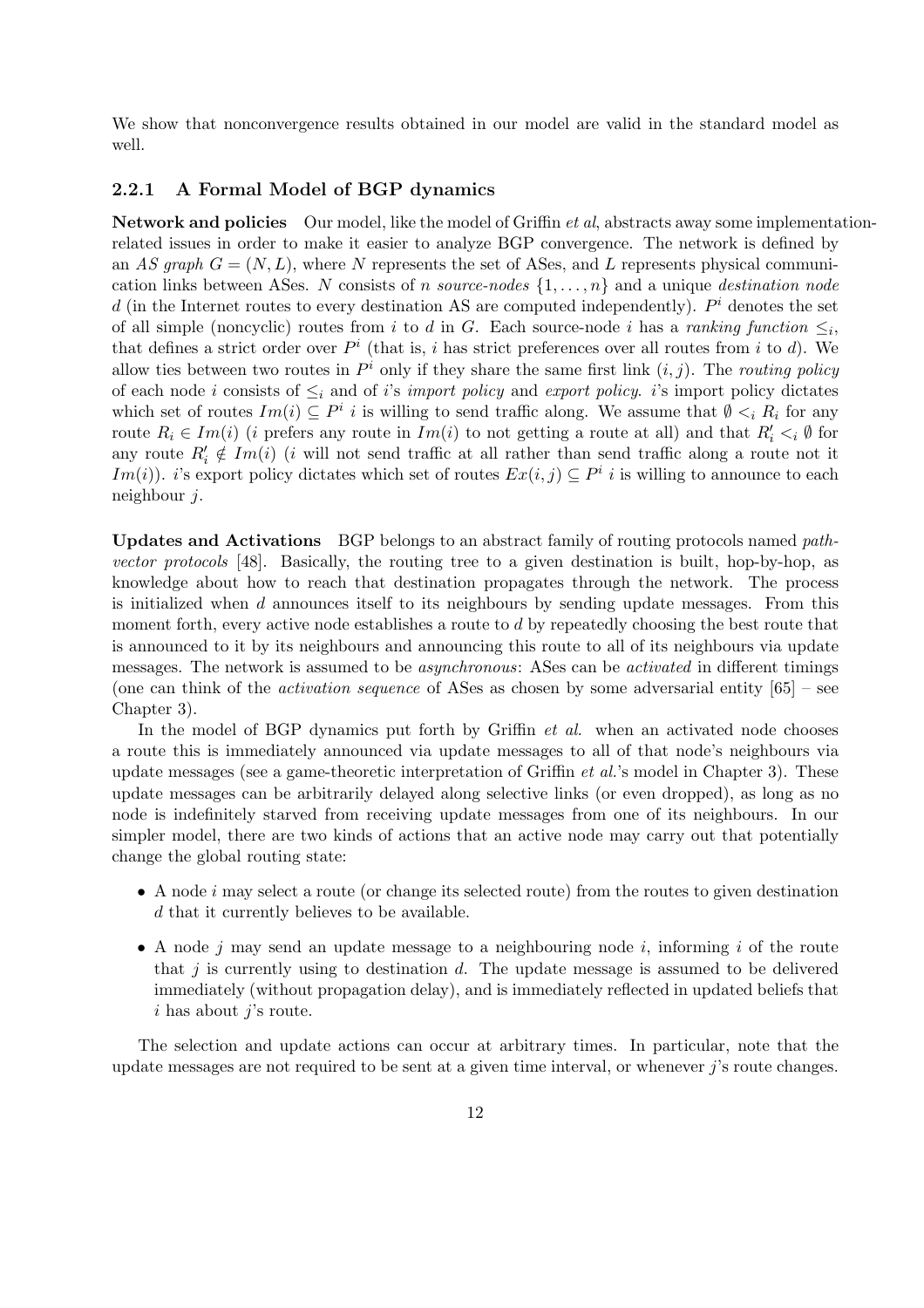For convenience, we assume that only one action takes place at any given time. However, it is important to note that this assumption can be made without loss of generality in our model, because the update messages are completely decoupled from the route selections: The effect of a set of concurrent actions (for example, concurrent route selections at a subset S of nodes, followed by concurrent advertisement of updated routes) on the global routing state can be obtained through a particular sequence of actions (an arbitrary sequence of route selections at nodes in S, followed by an arbitrary sequence of update messages from the nodes in  $S$ ).

We are interested in asking the question of when BGP converges to a stable set of routes. Informally, a stable solution is a global configuration that is not changed by any of the possible actions. Thus, once the system is in a stable solution, there is never any further change (provided the network and policies stay the same). Formally, we define a **stable solution** as an *n*-tuple of routes in  $G, R_1, ..., R_n$ , such that:

- Import constraint: For every  $i \in [n]$   $R_i \in Im(i)$ .
- Export constraint: For every  $i, j \in [n]$  such that  $R_i = (i, j)R_j$  (that is,  $R_i$  starts with the link  $(i, j) \in L$  and then follows  $R_j$ ) it holds that  $R_j \in Ex(j, i)$ .
- Route consistency: If for two nodes  $i \neq j$  it holds that j is on  $R_i$ , then it must hold that  $R_i \subset R_i$  (that is,  $R_i$  is a suffix of  $R_i$ ).
- Stability: If there is a link  $(i, j) \in L$ , and  $R_i \neq (i, j)R_j$ , then  $(i, j)R_j < iR_i$ .

It is easy to show [48] that a stable solution is always in the form of a tree rooted in d. Further, the import and export policies can be folded into the routing policies, by modifying the preferences so that paths that are filtered out have the lowest possible value. Thus, we do not explicitly consider them in the remainder of this chapter.

At first glance, the dynamic model described in this section appears to be unrealistic in some respects, such as the lack of message delay. Indeed, this high level of abstraction is what leads to the simple and tractable state-transition graph described in the next section, which is critical in proving our main result. However, we show in section 2.2.3 that this additional simplification does not come at the cost of realism: Any nonconvergence results in our model are true in the previous model of Griffin et. al. [48], in which ASes can be activated simultaneously and update messages can be arbitrarily delayed along selective links.

#### 2.2.2 The State-Transition Graph

In this subsection, we describe the state transition graph – a tool we use to analyze the convergence of BGP on different instances. We exploit the relative simplicity of our asynchronous update model to summarize all possible dynamic evolutions of BGP as paths in this graph, as defined below.

The state-transition graph of an instance of BGP is defined as follows: The graph consists of a finite number of states, each state s is represented by an *n*-dimensional *forwarding vector* of routing choices  $r^s = (r_1^s, ..., r_n^s)$ , and a  $n * n$  knowledge matrix  $K^s = \{k_{ij}^s\}_{i,j}$ .  $r_i^s$  specifies the identity of the node to which node *i*'s traffic is being forwarded, and  $k_{ij}^s$  specifies the (loop-free) route that node *i* believes that its neighbouring node j is using. We define  $k_{ij}^s = NULL$  when j is not a neighbour of  $i$ ; any knowledge that  $i$  has about non-neighbouring nodes' routes is irrelevant to  $i$ 's route selection and advertisement decisions. We assume, naturally, that node  $i$  knows who it is forwarding traffic to:  $r_i^s$  must be the first hop in  $k_{ii}^s$ .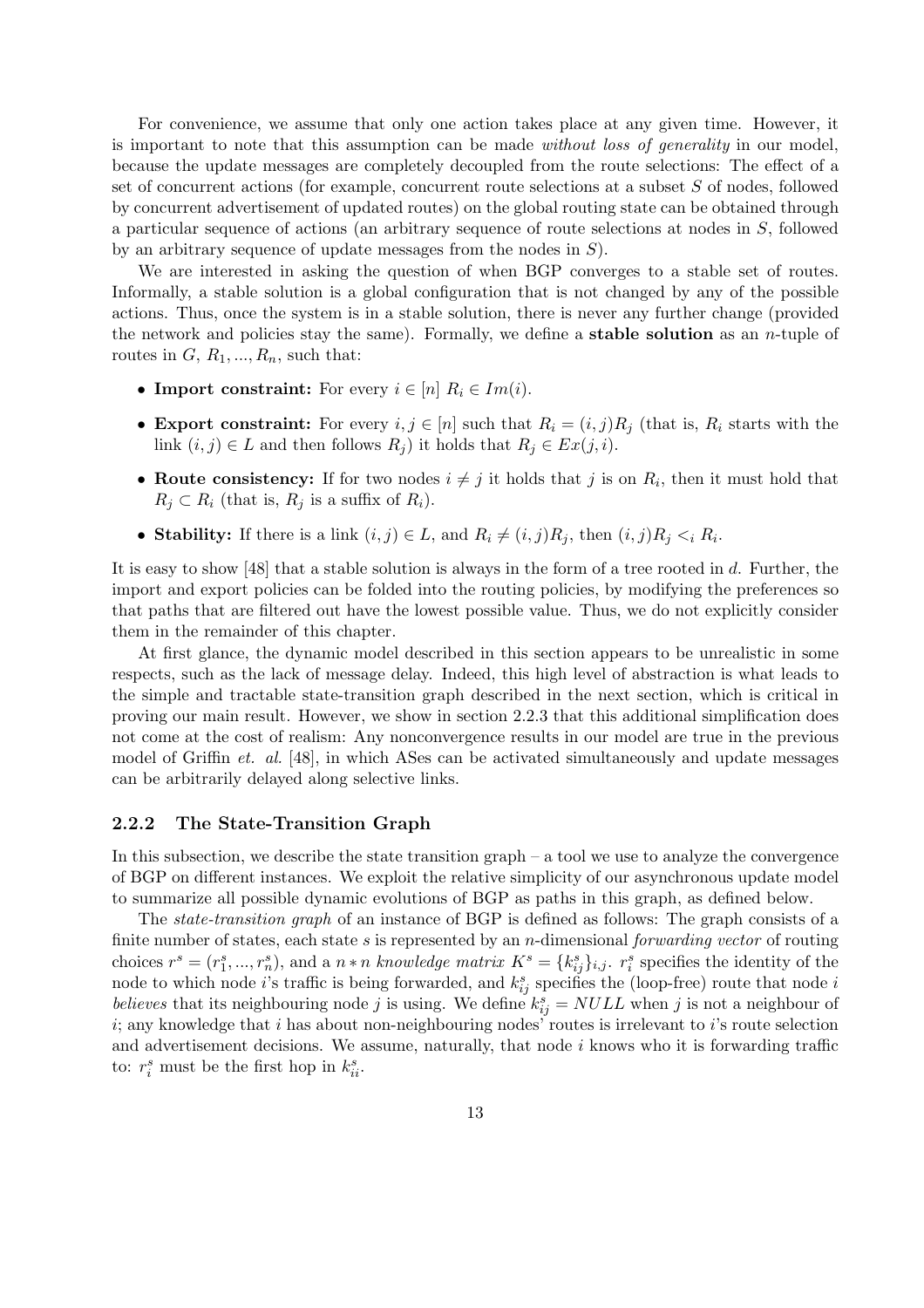A directed edge from a state s to a state s' represents a transition from s to s'. We allow two kinds of atomic actions that lead to transitions:

• Route transition (route selection actions): Informally, a route transition arises when a node i updates its selected route by picking its favorite route from its current knowledge set of routes used by its neighbours.

Formally, there is an *i-route transition* from state s to state s' iff there is a node i such that: The forwarding vector in  $s'$  is identical to the forwarding vector in  $s$  with the possible exception of *i*. Further,  $r_i^{s'} = j$  for some node *j* such that  $v_i((i,j)k_{ij}^s \ge v_i((i,j)k_{iu}^s$  for every neighbour u such that  $k_{iu}^s \neq NULL$  and  $i \notin k_{iu}^s$ . (This ensures that i never picks a route with a loop in it.)

• Knowledge transition: Informally, a knowledge transition is an update message sent from a specific node i to a neighbouring node j announcing the route that i believes it is sending traffic along.

Formally, there is a *ji-knowledge transition* from state s to state s' iff there is a node i and a neighboring node  $j$  such that: The forwarding vectors in the two states are identical. The knowledge matrix in  $s'$  is identical to the knowledge matrix in s with the exception of i's belief about j, and  $k_{ij}^{s'} = k_{jj}^s$ . In other words, i learns of the route that j currently believes it is using.

Note that this definition reflects the restricted asynchrony of our dynamic model: We assume that updates can be held up, but when an update is delivered and processed, it reflects the current (at the time of delivery) belief of the node that sent the update. We can phrase this restriction equivalently as: Update messages can be delayed in transit, but when they are delivered, a fresh update message from the same sender is delivered immediately (and thus overrides the delayed update.) Thus, the state description does not have to include messages in transit.

Thus, each transition corresponds to one of a set of possible actions  $\mathcal{A} = \mathcal{A}^R \cup \mathcal{A}^K$ , where  $\mathcal{A}^R$ is the set of route selection actions (one for each node) and  $A^K$  is the set of update actions (one for each ordered pair i, j with an edge between i and j). We write  $s \stackrel{a}{\rightarrow} s'$  if action a causes a transition from s to s'; we extend the notation to sequences of actions  $\sigma$ , and write  $s \stackrel{\sigma}{\rightarrow} s'$  if the eventual (single) state reached by the sequence  $\sigma$  is  $s'$ .

In any state, any of the actions in A may be activated; we include a self-loop  $s \stackrel{a}{\rightarrow} s$  if activating action  $a$  in state  $s$  results in the system staying in the same state.

We shall call the state in which d has not yet announced itself to any of its neighbours the Zero state.

**Definition 2.1** The Zero state is the state s in the state-transition graph in which  $r_i^s = \emptyset$  for every node i, and  $k_{ij}^s = \emptyset$  for every two nodes i, j.

#### Stability and Oscillations in the State-Transition Graph

**Definition 2.2** A stable state in the state-transition graph is one in which the forwarding vector induces a confluent routing tree  $T_d$  to the destination d, the knowledge matrix is such that every node knows its neighbours' routes in  $T_d$ , and every node prefers its assigned route over any other available routes.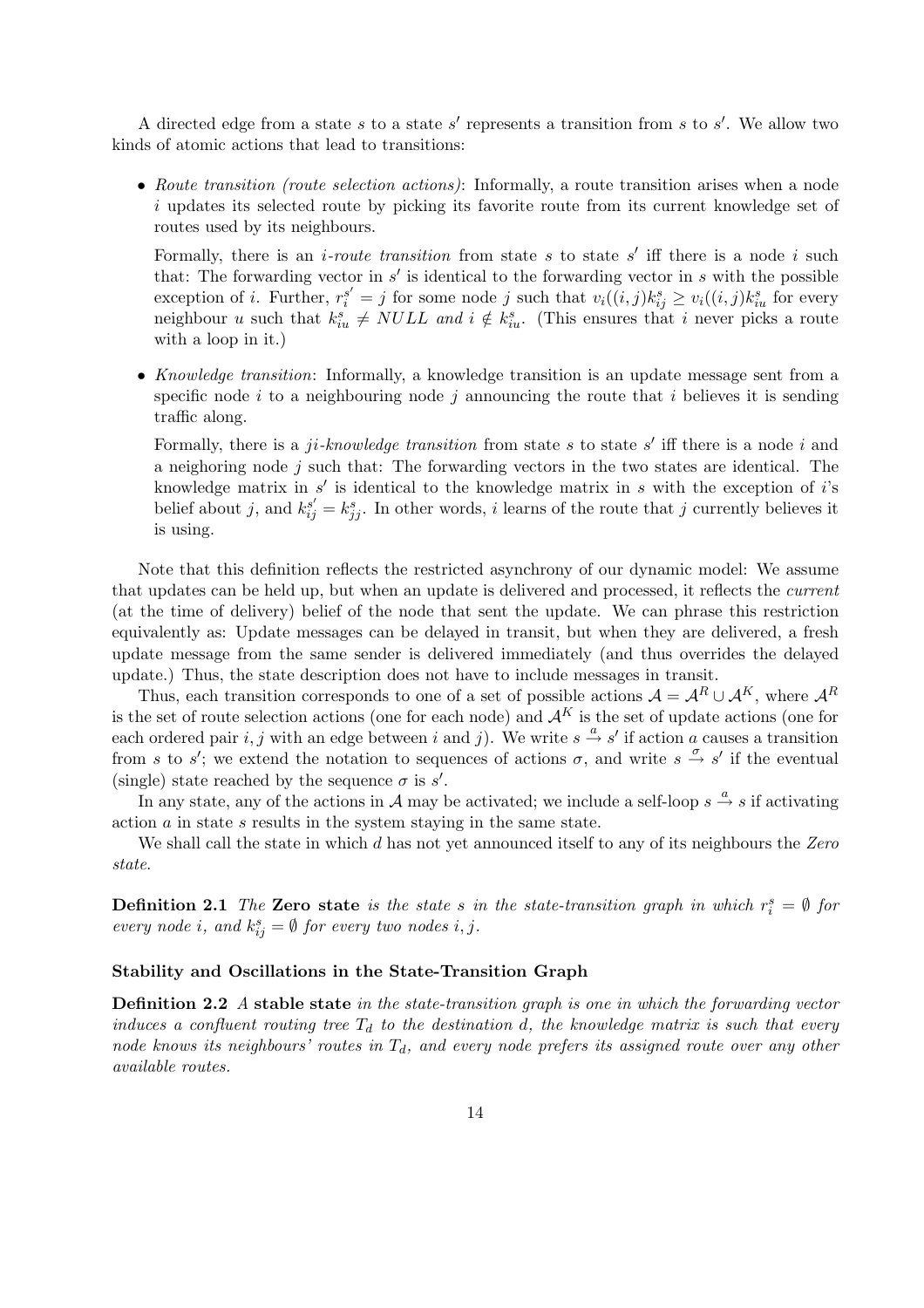In other words, a stable state is one in which the nodes forward traffic along a stable solution, and have complete and accurate knowledge about their neighbours' routes. Observe, that all outgoing transition edges from a stable state lead back to the same stable state. This is because a node will never change its route or acquire new knowledge. For this reason, we shall refer to stable states as sinks.

We want to prove the existence of potential BGP oscillations in the state transition graph. In many cases, oscillations occur only for specific timings of asynchronous events. Our aim is to show the existence of an infinite activation sequence that leads to an oscillation. However, while BGP routers have unpredictable delays and timings of individual updates, the activation sequences that arise in practice are not completely arbitrary. In particular, starting at any given point of time, every node *eventually* updates its route selection if its knowledge of routes has changed, and every node eventually receives update messages from each neighbour that has changed a route. Moreover, there can only be a finite number of other activations taking place between subsequent route selections (or updates) at a given router. For this reason, we look for oscillations that can arise through a fair activation sequence:

**Definition 2.3** An infinite activation sequence  $\sigma$  is said to be fair if each transition in A appears *infinitely often in*  $\sigma$ *.* 

**Definition 2.4** A fair cycle in the state-transition graph is a finite cyclic path that does not contain a sink, such that every action in  $A$  is taken at least once in each traversal of the cycle. (Note that the cycle need not be simple, *i.e.*, a state might occur multiple times on a single traversal.)

To summarize, if an instance of BGP results in a state-transition graph (for a given destination) that has a fair cycle, we will infer that there is a plausible sequence of route selections and updates that will cause BGP to oscillate.

#### 2.2.3 Implications for the model of Griffin  $et$  al

Our model of the static and dynamic evolution of BGP differs from the model of Griffin et al [48] in the simpler model of update messages that does not require the tracking of messages in transit. This simpler model allows us to use the state-transition graph to prove, in section 2.3, that the existence of two stable solutions in an instance of BGP implies the possibility of an indefinite oscillation on a fair sequence of route selections and knowledge updates. It is natural to ask if this result is merely an artefact of the simpler model. In this subsection, we show that this is not the case. We prove that if an instance of BGP permits a fair oscillation in our model, it will also permit a fair oscillation in the model of [48].

We modify the dynamic evaluation model of Griffin *et al* [48] in two ways:

- Messages arrive at their destinations immediately (update messages are not delayed).
- In the execution of BGP, it is not necessary that a node inform a neighbouring node of every new route it chooses. It must only announce a route it is using every once in a while. Equivalently, we allow for update messages to be dropped.

These modifications are clearly simplifications. At first glance, they may appear to be oversimplifications, but in Subsection 2.2.3, we argue that the results we obtain with the modified model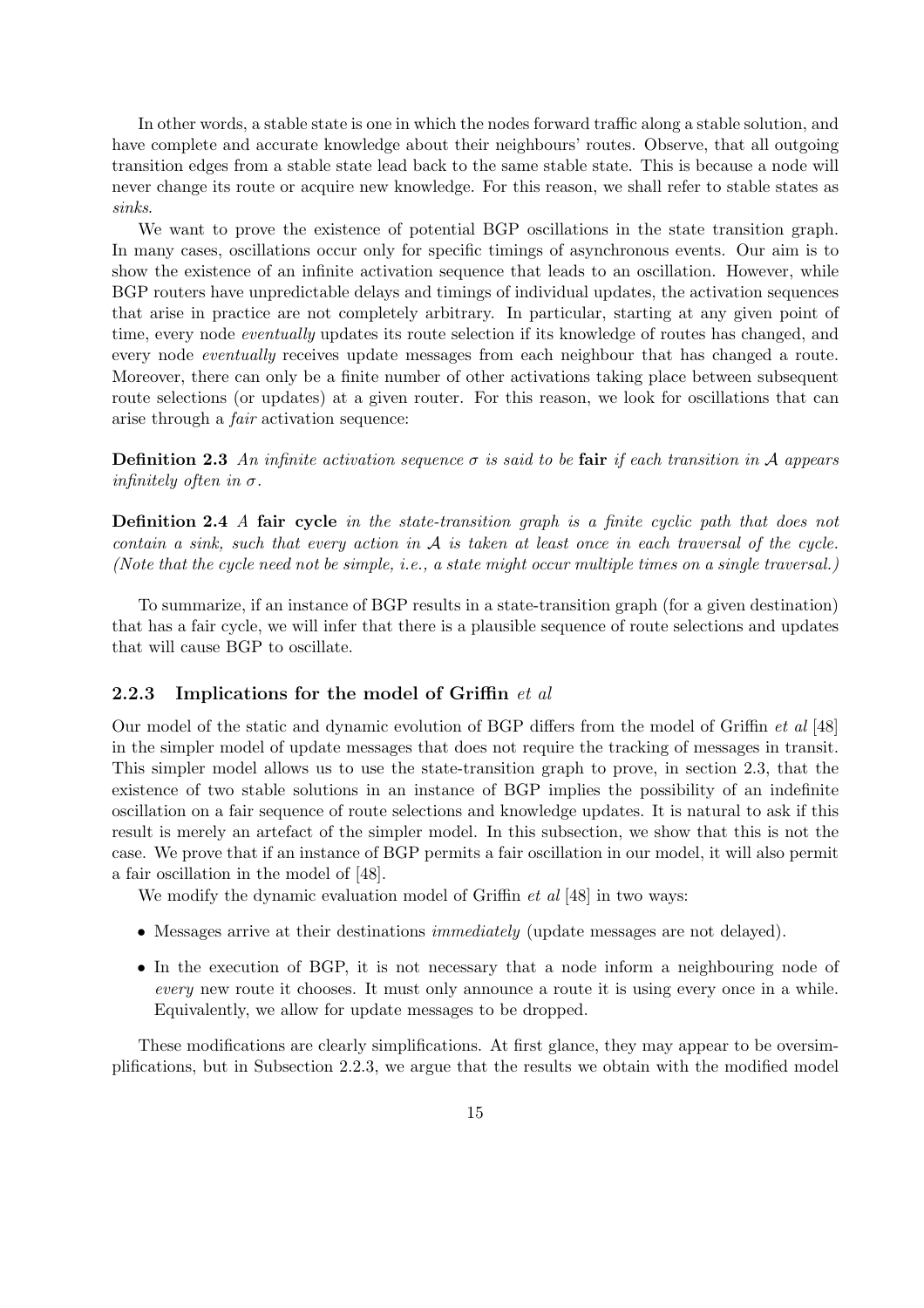hold in the original model of Griffin *et al* as well. This provides validation for the modified model, and suggests that it could be independently useful in other settings.

Consider the differences in the message model, and the corresponding difference in the notion of a fair activation sequence. In our model, a fair activation sequence is a sequence of knowledge updates and route selections that is asynchronous, but subject to two constraints: (1) Every action is taken infinitely often, and (2) A delayed update message is equated to a dropped update message, in that it is assumed to always be superseded by a fresh update message from the same sender that was not delayed at all. Constraint (1) is equivalent to the fairness constraint of Griffin et al. Constraint (2) is different, and at first glance, it seems unnatural. However, any activation sequence in our model that satisfies constraint (2) can be simulated by an activation sequence in the model of Griffin *et al*<sup>1</sup>. Non-convergence results in this restricted model of asynchrony imply the corresponding results a fortiori in a more general model of asynchronous activation, such as the one proposed by Griffin et al [48].

#### 2.3 Two Stable Solutions  $\Rightarrow$  BGP Oscillation

In this section we prove our main result, i.e, that if there are two stable solutions then the network is unstable in the sense that persistent route oscillations are possible. We prove the following result:

Theorem 2.1 If the AS graph G contains two stable solutions, then there is a fair activation sequence under which BGP will oscillate on G.

That is, two stable solution imply that the network is unstable, in the sense that it could plausibly lead to persistent route oscillations. Therefore, to achieve BGP stability, the network must have a unique stable solution.

The intuition behind our proof is as follows. In the state-transition graph, each stable state will have a corresponding "attractor region": a subset of states (possibly just the stable state itself, or much larger) that, once reached, we can be certain that the system will ultimately converge to the stable state. We can visualize the state-transition graph as a map, with each attractor region a different color – red, blue, etc. However, there will also be some states that do not lie in any one attractor region, because different evolutions from that state could lead to different stable states. We label these states with a distinct color – purple, say – and show that the Zero state must belong in this subset.

The key to the proof is showing that, starting from any purple state, we can find a fair activation sequence that ends at another purple state. We use the properties of route selection and update actions to show that we can swap the order of any two consecutive activations, perhaps repeating one of them, and achieve the same result as the original order. Thus, it is not possible that any given activation a leads to a red state in the original order, but leads to a blue state in the perturbed order. Using this, we show that we can add each activation while staying within the purple region. As the graph is finite, this implies the existence of a fair cycle.

The formal proof of Theorem 2.1 is slightly more involved, because we need to consider multiple cases for the pairs of activations that are perturbed.

**Proof:** Assume that there are no cycles in the state-transition graph. If so, then, from any state, every fair infinite path must lead to one of the sinks (stable states). Let us assign every sink a

 $1$ The converse of this statement is not true, but that is not relevant for our proofs, because we only rely on the construction of nonconvergent instances.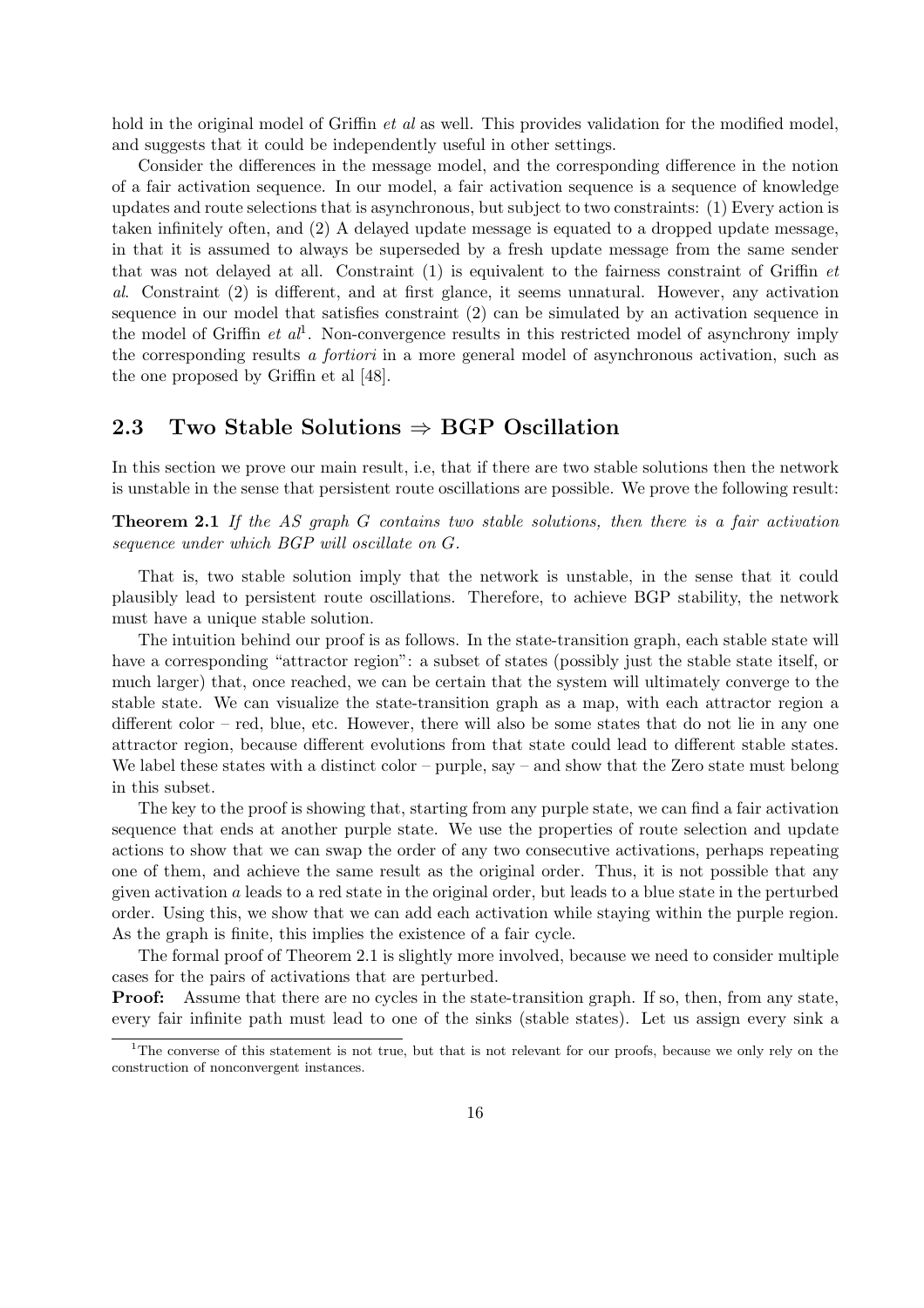unique color that is not purple; for concreteness, we assume that one sink has color red and another has color blue. (There may be other sinks of different colors as well.)

We now extend the coloring to all states in the state-transition graph: Consider a state s. If every fair path from s leads to the same sink, then we shall color s by the color of that sink. If there are two fair activation paths from s that lead to different sinks, we assign s the color purple.

#### Claim 2.1 There is at least one purple state.

**Proof:** We show that the Zero state is purple. It is sufficient to show that any given stable state – say the red sink – can be reached from the Zero state through a fair activation sequence. We prove this by explicitly constructing such an activation sequence.

Let  $T$  be the stable routing tree in the red sink. Starting from Zero, we activate route selections and updates such that each node has its route in  $T$  selected. We do this by growing the tree from the destination: First, the destination's neighbours in  $T$  are activated to select routes; they will naturally choose the direct link to  $T$ , which is the only route available to them. Subsequently, we activate update messages from nodes i already connected to the destination to their children in T, followed by activating the route selection in each child  $j$ . This culminates in a state in which all nodes have their routes in  $T$  selected. Note that this is not necessarily the red sink state, as nodes may not have complete information about all their neighbours' routes. However, after T has been constructed, we can activate all update and route selection messages in round-robin order, infinitely often. The stability of  $T$  guarantees that the routes will never be changed, and thus (in finite time because the graph is finite) we will ultimately reach the red sink state. The finiteness of the initial construction ensures that this activation sequence is fair.

As this construction is possible for each sink state, the Zero state must be purple.

To prove our theorem we need only prove that from every purple node we can reach another purple node by following a path in which all possible actions are activated at least once. Since there is a finite number of purple nodes, if we start from one, construct a fair path to other purple node, and continue this process, eventually a purple node will appear for the second time. Since no purple node is a sink, a path between purple nodes cannot contain a sink, and as all actions were activated in each finite segment constructed, this forms a fair cycle.

Claim 2.2 From any purple state, there is a finite path containing all actions in A that leads to another purple state.

**Proof:** Consider a purple node p. We want to show that, starting from p, there is a finite activation sequence using every action in  $A$  that leads to a purple state. For contradiction purposes, suppose that such an activation sequence does not exist. Then, there must exist an action a and activation sequence  $\sigma$  (possibly null) such that:

- 1.  $a \notin \sigma$
- 2.  $p \stackrel{\sigma}{\rightarrow} p'$ , where p' is purple (possibly  $p = p'$ ).
- 3. Any finite activation sequence from  $p'$  that contains action a results in a state that is not purple.

(If no such a and  $\sigma$  existed, we could add each action in turn to  $\sigma$  while keeping it finite, and still result in a purple node.)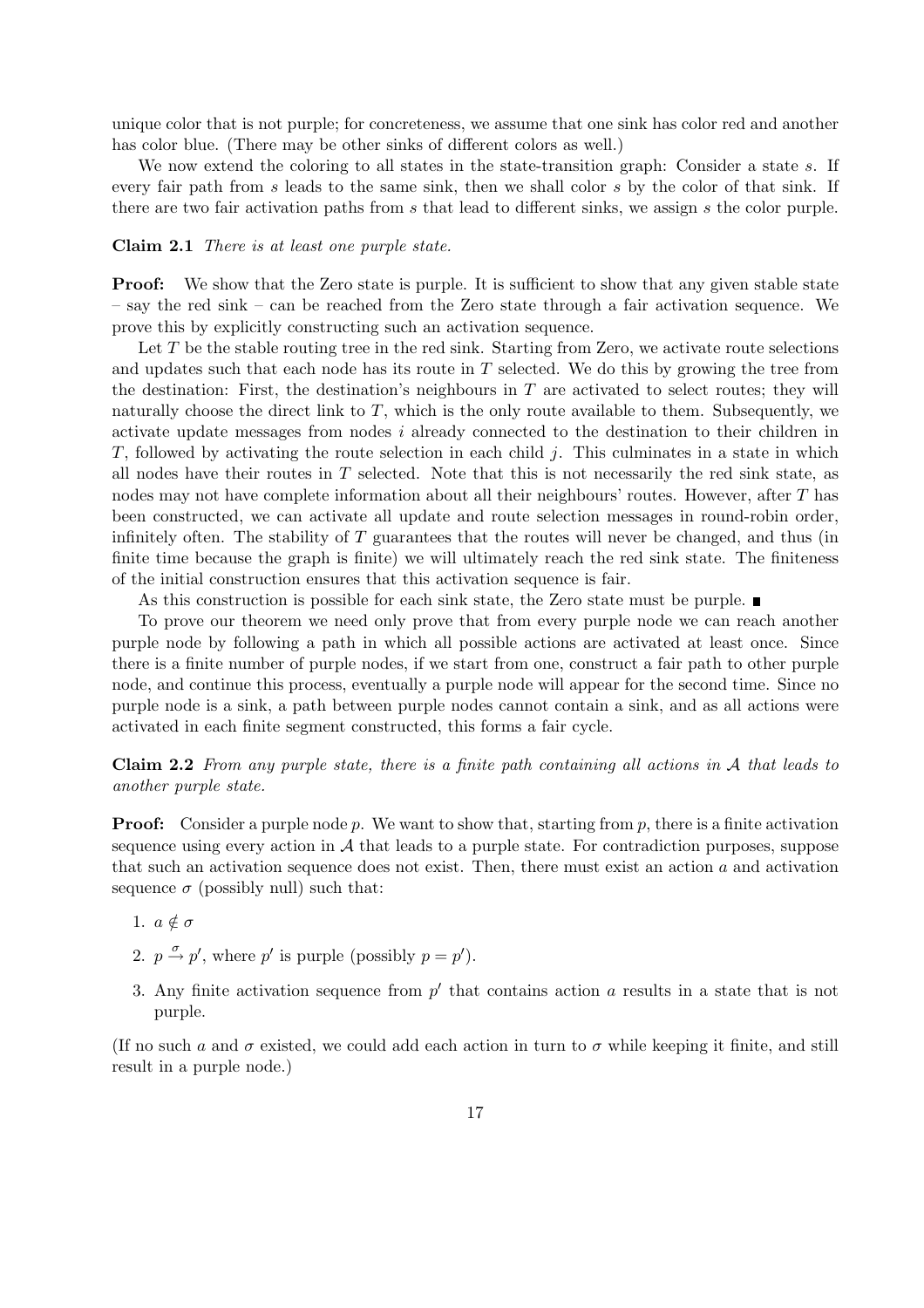We will now prove that these conditions cannot be satisfied. Consider the action  $a$  at state  $p_0 = p'$ . By the third condition, this must lead to a state  $q_0$  that is not purple; without loss of generality, suppose that  $q_0$  is red. Now, because  $p_0$  is purple, there is some finite path from it leading to a state that is neither purple nor red; without loss of generality, suppose this path is  $p_1, p_2, \dots, p_k$ , where  $p_1, \dots, p_{k-1}$  are all purple, and  $p_k$  is blue. (The path maybe a single step, in which case  $p_1$  is blue.)

Now, define the corresponding states  $q_1, q_2, \cdots, q_k$  as follows:  $p_i \stackrel{a}{\rightarrow} q_i$ . In other words,  $q_i$  is the state reached by action a from  $p_i$ . Note that, by condition 3, none of the  $q_i$  can be purple. Also,  $q_0$ is red and  $q_k$  is blue; thus, there must exist a i such that  $q_{i-1}$  is red while  $q_i$  is another color (blue without loss of generality).

Let b be the action leading from  $q_i$  to  $q_{i-1}$ . We consider four cases, and prove a contradiction in each case:

- Case (i):  $a$  and  $b$  are both route selection actions In this case,  $a$  and  $b$  must be route selections for distinct nodes. Further, neither  $a$  nor  $b$  changes the knowledge sets, to the knowledge profile is the same at  $q_{i-1}$  and  $q_i$ . Now, consider activating the action b from  $q_{i-i}$ . As the knowledge states are the same in  $q_{i-1}$  and  $p_{i-i}$ , we must have  $q_{i-1} \stackrel{b}{\rightarrow} q_i$ . But this implies that there is a fair activation sequence leading from  $q_{i-1}$  to the blue sink, which is impossible because  $q_{i-1}$  is red.
- Case (ii):  $a$  and  $b$  are both knowledge actions In this case,  $a$  and  $b$  must be updates corresponding to different edges in the network, as they are distinct actions. Hence, a and b affect different components of the global knowledge state  $K$ , and thus, the activation sequences ab and ba starting from  $p_{i-1}$  lead to the same state. Again, we find that  $q_{i-1} \stackrel{b}{\rightarrow} q_i$ , leading to a contradiction.
- Case (iii):  $a$  is a knowledge action, and  $b$  is a route selection action. Let  $a$  correspond to an update from some node j to some node i. If b is a route selection at a node other than i, then  $ab$  and  $ba$  are equivalent, leading to a contradiction as in the first cases. If  $b$  is a route selection at i, the situation is a little trickier: The action  $b$  might have a different result if it occurred after the action a. Now, consider instead the two activation sequences ab and bab starting at state  $p_{i-i}$ . The former activation sequence must lead to a red state, as it passes through  $q_{i-1}$ . The latter activation sequence likewise must lead to a blue state, as t passes through  $q_i$ . However, the final state should be the same following both activations: In activation sequence bab, whatever route node i chose when action b was first activated at  $p_{i-1}$ , the route it chooses in the second activation after a will be the same route that was selected in activation sequence ab. Further, the knowledge sets of all nodes are also the same, as only i's knowledge set has changed in either activation sequence, and i's knowledge set is updated in the same way in both sequences. This leads to a contradiction, as a blue state cannot be a red state.
- Case (iv):  $a$  is a route selection action, and  $b$  is an knowledge action. This case is symmetric to case (iii); considering the activation sequences ba and aba leads to a contradiction.

Thus, no such a and  $\sigma$  exist; it follows that given any finite activation sequence  $\sigma$  leading from p to a purple node, and given any  $a \notin \sigma$ , we can extend the activation sequence with a finite number of steps to include a, while still reaching a purple node. Proceeding in this manner, we can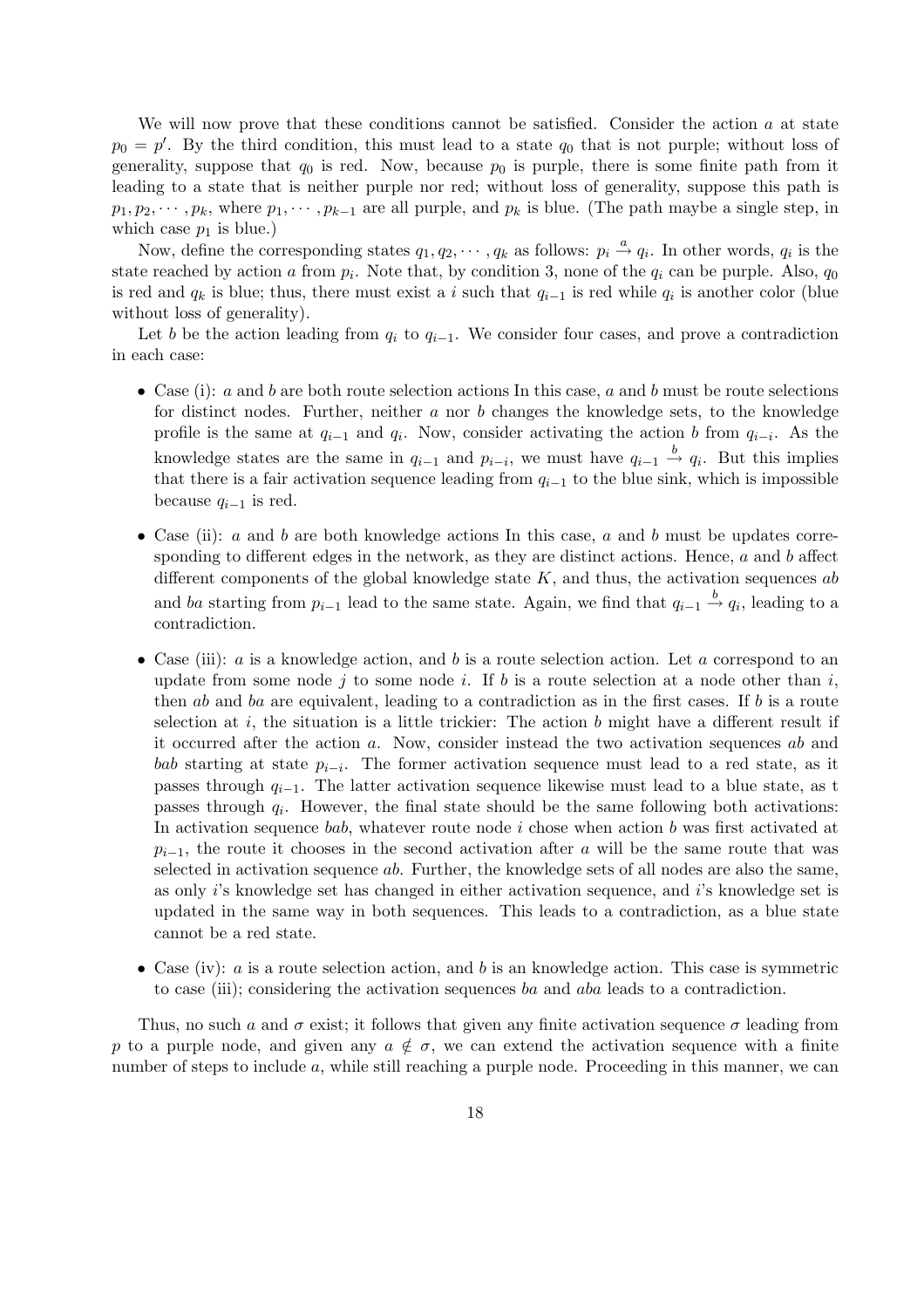construct a finite activation sequence  $\sigma$  that contains all activations in A, such that  $p \stackrel{\sigma}{\rightarrow} p^*$ , where  $p*$  is a purple node (perhaps equal to p). ■ (Concluding proof of theorem 2.1): Repeating this construction, and recognizing that there are finitely many purple nodes, we must eventually return to a state that has been previously visited. Thus, we can construct a finite activation sequence  $\sigma$  such that for some purple node p, p  $\stackrel{\sigma}{\rightarrow}$  p, and  $\sigma$  contains all actions. By the construction, p is reachable from the Zero state in a finite number of steps. An infinite repetition of this  $\sigma$  after getting to  $p$  is a fair activation sequence, and leads to an oscillation, because it never reaches a stable state. ■

This proof also suggests that the state-transition graph and attractor regions might be a useful conceptual tool for evaluating and designing network configurations. If there is a desired stable state, a routing policy change can be evaluated based on how much it grows the size of the corresponding attractor region. Unfortunately, the state-transition graph is exponential in size, so this is not a useful formal measure for large networks; however, we believe that it could still be a helpful heuristic in designing smaller subnetworks.

#### 2.4 BGP Convergence Time

In this section, we tackle the question of how long BGP takes to converge to the unique stable solution. We begin with the abstract model of BGP as described in section 2.2.1. BGP is an asynchronous protocol, and individual messages may be lost or delayed arbitrarily. As we cannot assume a bound on the actual elapsed time of a single message, any model of convergence "time" needs to define a unit of time measurement that remains meaningful in this asynchronous setting. We propose the following definition:

**Definition 2.5** A **BGP** phase is a period of time in which all nodes get at least one update message from each neighbouring node, and all nodes are activated at least once after receiving updates from their neighbours.

We analyze the number of BGP phases it requires for the network to converge. The rationale for this definition is that, although it is difficult for the analyst to assert numerical bounds on the update frequencies at different nodes, it is reasonable to expect that all nodes are updating at similar timescales. The definition of phases admits asynchrony, thus capturing the realistic possibility that different sequences of update activations can lead to different transient behaviour. At the same time, by tying the unit of measurement to the slowest node's update instead of a fixed time unit (or the fastest update), we avoid pathological worst-case time bounds that are only attained if, for example, one node's update cycle is measured in years instead of seconds or minutes.

How many consecutive phases does it take BGP to converge to a stable solution in the worst case? Routes are propagated through the network one hop at a time, so the best we can hope for is a time proportional to the lenght of the longest route in the stable solution. It is easy to construct instances with n nodes in which there are routes of length  $\Omega(n)$ . However, these instances are unnatural; currently, internet routes tend to be much shorter than this.

For this reason, we focus on bounding the BGP convergence time on Internet-like. In particular, we consider the class of instances in which nodes have customer/provider or peer relationships, and their preferences satisfy the Gao-Rexford conditions: Studies of the commercial Internet [55] suggest two types of business relationships between pairs of ASes that characterize AS inter-connections: Customer-provider or a peering. Customer ASes pay their provider ASes for connectivity. Peers, on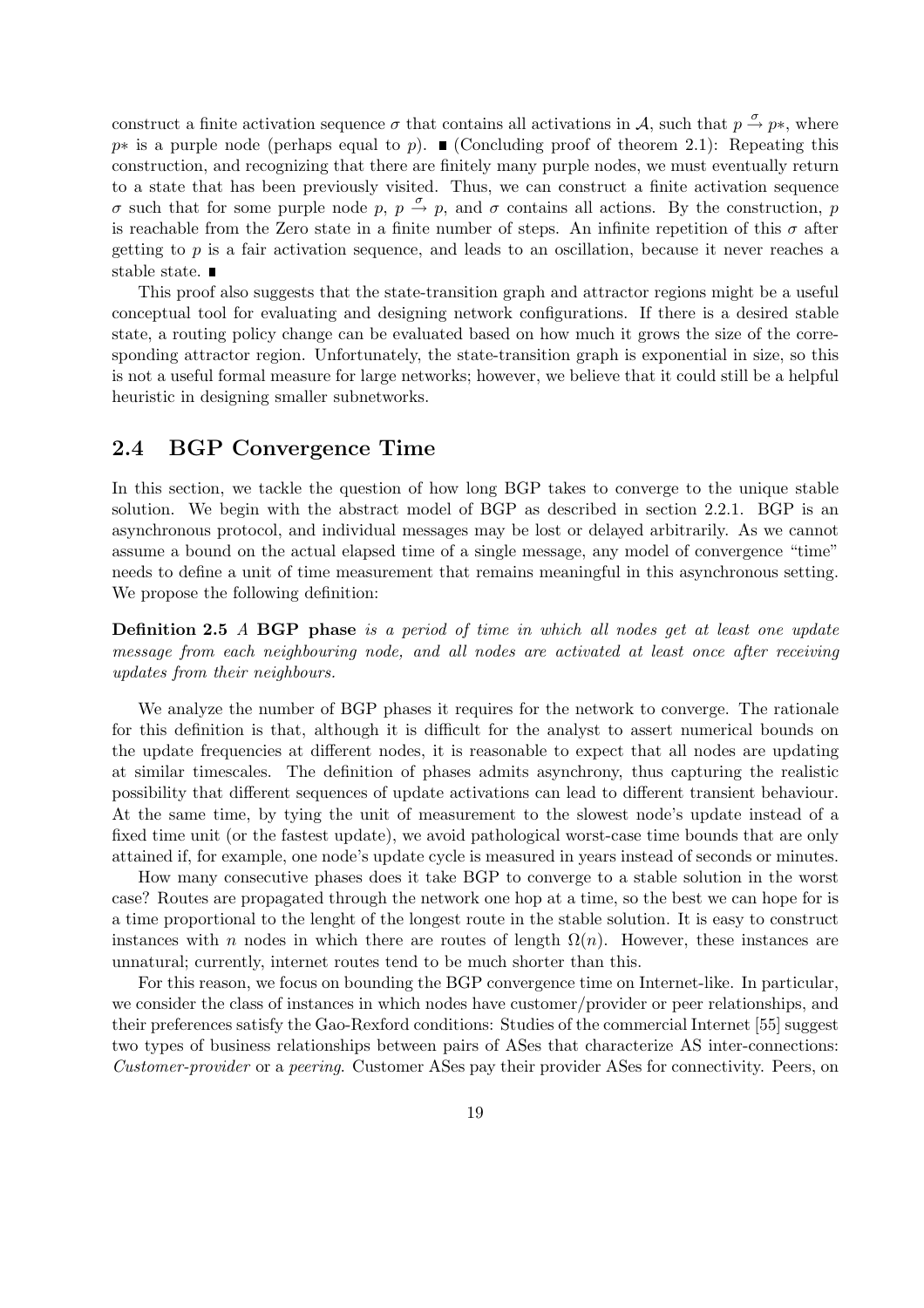the other hand, find it mutually advantageous to exchange traffic for free (among their customers). In a seminal paper Gao and Rexford [43] suggest constraints on routing policies that are naturally induced by these business relationships, and prove that these constraints guarantee BGP stability.

- No customer-provider cycles: Let  $G_{\text{CP}}$  be the directed graph with the same set of nodes as G and with a directed edge from every customer to its direct provider. We require that there be no directed cycles in this graph. This requirement has a natural economic justification as it means that no AS is indirectly its own provider.
- Prefer customers to peers and providers: A *customer route* of a node i is a route in which i's next-hop node j is i's customer. Provider and peer routes are defined similarly. We require that nodes always prefer customer routes over peer and provider routes.
- Provide transit services to customers only: ASes should export all of their routes to their customers, but should only export customer routes to their providers and peers. This is because nodes do not always carry transit traffic—traffic that originates and terminates at hosts outside the node. ASes are only obligated (by financial agreements) to carry transit traffic to and from their customers.

The Gao-Rexford constraints are known to be a special case of No Dispute Wheel [42].

Sadly, we show that even in the Gao-Rexford setting, it is possible to come up with examples in which the worst-case convergence time is  $n$  BGP phases. Furthermore, this hardness is not solely due to the existence of unnaturally long routes: As the next example illustrates, even if all nodes are only interested in routes of size 2, BGP convergence might require n phases.

Example 2.1 The graph in Figure 2.1 depicts a network with n nodes, and a destination node d. Node 1 prefers to go directly to d. Any other node i prefers the route  $i \to i - 1 \to d$  over the direct route  $i \rightarrow d$ . All routes of length greater than 2 are less desirable to any node. This set of path preferences is compatible with the Gao-Rexford constraints for the following set of customer/provider relationships: 1 is a customer of 2, 2 is a customer of 3, etc.; and, additionally, d is a customer of every other node.

The figure also depicts an initial routing configuration (using arrows to describe the initial routing choice of each node). In this configuration, node 1 has no routing choice (perhaps it just came online), all even nodes route directly to the destination and all odd nodes (except 1) route through their counter-clockwise neighbour. The reader may verify that this configuration is stable with the exception of node 1.

Now, consider the evolution of the network under the following activation sequence. In each phase, initially all update messages go through, and then all nodes are activated. In the first phase, only node 1 will change its routing choice and will route to d. In the next phase, only node 2 will change it's routing choice and will route through 1. Then node 3 will change to route through d and so on. The network will eventually converge to the routing outcome in which all odd nodes route directly to d and all even nodes route through their counter-clockwise neighbour.

Next, we show that this bound is tight for the class of instances that satisfy the Gao-Rexford conditions. In fact, we prove a slightly stronger result: The following proposition shows that our lower bound on BGP's convergence rate is tight on the larger class consisting of all instances in which the "No Dispute Wheel" condition of [48, 42] holds.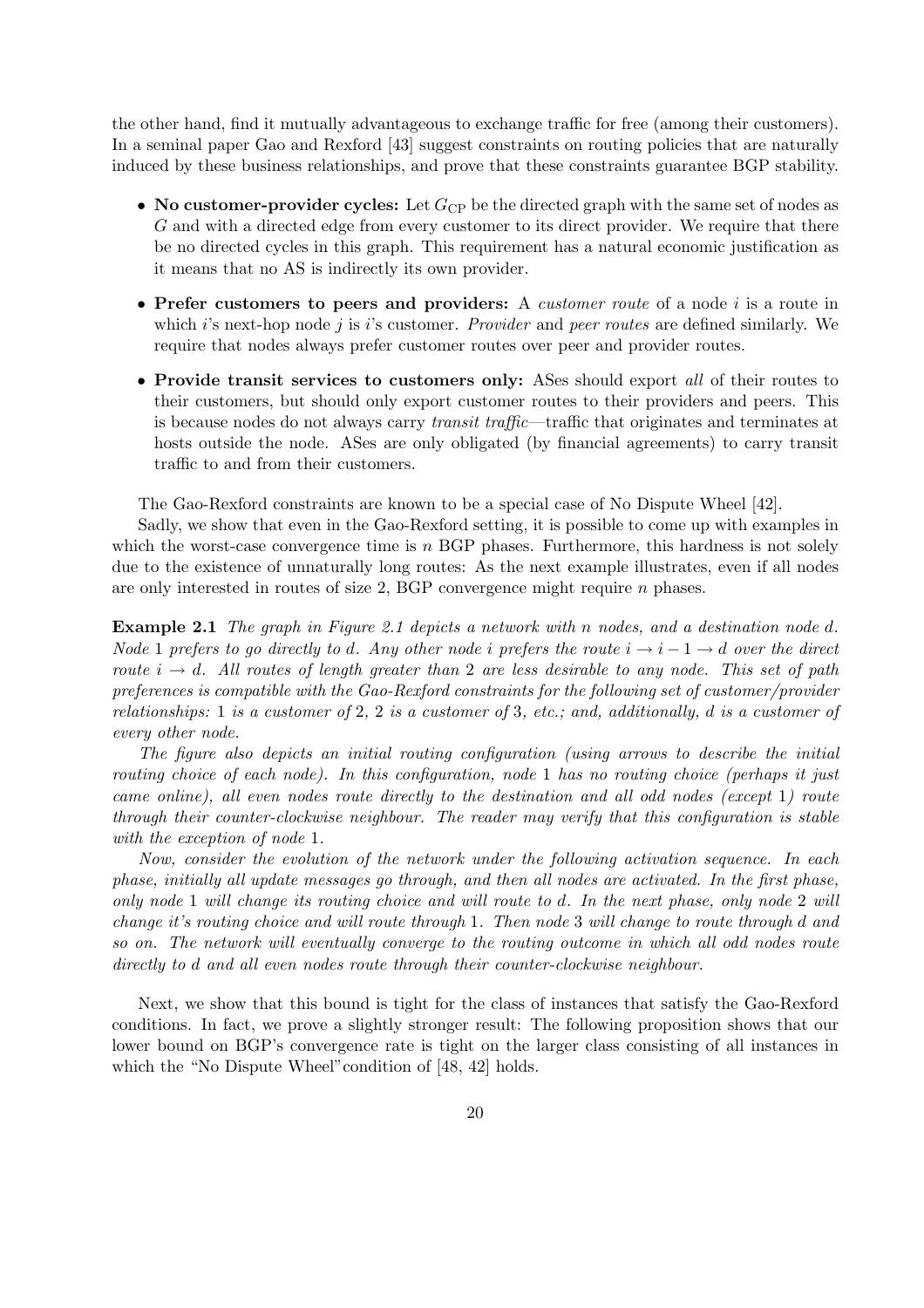

Figure 2.1: A slow-converging network configuration.

Proposition 2.1 If "No Dispute Wheel" holds then BGP's convergence rate is at most n phases.

Proof: Let us assume that indeed the "No Dispute Wheel" condition holds in a network graph G with a destination node d. We will show that at every phase, one of the nodes of the graph converges to a route that will not change from that point on. The first node that converges in the first phase is the destination node  $d$ , that has the empty path, and announces that path to its neighbours.

We now argue that there must exist a node in the network that is a direct neighbour of the destination  $d$  and that its most preferred path is going directly to  $d$ . To see that this is indeed the case, pick an arbitrary node  $v$ , look at its most preferred path to the destination. This path goes through a neighbour of d right before it reaches d. We shall denote this neighbour by  $v_1$ . Now, consider the most preferred path of node  $v_1$ , and the closest node to d on that path that we shall denote by  $v_2$ . In this manner we define the nodes  $v_i$  for  $i = 1, 2, 3, \ldots$ . At some point, nodes in the sequence we defined must start repeating. If only one node repeats infinitely then this node must have a direct route as its most preferred path, and we are done. Otherwise, the sequence of repeating nodes  $v_k, v_{k+1}, \ldots, v_{k+l}$  (for some k, l) forms a dispute wheel: each node prefers to go through the next one in the sequence rather than directly to d. This contradicts our assumption.

Therefore, there exists a node that prefers to go directly to d over any other path. It will choose this path to  $d$  on the second phase, send update messages to its neighbours, and will never again change its path (since no path will be better).

We will now continue to follow the convergence process, and observe that at any phase, there must exist a node  $v$  that converges to its most preferred route *given the route of the nodes in* the system that have already permanently converged. This node will never again change its path (because unless previous nodes change, it will have no better path, and these previous nodes have also converged). To prove that such a node must exist, we fix the routes of all permanently converged nodes, and pick an arbitrary node  $v_1$  that did not converge. We once again define the sequence of nodes  $v_1, v_2, v_3, \ldots$  by defining the node  $v_{i+1}$  as the node that is closest to d on the most preferred path of node  $v_i$  that did not permanently converge. The set of paths from which we select this most preferred path, is the set of paths that are consistent with the nodes that have already permanently converged. Once again, this sequence of nodes must repeat, and since it cannot contain a dispute wheel, it must have only a single repeating node that is the closest node that did not converge on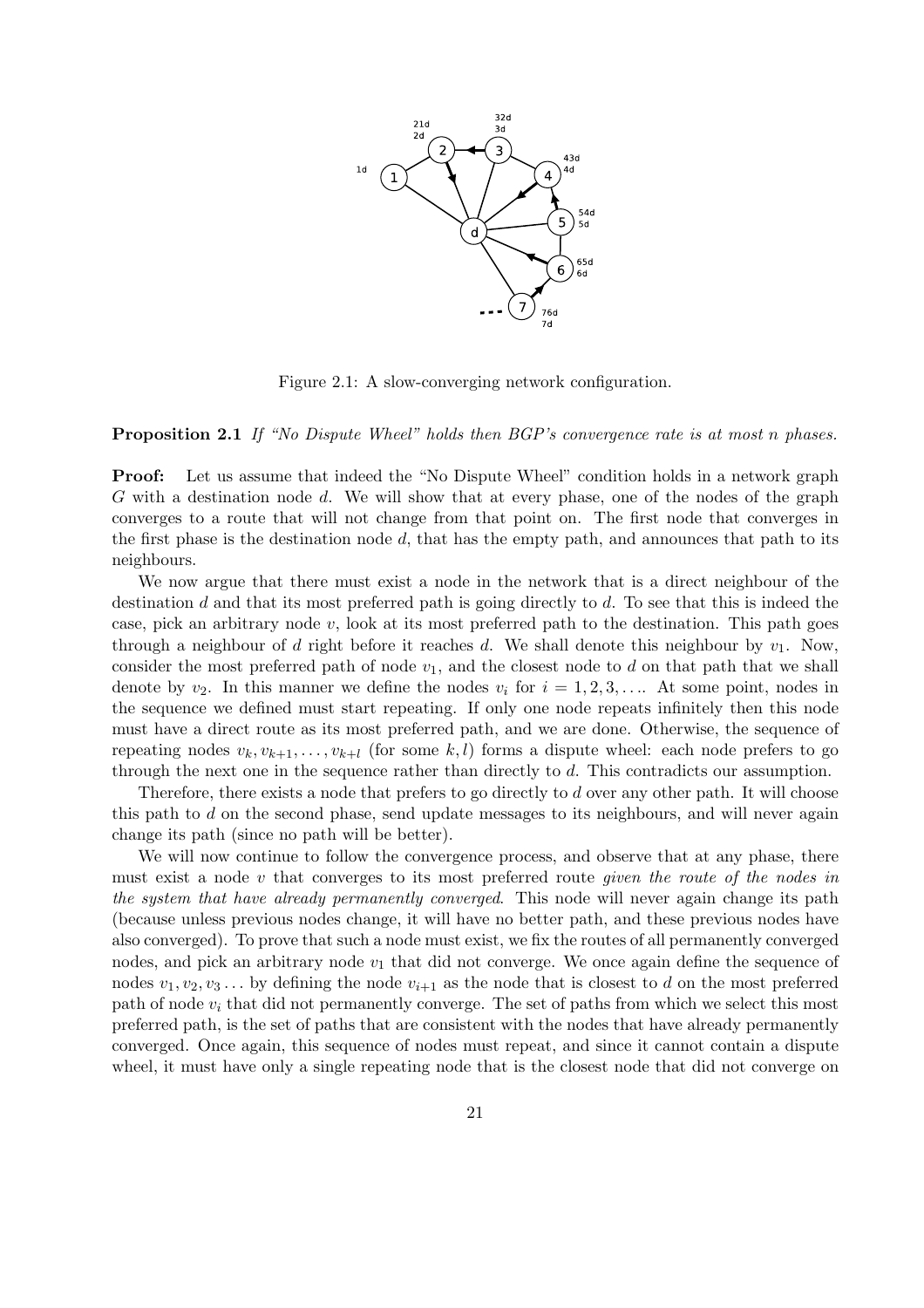its own most preferred path. In the next phase, this node's path converges.

We have thus shown that if the AS graph contains no dispute wheels, the convergence time of BGP is bounded by the number of nodes in the entire network graph.  $\blacksquare$ 

In practice however, we know that the Internet does not converge on a time scale that grows linearly with the size of the network. Our following theorem exhibits a much lower bound on convergence time assuming that the Gao-Rexford [43] economically oriented constraints hold for the network, and that the length of customer-provider chains is limited. This is a realistic assumption as it is usually accepted that there are around 3-5 levels in the hierarchy of providers [97]. In fact, a the 3-tier model for the network that is widely accepted as a rough approximation of the structure implies only 3 levels [55]. This in turn implies a very fast convergence time for BGP in the network – even in the worst case.

**Theorem 2.2** In the Gao-Rexford setting, BGP's convergence time is at most  $2\alpha + 2$  phases, where  $\alpha$  is the length of the longest directed customer-provider chain in the AS graph.

**Proof:** We start with some notation and terminology that will assist with the proof. We shall say that a path is permissible if every link in the path exists in the network, and will also be reported (i.e., not filtered) by the node, as dictated by the Gao-Rexford constraints.

We say that a node's route is a customer route if the first hop on that route is to one of the node's customers. We define a peer route and a provider route in a similar manner.

Let  $\alpha$  denote the length of the longest directed customer-provider chain in the Graph. Because of the Gao-Rexford constraints we are assured that the routing graph has a unique stable state to which the network will converge. We will now prove the following three claims:

- 1. Any node that has a permissible customer route will converge to a customer route and will do so within  $\alpha + 1$  phases.
- 2. Any node that eventually converges to a peer route does so at most 1 phase after nodes with customer routes have converged.
- 3. Any node that eventually converges to a provider route will converge within  $\alpha$  phases after all nodes with peer and customer routes have converged.

When put together, the three claims imply that the network will converge within  $2 \cdot \alpha + 2$  phases. We now prove them:

1. First, notice that if a node has a permissible customer route then every node on this route forwards its traffic to one of its customers. This is because the Gao-Rexford constraints state that no AS publishes peer or customer routes to any of its providers. Thus, a node that in some permissible path accepts traffic from its provider will not forward it to a peer or provider.

We will now prove that any node  $v$  that has at least one permissible customer route will converge by phase  $\alpha_v + 1$  where  $\alpha_v$  is the length of v's longest permissible customer route. The proof is by induction. Our base case will be that the convergence time for any node  $v$ that has  $\alpha_v = 1$  is at most two phases. These nodes are neighbours of the destination. In the first phase, the destination node announces itself and converges to the empty path. In the second phase, any node v for which  $\alpha_v = 1$  will select a direct path to the destination. This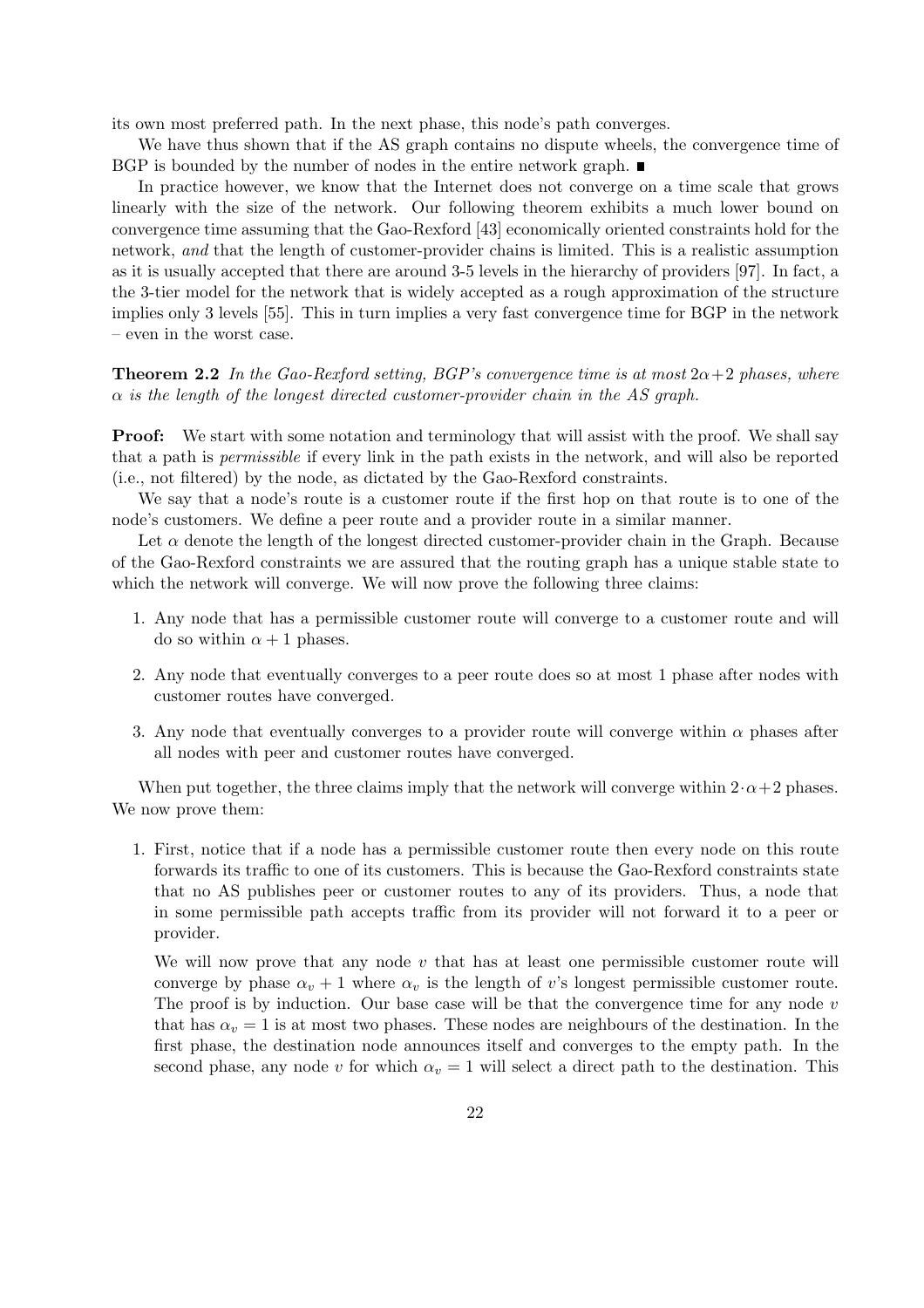is because such a node has only a single customer route (which is of length 1) and because it must prefer customer routes to any other route (due to the Gao-Rexford constraints). As this node has no other permissible customer routes, it will never route differently.

In the induction step, we assume that any node v for which  $\alpha_v < k$  has converged by phase k. Let u be an arbitrary node for which  $\alpha_u = k$ . Any node that is on a customer route of u has converged by phase  $k$  at the latest, and has updated its neighbours. Therefore, node  $u$ 's available customer routes will not change from this point on. In phase  $k + 1$  node u chooses one of the available customer routes (because the Gao-Rexford constraints dictate that they are preferred over any other route) and never changes its next hop from this point on, as no better path will ever present itself, nor will the current path ever become unavailable (since all nodes on it have also permanently converged). This concludes the proof of the claim.

- 2. Due to the Gao-Rexford constraints, an AS will not publish its peer routes to other peers or to its providers and therefore any route that begins with a peering connection must proceed as a customer route from the second node and onwards (as the second node on the route would not publish any route other than a customer route to its peer). This implies that the second node on such a route must have a permissible customer route, and therefore has converged by phase  $\alpha+1$ . On phase  $\alpha+2$ , any node v with a peer-route that has not already converged will have heard updates from its neighbours about all the peer routes that will ever be available. Since these routes are more preferred than provider routes, the most preferred peer-route will be selected in phase  $\alpha + 2$  (or earlier) and will not change from that point on. Note that any peer route that is not available during phase  $\alpha + 2$  will never be available, and will never be selected.
- 3. We denote by  $\beta_v$  the length of the longest customer  $\rightarrow$  provider chain that appears in any permissible path of node v. Surely it for all nodes  $\beta_v \leq \alpha$ . We now prove the following claim: Any node v that eventually converges to a provider route does so within  $\beta_v$  phases after all nodes with customer and peer routes have converged. We prove this claim by induction on the phase number. Our base case is that one phase after convergence of all customer and peer routes, any node v that has  $\beta_v = 1$  converges. Since v's provider on any path is using either a peer route or a customer route, then the next hop of  $v$  on any permissible path has already converged, and sent notification messages about its permanent path.  $v$  therefore chooses path it finds most appealing and never changes it from this point on.

In the induction step, we assume that by phase  $\alpha + 2 + k$  all nodes v' for which  $\beta_{v'} < k$ have already converged. Nodes that have a value of  $\beta_v = k$  therefore have their next hop on any permissible path already converged by this time. Thus, they choose the most appealing route, send update messages and never switch paths again.

 $\blacksquare$ 

#### 2.5 Conclusions and Future Work

In this chapter, we studied fundamental questions related to whether and how fast BGP converges to a stable solution. We showed that, in any instance in which the local routing policies can lead to two stable solutions, BGP could potentially lead to persistent oscillations; thus, the existence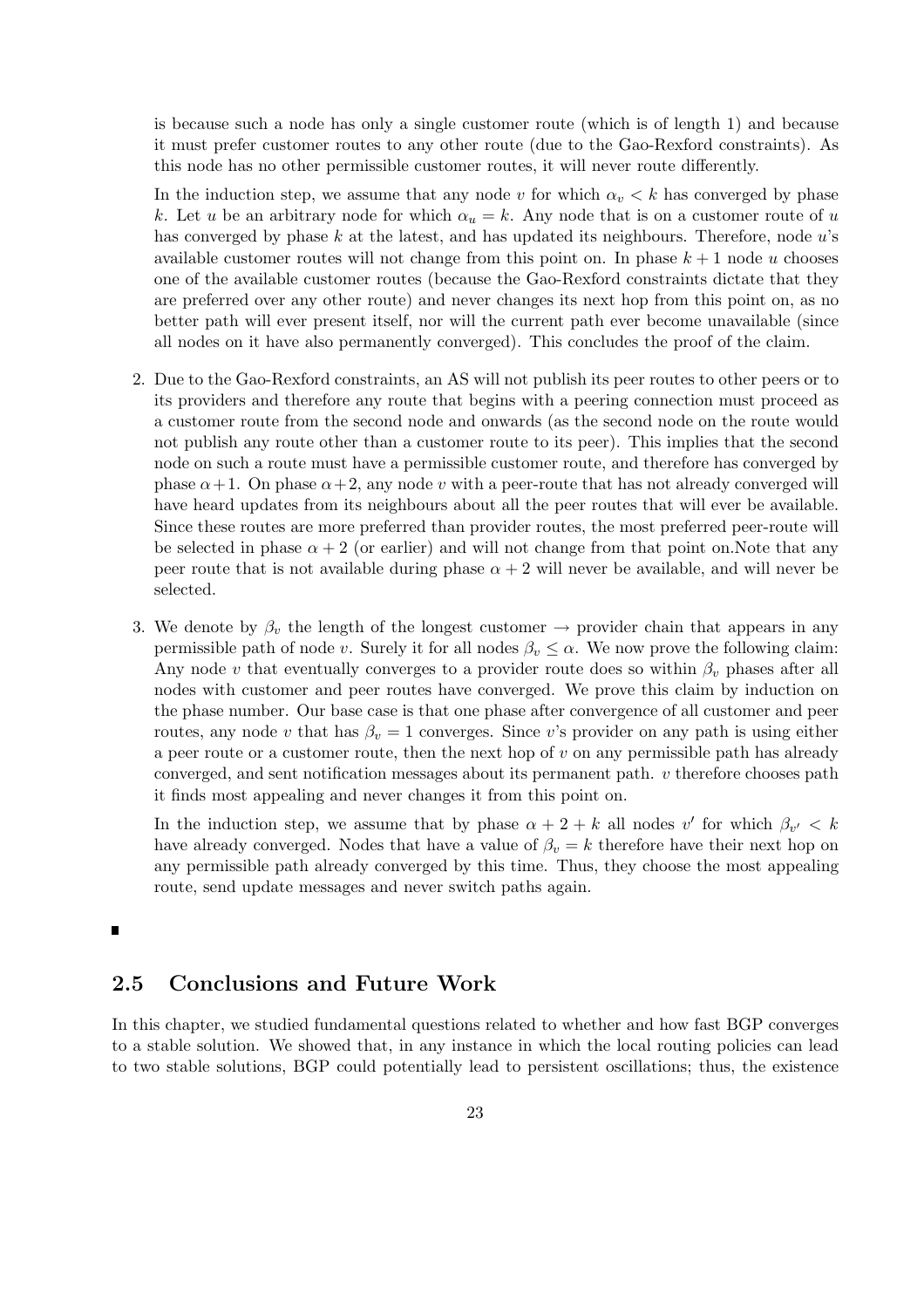of a unique stable solution is a necessary condition for safe convergence. We then analyzed the worst-case convergence time of BGP on instances that satisfy the Gao-Rexford conditions. We proved that the convergence time on a graph with n nodes is  $\Theta(n)$  in the worst case, but is much smaller in networks with shallow customer-provider hierarchies.

Our results suggest several interesting directions for future work. First, can we close the gap between out necessary condition and known sufficient conditions for safe convergence? Second, can we develop a compositional theory for safe policies: If we put together two subnetworks with unique stable solutions, when does the combination also have a unique stable solution? It would also be valuable to extend the convergence-time analysis to broader classes of preferences, and to characterize the average-case (instead of worst-case) convergence time following a network change. Answers to these questions could provide network operators with new principles to tradeoff the desire for flexible autonomous policies with the need for global routing efficiency.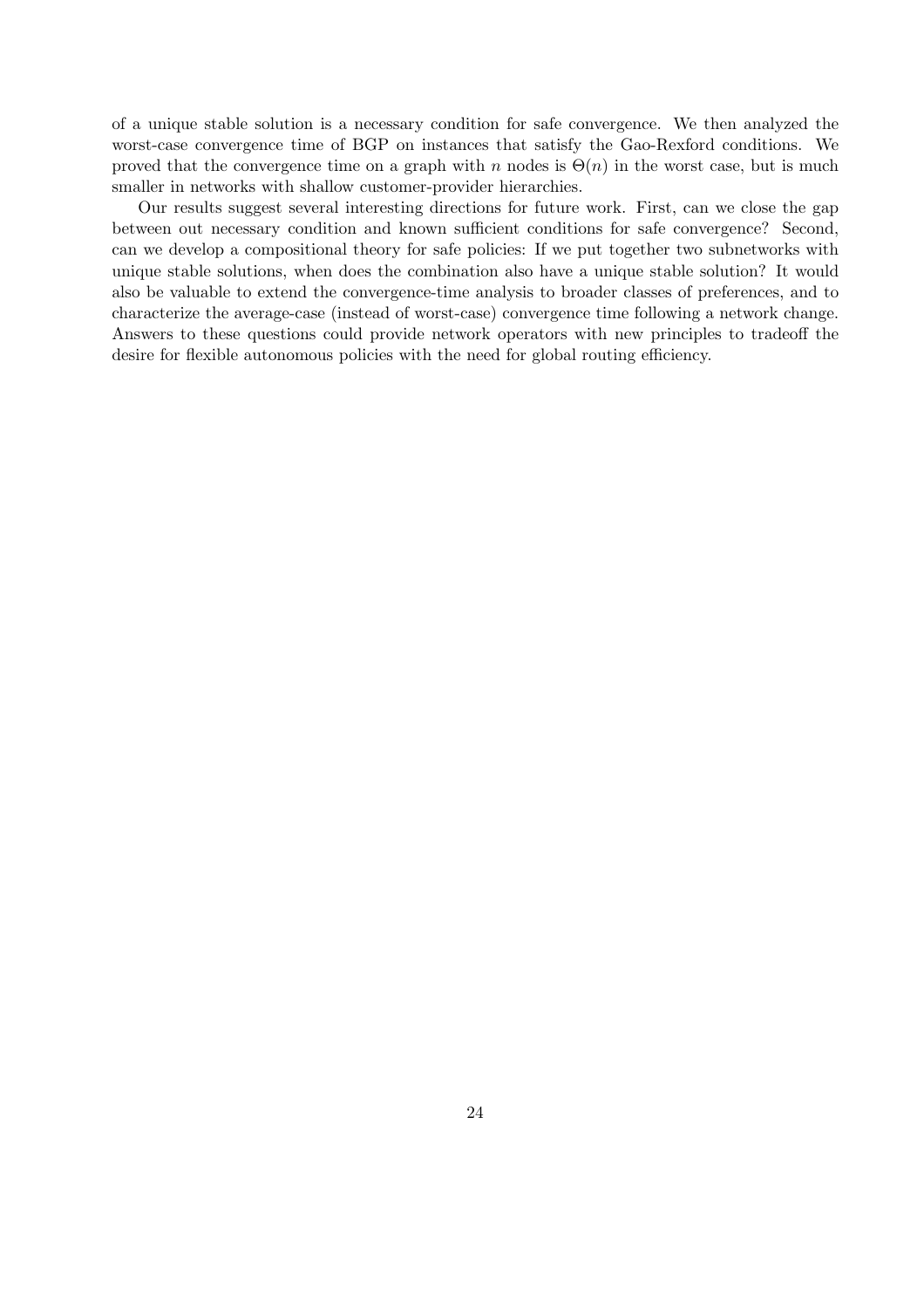### Chapter 3

# Security Meets Selfishness: Interdomain Routing and Games

#### 3.1 Introduction

In this chapter we present a game-theoretic model that captures many of the intricacies of *interdo*main routing in today's Internet. In this model, the strategic agents are source nodes located on a network, who aim to send traffic to a unique destination node. The interaction between the agents is dynamic and complex – asynchronous, sequential, and based on partial information. Best-reply dynamics in this model capture crucial aspects of the interdomain routing protocol de facto, namely the Border Gateway Protocol (BGP).

We study complexity and incentive-related issues in this model. Our main results show that in realistic and well-studied settings, BGP is incentive-compatible. I.e., not only does myopic behaviour of all players converge to a "stable" routing outcome, but no player has motivation to unilaterally deviate from BGP. Moreover, we show that even *coalitions* of players of *any* size cannot improve their routing outcomes by collaborating. Unlike the vast majority of works in mechanism design, our results do not require any monetary transfers (to or by the agents).

#### 3.1.1 A Game-Theoretic Approach to Interdomain Routing

As explained in Chapter 2, the Internet is composed of smaller networks called Autonomous Systems (*ASes*). ASes are owned by selfish, often competing, economic entities (Microsoft, AT&T, etc.). The task of establishing routes between ASes is called interdomain routing. Since not all ASes are directly connected, packets often have to traverse several ASes. The packets' routes are established via complex interactions between ASes that enable them to express preferences over routes, and are affected by the nature of the network (message delays, malfunctions, etc.). The standard interdomain routing protocol de facto is the Border Gateway Protocol (BGP).

Routing Games. The first contribution of this chapter is the presentation of a game-theoretic model of interdomain routing that captures many of its intricacies (e.g., the asynchronous nature of the network). Our model can be regarded as a game-theoretic interpretation of the model of Griffin et [49, 48]. In this model, the network is defined by an undirected graph  $G = (N, L)$ . The set of nodes N represents the ASes, and consists of n source-nodes  $1, ..., n$  (the players), and a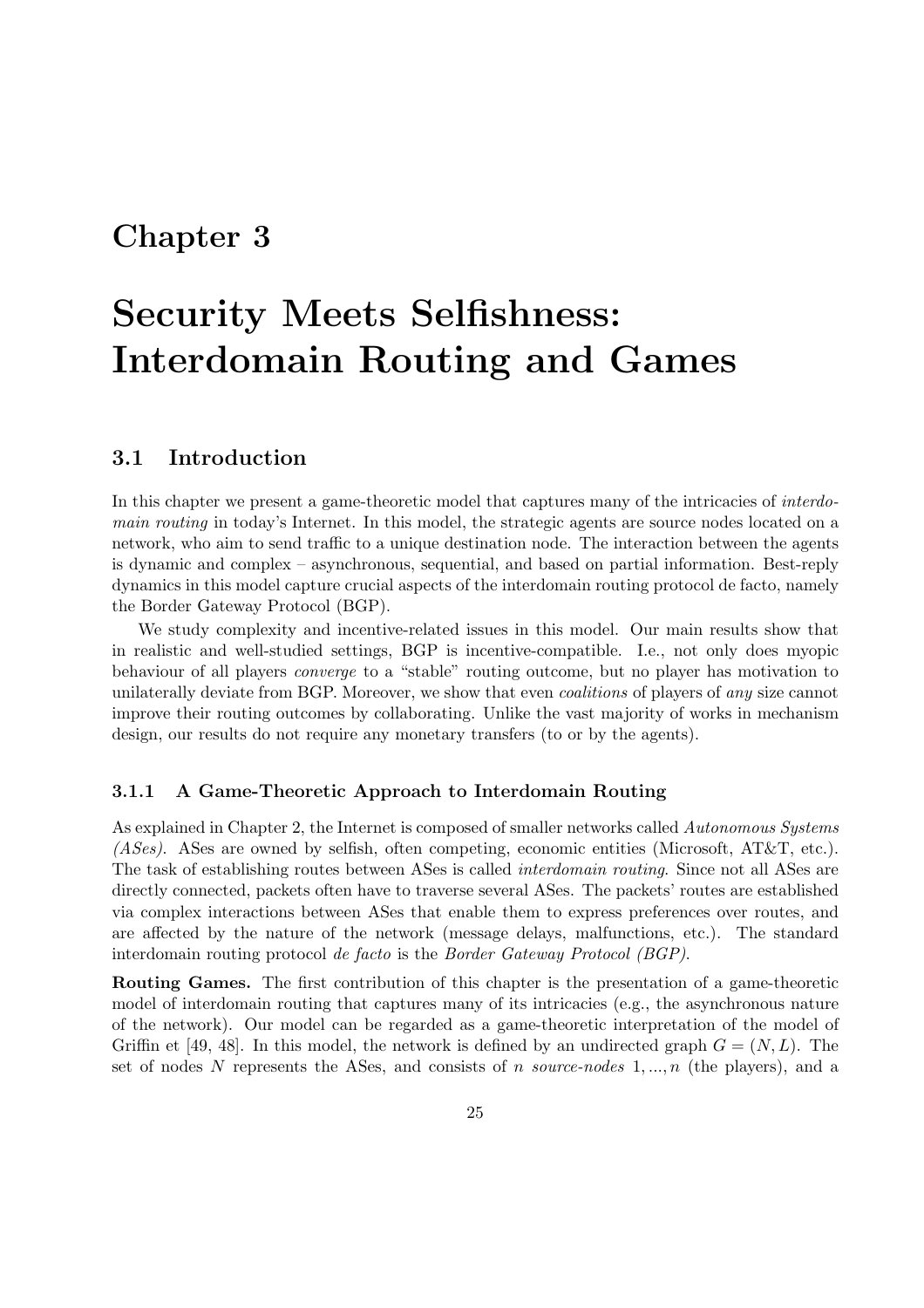unique *destination-node*  $d<sup>1</sup>$ . The set of edges L represents physical communication links between the nodes. Each source node i has a valuation function  $v_i$  that expresses a full-order of strict preferences over simple routes from i to d.

The model consists of two games: At the heart of the model is the sequential, asynchronous, and private-information Convergence Game, which is meant to model interdomain routing dynamics. Best-reply dynamics in the Convergence Game model crucial features of BGP dynamics, in which each AS is instructed to continuously execute the following actions:

- Receive update messages from neighbouring nodes announcing their routes to the destination.
- Choose a single neighbouring node whose route you prefer most (given  $v_i$ ) to send traffic to.
- Announce your new route to all neighbouring nodes.

We also define a ONE-ROUND GAME, which will function as an analytic tool. The ONE-ROUND GAME can be regarded as the full-information non-sequential game underlying the CONVERGENCE Game. Pure Nash equilibria in the One-Round Game correspond to "stable solutions" in networking literature [49, 48], and are the "sinks" to which best-reply dynamics (BGP) can "converge".

We study several complexity and strategic problems in this model. Most importantly, we address the issue of incentive-compatibility of best-reply dynamics in the Convergence Game. We provide realistic settings in which the execution of best-reply dynamics (BGP) is in the bestinterest of the players (ASes). We also address the following questions: How hard it is to establish whether a pure Nash exists in the ONE-ROUND GAME (the nonexistence of a pure Nash implies that best-reply dynamics will go on indefinitely)? How hard is it to get good approximations to the optimal social welfare?

Existence of Pure Nash Equilibria. Griffin and Wilfong have shown that determining whether a pure Nash equilibrium in the One-Round Game (stable solution) exists is NP-hard [49]. We prove that this result extends to the communication model.

**Theorem:** Determining whether a pure Nash equilibrium in the ONE-ROUND GAME exists requires exponential communication  $(in n)$  between the source-nodes.

BGP Convergence and Incentives. Networking researchers, and others, invested a lot of effort into identifying sufficient conditions for the existence of a stable solution to which BGP always converges (see, e.g.,  $[48, 98, 43, 42, 47, 29, 96, 26]$ ). The most general condition known to guarantee this is "No Dispute Wheel", proposed by Griffin Shepherd and Wilfong [48]. No Dispute Wheel guarantees a *unique* pure Nash in the ONE-ROUND GAME, and convergence of best-reply dynamics to it in the Convergence Game. No Dispute Wheel allows nodes to have significantly more expressive and realistic preferences than always preferring shorter routes to longer ones. In particular, a special case of No Dispute Wheel is the celebrated Gao-Rexford setting [43, 42] that is said to depict the commercial structure that underlies the Internet [55] (see Section 3.2 for an explanation about No Dispute Wheel and interesting special cases).

Feigenbaum, Papadimitriou, Sami, and Shenker [35] initiated an economic, or mechanism design, approach to interdomain routing. While BGP was designed to guarantee connectivity between trusted and obedient parties, in the age of commercial Internet these are no longer valid assumptions

<sup>&</sup>lt;sup>1</sup>The reason for this is that in today's Internet, routes to each destination AS are computed independently.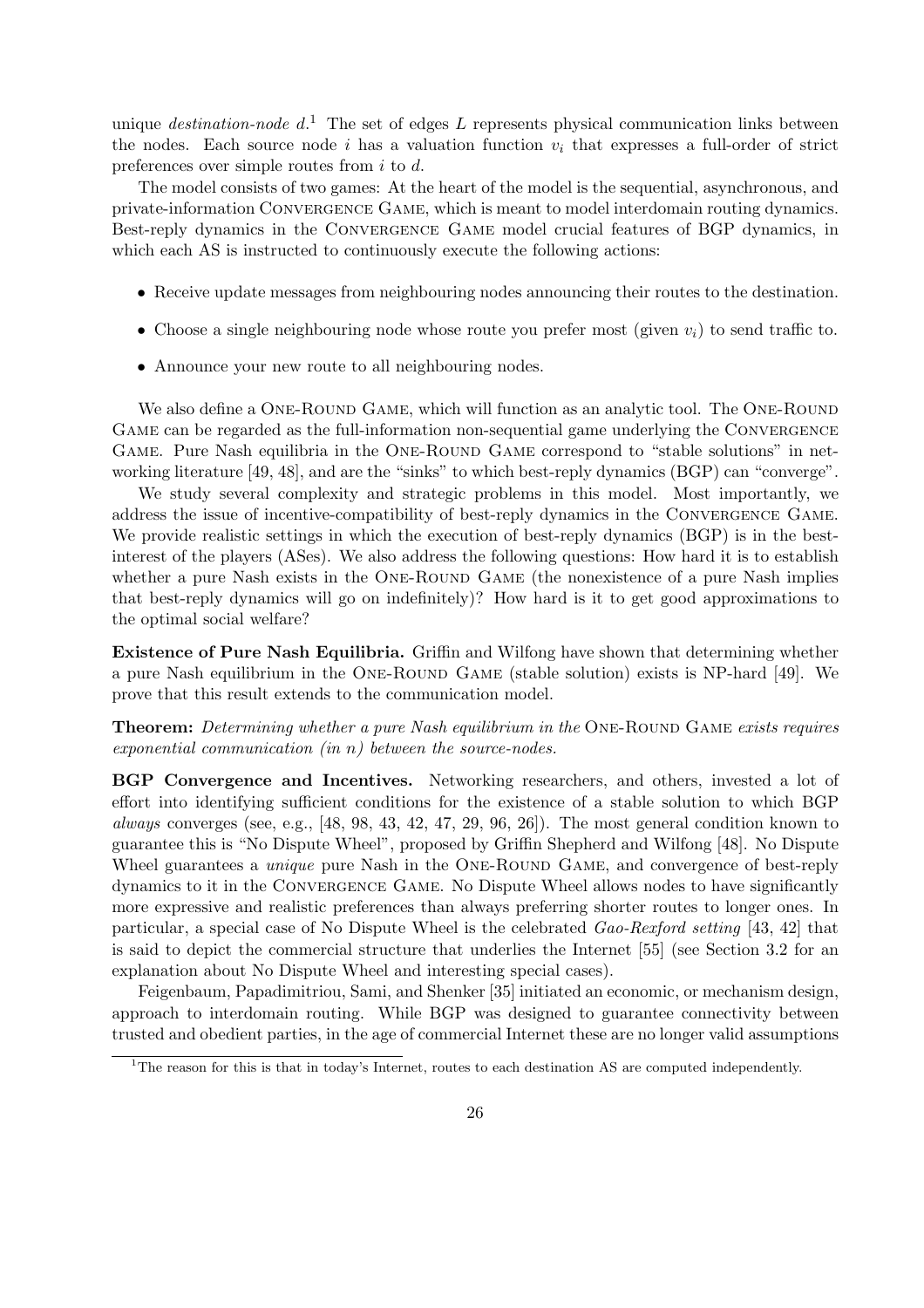(ASes are owned by different economic entities with very different, and often conflicting, commercial interests). Identifying realistic settings in which BGP is incentive-compatible has become the paradigmatic problem in distributed algorithmic mechanism design (see [39] and references therein), and is the subject of many works [95, 34, 38, 37, 19, 39, 72, 51].

Recently, a step in this direction was taken in [37, 39]. It was shown that if No Dispute Wheel and an additional condition named *Policy Consistency* hold then BGP is incentive-compatible in ex-post Nash (see [95] for an explanation about the ex-post Nash solution concept and its suitability for distributed-computation environments). Informally, policy consistency means that no two neighbouring nodes disagree over which of any two routes is preferable. This is obviously a very severe restriction that does not necessarily hold in practice. We take a significant step forward by removing it (in particular, we allow the Gao-Rexford commercial setting in which Policy Consistency does not necessarily hold).

Unfortunately, we prove that best-reply dynamics are not incentive-compatible if Policy Consistency does not hold. This is true even if No Dispute Wheel holds, and can be shown to hold even in the Gao-Rexford setting.

Theorem: Best-reply dynamics are not incentive-compatible in ex-post Nash even if the No Dispute Wheel condition holds.

However, there is still hope for BGP. We define a property called "Route Verification". Route Verification means that a node can verify whether a route announced by a neighbouring node is indeed available to that neighbouring node (and if not simply ignore that route announcement). Unlike Policy Consistency, Route Verification *does not* restrict the preferences of ASes, but is achieved by modifying BGP (e.g., this can be achieved via cryptographic signatures). Achieving Route Verification in the Internet is an important agenda in security research<sup>2</sup>. Security researchers seek ways to implement Route Verification that are not only theoretically sound, but also reasonable to deploy in the Internet (see [15]).

We note that even if announcements of non-available routes are prevented by Route Verification, nodes still have many other forms of manipulation available to them: Pretending to have different preferences ("lying"), conveying inconsistent information (e.g., displaying inconsistent preferences over routes), denying routes from neighbours, and more. Hence, it still needs to be shown that Route Verification guarantees immunity of best-reply dynamics (BGP) to all forms of manipulation.

Our main result is the following:

#### Theorem: Best-reply dynamics are incentive-compatible in (subgame-perfect) ex-post Nash if No Dispute Wheel and Route Verification hold.

We stress that this result is achieved *without any monetary transfers* between nodes (as in [39], and unlike most prior works on interdomain routing, and in mechanism design in general).

Our result highlights an interesting connection between the two current research agendas that address the problem of disobedience and lack of trust in interdomain routing – security research and distributed algorithmic mechanism design. One of the implications of this result is that one can achieve incentive-compatibility in realistic settings (e.g., networks for which the Gao-Rexford constraints and Route Verification hold). This should further motivate security research, as it provides a strong strategic justification for modifications of BGP that guarantee Route Verification

<sup>&</sup>lt;sup>2</sup> "The US government cites BGP security as part of the national strategy for securing the Internet [Department of Homeland Security 2003]" [15]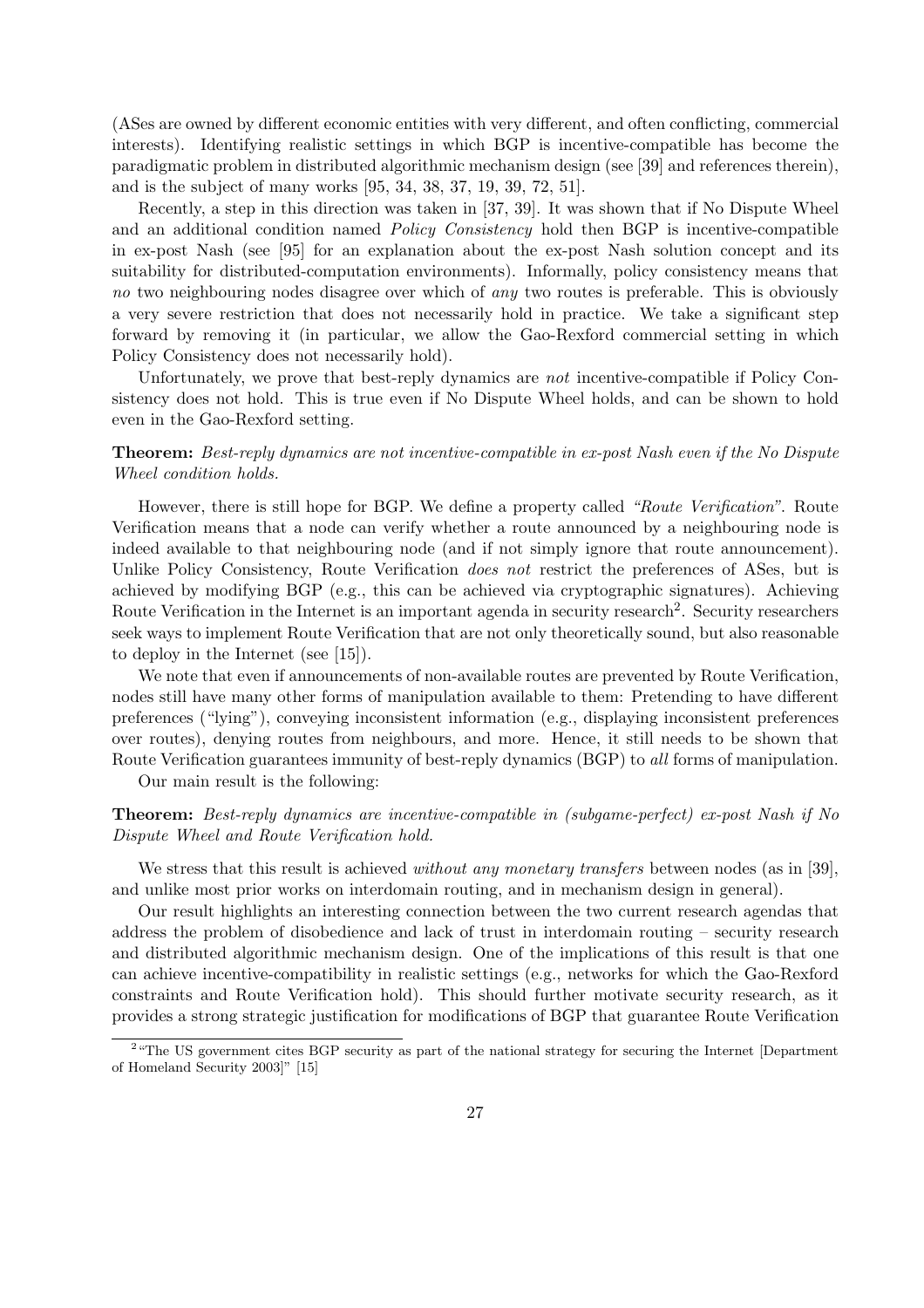via cryptographic and other means (e.g., Secure BGP [15]).

In [39] the notion of collusion-proofness in ex-post Nash is defined. Informally, collusionproofness in ex-post Nash means that a group of agents cannot collaborate to improve the outcome of any player in the group without strictly harming another player in the group. This means that the group as a whole has no interest to deviate from a strategy profile (at least one member will be harmed by doing so). The previous theorem can actually be strengthened to the following one:

Theorem: Best-reply dynamics are collusion-proof in (subgame perfect) ex-post Nash if No Dispute Wheel and Route Verification hold.

In particular, this holds even for the coalition that contains all nodes in the network. This implies that, if No Dispute Wheel holds, BGP is actually socially-reasonable in the following sense (see [19]):

Corollary: If No Dispute Wheel holds, the unique Nash equilibrium in the ONE-ROUND GAME (to which best-reply dynamics always converge) is Pareto optimal.

Maximizing Social Welfare. Finally, we turn our attention to the objective of maximizing the social-welfare, that has also been studied in the context of interdomain routing (see [38]). Maximizing the social welfare means finding a routing tree rooted in d,  $T = R_1, ..., R_n$ , in which node *i* is assigned route  $R_i$ , such that  $\Sigma_i v_i(R_i)$  is maximized. In [37] it is shown that if No Dispute Wheel and Policy Consistency hold then BGP converges to a stable solution that also maximizes the social welfare. In contrast, we show that the removal of Policy Consistency can be disastrous in terms of welfare maximization. We do so by presenting two complementary bounds, one in the computational complexity model, and one in the communication complexity model.

**Theorem:** Obtaining an approximation of  $O(n^{\frac{1}{2}-\epsilon})$  to the optimal social welfare is impossible unless  $P = NP$ . Obtaining an approximation of  $O(n^{1-\epsilon})$  to the social welfare is impossible unless  $P = ZPP$ . This holds for any  $\epsilon > 0$  and even if No Dispute Wheel holds.

**Theorem:** Obtaining an approximation of  $O(n^{1-\epsilon})$  to the optimal social welfare requires exponential communication (in n). This holds for any  $\epsilon > 0$  and even if No Dispute Wheel holds.

These two bounds actually hold even in the Gao-Rexford setting. These results should be compared with the previously known lower bound of  $\Omega(n^{\frac{1}{2}-\epsilon})$  [38] (dependent on  $P \neq ZPP$ ) for the case of general valuation functions. They show that even narrow conditions that ensure existence of pure Nash in the One-Round Game, and convergence of best-reply dynamics in the Convergence Game, might be very far from guaranteeing a good social welfare. A trivial matching upper bound of  $n$  exists even for general valuation functions (simply assign the node with the highest value for some route its most desired route).

#### 3.1.2 Organization of the Chapter

In Section 3.2 we present the model and the communication result about pure Nash equilibria. In Section 3.3 we present the results regarding incentives and best-reply dynamics in the Convergence Game. In Section 3.4 we present inapproximability results regarding social-welfare maximization. In Section 3.5 we discuss open questions and directions for future research.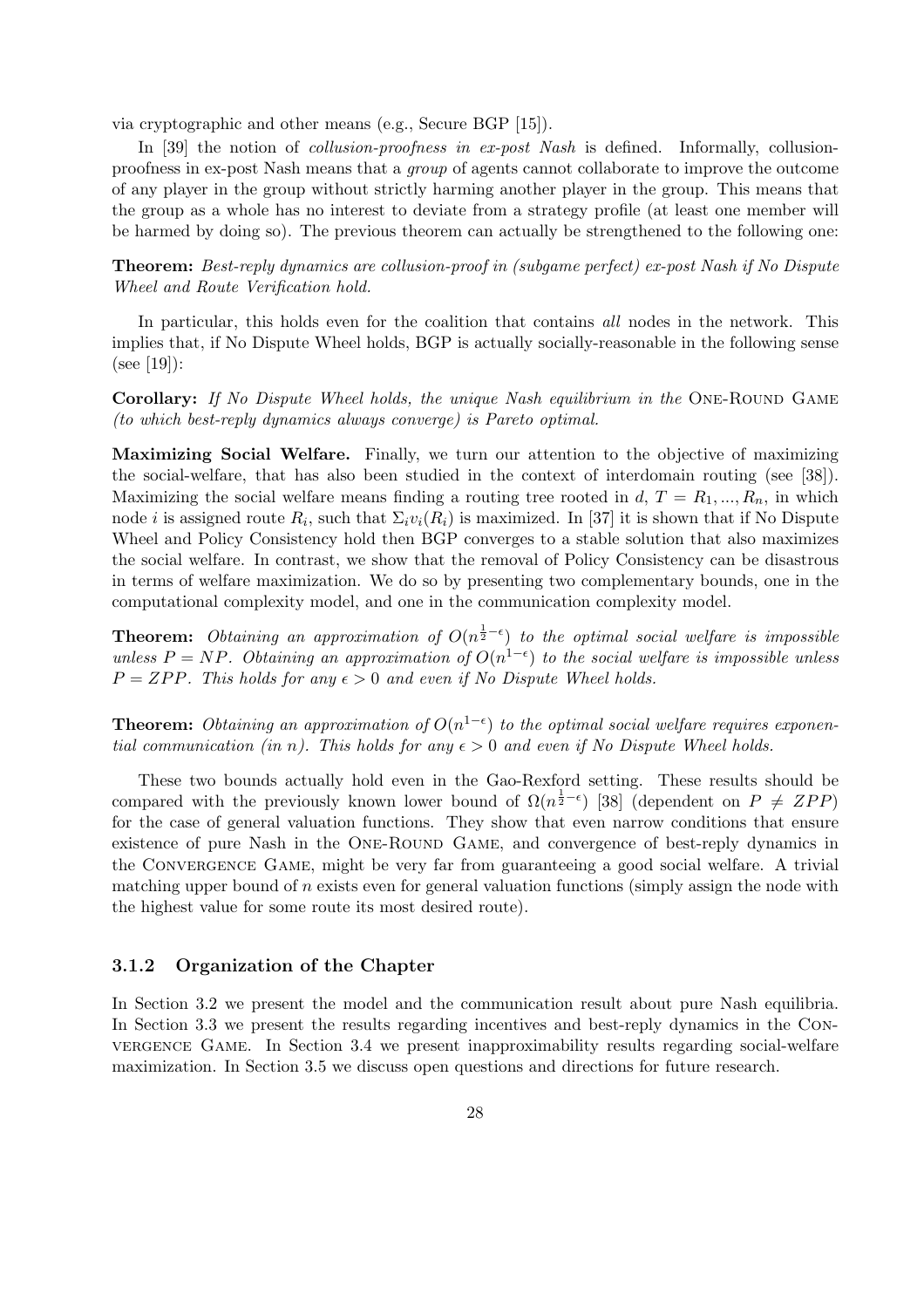## 3.2 Routing Games

Here we define the game-theoretic model, and begin exploring the two games it contains.

#### 3.2.1 Two Routing Games

In our model, the network is defined by an undirected graph  $G = (N, L)$ . N consists of n sourcenodes  $1, \ldots, n$  (the players), and a unique *destination-node d*. Each source node i has a valuation function  $v_i$  that assigns a non-negative value to every *possible* simple route from i to d (i.e., to every simple route in the complete graph over the nodes of  $G$ ).<sup>3</sup> We make the standard assumption [48] that players have strict preferences: For any node  $i$ , and every two routes  $P, Q$  from  $i$  to  $d$  that do not have the same first link, it holds that  $v_i(P) \neq v_i(Q)$ . The model consists of two routing games:

#### A benchmark - the One-Round Game:

The ONE-ROUND GAME is a full-information game in which a strategy of a node  $i$  is a choice of an outgoing edge ( $i$ 's choice of an AS to forward traffic to). The *payoff* of node  $i$  for a strategy profile is  $v_i(R)$  if the strategies induce a route R from i to d, and 0 otherwise.

#### The Convergence Game:

The CONVERGENCE GAME is a multi-round game with an infinite number of rounds. In each round one or more players (nodes) are chosen to participate by a Scheduler. The Scheduler models the asynchronous nature of the Internet, and decides which players participate in each round of the game. The schedule chosen must allow every player to play in an infinite number of rounds (the Scheduler cannot deny a node from playing indefinitely). In each round of the game, a player is chosen to play can perform the following actions:

- Receive update messages from neighbouring nodes. Each update message announces a simple route from the sending neighbouring node to the destination.
- Choose a *single* outgoing edge  $(i, j) \in L$  (representing a choice of a neighbouring node to forward traffic to), or  $\emptyset$  (not to forward traffic at all).
- Announce simple routes (from i to d) to i's neighbouring nodes.

The Scheduler decides in which round sent route announcements reach their destinations or if they will be dropped. It can arbitrarily delay update messages, but cannot indefinitely prevent update messages of a node from reaching its neighbour (see [48] for a formal model).

A *strategy* of a player in the CONVERGENCE GAME specifies his actions in every round in which that player is chosen to participate. Best-reply dynamics is the strategy-profile in which every player continuously performs the following actions: Receive the most recent route announcements from all neighbours. Choose the neighbour with the most preferred simple route to d (according to your  $v_i$ ). Announce this route to *all* neighbours.

If from some round onwards i's assigned route is constant then i's payoff is its value for that route. Otherwise, i's payoff is 0. More formally, the payoff of player i is  $v_i(R)$  if R is a simple route

<sup>&</sup>lt;sup>3</sup>The reason for this is that nodes are not assumed to be familiar with the topology of the network and must be able to express preferences over all routes announced by other nodes.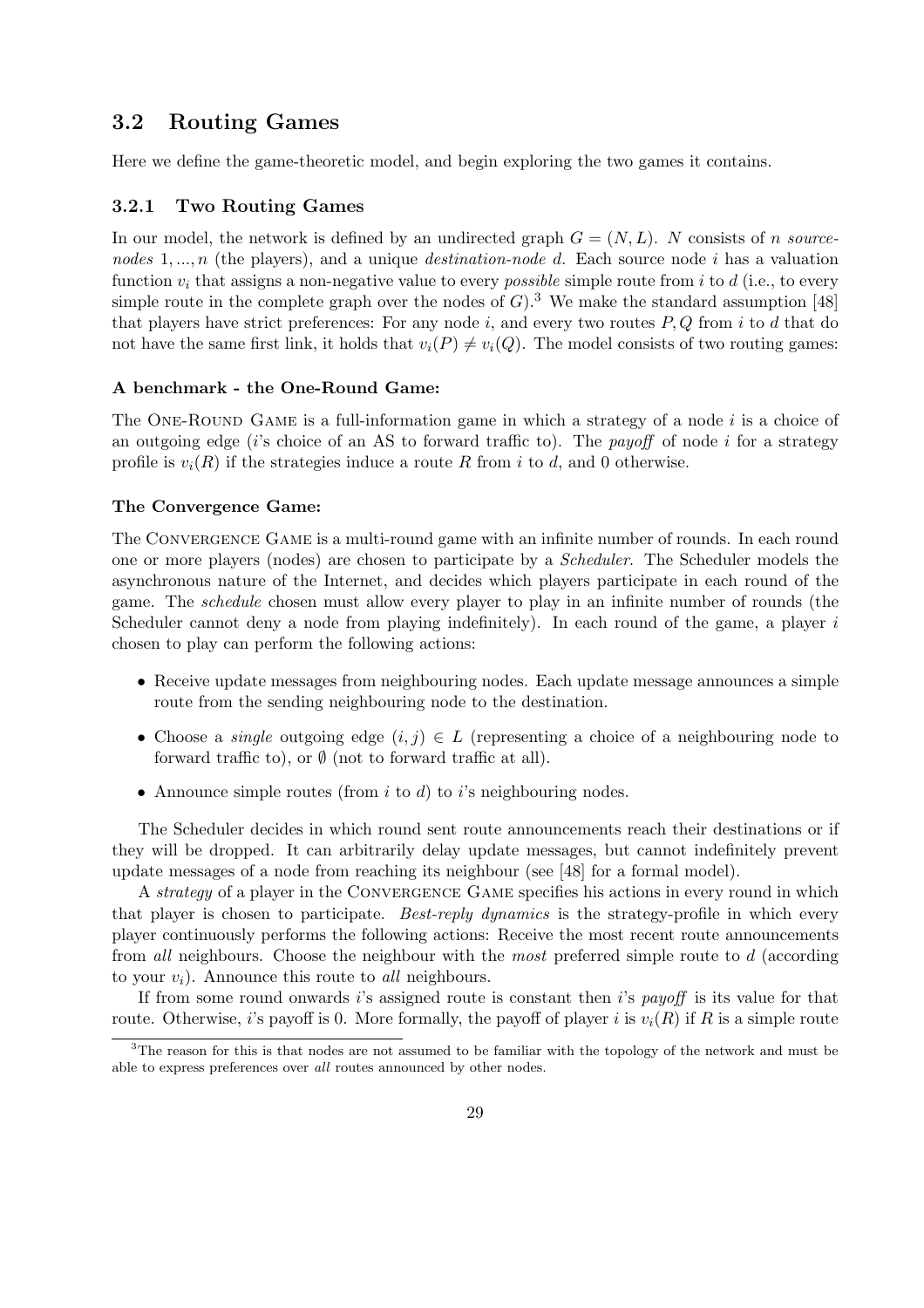from i to d and from some round onwards, for every link  $(r, s)$  on R, r always chooses s. Otherwise,  $i$ 's payoff is 0. (All of our results hold even if when i's route "oscillates" i's payoff is set to be i's value for the highest valued route it is assigned an infinite number of times.).

#### 3.2.2 Stable Solutions and Pure Nash Equilibria

Pure Nash equilibria in the ONE-ROUND GAME are known in networking literature as stable solutions. It is not hard to verify that each such stable solution forms a tree rooted in d. An important requirement from BGP is that it always converge to such a stable solution. However, this is not guaranteed in general, and definitely will not happen if a pure Nash does not exist. Griffin and Wilfong have shown that determining whether a pure Nash equilibrium in the ONE-ROUND GAME exists is NP-hard [49]. We strengthen this result by extending it to the communication model. The use of communication complexity for analyzing uncoupled Nash equilibrium procedures was recently presented in [52], following [18]. Our result can be seen as continuing this line of research.

**Theorem 3.1** Determining whether a pure Nash equilibrium in the ONE-ROUND GAME exists requires exponential communication (in n).

**Proof:** We shall prove a reduction from the communication SET DISJOINTENESS problem (studied in [4]). In this problem, there are n communication parties. Each party i holds a subset  $A_i$  of  $\{1, ..., K\}$ . The goal is to distinguish between the two following extreme subcases:

- $\overline{a}$  $i_A A_i \neq \emptyset$  (i.e., all parties have a mutual element)
- For every  $i \neq j$   $A_i \cap A_j = \emptyset$  (i.e., no two parties share an element)

It is known [4] that in order to distinguish between these two subcases the parties must exchange  $\Omega(K)$  bits (if  $K >> n$ ). We set  $K = 2^{\frac{n}{2}}$ . The reduction to the problem of determining whether a pure Nash in the ONE-ROUND GAME exists is as follows: Consider a network with  $2n$  source nodes and a unique destination node d. The set of nodes  $N$  consists of 2 disjoint subsets: n sending nodes, and n transit nodes. Each party  $i \in [n]$  in the SET DISJOINTENESS problem is associated with a sending node  $s_i$ .

The transit nodes are divided into  $\frac{n}{2}$  pairs  $T_1, ..., T_{\frac{n}{2}}$ . Each such pair of nodes  $T_r$  contains a specific node we shall call a 0-node and another node we shall call a 1-node. For every  $r = 1, ..., \frac{n}{2} - 1$ , each 0-node in  $T_r$  is connected to the 1-node in  $T_r$ , and to the 0-node in  $T_{r+1}$ . Similarly, each 1-node in  $T_r$  is connected to the 0-node in  $T_r$ , and to the 1-node in  $T_{r+1}$ . Both nodes in  $T_{\frac{n}{2}}$  are connected to each other and directly to d. We divide the sending nodes into groups of size 3,  $S_1, ..., S_{\frac{n}{3}}$ . For every  $S_r$ , the 3 nodes in  $S_r$  are connected to each other, to the 0-node in  $T_1$ , and to d. See a description of the network in Figure 3.1. We shall refer to the 0-node in  $T_1$  (which is the access point of all source-nodes to the transit nodes) as c.

We must now define the valuation functions of the different nodes. Let us start with the transit nodes: A 0-node in  $T_r$  u has a value of  $\frac{1}{2}$  for any route to d in which the next-hop node after u is the 1-node in  $T_r$ , and a value of  $\frac{1}{4}$  for routes in which the next-hop node after u is the 0-node in  $T_{r+1}$  (and very low values for all other routes to d, without ties). Similarly, a 1-node in  $T_r$  u has a value of  $\frac{1}{2}$  for any route to d in which the next-hop node after u is the 0-node in  $T_r$ , and a value of 1  $\frac{1}{4}$  for routes in which the next-hop node after u is the 1-node in  $T_{r+1}$  (and very low values for all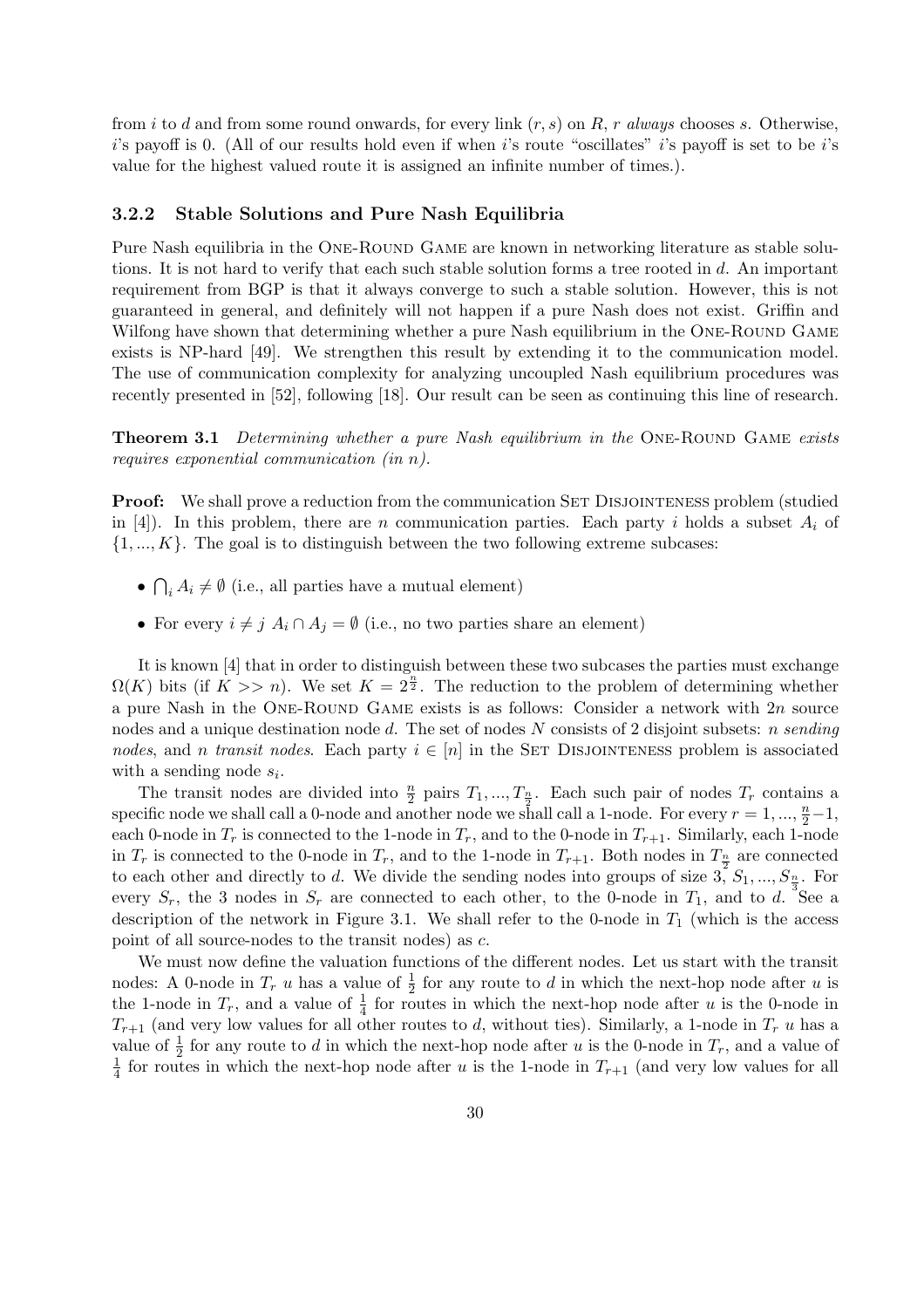

Figure 3.1: Network constructions used in the proof of Theorem 3.1



Figure 3.2: Bad Gadget

(a) Network structure for the proof (b) Bad Gadget

other routes to d, without ties). Both nodes in  $T_{\frac{n}{2}}$  prefer going through each other (a value of  $\frac{1}{2}$ ) than directly to  $d$  (a value of  $\frac{1}{4}$ ).

Fix a specific triplet of nodes  $S_r$  and let 0, 1, 2 be those nodes. Each node  $i = 0, 1, 2$  will assign a value of  $\frac{1}{2}$  to the route  $(i, i + 1 \pmod{3}, d)$ , a value of  $\frac{1}{4}$  to the direct route to d, and very low values (without ties) to all other simple routes to d that only include nodes in  $S_r$ . This construction of  $S_r$  is known as BAD GADGET [49], and appears in Figure 3.2. BAD GADGET is an example of a small network in which no pure Nash equilibrium exists.

There are  $2^{\frac{n}{2}}$  possible routes that go through the transit nodes and correspond to strings in  $\{0,1\}^n$ : Consider a string of bits  $b = (b_1, ..., b_{\frac{n}{2}}) \in \{0,1\}^{\frac{n}{2}}$ . b corresponds to the route in which the  $b_i$ -node in  $T_i$  forwards traffic to the other node in  $T_i$ . Fix an arbitrary order over these routes  $R_1, ..., R_{2^{\frac{n}{2}}}$ . Now, let each source node  $s_i$  assigns a value of 1 (no ties) to the route  $((s_i, c)R_a$  iff  $a \in A_i$ .  $s_i$  assigns 0 to all unmentioned routes (observe that since all these routes go through the same next-hop node c breaking ties is not a problem).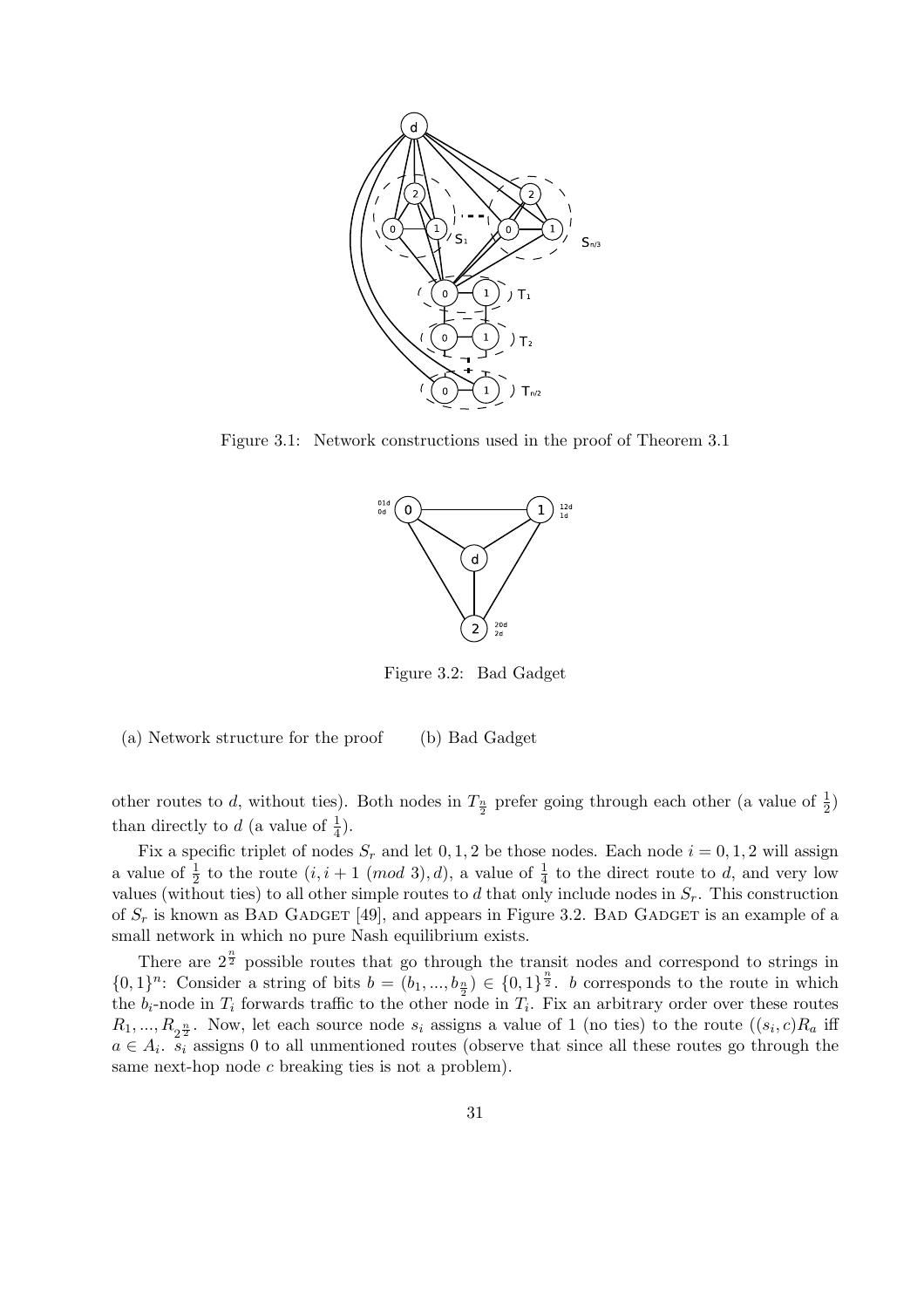The key point is that once the route of c is fixed, all source-nodes have no other choice of route through the transit nodes. Hence, either all source nodes agree on a route that goes through the transit nodes, or some choose not to route through the transit nodes at all. The reader can verify that if there is some  $a \in \bigcap_i A_i$  then assigning every node i the route  $(s_i, c)R_a$  is a pure Nash equilibrium (and, in fact, a unique pure Nash equilibrium). If, on the other hand, for every  $i \neq j$  $A_i \cap A_j = \emptyset$ , then there is no pure Nash (because of the BAD GADGET construction for every triple  $S_r$ ).

Hence, we have a network with  $O(n)$  nodes, in which determining whether a pure Nash equilibrium exists is equivalent to solving the SET DISJOINTENESS problem with  $n$  players (each player i simulates node  $s_i$ ), each holding a subset of  $1, \ldots, 2^{\frac{n}{2}}$ . It therefore requires at least  $\Omega(2^{\frac{n}{2}})$  bits of communication. This concludes the proof of the theorem.

We note that the construction we use in our proof is unlikely to appear in real-life networks; in particular, we require nodes to have unreasonable preferences, according to which very long routes (linear in  $n$ , the number of all ASes in the entire Internet) are sometimes very desirable. However, the machinery we use in the proof is sufficient to show the following:

**Theorem 3.2** Let the valuation functions of the nodes be such that nodes always strictly prefer routes of length at most x to routes of length greater than x. Determining whether a pure Nash equilibrium in the ONE-ROUND GAME exists requires  $\Omega(2^x)$  bits.

The theorem is proven by using the same construction as in the proof of Theorem 3.1, only with a transit node hierarchy of depth x instead of  $\frac{n}{2}$ . This result has interesting implications for BGP convergence, as it shows a lower bound on the worst-case amount of communication that BGP (or any other protocol) requires in order to reach a stable solution, as a function of the nodes' valuations.

#### 3.2.3 BGP Convergence and Best-Reply Dynamics

#### No Dispute Wheel

No Dispute Wheel is the broadest condition known, to date, to guarantee BGP convergence to a stable solution. In our terms, this translates to convergence of best-reply dynamics in the Convergence Game. A Dispute Wheel, defined by Griffin et al. [48], is an abstract mathematical structure that can be induced by the network topology and the valuation functions. Formally, a Dispute Wheel is defined as the 3-tuple  $(\mathcal{U}, \mathcal{R}, \mathcal{Q})$  where  $\mathcal{U} = (u_0, u_1, \dots, u_{k-1})$  is a sequence of k nodes in the network and  $\mathcal{R} = (R_0, R_1, \ldots, R_{k-1}), \mathcal{Q} = (Q_0, Q_1, \ldots, Q_{k-1})$  are sequences of routes that exist in  $G$  (indices for these nodes and routes should be considered modulo k). We shall call  $u_0, \ldots u_{k-1}$  the *pivot-nodes*. It must hold that:

- Each route  $Q_i$  starts at  $u_i$  and ends at the destination node d.
- Each route  $R_i$  starts at node  $u_i$  and ends at node  $u_{i+1}$ .
- $v_i(Q_i) \le v_i(R_iQ_{i+1})$  (where  $R_iQ_{i+1}$  is the concatenation of the routes  $R_i$  and  $Q_{i+1}$ )

The term "Dispute Wheel" is due to the resemblance of its form to that of a wheel. Figure 3.3 depicts such a structure. It is known that No Dispute Wheel guarantees that there is a unique stable solution [48].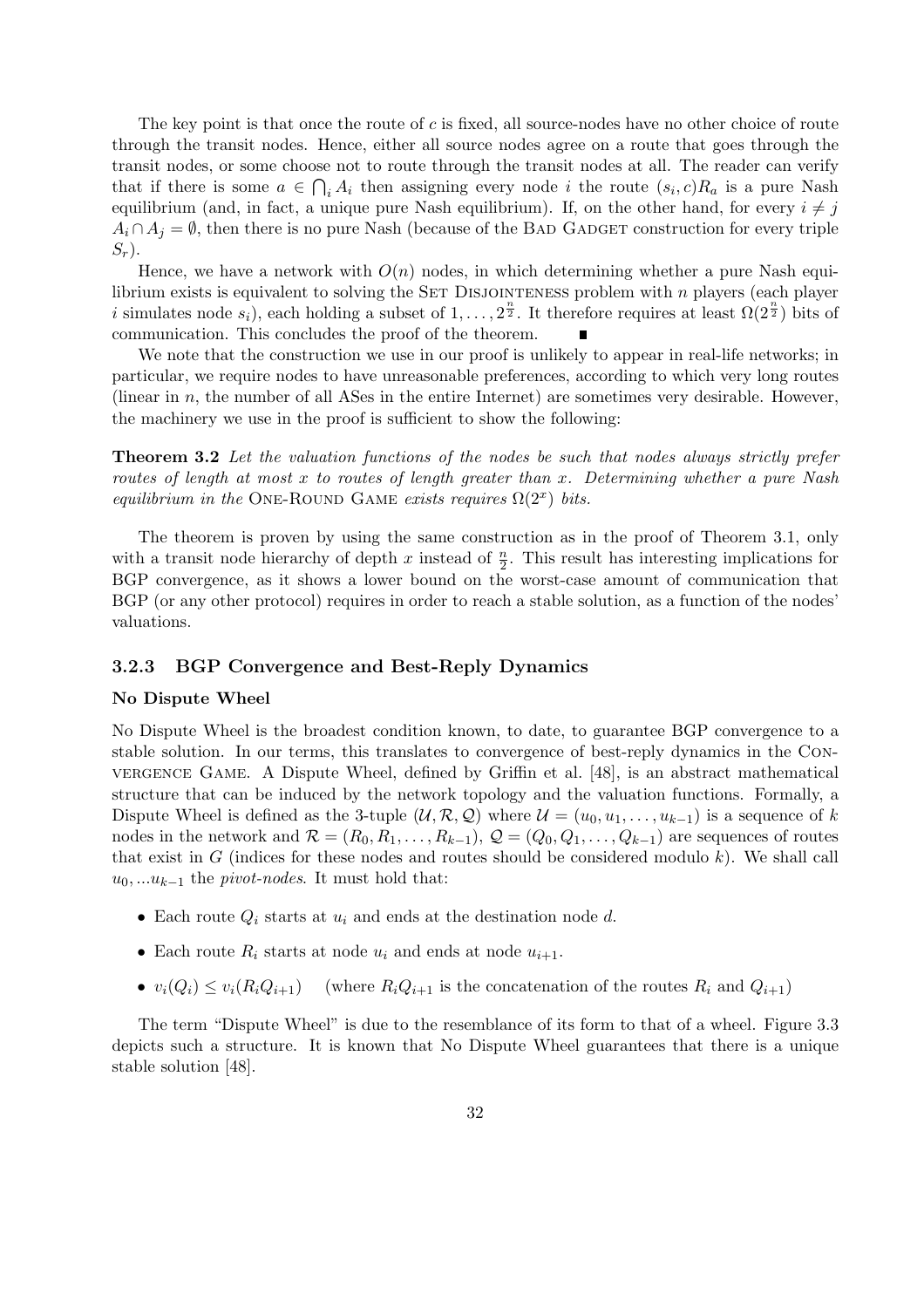

Each node  $u_i$  would rather route clockwise through node  $u_{i+1}$  than through the path  $Q_i$ 

Figure 3.3: A Dispute Wheel

No Dispute Wheel is known to hold for several interesting special cases. One special case is Metric-Based Routing (defined in [37]) which is a generalization of Shortest-Path Routing (in which the length of every link is 1).

In practice, there is no objective metric according to which all route choices are made. ASes' preferences are influenced by many economic, and other, considerations, like the business relationships between them. The Gao-Rexford setting is said to accurately depict the underlying commercial structure of today's Internet [55], and is a special case of No Dispute Wheel [42]. The Gao-Rexford setting was presented in Chapter 2. For completeness we present it again here.

#### The Gao-Rexford Framework

Studies of the commercial Internet [55] suggest two types of business relationships that characterize AS inter-connections: Pairs of neighbouring ASes have either a customer-provider or a peering relationship. Customer ASes pay their provider ASes for connectivity – access to Internet destinations through the provider's links and advertisement of customer destinations to the rest of the Internet. Peers are ASes that find it mutually advantageous to exchange traffic for free among their respective customers, e.g., to shortcut routes through providers. An AS can be in many different relationships simultaneously: It can be a customer of one or more ASes, a provider to others, and a peer to yet other ASes. These agreements are assumed to be longer-term contracts that are formed because of various factors, e.g., the traffic pattern between two nodes.

In a seminal paper Gao and Rexford [43] suggest constraints on routing policies that are naturally induced by the business relationships between ASes.

- 1. No customer-provider cycles: Let  $G_{\text{CP}}$  be the directed graph with the same set of nodes as G and with a directed edge from every customer to its direct provider. We require that there be no directed cycles in this graph. This requirement has a natural economic justification as it means that no AS is indirectly its own provider.
- 2. Prefer customers to peers and peers to providers: A customer route is a route in which the next-hop AS (the first AS to which packets are forwarded on that route) is a customer. Provider and peer routes are defined similarly. We require that nodes always prefer customer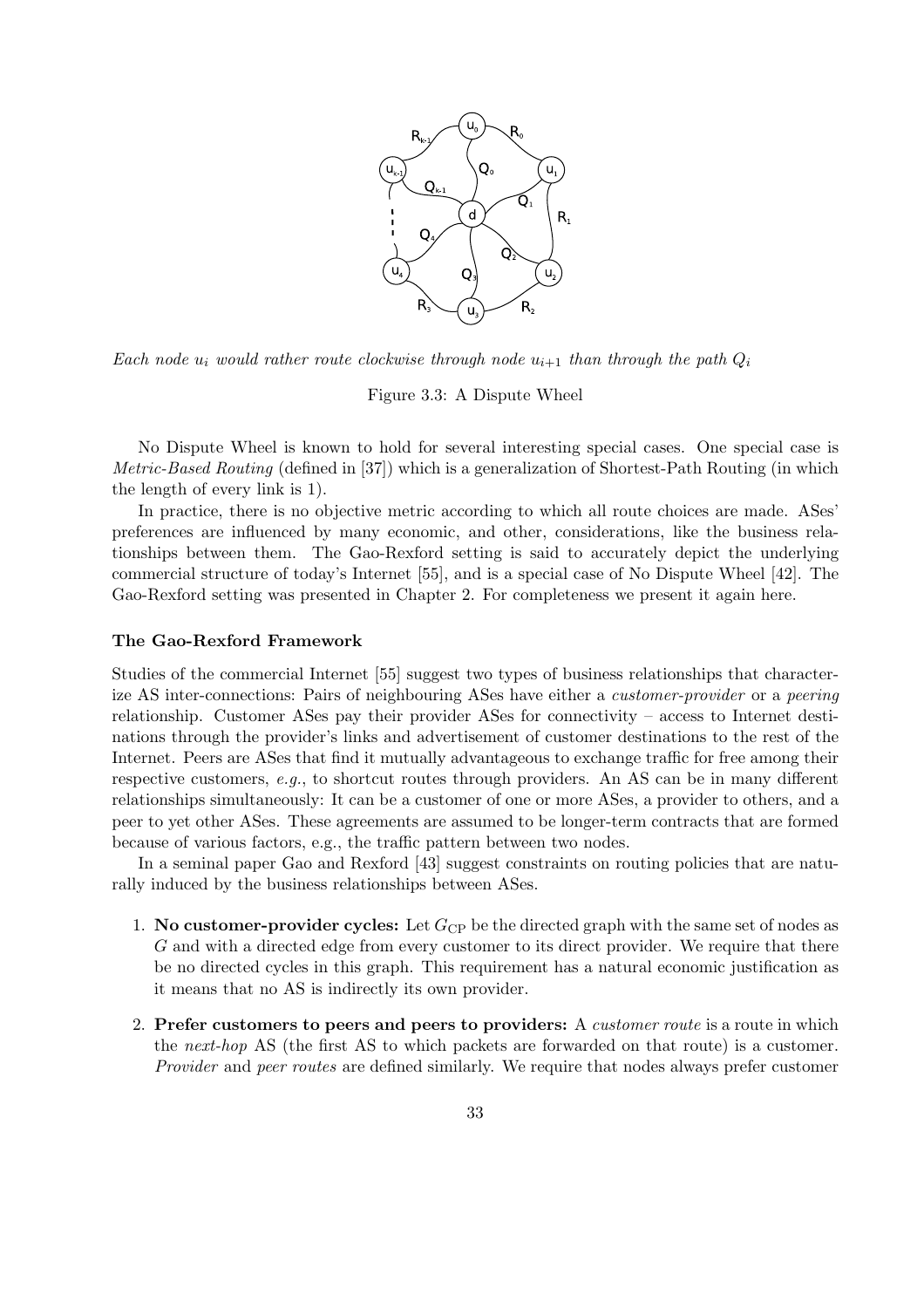routes over peer routes, which are in turn preferred to provider routes. This constraint is on the valuation functions of the nodes – it demands every node assign customer routes higher values than peer routes, which should be valued higher than provider routes.

3. Provide transit services only to customers: Nodes do not always carry transit traffictraffic that originates and terminates at hosts outside the node. ASes are obligated (by financial agreements) to carry transit traffic to and from their customers. However, ASes do not carry transit traffic between their providers and peers. Therefore, ASes should share only customer routes with their providers and peers but should share all of their routes with their customers. This constraint is on the filtering policy of the nodes – it requires that nodes only export peer and provider routes to their customers (customer routes are exported to all neighbouring nodes).

## 3.3 Best-Reply Dynamics and Incentives

In this section we discuss several results regarding the incentive-compatibility of best-reply dynamics (BGP) in the Convergence Game.

## 3.3.1 BGP Is Not Incentive-Compatible

We first prove the following theorem:

Theorem 3.3 Best-reply dynamics are not incentive-compatible in ex-post Nash even if the No Dispute Wheel condition holds.

**Proof:** Consider the network in Figure 3.4. There are 3 source nodes,  $1, 2, m$  and a destination node d. Each nodes' two most preferred routes are listed next to it (where the higher route is more preferred than the lower route). It is easy to show that the valuation functions and topology of the network do not induce a Dispute Wheel (because route  $2md$  does not actually exist). Hence, there is a unique pure Nash in the One-Round Game, and best-reply dynamics always converge to this Nash in the CONVERGENCE GAME. The unique pure Nash is assigning  $12d, 2d, m12d$  to 1, 2, m, respectively. However, if m announces to 2 repeatedly that its route is md then it is easy to see that best-reply dynamics will always assign 1 the direct route to  $d$ , 1 $d$ , thus enabling  $m$  to get its most preferred route  $m1d$ . Hence, deviating from best-reply dynamics (violating BGP) is beneficial.



Figure 3.4: Best-Reply Dynamics Are Not Incentive-Compatible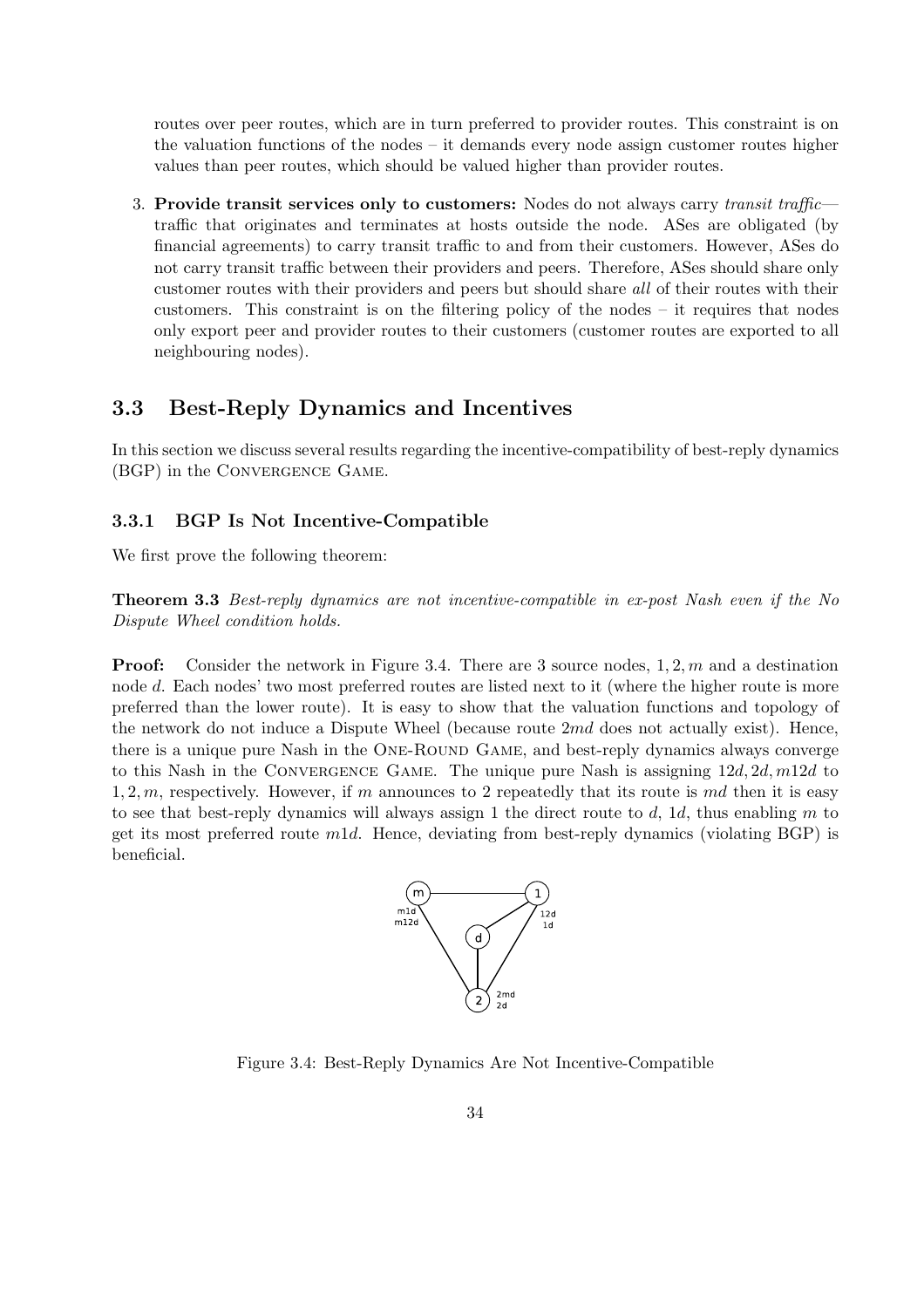We note that it is possible to define business relationships between the nodes in this example that are consistent with the Gao-Rexford constraints; for instance, assume that  $m$  is a customer of 1, 2, who are both customers of d, and that 1 is a customer of 2. Observe that this is consistent with the first two Gao-Rexford constraints – it does not create customer-provider cycles, and the preferences of all nodes are such that customer routes are always preferred to provider routes (there are no peer routes). Even if we assume that  $1, 2$  (and  $d$ ) execute BGP and uphold the third Gao-Rexford constraint (they only announce peer- and provider-routes to their customers),  $m$  can still gain by lying to 2, as explained above.

#### 3.3.2 BGP With Route Verification Is Incentive-Compatible

As we have said before, the fact that BGP, as is, is not incentive compatible, can be rectified if Route Verification holds.

Theorem 3.4 If No Dispute Wheel and Route Verification hold, then best-reply dynamics are incentive-compatible in (subgame perfect) ex-post Nash

**Proof:** Consider a network graph  $G = (N, L)$  for which No Dispute Wheel holds. There is a unique stable solution  $T$  to which all best-reply dynamics are bound to converge in the CONVERGENCE GAME. We denote the route of every source node r in T by  $T_r$ .

Assume, by contradiction, that some manipulating node  $r_m$  manages to reach a different outcome M by unilaterally deviating from best-reply dynamics (not executing BGP), and gains by doing so. We shall show that this implies the existence of a Dispute Wheel. The proof shall proceed in steps, pointing out a sequence of routes in the graph that will eventually form a Dispute Wheel.

We define the route  $M_r$  to be the route node r believes it is assigned in M. That is, it could be that the manipulator tricked nodes that send traffic through it in  $M$  to believe that their traffic is forwarded along a route not used in practice. We note that it could be the case that node  $r_m$ intentionally causes a protocol divergence that does not affect it, in order to improve its routing outcome (the choices of other nodes cause remote persistent route oscillations). If this is the case then the route  $M_r$  of a node r that is affected by this divergence, will simply be r's most preferred route, out of the routes assigned to r in the oscillation.

Since we assumed that  $r_m$  gained from its manipulation we deduce that:

$$
v_{r_m}(T_{r_m}) < v_{r_m}(M_{r_m})\tag{3.1}
$$

Because  $r_m$  strictly prefers  $M_{r_m}$  to  $T_{r_m}$ , but did not choose it in the routing tree T, we must conclude that the route  $M_{r_m}$  is not available to  $r_m$  in T. This means that there must exist some node r (other than  $r_m$ ) that is on the route  $M_{r_m}$  and that does not have the same route in M as it has in T. Let  $r_1$  be the node on the path  $M_{r_m}$  that is closest to d on  $M_{r_m}$ , such that  $M_{r_1} \neq T_{r_1}$ .

By definition, all nodes that follow  $r_1$  on the route  $M_{r_m}$  have exactly the same routes in T and in M. This means that the node  $r_1$  could choose the route  $M_{r_1}$  in T. Since it did not choose that route we must conclude that:

$$
v_{r_1}(M_{r_1}) < v_{r_1}(T_{r_1})^4 \tag{3.2}
$$

 $4$ The reason that the inequality is strict is that equality can exist only if the two routes go through the same neighbouring node. This cannot be the case as  $M_{r_1} \neq T_{r_1}$ .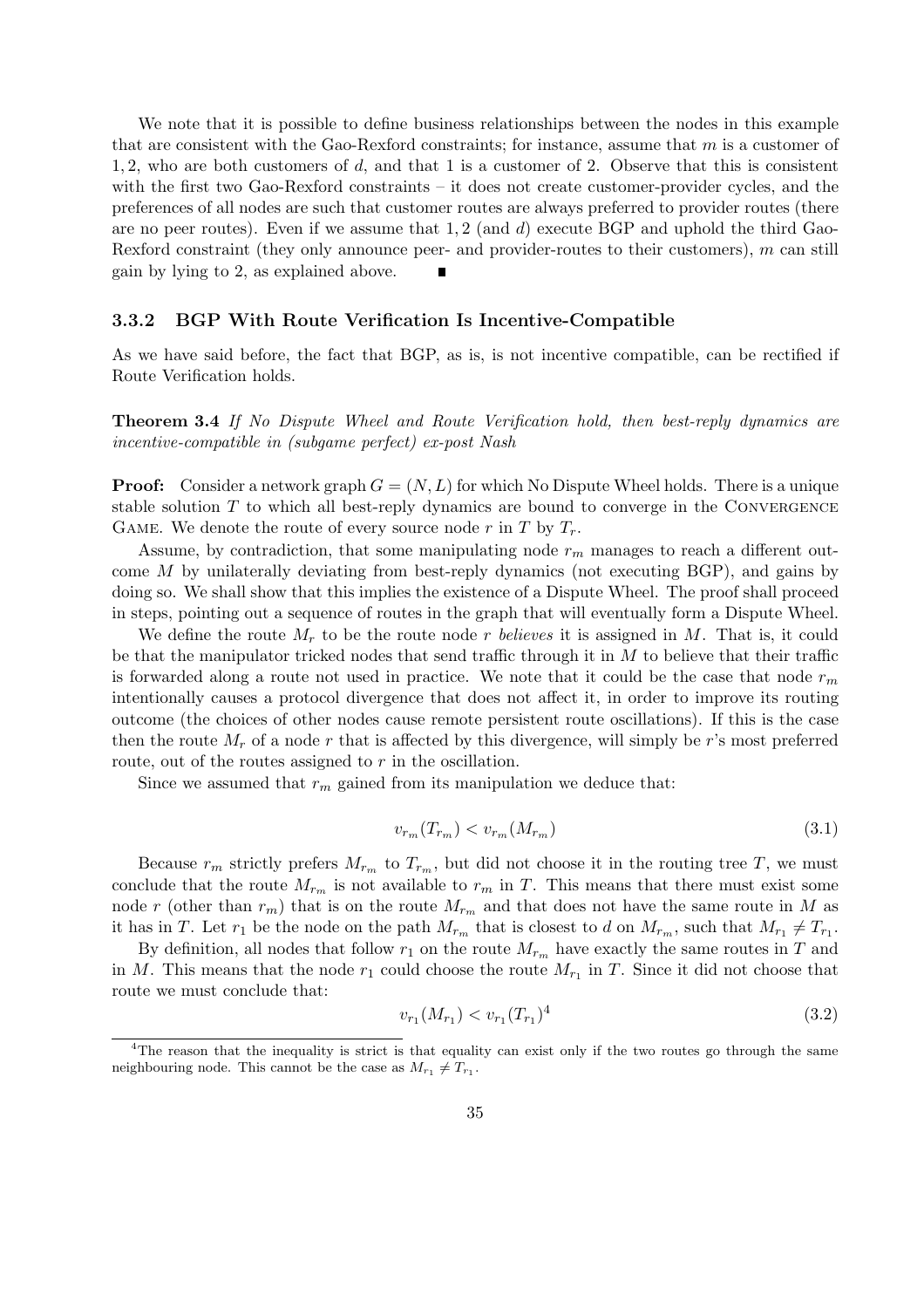We can now proceed to the next step in the proof. Since  $T_{r_1}$  is preferred by  $r_1$ , and was not chosen by  $r_1$  in the routing tree M, it must be that it was not an available option. Therefore, there is some node r on the route  $T_{r_1}$ , that is not  $r_1$ , such that  $T_r \neq M_r$ . We select  $r_2$  to be the node r closest to d on the path  $T_{r_1}$  for which  $T_r \neq M_r$ . As before, all nodes closer to d than  $r_2$  on the route  $T_{r_1}$  send traffic along identical routes in both T and M. Hence, the route  $T_{r_2}$  must be available to  $r_2$  even in M. The fact that it was not chosen in M implies that  $r_2$  prefers  $M_{r_2}$  over it. Thus, we have that:

$$
v_{r_2}(T_{r_2}) < v_{r_2}(M_{r_2})\tag{3.3}
$$

We can continue these steps, alternating between the routing trees  $T$  and  $M$  and creating a sequence of nodes as follows:

$$
\bullet \ \ r_0=r_m
$$

for  $n = 0, 1, 2, \ldots$  we perform the following steps:

- M step: Let  $r_{2n+1}$  be the node r on the route  $M_{r_{2n}}$  such that  $M_r \neq T_r$ , and r is closest among all such nodes to d on  $M_{r_{2n}}$ .
- **T** step: Let  $r_{2n+2}$  be the node r on the route  $T_{r_{2n+1}}$  such that  $M_r \neq T_r$ , and r is closest among all such nodes to d on  $T_{r_{2n+1}}$ .

Note that the destination node d cannot appear in this sequence because the route  $L_d = T_d$  is the empty set. Due to our construction, and to arguments similar to the ones presented before, the preferences over routes are as follows:

$$
\text{for } i = 0, 2, 4, \dots \qquad v_{r_i}(T_{r_i}) < v_{r_i}(M_{r_i}) \tag{3.4}
$$

$$
\text{for } i = 1, 3, 5, \dots \qquad v_{r_i}(M_{r_i}) < v_{r_i}(T_{r_i}) \tag{3.5}
$$

Since there is only a finite number of nodes, at some point a node will appear in this sequence for the second time. We denote the first node that appears two times in the sequence by  $u_0$ . Let  $u_0, \ldots, u_{k-1}, u_0$  be the subsequence of  $r_0, r_1, \ldots$  that begins in the first appearance of  $u_0$  and ends in its second appearance. We shall examine two distinct cased.

**CASE I:** The manipulator  $r_m$  does not appear in the subsequence  $u_0, ..., u_{k-1}, u_0$ .

**Proposition 3.1** If for all  $i \in \{0, ..., k-1\}$   $r_m \neq u_i$  (the manipulator is not one of the nodes in the subsequence) then k must be even.

**Proof:** If k is odd, then it must be that  $u_{k-1}$  and  $u_0$  (in its second appearance in the subsequence) were both selected in  $M$  steps, or were both selected in  $T$  steps. However, if this is the case we reach a contradiction as both nodes were supposed to be the node  $r$  closest to  $d$  on a certain route, such that  $T_r \neq M_r$ . Since  $u_{k-1} \neq u_0$  this cannot be.

If k is even then the subsequence of nodes  $u_0, ..., u_{k-1}, u_0$ , along with the  $T_{u_i}$  and  $M_{u_i}$  route, and the preferences over these routes (expressed before) form a Dispute Wheel (as in Figure 3.5).

**CASE II:** The manipulator  $r_m$  appears in the subsequence (that is,  $u_0 = r_m$ ). We now need to handle two subcases: The subcase in which k is even and the subcase in which k is odd. If k is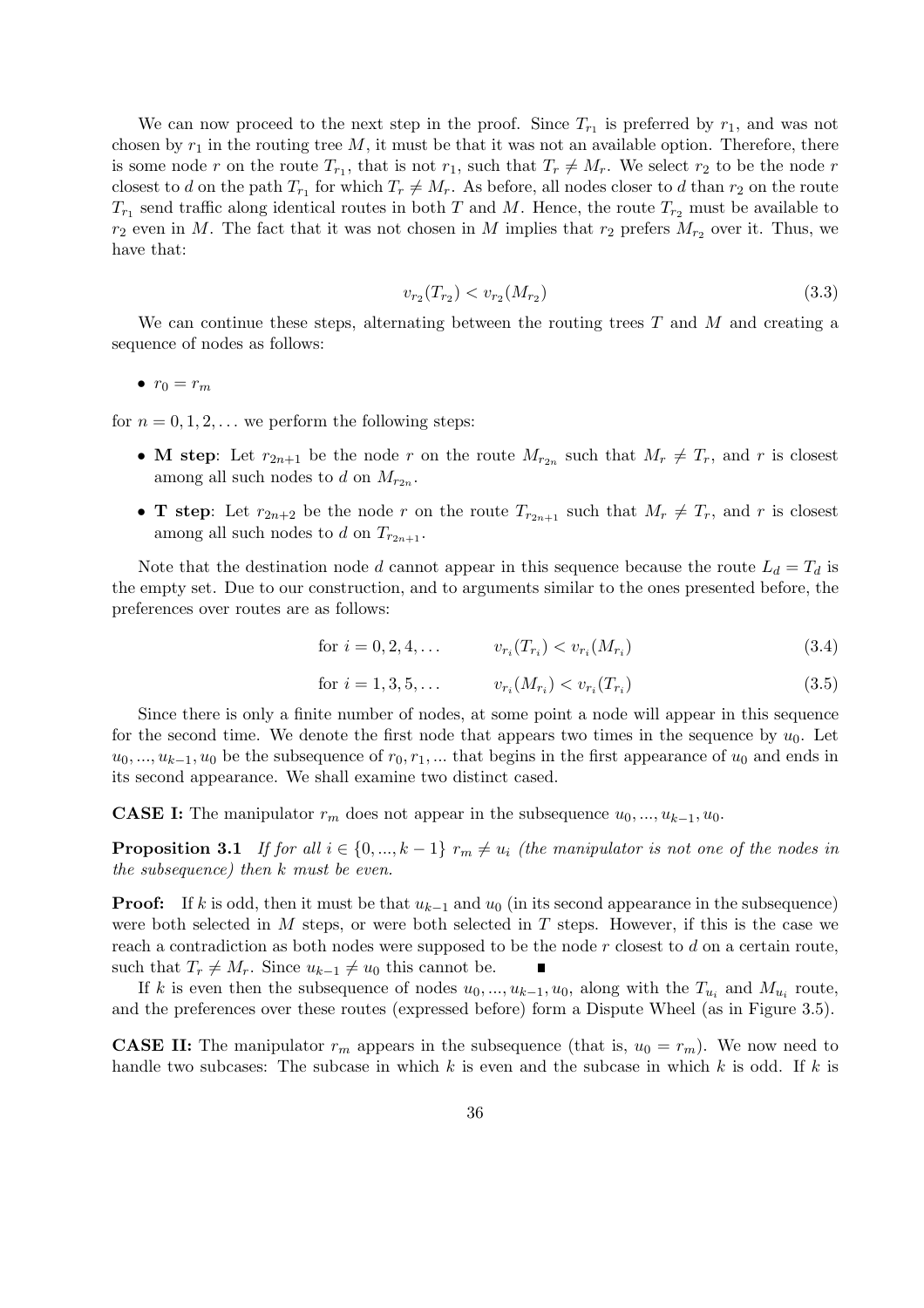even then the second appearance of the manipulator  $(u_0)$  in the subsequence is due to a T step. If so, a Dispute Wheel is formed, as in the example in Figure  $3.5<sup>5</sup>$ .

We are left with the subcase in which k is odd. In this case the second appearance of  $r_m$  was chosen in an M step. If so, it must be that  $M_{u_{k-1}}$  (that goes through  $r_m$ ) is not used in practice (otherwise, both  $u_{k-1}$  and that the second appearance of  $r_m = u_0$  was chosen in M steps, and arguments similar to those of Proposition 3.1 would result in a contradiction). This must be the result of a manipulation by  $r_m$ . Let  $L_{r_m}$  be the false route reported by the manipulator to the node that comes before it on  $M_{u_{k-1}}$ . Recall that the manipulator can only announce a route  $L_{r_m}$ that exists and is available to it in  $M$ . Recall, that the second appearance of the manipulator was chosen due to an M step. Therefore, all nodes that follow it on  $M_{u_{k-1}}$  (which are the same nodes as in  $L_{r_m}$  are assigned the same routes in T and M. Hence,  $L_{r_m}$  was available to  $r_m$  in T. It must be that  $v_{r_m}(L_{r_m}) \le v_{r_m}(T_{r_m})$ , for otherwise  $r_m$  would have chosen  $L_{r_m}$  as its route in T (a contradiction to the stability of T). We know that  $v_{r_m}(T_{r_m}) \le v_{r_m}(M_{r_m})$  because we assumed that the manipulation performed by  $r_m$  was beneficial to it. We get:

$$
v_{r_m}(L_{r_m}) \le v_{r_m}(T_{r_m}) \le v_{r_m}(M_{r_m})\tag{3.6}
$$

Thus, we form a Dispute Wheel with  $L_{r_m}$  as shown in Figure 3.6.



Figure 3.5: A Dispute Wheel constructed during the proof of Theorem 3.4 (even number of nodes).

## Ľ

## 3.3.3 BGP With Route Verification Is Collusion-Proof

A similar, more complex, construction shows that Theorem 3.4 can be strengthened as follows:

Theorem 3.5 If No Dispute Wheel and Route Verification hold, then the best-reply dynamics are collusion-proof in (subgame perfect) ex-post Nash.

Proof: We shall assume, by contradiction, that a group of manipulators colludes in an interdomain routing instance with no Dispute Wheel and improve their routing outcomes. We define  $T_r$  and

<sup>&</sup>lt;sup>5</sup>The route  $R\backslash S$  (where S is a sub-route of R) is route R truncated before the beginning of S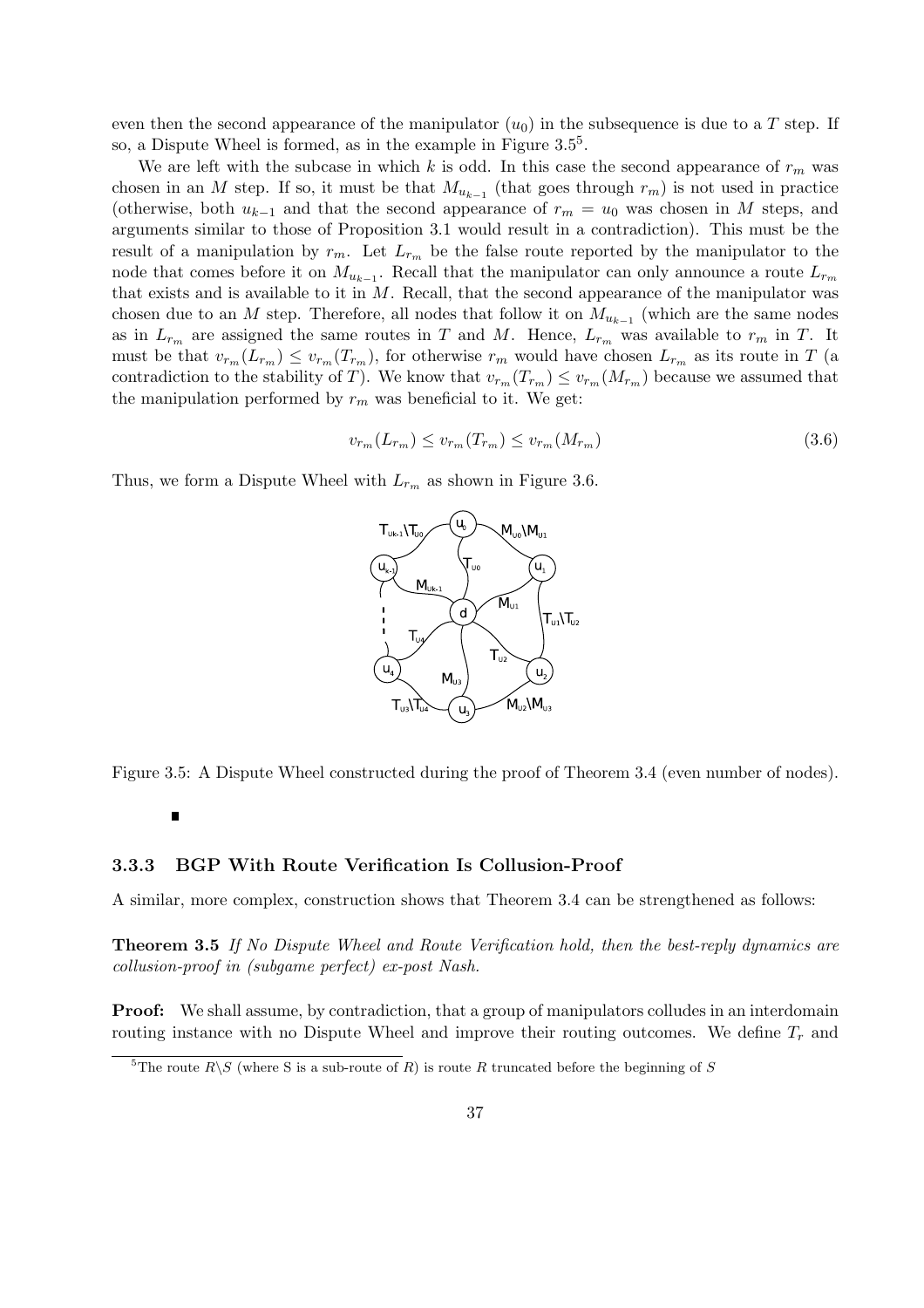

Figure 3.6: A Dispute Wheel constructed during the proof of Theorem 3.4 (odd number of nodes).

 $M_r$  as in the proof of Theorem 3.4. We assume, by contradiction, that all manipulators are not harmed by this manipulation:

$$
\forall r \in Manipulators \quad v_r(T_r) \le v_r(M_r) \tag{3.7}
$$

We shall arrive at a contradiction by showing the existence of a Dispute Wheel in a similar manner to that demonstrated in the proof of Theorem 3.4.

We begin the construction by selecting one of the manipulators that strictly gained from the collusion. We shall denote this manipulator by  $r_m$  (it must be that  $T_{r_m} \neq M_{r_m}$ ). We now construct a sequence of nodes in the following way (This is a slightly modified version of the construction appearing in Theorem 3.4):

- $r_0 = r_m$
- M-manip step: For a node  $r_n$  which is a manipulator we define  $r_{n+1}$  to be the node r on the route  $M_{r_n}$ , such that  $M_r \neq T_r$ , and r is the closest to d on  $M_{r_n}$  among all such nodes.
- **T** step: For a node  $r_n$  that is not a manipulator, and was chosen in an M step, we define  $r_{n+1}$  to be the node r on the route  $T_{r_n}$ , such that  $M_r \neq T_r$ , and r is the closest to d on  $T_{r_n}$ among all such nodes.
- M-honest step: For a node  $r_n$  that is not a manipulator, and was chosen in a T step, we define  $r_{n+1}$  to be the node r on  $M_{r_n}$ , such that  $M_r \neq T_r$ , and r is the closest to d on  $M_{r_n}$ among all such nodes.

The nodes in the sequence  $r_0, r_1, r_2, \ldots$  must start repeating at some point. We denote by  $u_0$  the first node that is the first to appear twice in the sequence, and by  $u_0, \ldots u_{k-1}, u_0$  the sub-sequence of nodes between those repetitions. As in Theorem 3.4, we will reach a contradiction by showing that a Dispute Wheel exists in the graph. The nodes  $u_0, ..., u_{k-1}, u_0$  will be the pivot-nodes. First, we prove the following proposition that will aid our construction.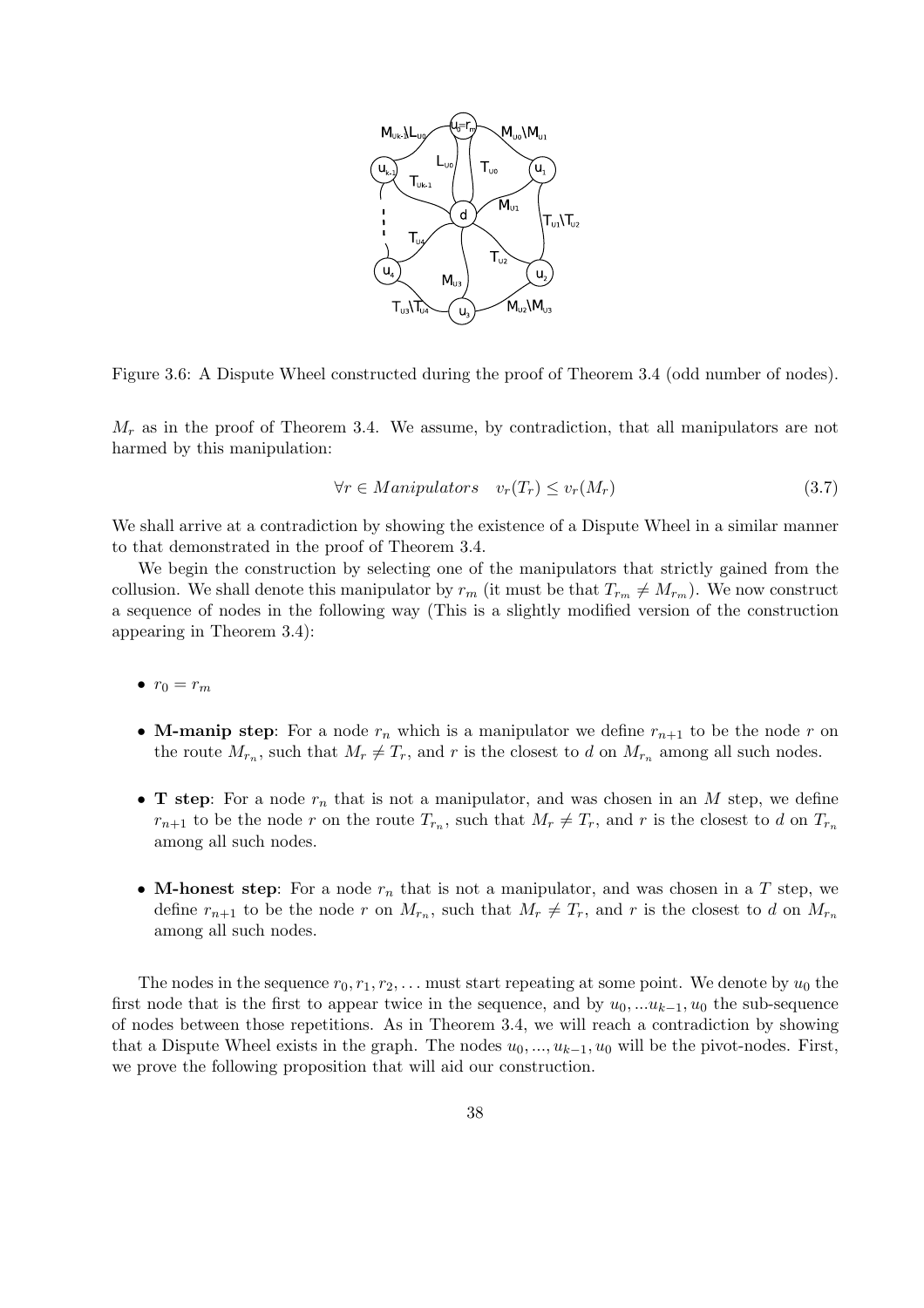**Proposition 3.2** There is no  $i \in \{0, ..., k-1\}$  such that both  $u_i$  and  $u_{i+1}$  (modulo k) are manipulators (no two manipulators come one after the other in the subsequence  $u_0, ...u_{k-1}, u_0$ ).

**Proof:** By contradiction, let  $u_i$  and  $u_{i+1}$  be two consecutive manipulators.  $u_{i+1}$  was chosen in an M step.  $u_{i+1}$  is therefore the node r closest to d on  $M_{u_i}$  such that  $M_r \neq T_r$ . Hence,  $M_{u_{i+1}}$ must be available to  $u_{i+1}$  in both M and T. We know that  $v_{u_{i+1}}(T_{u_{i+1}}) \leq v_{u_{i+1}}(M_{u_{i+1}})$ , as  $u_{i+1}$ is a manipulator. Since  $u_{i+1}$  chose  $T_{u_{i+1}}$  over  $M_{u_{i+1}}$  in T it must also be that  $v_{u_{i+1}}(T_{u_{i+1}}) \geq$  $v_{u_{i+1}}(M_{u_{i+1}})$ . We conclude that  $v_{u_{i+1}}(T_{u_{i+1}}) = v_{u_{i+1}}(M_{u_{i+1}})$ . However, equality of the values of routes assigned by  $u_{i+1}$  is only possible if  $u_{i+1}$  forwards traffic to the same node in both routes. Since both routes are available in T, this means that  $T_{u_{i+1}} = M_{u_{i+1}}$ . This contradicts the reason for which  $u_{i+1}$  was selected  $(M_{u_{i+1}} \neq T_{u_{i+1}})$ .

We will now need to prove that each node  $u_i$  in the (cyclic) sequence has two paths to its destination, a direct path  $Q_i$ , and one that passes through  $u_{i+1}$  that we will denote as  $R_i Q_{i+1}$ , and that each node prefers the indirect path over the direct one. We will examine three possible cases that match the three types of steps in the selection of the series of nodes.

• M-manip step: For a node  $u_i$  which is a manipulator we select the route  $R_iQ_{i+1}$  as the indirect route  $M_{u_i}$  that passes through  $u_{i+1}$ . This path must exist since it is the one the manipulator uses in the manipulation (and gains from its use).

From proposition 3.2, we know that the node  $u_{i-1}$  is not a manipulator, since during the construction we picked node  $u_i$  after node  $u_{i-1}$ , and because honest nodes use Route Verification, it must be that the path from  $u_{i-1}$  to the destination through node  $u_i$  exists. We set the path  $Q_i$  to be the suffix of the path node  $u_{i-1}$  believes it is using. Node  $u_i$  was selected as the last node on this path that routes differently in  $M$  and  $T$ , and so this path must be available to node  $u_i$  in T. From this we learn that

$$
v_{u_i}(Q_i) \le v_{u_i}(T_{u_i}) < v_{u_i}(M_{u_i}) = v_{u_i}(R_i Q_{i+1})\tag{3.8}
$$

which is the preference relation we require to construct a Dispute Wheel.

• **T** step: For a node  $u_i$  that is not a manipulator, and was chosen in an M step, we define  $Q_i$ to be the path that this node has in M. We define its indirect route  $R_iQ_{i+1}$  as its path in T which must exist in the network, as it is used when all nodes play honestly, and which by construction passes through  $u_{i+1}$ . Note, that node  $u_i$  is the closest node to d on  $M_{u_{i-1}}$ , and all following nodes on this path route the same in  $M, T$ . However, this path is not chosen by  $u_i$  in T which means it is less preferred:

$$
v_{u_i}(Q_i) < v_{u_i}(R_i Q_{i+1})\tag{3.9}
$$

• M-honest step: For a node  $u_i$  that is not a manipulator, and was chosen in a T step, we define  $Q_i$  to be the path that this node has in T. We define its indirect route  $R_iQ_{i+1}$  as the path it believes it has in M (note that here we are consistent with the definition of  $Q_{i+1}$ for the case in which node  $u_{i+1}$  is a manipulator). This path must exist in the network due to Route Verification and by construction passes through node  $u_{i+1}$ . Note, that node  $u_i$  is the closest node to d on  $T_{u_{i-1}}$ , and all following nodes on this path route the same in M, T. However, this path is not chosen by  $u_i$  in M which means it is less preferred: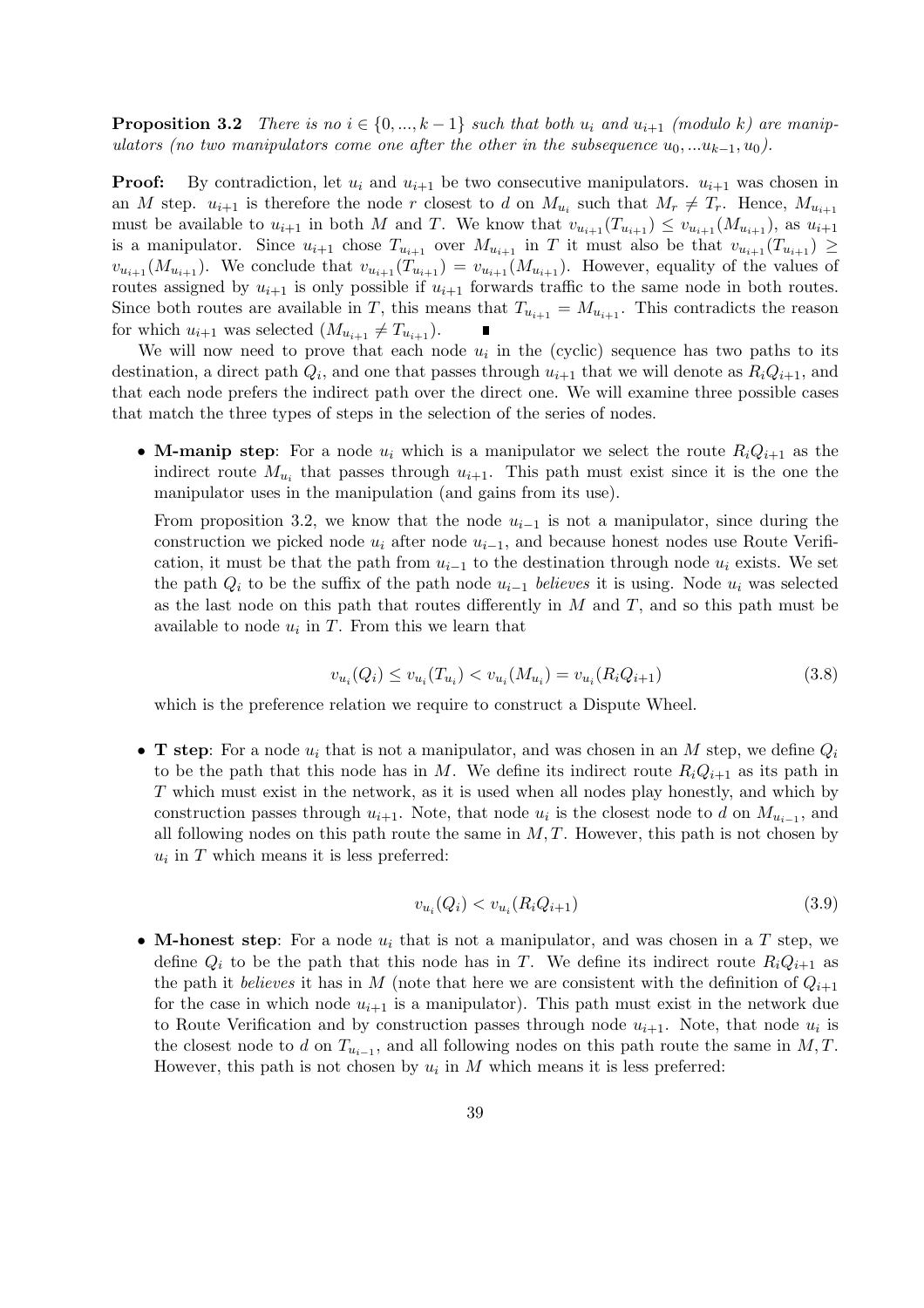$$
v_{u_i}(Q_i) < v_{u_i}(R_i Q_{i+1})\tag{3.10}
$$

The reader may check that the direct path defined as  $Q_{i+1}$  in each step is consistent with the suffix of  $R_iQ_{i+1}$  that is defined in the previous step. We have therefore completed our construction of a Dispute Wheel from the topology of the graph, and preferences of nodes. This concludes the proof of the theorem.

## 3.4 Maximizing Social Welfare

We prove that obtaining an approximation ratio better than  $n$  to the optimal social welfare is hard even if No Dispute Wheel holds. In fact, this can be shown even for the Gao-Rexford setting. We present two lower bounds, one in the computational complexity model, and one in the communication complexity model.

**Theorem 3.6** Obtaining an approximation of  $O(n^{\frac{1}{2}-\epsilon})$  to the social welfare is impossible unless  $P = NP$ . Obtaining an approximation of  $O(n^{1-\epsilon})$  to the social welfare is impossible unless  $P =$ ZPP. This holds for any  $\epsilon > 0$  and even in the Gao-Rexford setting.

**Proof:** Our proof will be by reduction from CLIQUE. Assume a graph  $G = \langle V, E \rangle$ , we construct a network with N nodes and L links. In this network, N consists of  $2|V|+1$  source-nodes and a unique destination node d. The source nodes are divided into 3 disjoint sets: Two sets  $N_1$ ,  $N_2$ , such that  $|N_1| = |N_2| = |V|$  and a *connection node c*. We associate a node  $v(N_1) \in N_1$  and a node  $v(N_2) \in N_2$  with every node  $v \in V$ . All nodes in  $N_1$  are connected to the connection node c. All nodes in  $N_2$  are connected to each other, to the connection node, and to d. See Figure 3.7.



Figure 3.7: The network in the proof of Theorem 3.6

All nodes in  $N_2$ , and c, have valuation functions that assigns a value close to 0 to all routes (no ties). Fix some order O on the nodes in  $N_2$ . A node  $v(N_1) \in N_1$  assigns a value close to 1 (no ties) to a route  $R$  iff all the following conditions hold:

•  $(v(N_1), c)$  is the first link on R.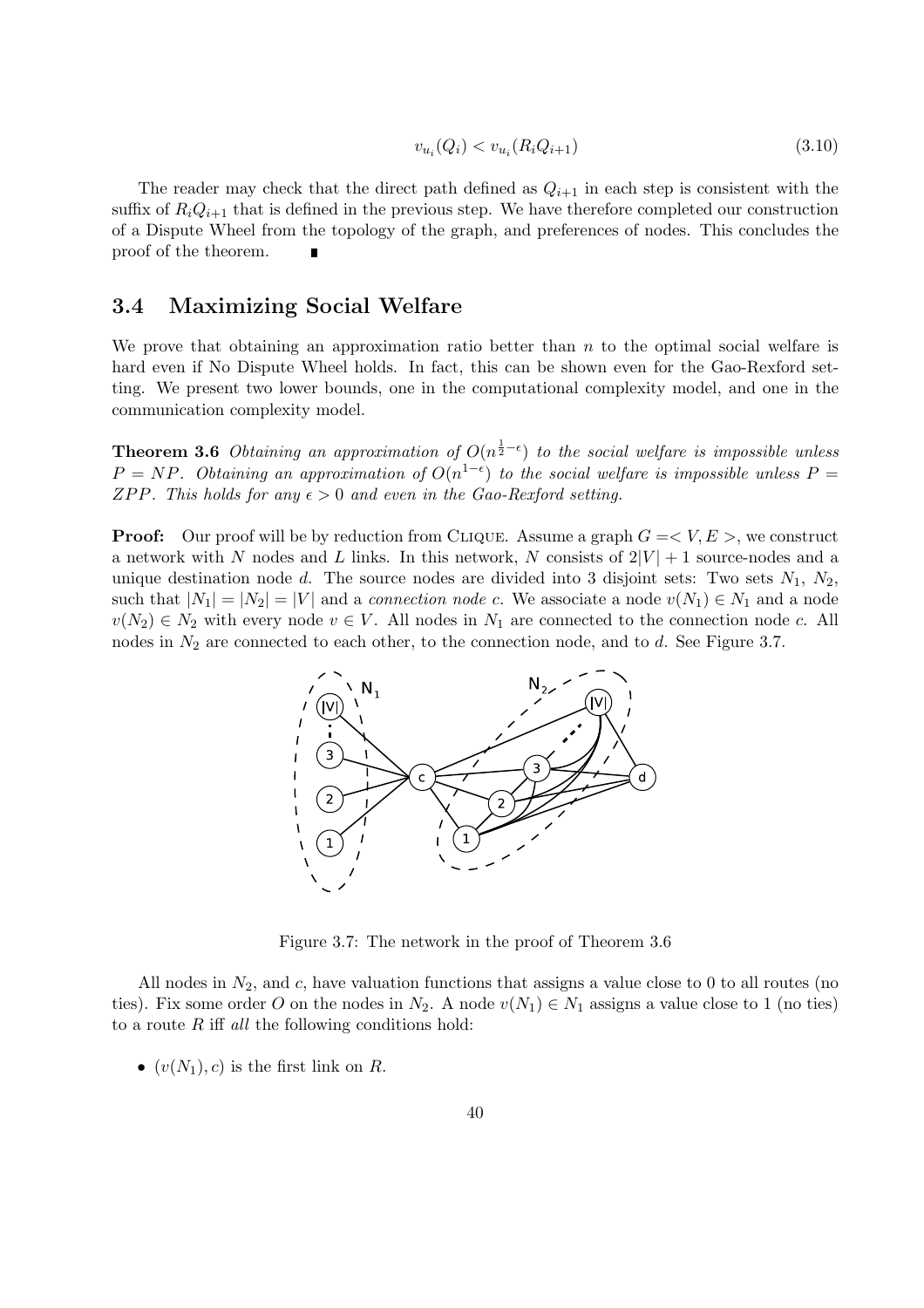- The order of appearance of the nodes from  $N_2$  in R is consistent with O.
- $v(N_2)$  is on R.
- For every node  $u(N_2) \neq v(N_2) \in N_2$  on R there is an edge  $(v, u)$  in G.

Observe that since c is the only connection between  $N_1$  and  $N_2 \cup \{d\}$ , c's route determines the routes of all nodes in  $N_1$ . The reader can verify that every clique in G corresponds to a routing tree with a social welfare that equals (almost) the size of the clique (assign every node in  $N_1$  that is in the clique the route that goes through c and then the all the nodes in  $N_2$  that are associated with nodes in the clique). In addition, the social welfare of every routing tree corresponds to a clique in the original graph G (the route from c to d through  $N_2$  determines the identity of the clique). The theorem follows from the known inapprroximability results for CLIQUE [53].

We note that this result can be made to hold in the Gao-Rexford setting by defining business relationships as follows: c is a customer of all nodes in  $N_1$ . For every two nodes  $r, s \in N_2$ , such that s comes after r in O, s is r's customer. d is a customer of all nodes in  $N_2$ .

**Theorem 3.7** Obtaining an approximation of  $O(n^{1-\epsilon})$  to the social welfare requires exponential communication (in n). This holds for any  $\epsilon > 0$  and even in the Gao-Rexford setting.

**Proof:** The proof is similar to the proof of Theorem 3.1, and is by reduction from SET DIS-JOINTENESS. There are n parties, and each party i holds a subset  $A_i$  of  $1, ..., K$ . The goal is to distinguish between the two following extreme subcases:

- $\overline{a}$  $i A_i \neq \emptyset$
- For every  $i \neq j$   $A_i \cap A_j = \emptyset$

It is known that in order to distinguish between these two subcases the parties must exchange  $\Omega(K)$  bits. We set  $K = 2^{\frac{n}{2}}$ .

Now, consider a network with  $2n + 1$  source nodes and a unique destination node d. The set of nodes N consists of 3 disjoint subsets: *n sending nodes*, a *connecting node c*, and *n transit nodes*. Each party  $i \in [n]$  in the SET DISJOINTENESS problem is associated with a sending node  $s_i$ .

The transit nodes are divided into  $\frac{n}{2}$  pairs  $T_1, ..., T_{\frac{n}{2}}$ . All sending nodes are connected to the connecting node, which, in turn, is connected to both nodes in  $T_1$ . For every  $r = 1, ..., \frac{n}{2} - 1$ , each node in  $T_r$  is connected to both nodes in  $T_{r+1}$ . Both nodes in  $T_{\frac{n}{2}}$  are connected directly to d. See a description of the network in Figure 3.8.

All transit nodes and the connecting node have a value close to 0 (no ties) for all routes. There are  $2^{\frac{n}{2}}$  possible routes from c to d that go through the transit nodes (see proof of Theorem 3.1). Fix an arbitrary order on these routes  $R_1, ..., R_{2^{\frac{n}{2}}}$ . The valuation function of each  $s_i$  assigns a value close to 1 (no ties) to a route  $(s_i, c)R_a$  iff  $a \in A_i$ . It assigns a value close to 0 to all other routes (no ties). The reader can verify that there is a route assignment with a social welfare-value close T to *n* if there is some  $a \in \bigcap_i A_i \neq \emptyset$  (assign every node *i* the route  $(s_i, c)R_j$ ). If, on the other hand, for every  $i \neq j$   $A_i \cap A_j = \emptyset$ , then any route assignment cannot have a social-welfare value better than  $1 + \epsilon$  (this is because c's route determines the routes of the sending nodes through the transit nodes).

Hence, we have a network with  $O(n)$  nodes, in which determining whether the social-welfare is n or 1 is equivalent to solving the SET DISJOINTENESS problem with n players (each player  $i$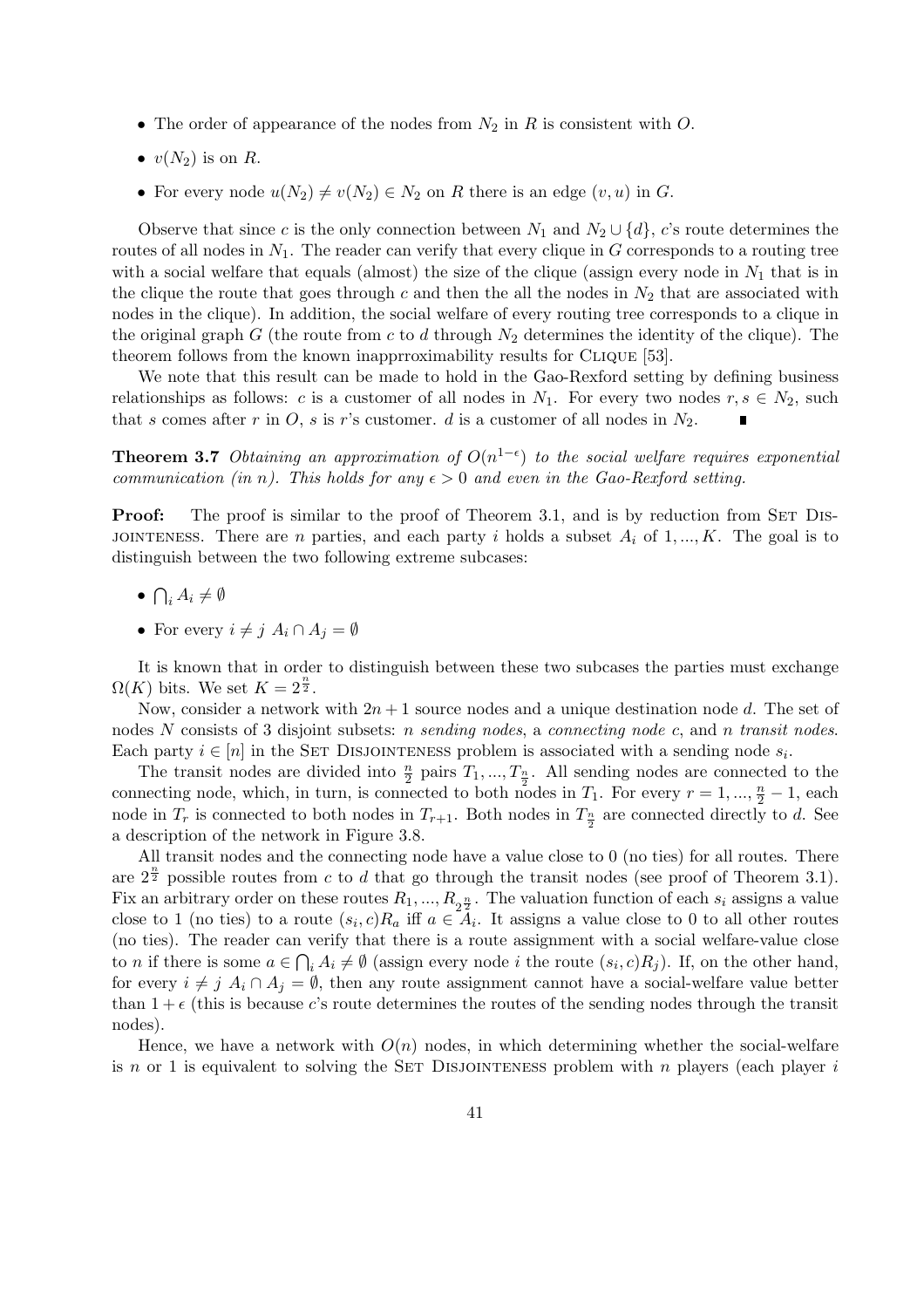

Figure 3.8: The network in the proof of Theorem 3.7

simulates node  $s_i$ ), each holding a subset of 1, ...,  $2^{\frac{n}{2}}$ . It therefore requires at least  $\Omega(2^{\frac{n}{2}})$  bits of communication. This concludes the proof of the theorem.

This result too can be made to hold for the Gao-Rexford setting if we define business relationships as follows: For every  $i = 2, \ldots, \frac{n}{2}$  $\frac{n}{2}$ , the nodes in  $T_i$  are customers of the nodes in  $T_{i-1}$ . d is a customer of the nodes in  $T_{\frac{n}{2}}$ , the nodes in  $T_1$  are customers of c, and c is a customer of all nodes in  $N_1$ .

Remark 3.1 As in the case of Theorem 3.1, the proof of Theorem 3.7 can easily be modified to show that even if we assume that nodes are only interested in routes of length at most  $x$ , obtaining an approximation of  $O(x^{1-\epsilon})$  requires communicating  $O(2^x)$  bits.

A trivial upper bound of  $n$  can be achieved by finding the node with the highest value for some route, assigning that route to that node (thus getting an  $n$ -approximation), and then assigning routes to all other nodes in a way that forms a tree rooted in d.

## 3.5 Open Questions

- No Dispute Wheel is sufficient, but not necessary, for guaranteeing BGP convergence. Recall, that when we say BGP convergence we are referring to BGP convergence for all possible timings of update messages, a property known as "*BGP safety*" in networking literature [49]. Very recently (subsequently to our work), Sami et al. [88] presented a more general sufficient condition for BGP convergence than No Dispute Wheel called, "Iterated Dominance Tree". In the previous chapter we have shown that the existence of two or more stable solutions always implies that BGP safety does not hold, thus providing the first non-trivial necessary condition for BGP convergence (uniqueness of the stable solution). However, there is still a big gap between the known sufficient conditions, and this new necessary condition. An important open question if to find non-trivial characterizations (sufficient and necessary conditions) of networks for which BGP safety is guaranteed.
- What more general conditions than No Dispute Wheel and Route Verification guarantee incentive-compatible convergence of best-reply dynamics in our interdomain routing model? One can try to identify such more general conditions by relaxing the No Dispute Wheel assumption, and/or the Route Verification requirement. Indeed, Sami et al. [88] have been able to strengthen our results, by showing that similar results hold for a condition broader than No Dispute Wheel (called Iterated Dominance Tree), and a security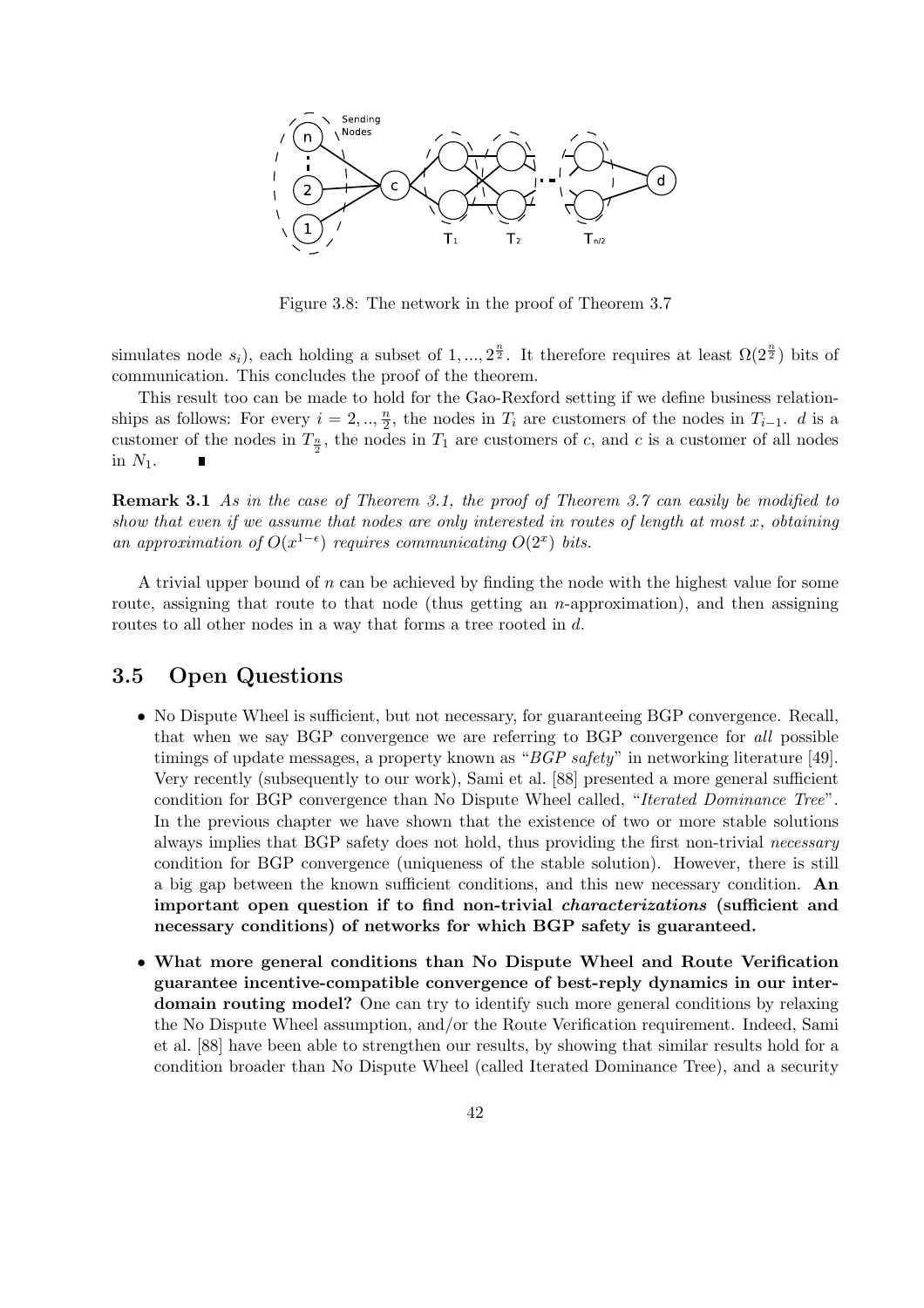requirement weaker than Route Verification (called Topology Validation). However, we still do not have a good understanding of which conditions imply incentive-compatibility.

No Dispute Wheel does not only guarantee BGP convergence, but even *robust BGP conver*gence. That is, not only is BGP guaranteed to converge, but it will converge even if nodes and links are arbitrarily removed from the network (because for every subgraph of the AS graph No Dispute Wheel holds). This is very important from a practical perspective as it implies that BGP convergence is achieved even in the presence of link and node failures. We present the following conjecture:

Conjecture: Robust BGP convergence always implies incentive-compatibility of BGP with Route Verification.

That is, whenever the network and routing policies are such that robust BGP convergence is guaranteed, BGP with Route Verification is incentive-compatible.

- Other Models. The questions we consider in this chapter, and our formal framework, can be applied to variations of our model. For instance, subsequently to our work Goldberg et al. [45] have presented several impossibility results for the case that utility functions in our model are also influenced by incoming traffic (i.e, nodes do not only care about the routes they get, but also about which nodes are routing through them). Similarly, Kintali [58] extended our game-theoretic model to the case of Fractional BGP [54]. It will be interesting to study incentive-compatibility of best-reply dynamics in various other interdomain routing settings.
- Identify realistic interdomain routing settings in which good approximations to the social-welfare are possible. It has been shown [37] that No Dispute Wheel and Policy Consistency imply that BGP always converges to the socially-optimal routing tree. It was also shown [37] that relaxations of Policy Consistency lead to arbitrarily bad solutions, even in very small and realistic networks. We are interested in identifying settings in which BGP is guaranteed to reach solutions that have a good social-welfare value. In our gametheoretic model, this question translates to a price of anarchy [59] problem: We wish to identify restrictions on the topology of the network, and the routing policies of nodes, for which the worst-case ratio (with respect to social welfare) between pure Nash equilibria in the One-Round Game (stable solutions), and the optimal solution, is small.

There is also the computational question: Our results in this chapter show that even in the Gao-Rexford setting one cannot find a good approximation to the optimal social welfare (via any algorithm) in polynomial time. In which settings is it possible to obtain a good approximation in polynomial time (via BGP, or another protocol)?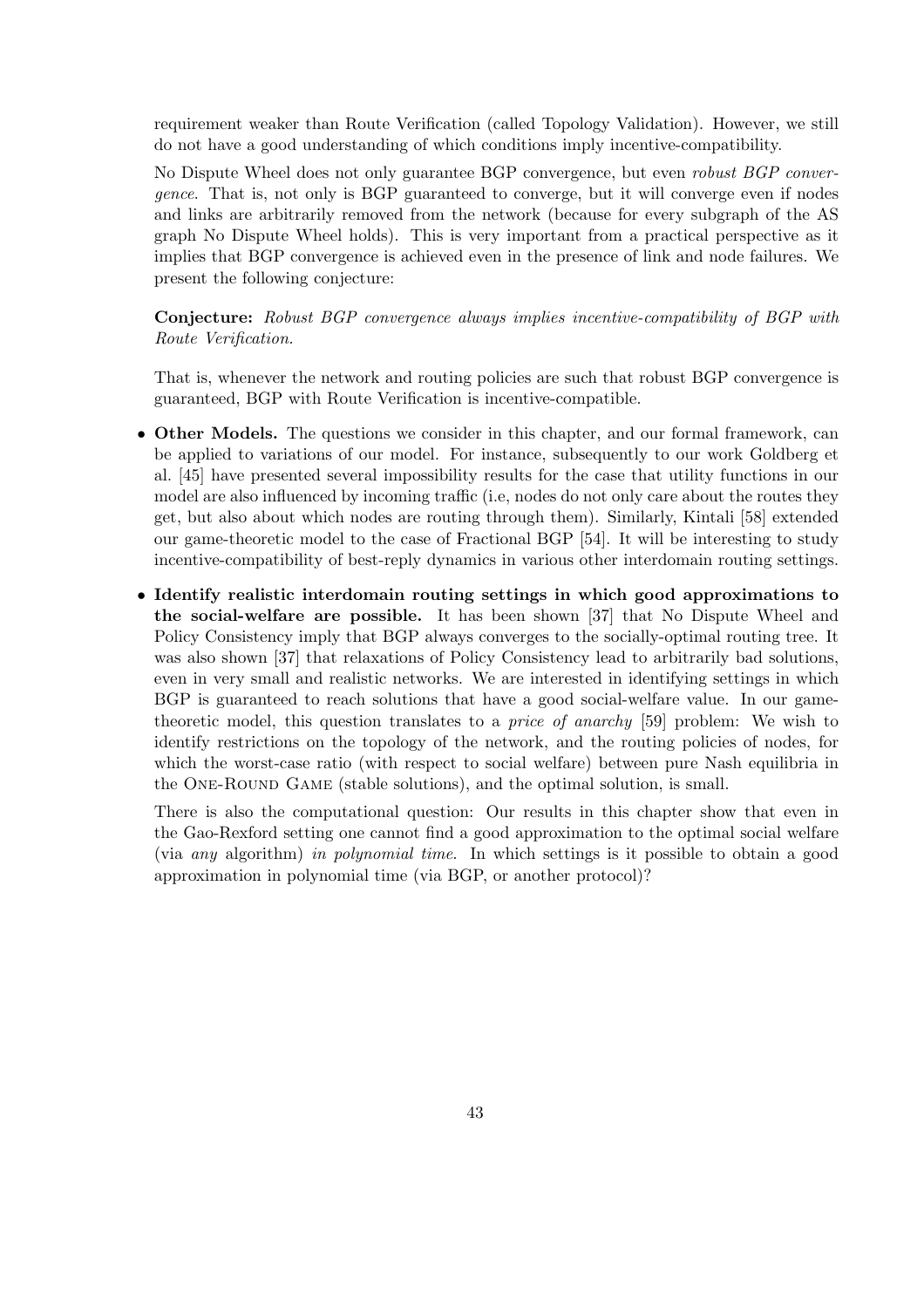## Chapter 4

# Best-Reply Mechanisms

## 4.1 Introduction

In Chapters 2 and 3 we have studied the properties of the Border Gateway Protocol (BGP). We observed that BGP can actually be regarded as best-reply dynamics in a complex routing game. Indeed, in many real-world settings, strategic agents are instructed to follow best-reply dynamics (economic markets, Internet protocols, etc.). Such settings give rise to a natural question: Is it in the best interest of the agents to follow best-reply dynamics? That is, are best-reply dynamics incentive-compatible? (As we have seen, incentive-compatibility is an important requirement from protocols like BGP.) To answer this question, we initiate the study of best-reply dynamics in the context of mechanism design.

We present a formal framework for the strategic analysis of best-reply dynamics, and exhibit several interesting examples in which best-reply dynamics are incentive-compatible: adword auctions, congestion control settings inspired by the Transmission Control Protocol (TCP), cost-sharing problems, economic stable matching problems, and interdomain routing environments in which best-reply dynamics correspond to the Border Gateway Protocol (BGP).

#### 4.1.1 Best-Reply Mechanisms

The most natural approach for finding a (pure) Nash-equilibrium of a given game is executing "best reply dynamics": Start with an arbitrary strategy profile of the players, and in each step let some player switch his strategy to be the best reply to the current strategies of the others. If this process converges, then we have reached a pure Nash equilibrium, and moreover, a "highly justifiable" one. The many qualities of best-reply dynamics (simplicity, distributed nature, low costs in terms of memory, and many more) make it very attractive from an algorithmic perspective. Indeed, many protocols used in practice are essentially executions of best-reply dynamics. As we have seen in Chapter 3, a noteworthy example for this is the Border Gateway Protocol (BGP), that handles interdomain routing in today's Internet [65]. Other real-life settings in which best-reply dynamics plays a crucial role are economic markets.

Best-reply dynamics is the subject of a large body of literature in game-theory and computerscience. Much work has been devoted to questions like "When is best-reply dynamics guaranteed to converge to a pure Nash equilibrium?" [85, 68], and "What is the convergence-rate of best-reply dynamics?" [27, 26, 1]. In this Chapter we present and address a natural question that has received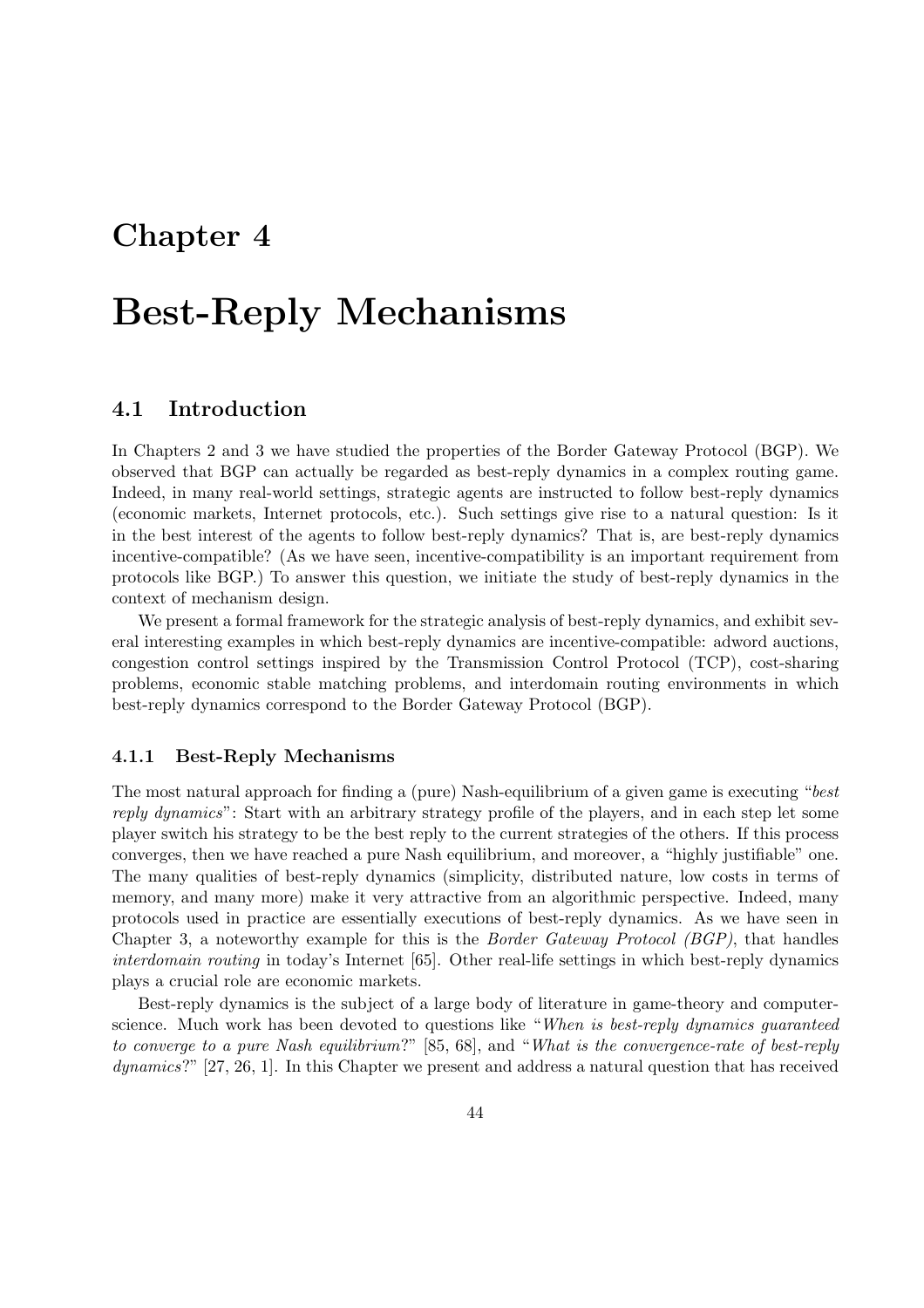little, if any, attention: "When is following best-reply dynamics the best course of action for every player?". In interdomain routing, for example, we wish to make sure that the computational nodes cannot better their routing outcomes by "deviating" from BGP [65]. Intuitively, we want bestreply dynamics to be in some sort of equilibrium, i.e, as long as other players are continuously best-replying it should be in the best interest of a player to do the same. This notion of game dynamics that are in equilibrium is related to the notion of "learning equilibrium" in repeated games, put forth by Brafman and Tennenholtz in [13, 14].

We consider best-reply dynamics in the context of *mechanism design*. An appealing property of best-reply dynamics is that the actions of players are "uncoupled": each player's best-reply depends on his own utility function and not on the utilities of other players. Hence, best-reply dynamics are feasible strategies in games with private information. Often, in such contexts, best-replying is adopted without any strategic justification ("myopic play"). We wish to identify situations where best-replying is strategically justified  $-$  i.e. *incentive compatible.* 

Our framework is the standard one of mechanism design with private values, where each player's private value is his own utility function. In many such scenarios a natural objective is to implement a Nash equilibrium of the full-information game induced by players' utilities. An indirect mechanism that we may hope can implement this outcome is a "repeated-reply mechanism" where players repeatedly announce a reply to other players' most recent announcements. We refer to repeatedreply mechanisms in which the prescribed behaviour for players in best-replying as "best-reply mechanisms". Unfortunately, we observe that best-replying in this mechanism is not necessarily incentive-compatible, even in very simple games.

However, best-reply mechanisms turn out to be a generic and extremely useful tool for the design of computationally-efficient and incentive-compatible algorithms in various important settings. We point out several realistic environments in which best-reply dynamics is incentive-compatible. For all of the examples below, we prove (1) convergence of best-reply dynamics to a pure Nash equilibrium, (2) that best-reply strategies are incentive compatible in the ex-post-Nash sense. In fact, we prove that for many of these cases best-reply dynamics has many other useful properties, like convergence to a Pareto optimal state, incentive-compatibility even in asynchronous settings, and resilience even to manipulations by coalitions of players of any size (*collusion-proofness*). This gives broader context, strengthens, and unifies several known results, and leads to many new ones.

- Iterative Single-Item Auctions: This simple example, mainly used to illustrate our framework, deals with a classic economic setting. A single item is sold in a first price auction (with discretized bids). The repeated setting allows players to repeatedly change their bid in response to the other bids, until no further changes are desired. We show that in this fundamental setting best-reply dynamics (with given tie-breaking rules) mimic, in certain cases, the behavior of the well-known ascending English auction. Notably, in our framework the ascending behavior is completely endogenous and not dictated in any way by the auction rules. Hence, we present a new dynamic incentive-compatible auction that generalizes the English auction.
- Adword Auctions: Sponsored search advertising is a major source of revenue for Internet search engines (close to 98 percent of Googles total revenue of 6 billion for the year 2005 came from sponsored search advertisements). In the adword auctions setting [25, 99] there are  $k$  slots that are to be sold to different advertisers. Each slot has a clique-through-rate (CTR) (higher slots are preferred to lower ones). Each bidder (advertiser) has a private value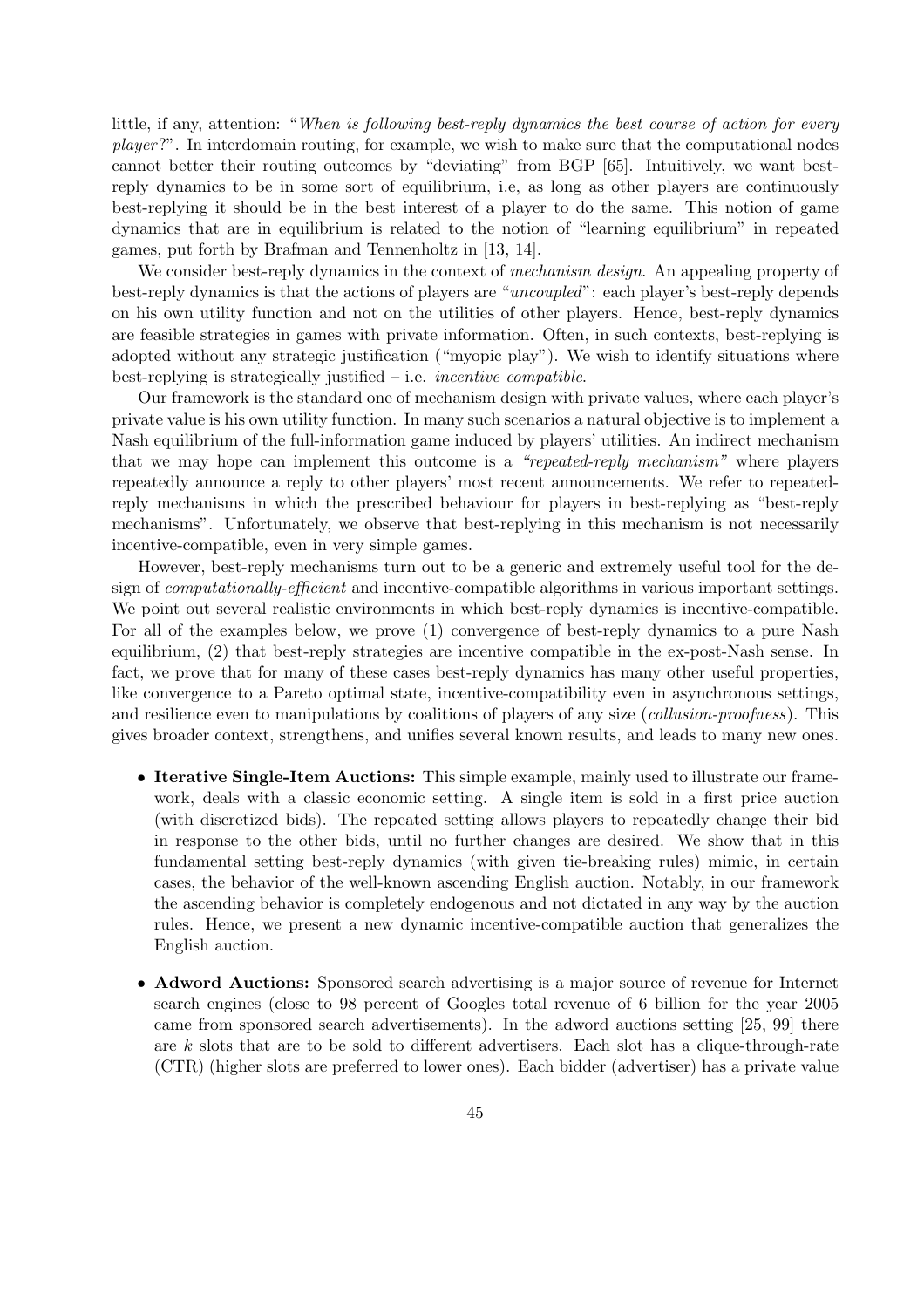$v_i$  per click. The auction rule used by companies like Google and Yahoo! is the *generalized* second-price auction (GSP). GSP assigns the  $k$  slots to the  $k$  highest bidders (the highest bidder gets the highest slot, etc.) and charges each winning bidder a cost per-click that equals the bid of the bidder that was assigned the slot below his.

Adword auctions are dynamic in nature – the advertisers are allowed to change their bids quite frequently. It is known that a generalized version of the ascending English auction always reaches a specific, economically reasonable, allocation of slots in an incentive-compatible manner [25]. As in the single item case, the generalized English auction can be regarded as a special case of best-reply dynamics. However, the more general (and arguably more realistic) case is much more problematic; it was shown by Cary et al. [16] that best-reply dynamics in this setting are not even always guaranteed to converge. However, [16] shows that this problem can be overcome by using randomness. We prove that this randomized convergence of best-reply dynamics is also incentive-compatible.

- Congestion-Control Games: These games are inspired by the Transmission Control Protocol  $(TCP)^{1}$ . The setting consists of a directed graph, with the nodes being non-strategic routers. Strategic players ("flows") want to transmit packets along fixed paths in the network. The routers drop packets if the network is congested, using Weighted Fair Queuing [20]. Flows must decide on their transmission rates, and wish to maximize their throughput. We consider a natural distributed congestion-control protocol that simulates best-reply dynamics. We show that this protocol reaches a stable capacity-shares outcome and is incentive-compatible even in asynchronous Internet-like settings. Furthermore, the obtained Nash-equilibrium satisfies max-min fairness.
- Cost-Sharing Games: Cost-sharing problems arise in situations in which we wish to distribute the cost of some public service (e.g., building a bridge) between self-interested users that will benefit from this service in different extents. A cost-sharing problem is defined by a cost function  $C$ , that specifies, for every subset of users, the cost of providing the public service to these users. Every user is assumed to have a private value for being serviced. A cost-sharing mechanism outputs, for every possible combination of private values of the users, a set of users that may benefit from the public good, and the way that the cost will be divided between these users. A well-known family of truthful cost-sharing mechanisms are the Moulin mechanisms [70, 71]. We show that such mechanisms can be implemented in a distributed, incentive-compatible manner (by the users themselves) via best-reply dynamics. In [66], a more general family of truthful cost-sharing mechanisms, called "acyclic mechanisms" is presented. These mechanisms have various advantages over Moulin mechanisms. In particular, they follow in a generic way from off-the-shelf primal-dual algorithms. Our results for Moulin mechanisms can be extended to this more general class.

#### • Stable-Roommates Games:

This well known example [41] considers how to pair students (say, for the purpose of sharing a dorm room), when each student has his own preference order over possible roommates. The classic goal is to find a "stable matching" where no two students prefer each other over their assigned roommates. A natural mechanism stipulates that students repeatedly propose

<sup>&</sup>lt;sup>1</sup>The study of TCP from a game-theory/mechanism design perspective is a long-standing agenda [81, 40, 3].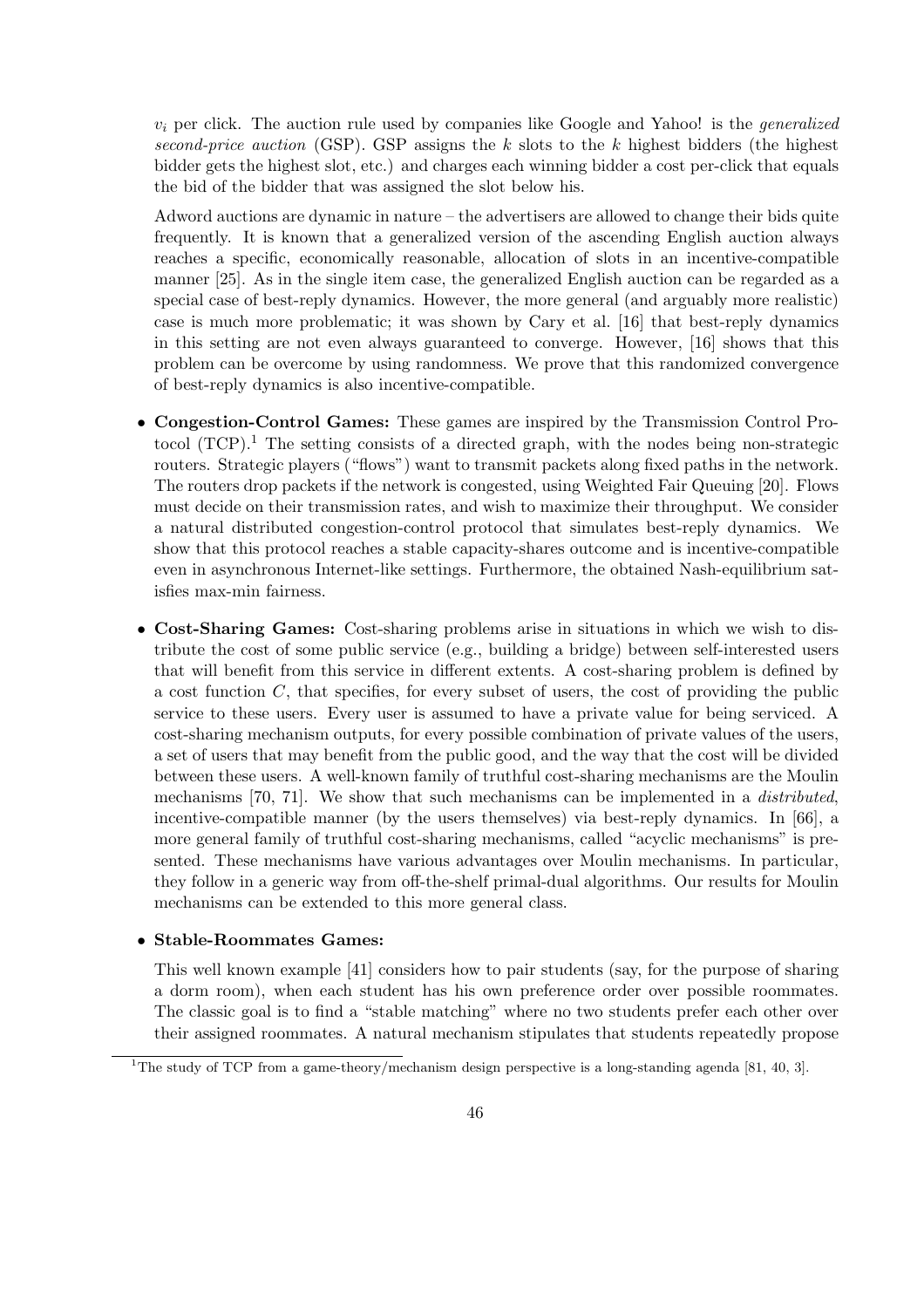to their most preferred roommate among those that do not immediately reject them, and immediately reject all proposers except for their most preferred one so far. This may be formalized as a game, and for the two well-known cases described below we prove that bestreply dynamics converge to a stable matching in an incentive-compatible manner<sup>2</sup>.

- Intern-Assignment Games: This example considers how to assign interns to hospitals. Each intern has his own preference order over possible hospitals. The hospitals have a common way to rank interns (say, according to their GPA).
- Correlated Two-Sided Markets: These games are inspired by real-life one-sided market games in which players have preferences about a set of markets, and the preferences of markets are correlated with the preferences of players [1] (e.g., market sharing games, and distributed caching games). The game is represented by a weighted bipartite graph in which vertices on one side represent players (buyers), and vertices on the other side represent markets (sellers). Each buyer has a preference order over sellers, such that a seller  $A$  is ranked higher than another seller  $B$  by that buyer if the edge connecting that buyer to A has a bigger weight than the edge connecting the buyer to  $B$ . Similarly, sellers prefer buyers that are connected to them by heavier edges.
- Routing Games: These games, presented in Chapter 3, are a model of interdomain routing in the Internet, where best-reply dynamics model the Border Gateway Protocol (BGP). The setting assumes strategic nodes in a directed graph, each wishing to establish a path in the network from itself to a given fixed target node d. Each node has its own preference order over all possible paths from itself to  $d$  (a preference that may depend on various network parameters, as well as on various business parameters). Each node's action is choosing a single outgoing edge. The collection of these outgoing edges determines a unique path (or none) from each node to d. The networking community has spent considerable effort into understanding the convergence of BGP and has come up with the well-known Gao-Rexford commercial constraints [43]. We show that under these constraints BGP is incentive-compatible in realistic asynchronous settings, thus placing the recent result of Levin et al. [65] in a broader context.

From a technical perspective, many of our results are based on an identification of a subclass of games, called "universally-max-solvable" games, for which we prove that best-reply dynamics is incentive-compatible (and has even significantly stronger properties). The main challenge in proving our results is therefore showing that the games in question indeed belong to this subclass (which is achieved by proving that they have a specific combinatorial structure). Universallymax-solvable games are very restricted, seemingly almost empty. However, we show that they are expressive enough to contain many well-studied examples. In the case of games that do not fall into the restricted category of universally-max-solvable games, like adword auctions, we need to resort to different techniques. In particular, we discuss more general (than universal-max-solvability) structural properties that games can possess for best-reply dynamics to be incentive-compatible. We prove that these properties hold for adword auctions.

<sup>&</sup>lt;sup>2</sup>Unlike in the related stable-marriage problem [41], in this unisex variant it is known that stable matchings need not exist in general.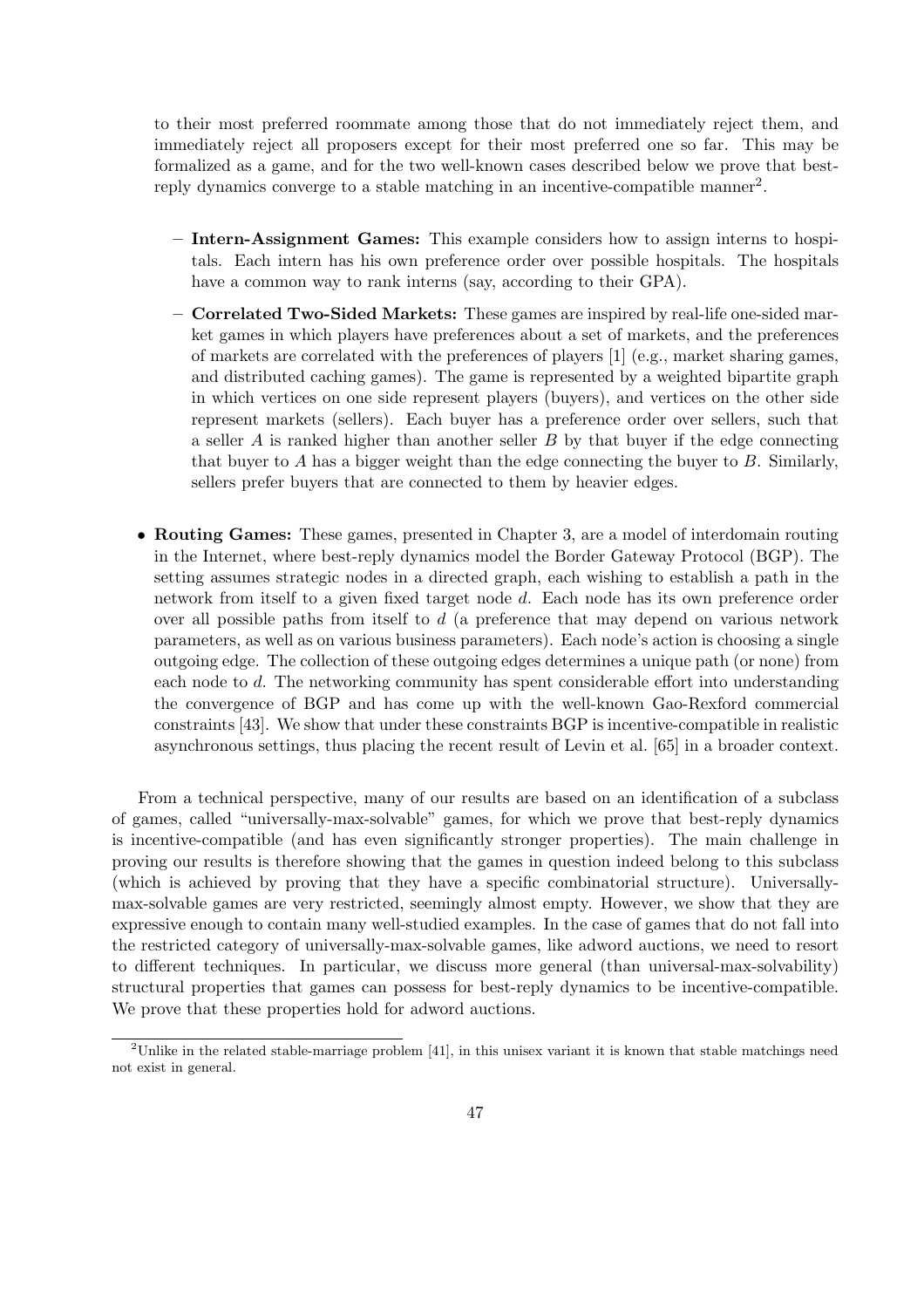#### 4.1.2 Organization of the Chapter

In Section 4.2 we present our formal framework and illustrate it via the iterative single-item auctions exmaple discussed above. In Section 4.3 we exhibit several best-reply mechanisms for well-known realistic settings. In Section 4.4 we prove the results presented in Section 4.3 and discuss our proof techniques.

## 4.2 Best-Reply Dynamics and Mechanism Design

In this section we present our formal framework of best-reply mechanisms, and illustrate it via a simple auction setting. We then explain how our framework can be extended to incorporate randomness, and to handle realistic asynchronous environments.

#### 4.2.1 Best-Reply Mechanisms

Let G be a game with private information, in which players have action sets  $A_1, \ldots, A_n$ . Each player i has a utility function  $u_i$  that assigns a value to each action-profile, and is his private information.  $u = (u_1, \ldots, u_n)$  belongs to a set of utility-function profiles U. An action  $a_i$  is said to be a best-reply of i to the actions of the other players  $a_{-i}$  if it maximizes  $u_i$ , given  $a_{-i}$ .

Our results will be that, for certain private-information games, best-replying implements is incentive compatible. This turns out to be true in quite general settings, but for clarity of presentation we will start by considering a simple centralized and synchronous model. Our model can be extended to distributed settings (with no computational centre) with enough rounds of interaction (even asynchronous) as well as to settings where non-convergence is (or can be made) undesired by the players (e.g., just because of time-value). The only significant properties of this model for our results are:

- 1. That there be a sufficient number of "rounds" for best-reply dynamics to converge to a pure Nash equilibrium.
- 2. Ensuring that "non-convergence" is not in the best interest of any player.

Our model captures the first point by simply considering a synchronous round-robin protocol, and the second point by enforcing a fixed "penalty" outcome if convergence is not reached by a predefined deadline.

Definition 4.1 A penalty in a game with private-information G is an action-profile a such that for all  $u = (u_1, ..., u_n) \in U$ , for every player i, and for every action profile a', it holds that  $u_i(a) \leq u_i(a')$ .

**Definition 4.2** A repeated-reply mechanism for a game with private information  $G$ , is an extensive form game with perfect recall, that has the same players as G, and consists of at most M steps. In each step of the game, a single player announces an element of  $A_i$ . Players play in round-robin order (for some fixed order on players). This goes on until all players "pass" in n consecutive steps (we say that a player "passed" in step i if he announced the same action in step i and in step  $i-n$ ). In this case the mechanism enforces the the action profile of the most recently announced actions of the players. The payoff of a player in this case is his utility for this action-profile in G. If M steps go by and this does not occur, then the mechanism penalizes the players.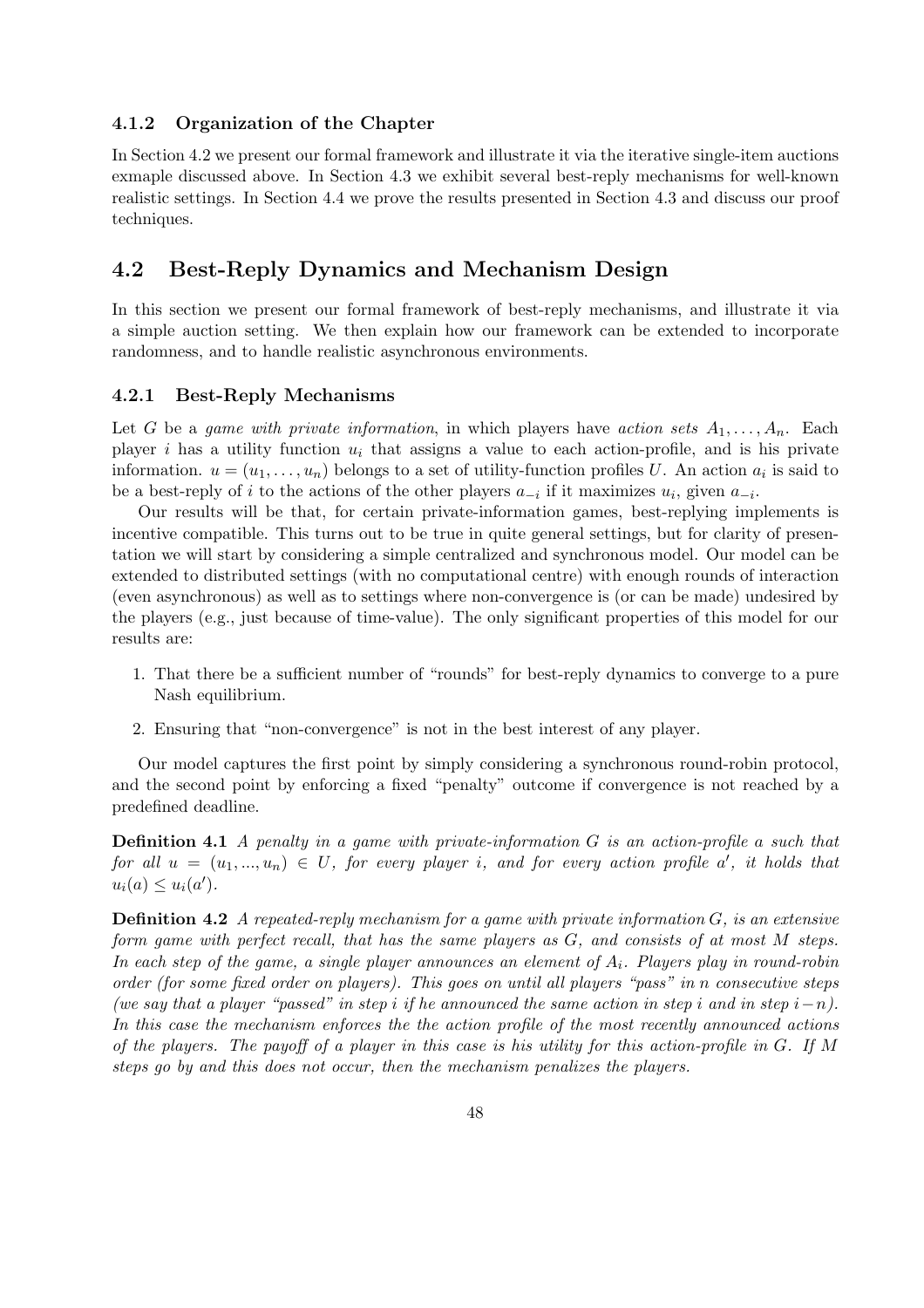Definition 4.3 The best-reply strategy of player i in a repeated-reply mechanism (starting from an initial action profile  $a = (a_1, \ldots, a_n)$  is to repeatedly announce the best-reply to the most recently announced actions of the other players (or to a in the first  $n-1$  steps).

Best-reply dynamics is the strategy-profile in which all players play best-reply strategies. Bestreply dynamics is said to be incentive-compatible in ex-post Nash if it is an ex-post Nash equilibrium [95] in a repeated-reply mechanism. Ex-post Nash in this case roughly means that if all other players are playing best-reply strategies, then a player cannot gain by not playing a bestreply strategy (this is true for every possible realization of the private-information of the players). Best-reply dynamics is collusion-proof in ex-post Nash [39] if no coalition of players of any size can deviate from it and strictly improve the outcome of one member in the coalition without strictly harming another. We shall refer to a repeated-reply mechanism as a "best-reply mechanism" if the prescribed strategy-profile [95] (that the players are instructed to follow) is best-reply dynamics.

#### 4.2.2 Illustration: Iterative Single-Item Auction

The well-known ascending English auction can be viewed as a special case of a best-reply mechanism for the "1st price auction game":

**The Game:** A single item is sold in a first price auction. There are n bidders (players) and each bidder i has a private value  $v_i$  for the item and submits a single bid  $b_i$  from a pre-defined discrete set of bids (actions), say, the integers  $\{0, 1, \ldots, K\}$ . The winner is the bidder with the highest bid  $b_i$  (with ties broken, say, lexicoraphically) who pays his bid  $b_i$  for the item (and gets utility  $v_i - b_i$ .)

The Mechanism: Bidders repeatedly announce, one by one and in round-robin order, bids from the set of bids until all bidders "pass" (i.e., repeat their previous bid), at which point the final bids are used. If after  $n^2K + n$  rounds this does not occur then the item is left unsold.

The Prescribed Best-Reply Strategies: In each step, bidder i bids the lowest bid that beats all other current bids, provided that this bid is feasible for him, i.e., less than  $v_i$ . If no feasible bid can beat the other current bids, he bids the largest feasible bid (i.e., at most  $v_i$ ).

In Section 4.4 we prove the following theorem:

Theorem 4.1 The prescribed best-reply strategies are incentive compatible and converge to the pure Nash equilibrium in which the highest bidder wins the item and is charged the (discretized) second highest bid.

When the initial bids of the bidders are all 0, we get the familiar English auction behavior in which players repeatedly increase their bids by the minimal increment, and drop from the auction (i.e., pass) once their values are exceeded. However, note that our mechanism does not force ascending behavior, does not forbid jumps or stalling (passing and then increasing the bid), does not require 0 as the initial bid, and yet is guaranteed to end up with the same equilibrium.

#### 4.2.3 Extensions of Best-Reply Mechanisms

#### Randomized Best-Reply Mechanisms

The definition of a randomized best-reply mechanism is almost identical to that of a best-reply mechanism (in Subsection 4.2.1). The only difference is that while in the definition of best-reply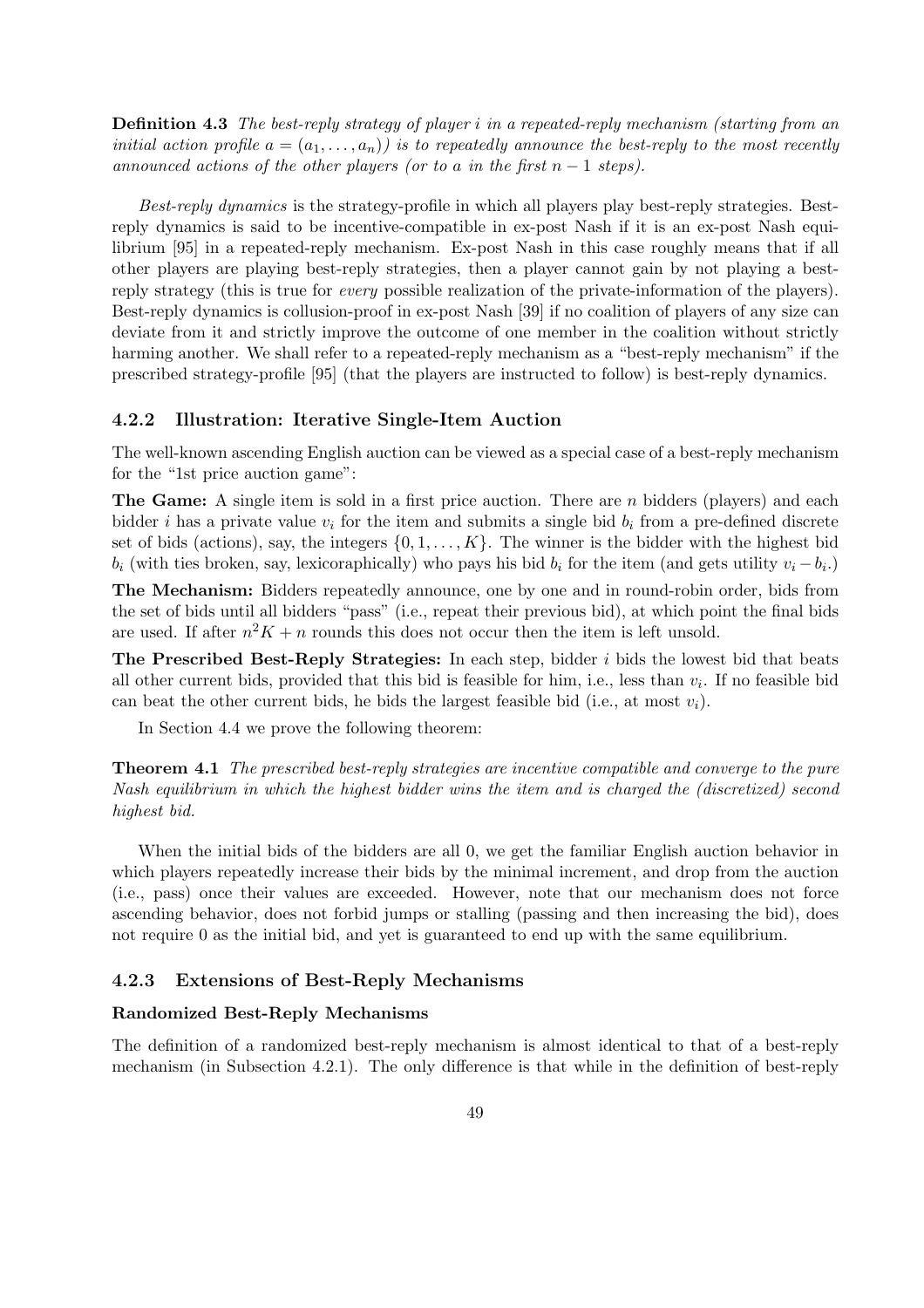mechanisms players are chosen to play in round-robin order, in a randomized best-reply mechanism one randomly chosen player may update his action in each step.

#### Asynchronous Best-Reply Mechanisms

So far, our model considered best-reply dynamics in settings in which one can assume the presence of a central entity that synchronizes players' actions (make sure that players play in round-robin order, or choose one player to play in each step at random). However, in some of the settings considered in this chapter (inspired by the Internet) no such entity exists (asynchronous environments). In such settings, we can think of the players as residing in a computer network, where their best-replies are transmitted to other players and serve as the basis for the other players' best-replies (as is often the case in the Internet [48]). In this asynchronous environment, several players may choose their best-replies simultaneously. More generally, messages may be delayed or lost and players may choose their best-replies based on information that is out of date and unsynchronized with others.

To analyze best-reply dynamics in asynchronous settings, we change our definition of a repeatedreply mechanism: An asynchronous repeated-reply mechanism for a game with private information G, is still defined as an extensive form game with perfect recall, that has the same players as G. However, now the repeated-reply mechanism has an *infinite* number of steps. In each step one or more players are chosen to participate by an adversarial entity called the *Scheduler* [65]. A player i chosen to participate can make one or more of the following moves:

- Receive update messages from other players.
- Choose an element of  $A_i$  (this represents the action i actually chooses).
- Send an update message to another player announcing an element of  $A_i$  (this represents the action i announces to the other player).

The scheduler is in charge of making choosing the initial action profile of the players  $a =$  $(a_1, \ldots, a_n)$ , determining which players participate in each step, and determining when sent update messages reach their destinations. The scheduler is restricted not to indefinitely starve any player from best-replying (that is, each player participates in infinitely many rounds). We name all choices made by the scheduler a schedule.

A strategy of a player in an asynchronous repeated-reply mechanism specifies the moves that a player makes in each step (as a function of his private information and the history of moves). The best-reply strategy of a player  $i$  is to repeatedly:

- Read update messages from all players.
- Choose the best-reply  $a_i$  to the most recent actions of the other players that were announced to i.
- Announce  $a_i$  to all other players.

The payoff of a player  $i$  in an asynchronous repeated-reply mechanism (given a specific schedule) is defined to be  $u_i(a)$ , where  $a = (a_1, \ldots, a_n)$  is the profile of *actual* players' actions that appears in infinitely many rounds, and is assigned the highest value by  $u_i$  (this liberal definition of a player's payoff in the case that there was no convergence to a single action profile only strengthens our results).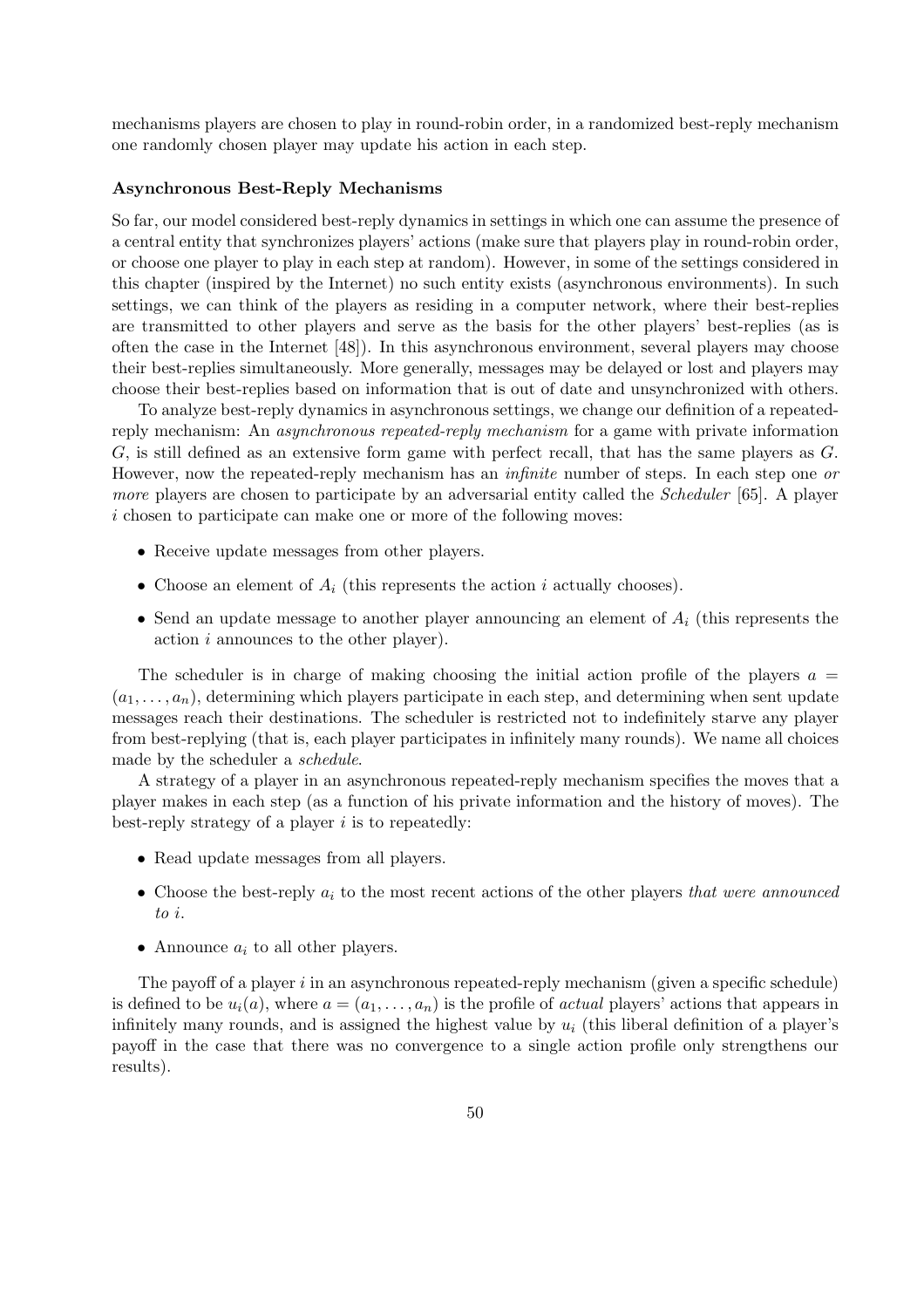## 4.3 Examples of Best-Reply Mechanisms

In this section we provide several examples of private-information games for which best-reply dynamics implements a pure Nash equilibrium (of the underlying full-information game) in an incentive-compatible manner: adword auctions, congestion control games, cost-sharing games, stable-roommates games, and routing games. The proofs appear in Section 4.4.

#### 4.3.1 Adword Auctions

**The Game.** There are k slots 1, ..., k. Each slot j has a clique-through-rate (CTR)  $\alpha_i$  such that  $\alpha_1 > \alpha_2 > \ldots > \alpha_k$  (we shall call the low-index slots "higher slots", as, in practice, higher slots are preferred to lower ones). There are n bidders. Each bidder i has a private value  $v_i$  per click. If bidder *i* is assigned slot *j* his gain is defined to be  $\alpha_j \cdot v_i$ . Each bidder submits a single bid  $b_i$  from a pre-defined discrete set of bids (multiplications of some arbitrarily small  $\epsilon > 0$ ). The allocation rule assigns the k slots to the k highest bidders (the highest bidder gets slot 1, etc.) and charges each winning bidder a cost per click that equals the bid of the bidder that was assigned the slot below his. We denote by  $\pi(j)$  the player that was awarded the j'th slot. That is, the utility of a player that is assigned to slot  $j$  is

$$
u_{\pi(j)} = \alpha_j \cdot v_{\pi(j)} - \alpha_j \cdot b_{\pi(j+1)}
$$

where  $b_{\pi(j+1)}$  is the bid submitted by the bidder who is assigned the  $(j + 1)$ 'th slot.

The Mechanism: In each step choose one bidder, uniformly at random, and allow that bidder to change his bid. This goes on until all bidders do not change their bids (i.e., repeat their previous bids), at which point the final bids are used to allocate the slots. If after some large number of steps  $T$  (to be defined later) this does not occur then no slot is allocated.

The Prescribed Best-Reply Strategies: In each step, the bidder  $i$  chosen to play in that step chooses the bid  $b_i$  that maximizes his utility (given the bids of the other bidders and the allocation rule). Ties between different such bids will be broken as follows: A bidder i that bids so as to get slot j, should bid a value  $b_i$  such that

$$
\alpha_j \cdot (v_i - b_{\pi(j+1)}) = \alpha_{j-1} \cdot (v_i - b_i)
$$

That is, i chooses a bid  $b_i$  such that i is indifferent between getting the j'th slot and paying the next highest bid, or getting the  $(j - 1)$ 'th slot and paying  $b_j$ . If any best-reply bid of i leads to i not getting a slot at all, then i will bid his highest feasible bid, i.e, the maximal bid  $b_i$  that is smaller or equal to  $v_i$ .

Theorem 4.2 The prescribed best-reply strategies are incentive-compatible and converge to a pure Nash equilibrium in which every bidder pays his VCG price.

[16] have shown that the (randomized) best-reply dynamics indeed converges to this pure Nash equilibrium. We strengthen this result by showing that this is achieved in an incentive-compatible manner.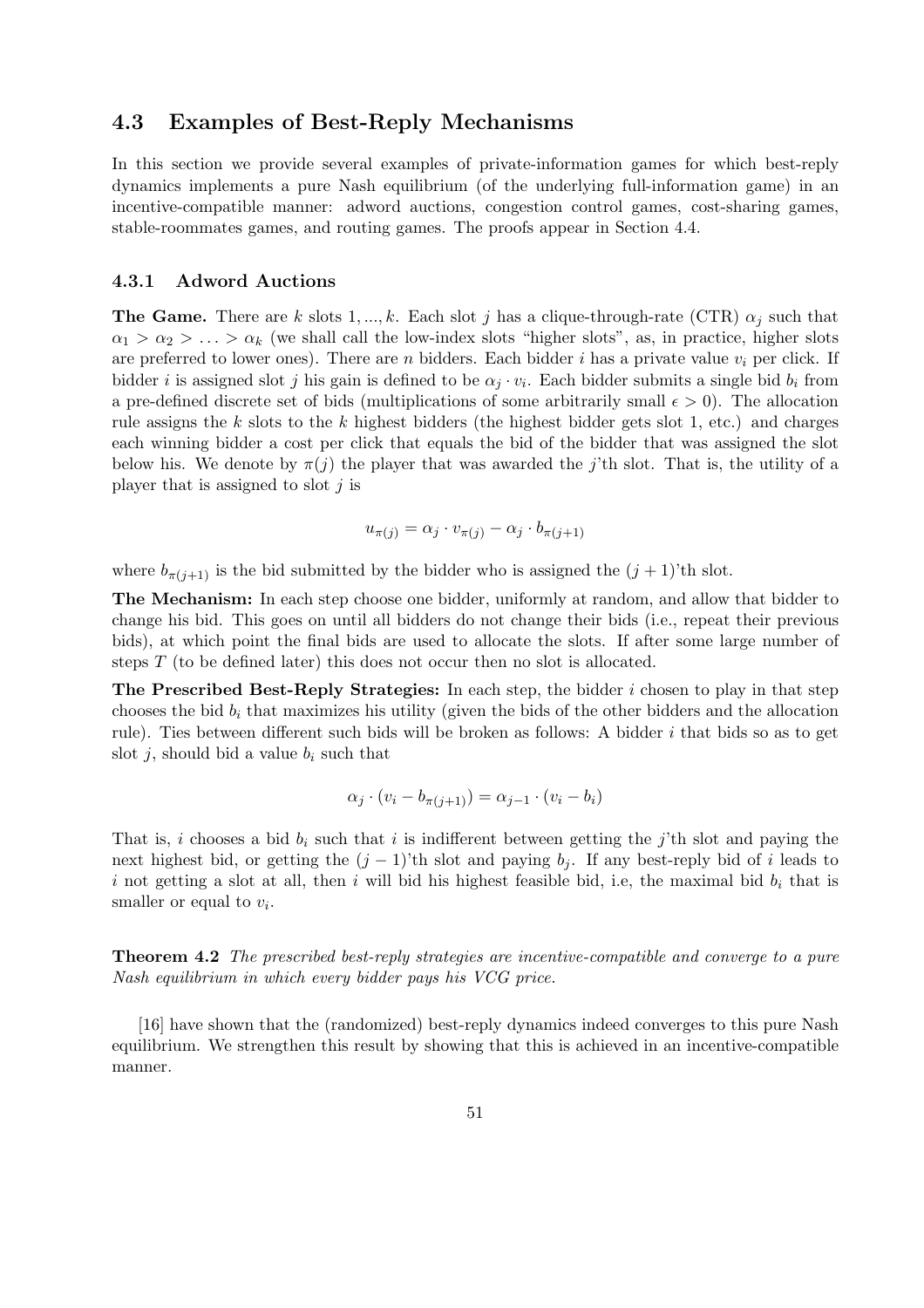#### 4.3.2 Congestion-Control Games

The Game. There is a directed graph  $G = \langle V, E \rangle$  in which the vertices represent non-strategic routers, and the edges represent communication links between them. There is a capacity function  $c$ that assigns every  $e \in E$  a capacity  $c(e) \in (0, 1]$ . The players are *n* flows. Each flow is represented by a route  $r_i$  between a pair of nodes in V. Each flow i must choose a transmission rate  $a_i \in [0, d_i]$ , where  $d_i$  is a private value that represents i's maximal transmission rate.

The routers share the capacity of the edges between the flows in the following way: Let  $e = (a, b)$ be an edge that appears on the routes of k flows. If the  $a_i$ s of all k flows are at least  $\frac{c(e)}{k}$  then each of the k flows will get an equal capacity-share of  $\frac{c(e)}{k}$ . Otherwise, the flow with the minimal transmission rate  $a_i$  gets a share of  $a_j$  and the remaining capacity of  $c(e) - a_j$  is shared between the k − 1 remaining flows in a similar manner (with  $c(e)$  substituted by  $c(e) - a_j$  and k substituted by  $k-1$ ). This corresponds to what is known as "Weighted Fair Queueing" in networking literature.

The *throughput* of a flow is the value of its minimal capacity-share, taken over all the edges its route traverses. Flows are selfish and wish to maximize their throughput.

The Mechanism: Flows repeatedly, one by one and in round-robin order, choose transmission rates. This goes on until all flows do not change their transmission rates (i.e., repeat their previous choices of transmission rates), at which point the final transmission-rates are used. If after  $2n(n + 1)$  $|E|$  + n rounds this does not occur then no flow is allowed to transmit at all.

The Prescribed Best-Reply Strategies: In each step, flow i chooses the lowest transmissionrate that maximizes its throughput (given the current transmission rates of the other flows).

**Theorem 4.3** The prescribed best-reply strategies are incentive compatible and converge to a pure Nash equilibrium for which the max-min fairness value is optimized. This holds even in asynchronous settings.

#### 4.3.3 Cost-Sharing Games

The Game. A cost-sharing problem is specified by a cost function  $C$  defined over a universe of users U. For every subset of the users  $S, C(S)$  represents the total cost that players in S are charged if serviced. We assume that C is nonnegative  $(C \geq 0)$  and nondecreasing  $(\forall S \subseteq T \ C(S) \leq C(T))$ . There is a cost-sharing method  $\rho$  which specifies, for every subset of the users S, how the cost  $C(S)$ will be shared between the users in S (each user  $i \in S$  is assigned a nonnegative cost-share  $\rho(i, S)$ such that  $\Sigma_{i\in S}\rho(i, S) = C(S)$ . Every user  $i \in U$  has a private value  $v_i$  for being serviced, and submits a single bid  $b_i$  from a pre-defined discrete set of bids, say, the integers  $\{0, 1, \ldots, K\}$ .

For every combination of private values, the outcome of the game is defined in the following way: If for all  $i \in U$   $b_i \ge \rho(i, U)$  then all users are serviced and each user i is charged his bid  $b_i$ . If not, then the first user j (given some order  $1, ..., n$ ) for whom  $b_i < \rho(i, U)$  is removed and the same procedure is applied to the smaller universe  $U \setminus \{j\}$ . This recursion continues until a set of users whose bids exceed their cost-shares is reached, or no users are left (in which case no one is serviced).

The Mechanism: Users repeatedly, one by one and in round-robin order, submit bids. This goes on until all users pass (i.e., repeat their previous bids), at which point the final bids are used. If after  $nK$  rounds this does not occur then no user is serviced.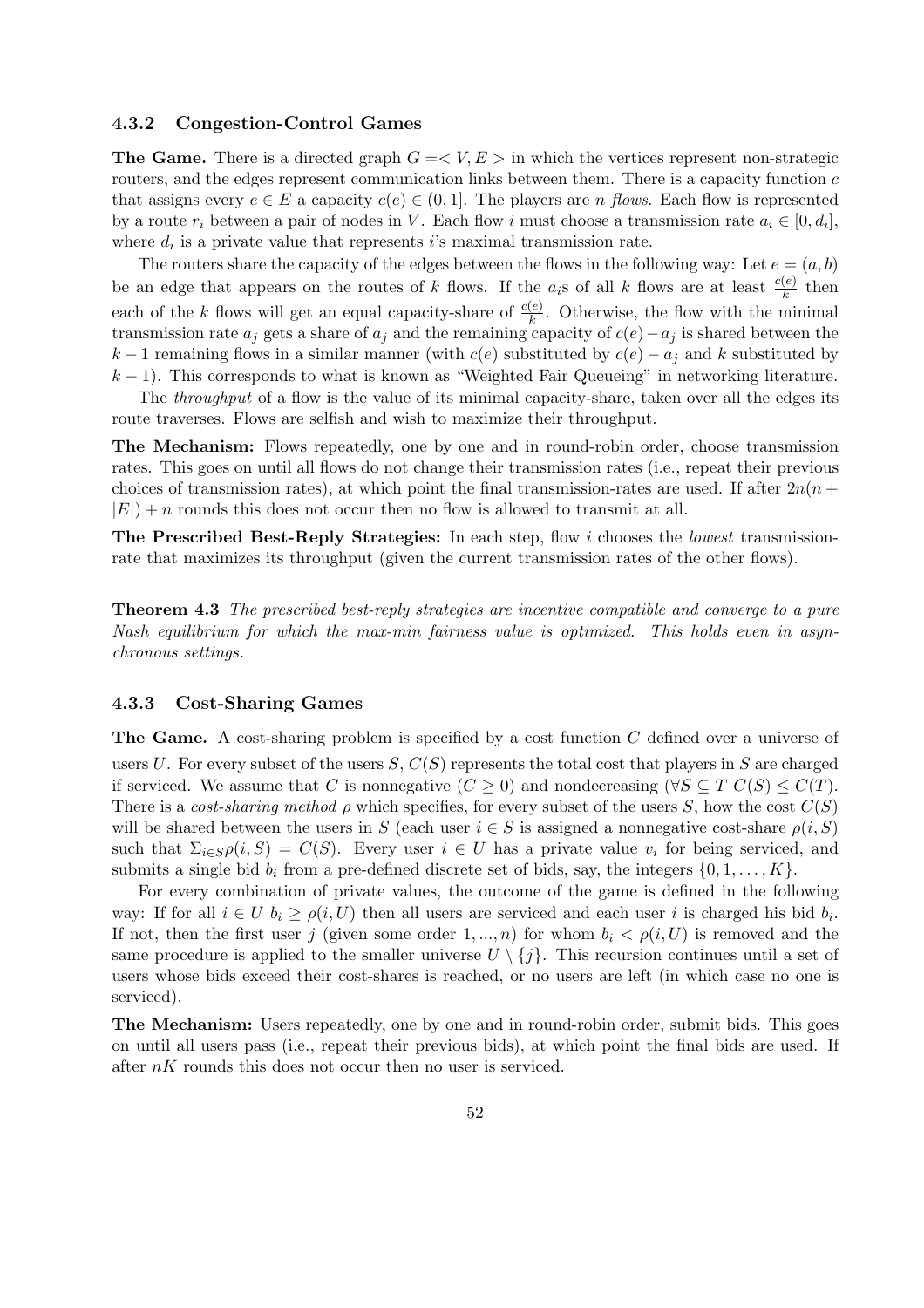The Prescribed Best-Reply Strategies: In each step, user  $i$  bids the lowest bid that is a best-reply to the current bids of the other users.

**Definition 4.4** [70, 71] A cost-sharing method  $\rho$  is said to be cross-monotonic if  $\forall i \in S \subseteq T$  $\rho(i, S) \geq \rho(i, T)$ .

Theorem 4.4 For every cross-monotonic cost-sharing method, the prescribed best-reply strategies are incentive compatible.

Our result shows that the famous Moulin mechanisms [70, 71] can be implemented in an incentive-compatible distributed fashion via best-reply dynamics. These results can be extended to the more general class of acyclic mechanisms [66].

## 4.3.4 Stable-Roommates Games

**The Game.** [41] There are n students  $1, \ldots, n$  who must be paired to dorm rooms. Each student has a private full order of *strict* preferences over the other students. Each student must choose another student to be his roommate. Students are selfish and wish to be paired with students that are ranked as high as possible (given their preferences).

A stable matching is a matching of students such that no pair of students that are not matched to each other prefer each other to their matched roommates.

The Mechanism. We go over the students in round-robin order. At each step a single student announces another student. We call this an offer made by the student to the other student. This goes on until all students do not change their offers (i.e., repeat their previous roommate choices), at which point every two students that made an offer to each other (in their final announcements) are matched, and all other students remain unmatched. If after  $n^3 - 2n^2 + n$  rounds this does not occur then all students remain unmatched.

The Prescribed Best-Reply Strategies: If student i announces a student j, and j prefers i over all other offers made to it (in the most recent student announcements) we say that  $i$  makes  $j$ a better offer. In each step, a student must choose the student he prefers most out of all students to whom he can make a better offer.

We show the the prescribed best-reply strategies are incentive-compatible a converge to a unique stable matching in the following natural special cases:

#### Intern-Assignment Games

The *n* students consist of interns and hospitals. Each intern has a private full order of *strict* preferences over the hospitals. All hospitals have identical preferences over interns (not necessarily known to the interns).

Theorem 4.5 For intern-assignment games the prescribed best-reply strategies are incentive compatible and converge to a unique stable matching.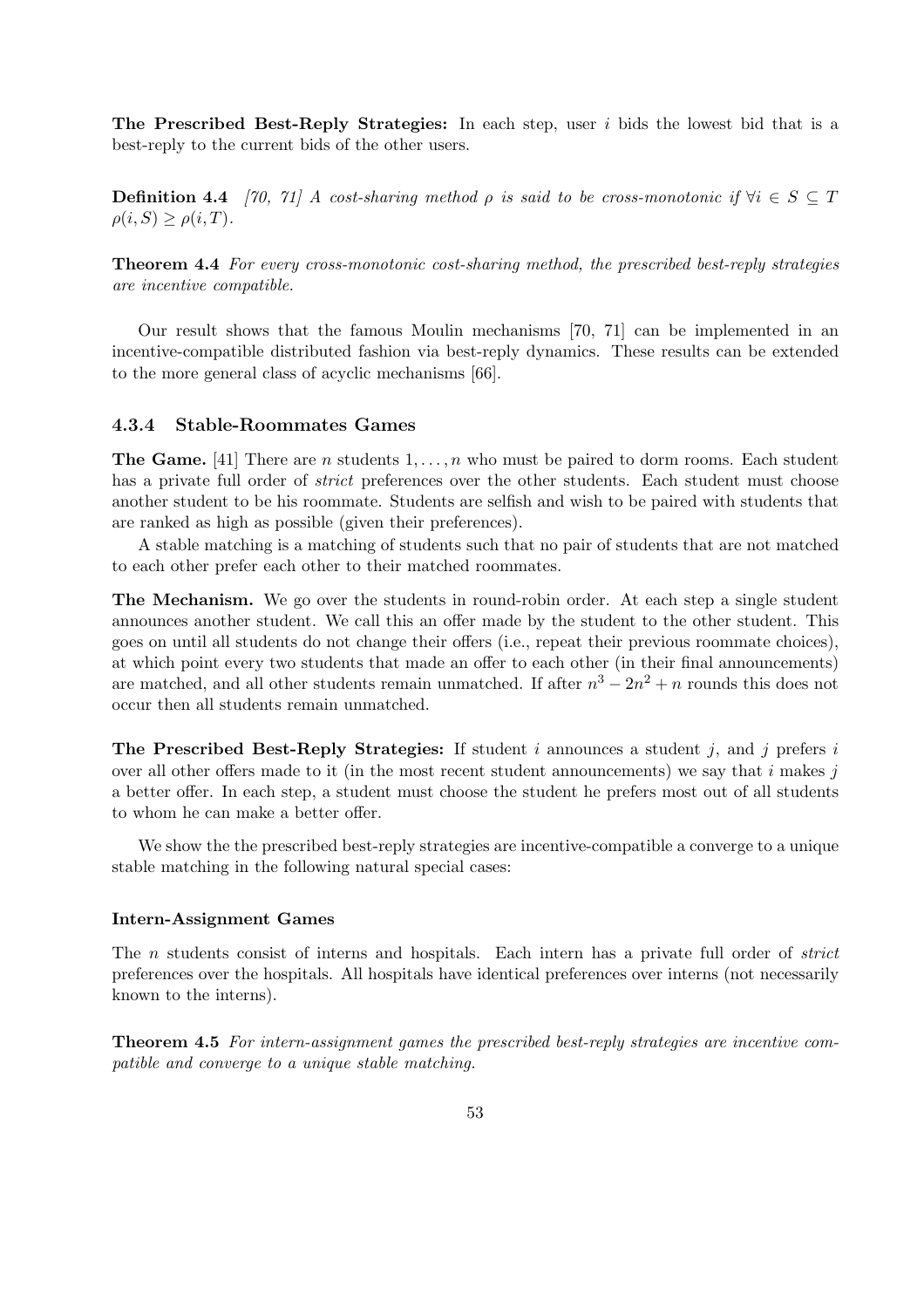#### Correlated Two-Sided Markets

The students consist of sellers and buyers. The game is represented by a weighted bipartite graph (for simplicity, assume that no two edges have the same weight) in which vertices on one side represent buyers, and vertices on the other side represent sellers (markets). Each buyer has a preference order over sellers, such that a seller  $A$  is ranked higher than another seller  $B$  by that buyer if the edge connecting that buyer to A has a bigger weight than the edge connecting the buyer to B. Similarly, sellers prefer buyers that are connected to them by heavier edges.

Theorem 4.6 For correlated two-sided markets the prescribed best-reply strategies are incentive compatible and converge to a unique stable matching.

#### 4.3.5 Routing Games

**The Game.** A routing game [65], is played over a graph G with vertex set V, and an edge set E. The players are the vertices, and each vertex has a private full order of *strict* preferences over all the simple paths in the graph between itself and a common fixed target node d. Each vertex must choose an outgoing edge representing a choice of neighbouring node to forward traffic to. Vertices are selfish and wish to be assigned as highly ranked routes as possible (given their preferences).

We consider the well-known "No Dispute Wheel" [48] condition, which is known to generalize the Gao-Rexford setting [43] (see [65] and references therein).

The Mechanism. We go over the vertices in round-robin order. In each step, a single vertex chooses an outgoing edge. This continues until all vertices do not switch their outgoing edges (i.e., repeat their previous edge-choices). Then, the outputted route assignment consists of the final outgoing edges. If after  $|V|^3 - 2|V|^2 + |V|$  rounds this does not occur, then no vertex is assigned an outgoing edge (no traffic is sent at all).

**The Prescribed Best-Reply Strategies:** In each step, a vertex a should choose a single outgoing edge such that the route from  $a$  to  $d$  induced by this choice (given current choices of other vertices) is most preferred by  $a$  (if no such route is induced then  $a$  does not choose an outgoing edge at all).

Corollary 4.1 If No Dispute Wheel holds, then the prescribed best-reply strategies are incentivecompatible and converge to a unique pure Nash equilibrium. This holds even in asynchronous settings.

This sheds light on the recent results presented in Chapter 3.

## 4.4 Proof Techniques

In this section we explain how to prove the results presented in Section 4.3. We exhibit a subclass of games, called "universally-max-solvable" games in which best-reply dynamics is incentivecompatible (and even has significantly stronger properties). We prove that many of the examples presented in Section 4.3 fall within this category of games. In the case of our adword auctions result, we discuss a different proof technique.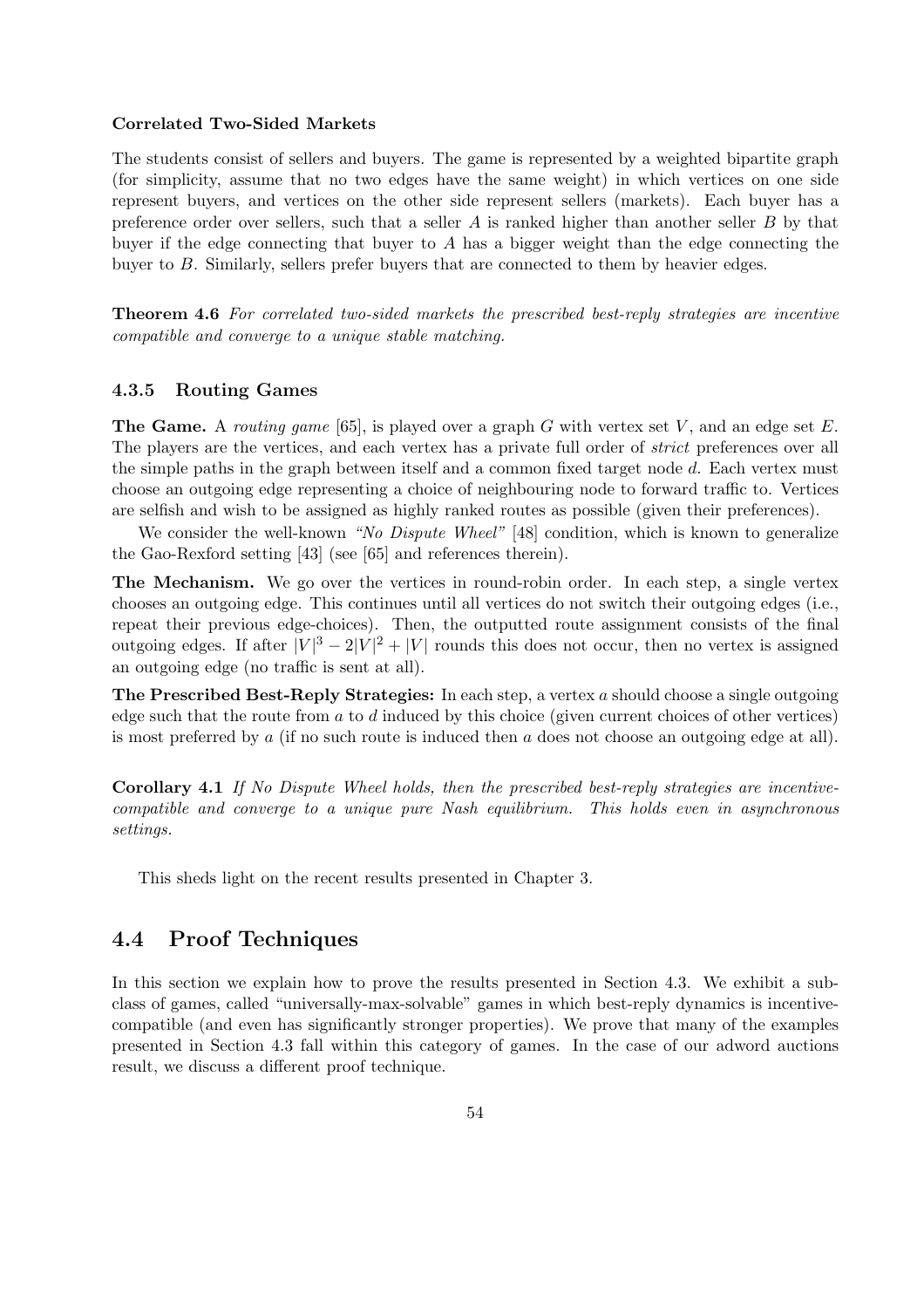#### 4.4.1 Universally-Max-Solvable Games

Full-information games. We define a subclass of full-information games called universally maxsolvable games.

**Definition 4.5** Let  $S_i$  be the set of player i's strategies. We say that a set  $T \subset S_i$  is universally  $max\text{-}dominated\ if\ T \neq S_i,\ T \neq \emptyset,\ and\ max_{s_{-i},s_i \in T} u_i(s_i, s_{-i}) < min_{s_{-i},s_i' \in S_i \setminus T} u_i(s_i', s_{-i}).$ 

Intuitively, a subset of player i's strategies is universally max-dominated if the maximal utility player  $i$  can derive from playing a strategy in it is less than the minimal utility he can derive from playing a strategy that is not in it.

**Definition 4.6** A game  $G$  is said to be universally max-solvable if there is a sequence of games  $G_0, \ldots, G_r$  such that:

- $G_0 = G$
- For every  $k \in \{0, \ldots, = r 1\}$ ,  $G_{k+1}$  is a subgame of  $G_k$  achieved by removing a universally max-dominated strategy-set from the strategy space of one player in  $G_k$ .
- The strategy space of each player in  $G_r$  is of size 1.

We shall refer to an elimination order of universally-max-dominated strategy-sets, that results in a single strategy-profile as an elimination sequence of a universally-max-solvable game.

**Definition 4.7** A strategy profile  $s^* = (s_1^*, \ldots, s_n^*)$  is said to be collusion-proof if the following holds: For any subset of players T, there is no pure strategy-profile  $s = (s_1, \ldots, s_n)$  such that for all  $i \notin T$   $s_i = s_i^*$ , for some  $j \in T$   $u_i(s) > u_i(s^*)$ , and for all  $i \neq j \in T$   $u_i(s) \geq u_i(s^*)$ .

Proposition 4.1 A universally max-solvable game has a unique pure Nash equilibrium. This pure Nash equilibrium is collusion-proof.

Proof: By contradiction. Fix an elimination sequence of universally-max-dominated strategy-sets for the game (by definition, one exists). Let  $s^*$  be the strategy-profile reached after eliminating all the universally-max-dominated strategies in the elimination sequence. Let  $s$  be a strategyprofile such that s can be reached from  $s^*$  by changing the strategies of of some subset of the players T, for every  $i \in T$   $u_i(s) \geq u_i(s^*)$  and for at least one player in T this inequality is strict. Let  $s_i$  be the strategy in s that is eliminated first (given this elimination sequence) of a player  $i \in T$ . Consider the elimination step in which  $s_i$  is eliminated. The strategy-set containing  $s_i$  is universally-max-dominated. This means that any strategy outside this set *always* guarantees  $i$  a strictly higher utility (given that all previous strategy-sets in the elimination sequence are removed). In particular, this is true for  $s_i^*$ . However, observe that both s and s<sup>\*</sup> do not contain any strategies that were removed in the elimination sequence prior to this stage. This contradicts the fact that  $u_i(s) \ge u_i(s^*).$ 

In particular, collusion-proofness holds for the coalition of all players. Hence, we get the following corollary:

Corollary 4.2 The unique pure Nash equilibrium of a universally-max-solvable game is Pareto optimal.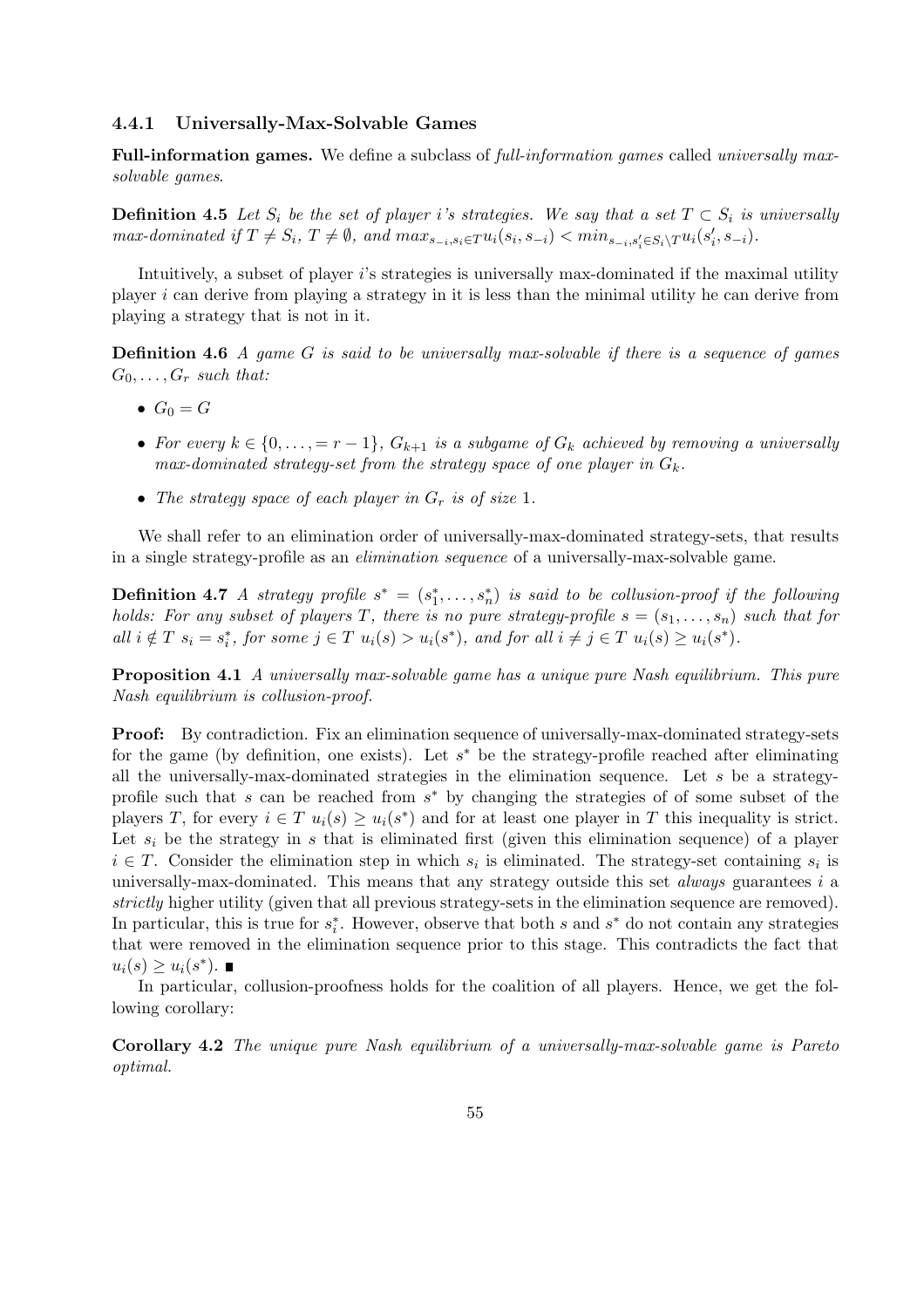**Private-information games.** A game with private-information  $G$  is said to be universallymax-solvable if for every  $u \in U$  the full-information game induced by players' actual utilities is universally-max-solvable.

**Theorem 4.7** If G is a universally-max-solvable game with private information, then best-reply dynamics are incentive-compatible in ex-post Nash (and even collusion-proof in ex-post Nash) for any best-reply mechanism that consists of at least  $n(\Sigma_i m_i)$  steps, where n is the number of players, and  $m_i$  is the size of the action space of player i. The outcome of best-reply dynamics is the unique pure Nash equilibrium of the full-information game induced by G.

**Proof:** We begin with a definition of a *phase* – a period of time in which every player has been activated and allowed to play at least once (In our current setting, as players are activated in round-robin order, a phase is a period of exactly  $n$  rounds. However, in asynchronous settings a phase can be a different period of time).

Let us examine the outcome that is reached if all players act according to a best reply strategy. Since the game is universally max-solvable, there exists a sequence of eliminations of universallymax-dominated actions that eventually leaves us with a single action profile. Let  $a_1$  be the first action that is eliminated, and let  $i$  be the player to whom this action belongs. Player  $i$  is activated during the first phase, and changes his action to be the best-reply to the current action profile of the other players. Note, that no matter what the other players have chosen, the action  $a_1$  is never the best-reply. By definition, there is always a different action (that may depend on what the other players are playing) that yields a higher payoff. Therefore, the strategy  $a_1$  will no longer be played by player i after the first phase. From this point onwards, we are effectively playing in the game  $G_1$  (in which strategy 1 has been eliminated). In this game, there is a universally-max-dominated strategy  $a_2$  (that may belong to a different player) that is eliminated by the second phase for similar reasons.

More generally, in phase j, given that action  $a_1, a_2, \ldots a_{j-1}$  are no longer played, the j'th action in the elimination order  $a_i$  will be considered by its player and will not be chosen as a best reply from that moment on (since other previous strategies are no longer played, no situation will ever arise in which  $a_j$  is the best-response). After  $\sum_i (m_i-1)$  phases, all of the actions in the elimination arise in which  $a_j$  is the best-response). After  $\sum_i (m_i-1)$  phases, all of the actions in the elimination order are no longer played. The surviving action profile is then the Nash equilibrium of the original game, and no player deviates from it. This ends the game and sets this action profile as the outcome (and no penalty is activated). Since each phase lasts  $n$  rounds, we are assured of convergence within (and no penatty is action)<br> $(n-1)\sum_i m_i$  rounds.

Now we shall consider the case in which some group of players  $I \subseteq [n]$  decides not to follow the best reply strategy. Since the mechanism gives out a penalty to the players if they did not converge after enough rounds of play, and because this penalty is strictly worse for any player than the payoff if gets if all follow best-reply, it cannot be that the group  $I$  gains from a situation in which there is no convergence. Therefore, we assume from this point on that the dynamics converged to an action profile  $a = (a_1, a_2, \ldots, a_n)$ . Specifically, the players in  $[n] \setminus I$  are stable in the action profile a, and their action is already a best reply to the actions of the others. If  $a$  is the Nash equilibrium action profile, then the players in  $I$  have not gained from deviating. If it is not that action profile, then there are actions being played by some players in  $\alpha$  that appear in the elimination sequence. Let  $\dot{\gamma}$ be the player whose action is the earliest to be eliminated among all actions in a. Since no action before  $a_i$  in the elimination sequence is played by any of the players,  $a_i$  cannot be a best response to the current action profile. Therefore, player j is one of the members of the group I (all other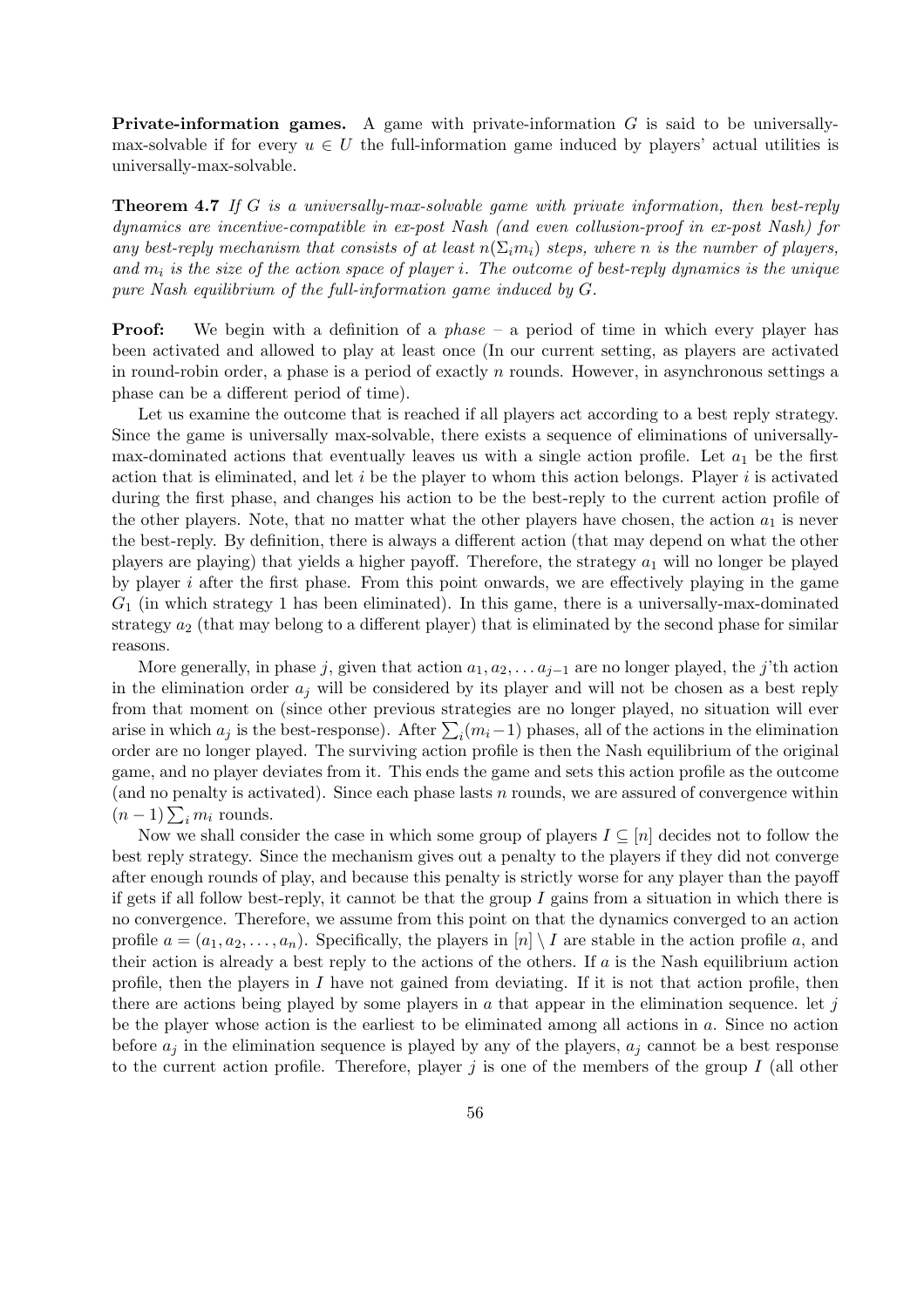players are stable). However, because  $a_j$  is universally-max-dominated, its best payment (after the elimination of all actions before it in the elimination sequence) is strictly lower than the payment of all other remaining strategies for player  $j$ , which specifically include the payment player  $j$  would get in the Nash equilibrium profile. Therefore player  $j$  loses from deviating from the best-reply strategy. This shows that any group of players that deviates must contain a player that loses by not playing best-reply, and so the best reply strategy profile is stable.  $\blacksquare$ 

This proof can easily be extended to prove analogous results for randomized best-reply mechanisms and for asynchronous best-reply mechanisms. Observe that the definition of universal-maxdomination involved (for ease of exposition) strict inequalities. However, all of our definition easily carry over to the case of weak inequalities, as long as the prescribed best-reply strategies break ties in a way that is consistent with the order of an elimination sequence. In this case, there might be more than one pure Nash equilibrium, yet best-reply dynamics will still converge to a specific one.

#### 4.4.2 Examples of Universally-Max-Solvable Games

#### 1st-Price Auctions

Theorem 4.8 1st-price auction games are universally-max-solvable.

Proof: The 1st price auction game is a game with private information in which the actions of the players are their bids, and their utilities are a function of their private values (if a player wins  $u_i = v_i - b_i$  otherwise  $u_i = 0$ . Observe, that leaving the item unsold is indeed a penalty. We prove that any full-information game induced by the actual utilities is universally-max-solvable by exhibiting an elimination sequence of universally-max-dominated action sets. We shall show how the first universally-max-dominated action-set T in the elimination sequence can be found. Finding the following universally-max-dominated action-sets is done via the recursive use of the same arguments.

Consider the case that there is a bidder  $i$  that has at least 2 actions, and the highest possible bid of this player is at least  $v_i$ . Then, we can choose T to be that player's highest bid (*i*'s utility from bidding a bid higher or equal to  $v_i$  is at most 0). By repeating this argument, we are left with the case that all the possible actions of bidders (with more than one possible bid) are strictly less than their values for the item.

Let  $b_i$  be the lowest possible bid of player i. Let j be a bidder with at least 2 actions for which  $b_j$  is minimized (If more than one such bidder choose one that would lose if all of them bid their lowest bid. If there is no such bidder then there is a single action-profile and we are done). There are now two possibilities: Either there exists another bidder with at least 2 actions, or no such bidder exists. If there is such a bidder, then j never wins when bidding  $b_i$ , and therefore  $b_i$  is universally-max-dominated. Otherwise, each other bidder has only one possible bid. If  $j$  beats these bids when bidding  $b_j$  then  $b_j$  universally-max-dominates all other actions of j (and we can choose T to be the other actions of j). If this is not the case, then  $b_j$  is universally-max-dominated by j's other actions, and we choose T to be  $b_i$ .

It is easy to see that the tie-breaking rules implied by the the prescribed best-reply strategies are consistent with the elimination sequence described above.

#### Congestion-Control Games

Theorem 4.9 Congestion-control games are universally-max-solvable.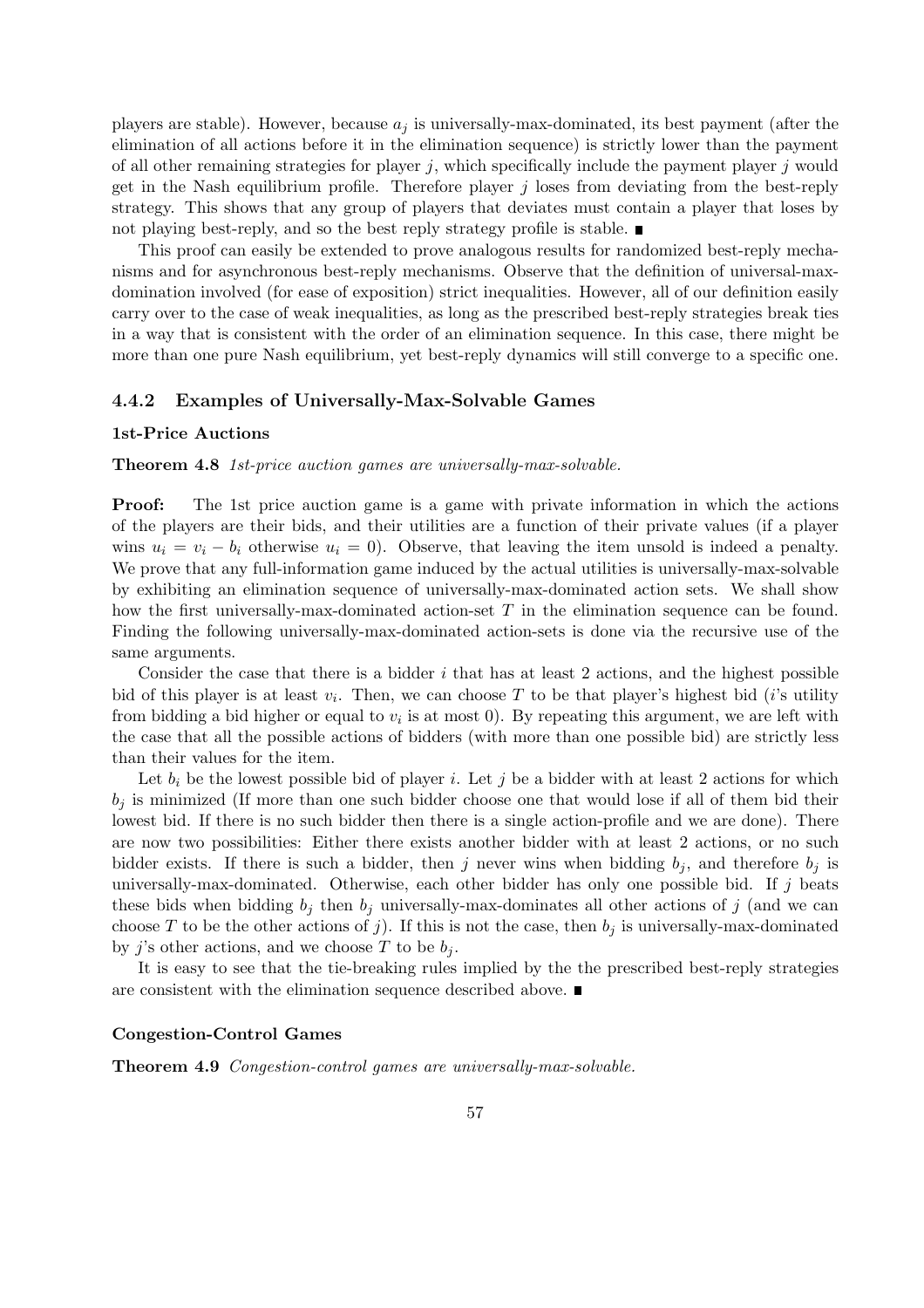Proof: A congestion-control game is a game with private information in which the actions of the players (flows) are their transmission rates, and their utilities are their throughput values (that cannot exceed their  $d_i$ s). Observe, that not allowing flows to transmit is a penalty. We consider a full-information game induced by the actual utilities of the players, and show that it is universallymax-solvable. We do so by exhibiting an elimination sequence of universally-max-dominated action sets. We later discuss how to overcome the fact that the action sets are infinite.

Let e be an edge for which  $\frac{c(e)}{k_e}$  is minimized, where  $k_e$  is the number of flows whose routes go through e. Consider the flow i with the lowest  $d_i$  whose route goes through e. If  $d_i < \frac{c(e)}{k_e}$  $\frac{e(e)}{k_e}$  then the set of transmission rates lower than  $d_i$  is universally-max-dominated by  $d_i$  (because of the way that capacity is shared by the routers). We can therefore remove all these actions. Observe, that the resulting subgame is equivalent to a congestion-control game in which  $i$  is removed and the capacity of all edges on  $r_i$  is decreased by  $d_i$  (for which we apply the arguments in this proof).

Otherwise, consider the set of transmission-rates of i lower than  $\frac{c(e)}{k_e}$ . Observe, that this set is universally-max-dominated by all actions greater or equal to  $\frac{c(e)}{k_e}$  (again, because of the way that capacity is shared by the routers). This is true for all flows whose routes go through  $e$ . We can therefore remove all actions of these flows lower than  $\frac{c(e)}{k_e}$ .

Let  $e$  be defined as before. Observe, that in the subgame in which every node  $i$  whose route goes through e cannot choose an action lower than  $\frac{c(e)}{k_e}$ , all actions of such an i that are greater than  $\frac{c(e)}{k_e}$  are universally-<br>are universally-max-dominated by the action  $\frac{c(e)}{k_e}$ . Hence, we can iteratively r max-dominated action-sets until each flow whose route goes through  $e$  is only left with the action  $c(e)$  $\frac{k(e)}{k_e}$  .

Observe, that in the resulting subgame every flow  $i$  whose route goes through  $e$  has to transmit at a rate of  $\frac{c(e)}{k_e}$ . This subgame is equivalent to the congestion-control game in which e is removed, all flows that go through  $e$  are removed, and for each flow whose route goes through  $e$ , we decrease the capacity of each edge on its route by  $\frac{c(e)}{k_e}$ . We apply the arguments in this proof to this new game.

It is easy to verify the the tie-breaking rules implied by the prescribed best-reply strategies are consistent with the described elimination sequence.

In order to see why the convergence rate is polynomial let us revisit the elimination sequence. Observe, that in every  $2n$  rounds (going over all flows twice) we reach a subgame equivalent to a congestion-game in which either a flow or an edge is removed. It is easy to show, via similar techniques, that the resulting action-profile (that survives the elimination sequence) is optimal with respect to max-min fairness.

#### Cost-Sharing Games

#### Theorem 4.10 Cost-sharing games are universally-max-solvable.

**Proof:** We demonstrate an elimination sequence in the game that leaves every player with only a single action profile. The first steps in our elimination sequence are to eliminate for each player the bids that are above his valuation  $v_i$ . These are clearly universally-max-dominated actions, as bidding above one's valuation can yield only one of two outcomes: Either the player is awarded the service and is then requested to pay the amount he bid (in which case he has a negative utility), or he is not awarded the service and does not pay (a utility of 0). For any other (lower) bid, his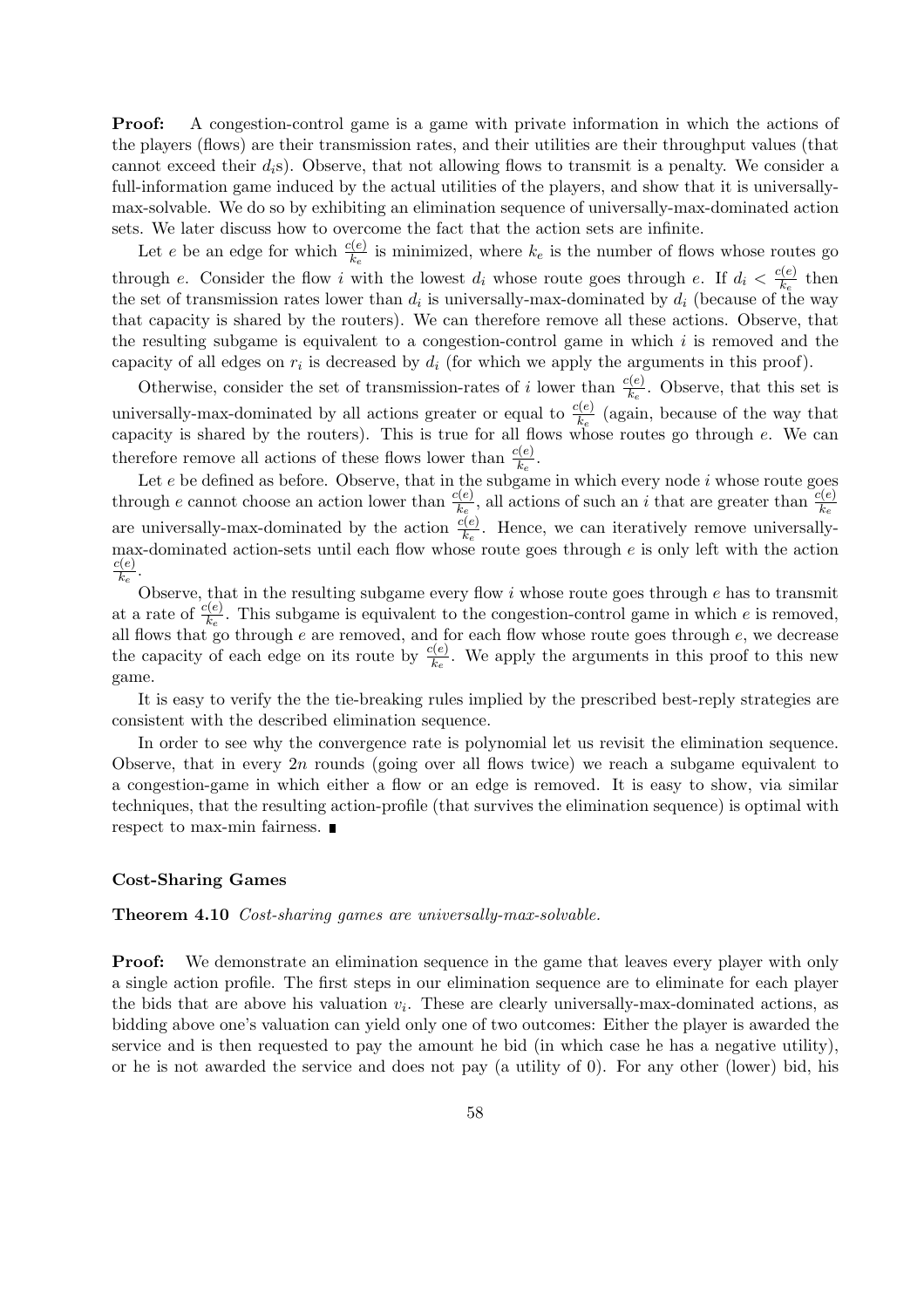utility can be 0 or higher, and so the set of all other bids universally-max-dominates the set of bids above the valuation.

We now proceed to iteratively remove the bids of players. Let us assume that we are in step t of the elimination sequence. In any step, our current game  $G_t$  (after some actions have been eliminated) contains for each player a possible set of bids  $B_{i,t}$  (initially this is the set  $\{0,\ldots,v_i\}$ since we've already eliminated higher bids). Let us define the set of players  $S_t$  as the set of players that have some chance of being awarded the service. I.e., let  $S_t$  be the set of players that have some remaining bid  $b_i \in B_{i,t}$  that allows them to win in some eventuality (e.g., when any other player j bids the maximum:  $max(B_{j,t})$ ).

Throughout our elimination sequence the set  $S_t$  will be monotonically non-increasing. I.e., if at some point  $i \notin S_t$  then  $\forall t' > t \quad i \notin S_{t'}$ . This property is maintained due to cross–monotonicity and the fact that we are only removing actions from the game. If actions are removed from some player's available set, he can bid no higher and is therefore not going to improve his ability to acquire the service. A player will also not gain from the removal of other players' strategies, since if they are suddenly not able to acquire the resource, the cost to the player itself may only increase or remain the same (due to the cross-monotonicity property). In any step  $t$  in our elimination one of the following cases must hold:

- There exists a player with more than one action, and that player is not in  $S_t$ . This player is never going to be awarded the service in  $G_t$ , and so will never pay his bid. We can therefore eliminate all bids except the highest one for such a player (since all actions yield a utility of 0, they are now universally-max-dominated in the weak sense by the highest bid that yields the exact same payoff). From now on, this player is effectively out of the game in one elimination step.
- All players with more than one action are in  $S_t$ , but there exists a player in  $S_t$  for which  $\min(B_{i,t}) < \rho(i, S_t)$ . Note that since players that are not in  $S_t$  have no chance of ever getting the service, this lowers the price that player  $i \in S_t$  can ever hope to pay and be awarded the service to  $\rho(i, S_t)$ . Because of cross-monotonicity, a smaller group than  $S_t$  will increase the cost for player  $i$ , and no larger group is possible. Therefore, we can eliminate all bids below  $\rho(i, S_t)$  for any such player. They never give a payoff of more than 0 in the game  $G_t$  and are therefore universally-max-dominated by higher bids that give a payoff of at least 0.
- All players with more than one action are in  $S_t$ , and have  $min(B_{i,t}) \geq \rho(i, S_t)$ . In this case we can determine that all possible outcomes of the game  $G_t$  end with the set of player  $S_t$  being awarded the resource. This is because each of these players pays at least  $\rho(i, S_t)$  – no other bids are available to them. Since this outcome is assured, each player is always better off paying as little as possible, and so we can deduce that all the higher bids of any players are universally-max-dominated by his lowest remaining bid. These eliminations bring us to a game in which all players have only a single strategy remaining and we are done.

Since we have shown that there are bids to be eliminated in any case (unless every player has only one strategy remaining, we have shown how to construct the full sequence of eliminations.

#### Intern-Assignment Games

Theorem 4.11 Intern-assignment games are universally-max-solvable.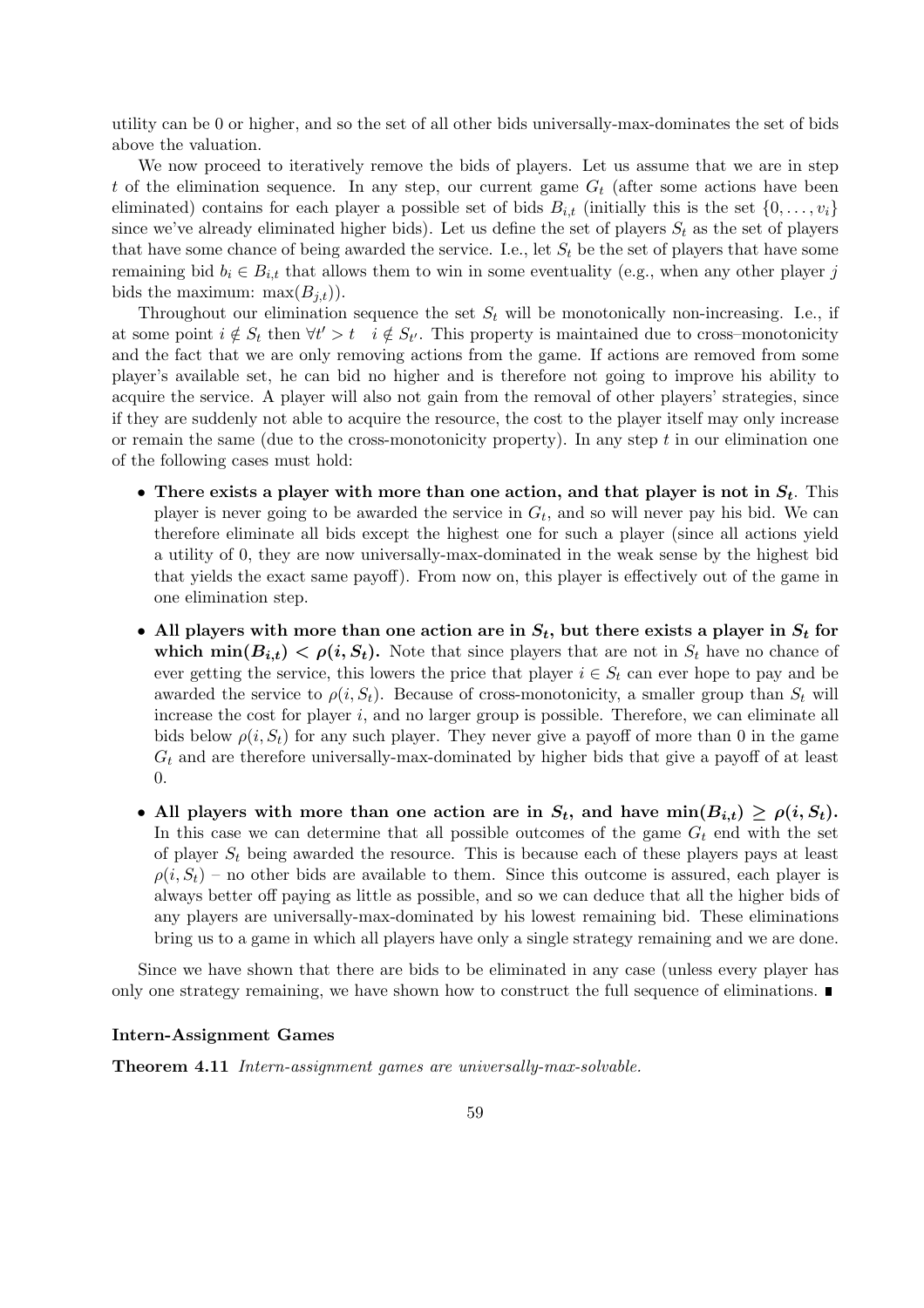#### Proof:

We consider a simple condition on the preferences of the students in stable-roommates games, which we call "No Preference Cycle".

Definition 4.8 A Preference Cycle in the stable-roommates game, is a cyclic order defined over  $k > 2$  students  $p_1, \ldots, p_k$ , such that each player  $p_i$  prefers  $p_{i+1}$  over  $p_{i-1}$  (All indices are considered modulo  $k + 1$ ).

No Preference Cycle holds if no Preference Cycles can be induced by the stable-roommates game. It is easy to show that in intern-assignment games there can be no Preference Cycles.

Claim 4.1 No Preference-Cycle holds for any intern-assignment game.

**Proof:** By contradiction. Assume that a Preference Cycle  $p_1, ..., p_k$  exists. Consider a hospital  $p_i$  in the Preference Cycle (observe that a Preference Cycle always has the form ...-intern-hospitalintern-hospital-...).  $p_i$  must prefer  $p_{i+1}$  over  $p_{i-1}$ . Now, consider the hospital  $p_{i+2}$ . It prefers  $p_{i+3}$ over  $p_{i+1}$ . Hence,  $p_i$  also prefers  $p_{i+3}$  over  $p_{i+1}$ , which implies that it prefers  $p_{i+3}$  over  $p_{i-1}$ . If we continue this line of argument we can show that  $p_i$ 's desire for an intern only increases as we move forward along the Preference Cycle. However, because of the cyclical structure of the Preference Cycle this would lead to a contradiction (because the intern that comes before  $p_{i-1}$  would be both preferred over  $p_{i-1}$  and less preferred than  $p_{i-1}$ .

We shall prove the theorem for the more general case in which No Preference Cycle holds. A stable roommates game is a game with private information in which the actions of the players (students) are their choices of roommates. We define the utility utility  $u_i$  of player i as follows: Let  $v_i$  be a valuation function of i that assigns a value to every other student in a way that is consistent with i's preferences. For every set of actions (roommate-choices)  $a = (a_1, ..., a_n)$ ,  $u_i$  has a value of  $v_i(a_i)$  if i is preferred by  $a_i$  (given  $v_{a_i}$ ) over all other students j for which  $a_j = a_i$ ). Otherwise,  $u_i(a) = 0$ . That is, i get his value for the student he chose if he is making that student a better offer. Observe, that leaving all players unmatched is a penalty. By saying that the No Preference Cycle condition holds for a stable-roommates game we mean that it holds for any full-information game induced by the actual utilities of the players. We consider such an induced game and show that it is universally-max-solvable. We do so by exhibiting an elimination sequence of universally-maxdominated action sets. We shall show how the first universally-max-dominated action-set  $T$  in the elimination sequence can be found. Finding the following universally-max-dominated action-sets is done via the recursive use of the same arguments.

Pick a student i in the game and look at his most preferred roommate j. Then, look at j's most preferred roommate, and so on. Eventually one of the players must appear twice, thus forming a cycle. The cycle must be of length 2 because otherwise we get a Preference-Cycle. This implies two students who prefer each other over any other roommate. For each of these two students, the set of actions of selecting anyone other than the other student is universally-max-dominated by the action of selecting this ideal partner. We therefore eliminate all these actions (in two elimination steps), and remain with a subgame that is equivalent to a stable roommates game without these two students. Using the same line of reasoning we can find another pair of students that can be ideally matched in this subgame, and repeat the same procedure.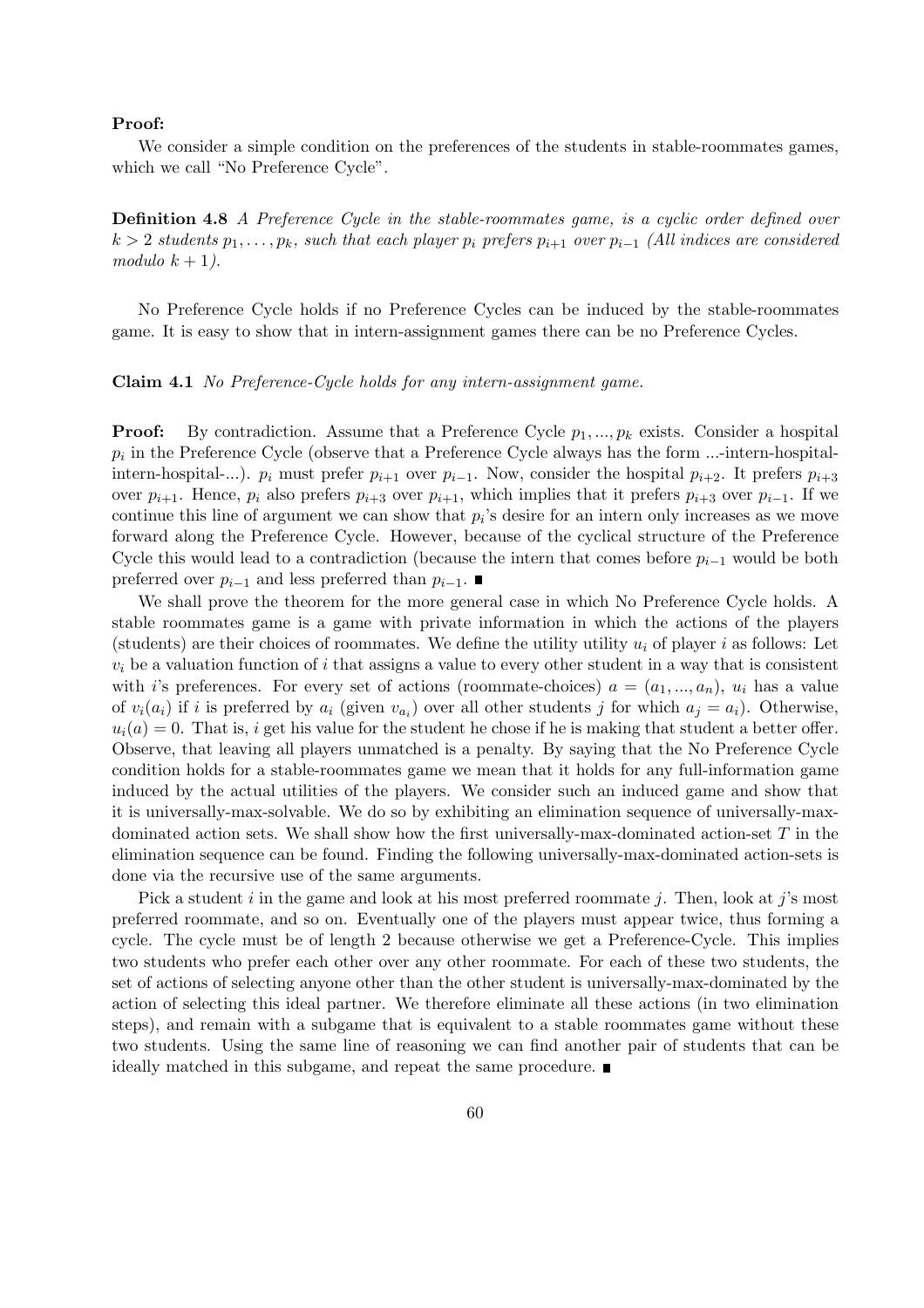#### Correlated Two-Sided Markets

Theorem 4.12 Correlated two-sided markets are universally-max-solvable.

Proof: We shall demonstrate an elimination sequence for the Correlated Two-Sided Market game. Let  $e$  be the edge in the graph that has the biggest weight. Both the buyer and the seller at each end of this edge prefer each other over all other players in the game. They are therefore able to make each other a better offer than any other player, and thus an action of choosing each other is guaranteed to give them their maximal payoff. It therefore universally-max-dominates all other actions they may chose (that yield a lower profit in any eventuality). So in two eliminations, the two players on  $e$  are left with only a single action and are effectively out of the game. The elimination sequence now proceeds as it would with the matching problem on the reduced graph (where the two players and all edges connected to them have been removed).  $\blacksquare$ 

#### Routing Games

Theorem 4.13 Routing games are universally-max-solvable.

#### Proof:

A routing game is a game with private information in which the actions of the players (vertices) are their choices of outgoing edges. A player's utility function  $u_i$  assigns a value to every action profile in a way that is consistent with the preferences. Observe, that not assigning outgoing edges to the vertices is a penalty. By saying that the No Dispute Wheel condition holds for a routing game we mean that it holds for any full-information game induced by the actual utilities of the players. (For a definition of Dispute Wheels see [48].) We consider such an underlying game and show that it is universally-max-solvable. We do so by exhibiting an elimination sequence of universally-maxdominated action sets. We shall show how the first universally-max-dominated action-set  $T$  in the elimination sequence can be found. Finding the following universally-max-dominated action-sets is done via the recursive use of the same arguments.

Fix a vertex  $a_0$  with at least 2 actions. Let  $R_0$  be  $a_0$ 's most preferred existing route to d. Let  $a_1$  be the vertex closest to d on  $R_0$  such that  $u_1$  prefers some other route  $R_1$  to the suffix of  $R_0$ that leads from  $a_1$  to d.

Let us first handle the case that there is no such vertex  $a_1$ . This means that  $(u, d)$  is the most preferred route of the vertex u closest to d on  $R_0$ . Assume that u has at least two actions (otherwise, u always chooses  $(u, d)$  and hence we can apply the same arguments to the vertex that comes before u on  $R_0$ , and so on). This implies that  $(u, d)$  universally-max-dominates all other actions of u, which in turn implies that we can choose all other actions of u to be  $T$ .

If such an  $a_1$  exists, then we choose  $a_2$  to be the vertex closest to d on  $R_1$  such that  $a_2$ 's most preferred route  $R_2$  is preferred over the suffix of  $R_1$  that leads from  $a_2$  to d. Once again if there is no such  $a_2$  we are done (for the same reasons as before). Similarly, we choose  $a_3, a_4, \ldots$  Since there is a finite number of vertices, at some point some vertex will appear twice in this sequence  $(a_0, a_1, \ldots)$ . This would result in the formation of a Dispute Wheel (in which the  $a_i$ s are the pivot nodes and the  $R_i$ s are the routes) – a contradiction.

#### 4.4.3 Beyond Universal-Max-Solvability

It was shown in [16] that for adword auctions with 3 slots (deterministic) best-reply dynamics are not even guaranteed to converge to a pure Nash equilibrium. [16] rectify this situation by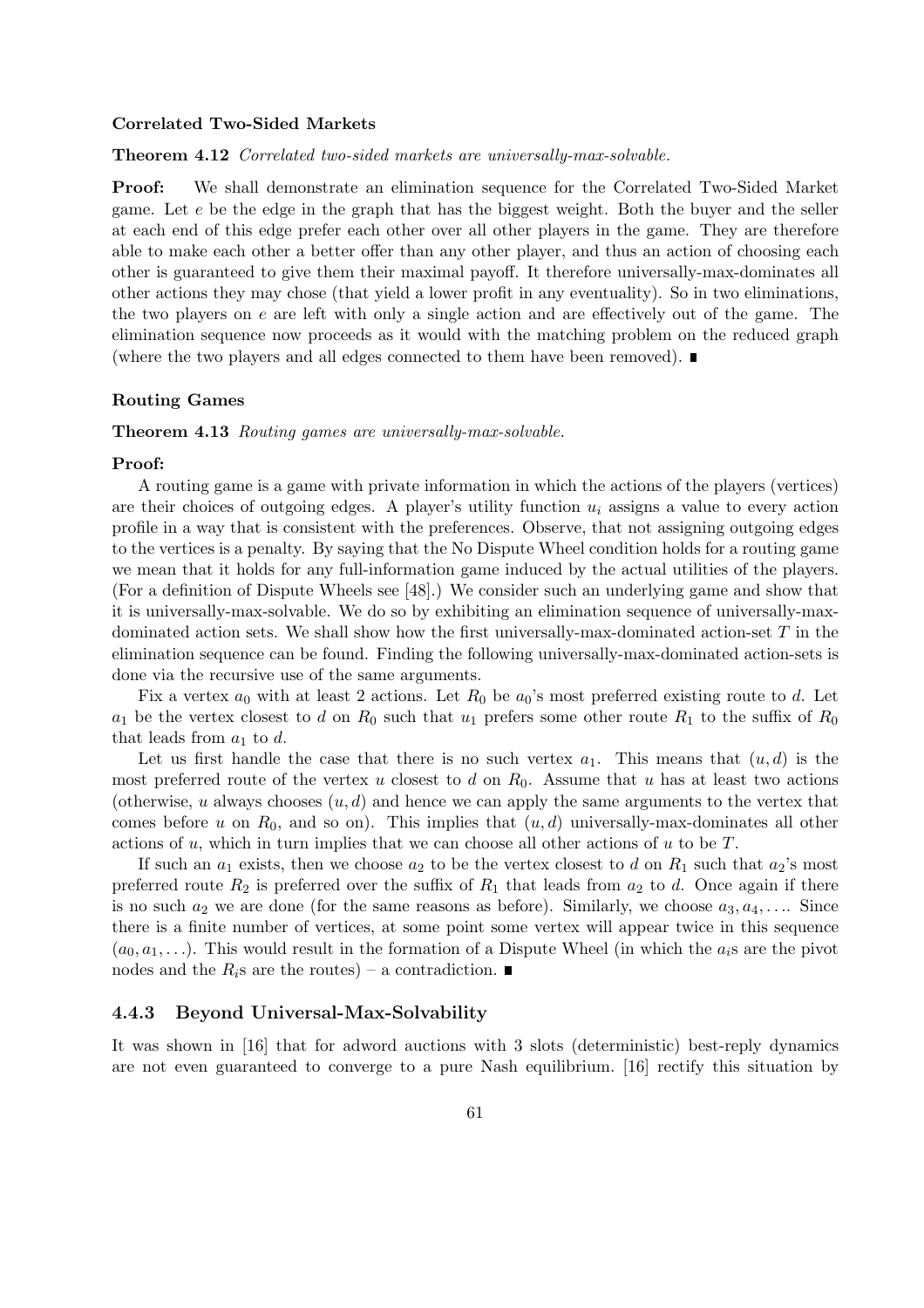introducing randomness into this setting. It can be shown that for the very restricted case of 2 slots and 2 bidders adword auctions are universally-max-solvable games (which implies, among other things, that deterministic best-reply dynamics always converge). However, we have strong suspicions that this is not true for the more general case. To prove that for adword auctions, in general, best-reply dynamics are still incentive-compatible, we must therefore resort to a completely different technique.

**Definition 4.9** Let M be a best-reply mechanism for which the prescribed best-reply dynamics always converge to a specific action-profile  $x = (x_1, \ldots, x_n)$  (that is a pure Nash equilibrium of the induced full-information game). An action profile  $a = (a_1, \ldots, a_n)$  is said to be bad (with respect to  $M$ ) iff:

- There is a unique player i for which  $a_i$  is not a best-reply to the actions of the other players in a (for every other players j  $a_j$  is a best-reply to a).
- $u_i(a) > u_i(x)$  for some pure Nash equilibrium of the induced full information game.

That is, an action-profile a is bad if only one player wishes to switch action, and that player is better off in that action-profile than it is in the action-profile to which best-reply dynamics converge.

Claim 4.2 Let M be a best-reply mechanism for which the prescribed best-reply dynamics always converge to a specific action-profile  $x = (x_1, \ldots, x_n)$ . If no bad action-profile exists in a better-reply mechanism M then the prescribed best-reply dynamics are incentive-compatible in M.

**Proof:** Assume, by contradiction that there is a player i that deviates from best-reply dynamics and gains by doing so. Let  $a = (a_1, \ldots, a_n)$  be the action profile reached in the repeated-reply mechanism after i's deviation then it must be that  $u_i(a) > u_i(x)$  (because i must prefer a to what it would have gotten had it not deviated). Observe that a must be such that i is the only player whose best-reply to a is not his action in a. This is because if there is another player j such that  $a_j$  is not a best-reply to j, then M would not have reached a (recall that a best-reply mechanism only reaches an action profile that isn't a penalty if all players "pass").  $\blacksquare$ 

Claim 4.2 suggests a way for proving that best-reply dynamics is incentive-compatible in a repeated-reply mechanism M: Prove that the prescribed best-reply dynamics always converge to a specific action-profile in  $M$ . Then, prove that there are no bad action-profiles. This is precisely the approach we take in order to prove our result for adword actions. We shall refer to the randomized best-reply mechanism for adword auctions presented in Section 4.3 as the "adwords mechanism". [16] have shown that (randomized) best-reply dynamics converge to a unique pure Nash equilibrium (the one in which all bidders pay their VCG prices). So, it is up to us to show that there are no bad action profiles.

Theorem 4.14 The two following properties hold for the adwords mechanism:

- The prescribed best-reply dynamics always converge to a specific action-profile.  $[16]$
- There are no bad action-profiles.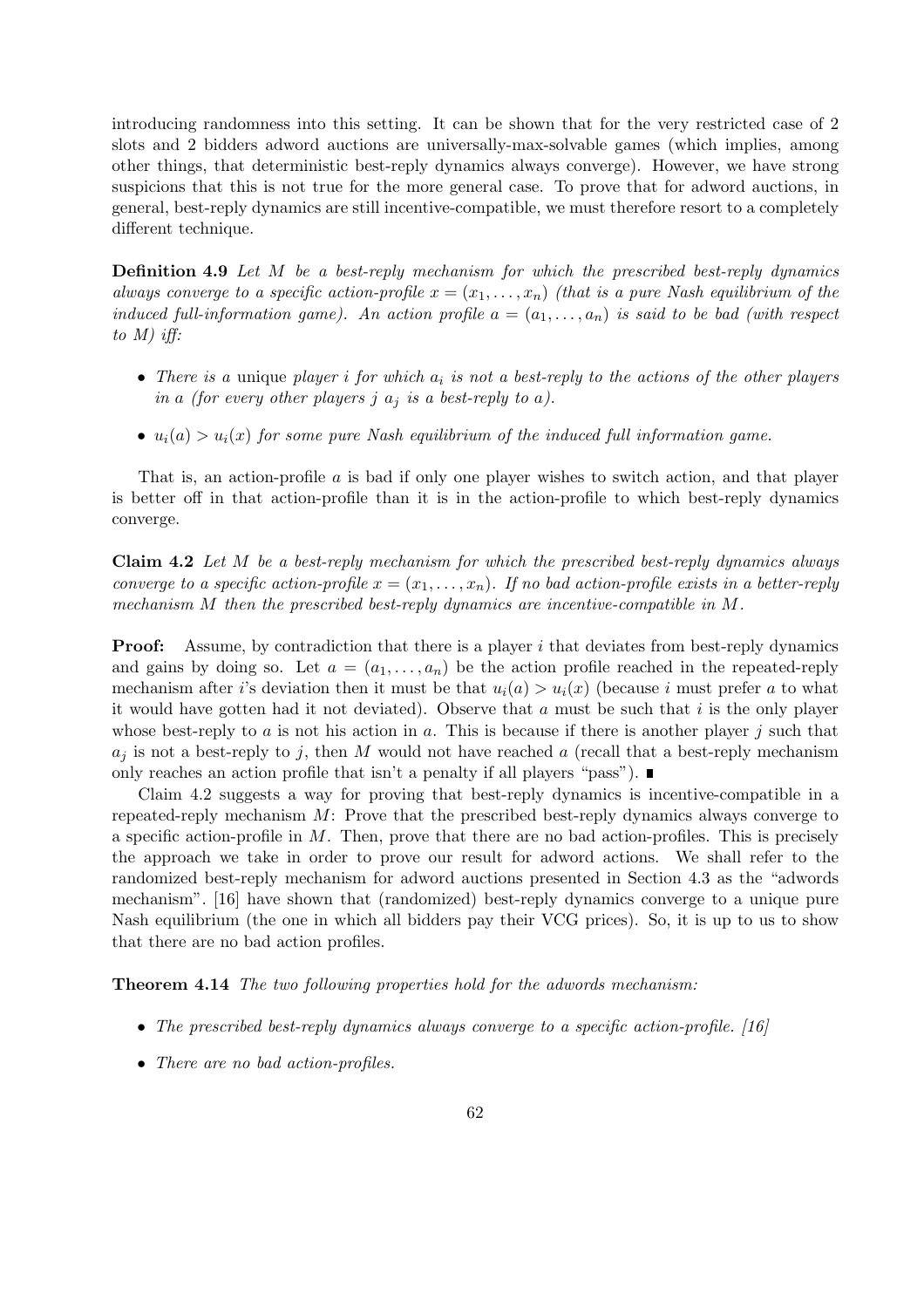Remark 4.1 We note that as the adwords mechanism is randomized, best-reply dynamics is guaranteed to converge to a specific action profile with high probability (arbitrarily close to 1). Therefore, as long as the adwords mechanism consists of sufficiently many steps, the possibility that the prescribed best-reply strategies do not converge has but a inconsequential affect on players' (expected) utilities. For ease of exposition we shall therefore ignore the effect of this event on players' (expected) utilities.

Proof: It remains to show that there are no bad action profiles in the adwords game. Let us denote by  $\pi(j)$  the player that ends up in the j'th slot if the Nash equilibrium is achieved (i.e., if all players follow the best-reply strategy and converge), and by  $b_i$  the bid submitted by player i in this scenario.

We shall assume the existence of a bad state s in which all players but one are stable, and will attempt to reach a contradiction. Let  $\sigma(j)$  be the player that is allocated the j'th slot, and let  $b'_i$ be the bid of player  $i$  in this scenario.

If the unstable player does not win any slot, then he has a utility of 0, and is certainly not better off than in the Nash equilibrium outcome. We therefore assume that the unstable player occupies some slot in the state s. We begin by proving the following claim on the bids submitted by players:

**Claim 4.3** Let j be the slot that is occupied by the single non-stable player in the state s. In all lower slots, the valuation of the player that is awarded this slot is at least as high as the valuation of the player that got it in the Nash equilibrium. In addition, players in those slots bid at least as high as players in those slots do in the Nash equilibrium. That is:

$$
\forall j' > j \quad b_{\pi(j')} \le b_{\sigma(j')} \quad and \quad v_{\pi(j')} \le v_{\sigma(j')}
$$

if j is the lowest slot, the maximal bid of all losing players is also no lower than the maximal bid of losing players in the Nash equilibrium.

**Proof:** Notice that in the Nash equilibrium outcome, the losing players are the  $n - k$  players with the lowest valuation, and that they all bid their valuation according to the best-reply strategy. In the state s, there are also  $n - k$  players that are not awarded any slot, and they too bid their valuation (They must all be stable and thus follow the best-reply strategy). The highest bid they produce can therefore be no lower than the one given in the Nash equilibrium.

We now proceed to prove the claim by induction on the slot  $j'$ . If j is the lowest slot, then we are done. Otherwise, let  $j' = k$  be the lowest slot. The amount payed by the player in this slot is determined by the highest bid of the losing players. This amount, as we have shown can only be greater than that of the Nash equilibrium. The player position  $k$  has a higher valuation than the losing players. This is because all losing players are bidding their valuation, and the player at position  $k$  he must have bid higher than them. We know that this bid is lower than his valuation (otherwise he would get a negative payoff and would not be stable – bidding lower would be preferable). Since there are at least  $n-k$  players with lower valuations than player  $\sigma(k)$ , we are assured that his valuation is at least as large as that of player  $\pi(k)$  that had exactly  $n - k$  other players with a lower valuation than his own.

Since the bid of the highest losing player is no lower, and  $v_{\sigma(k)} \ge v_{\pi(k)}$  we can deduce that  $b'_{\sigma(k)} \ge b_{\pi(k)}$ . This is because the player at the k'th slot pays his price of indifference for the next slot which is defined as: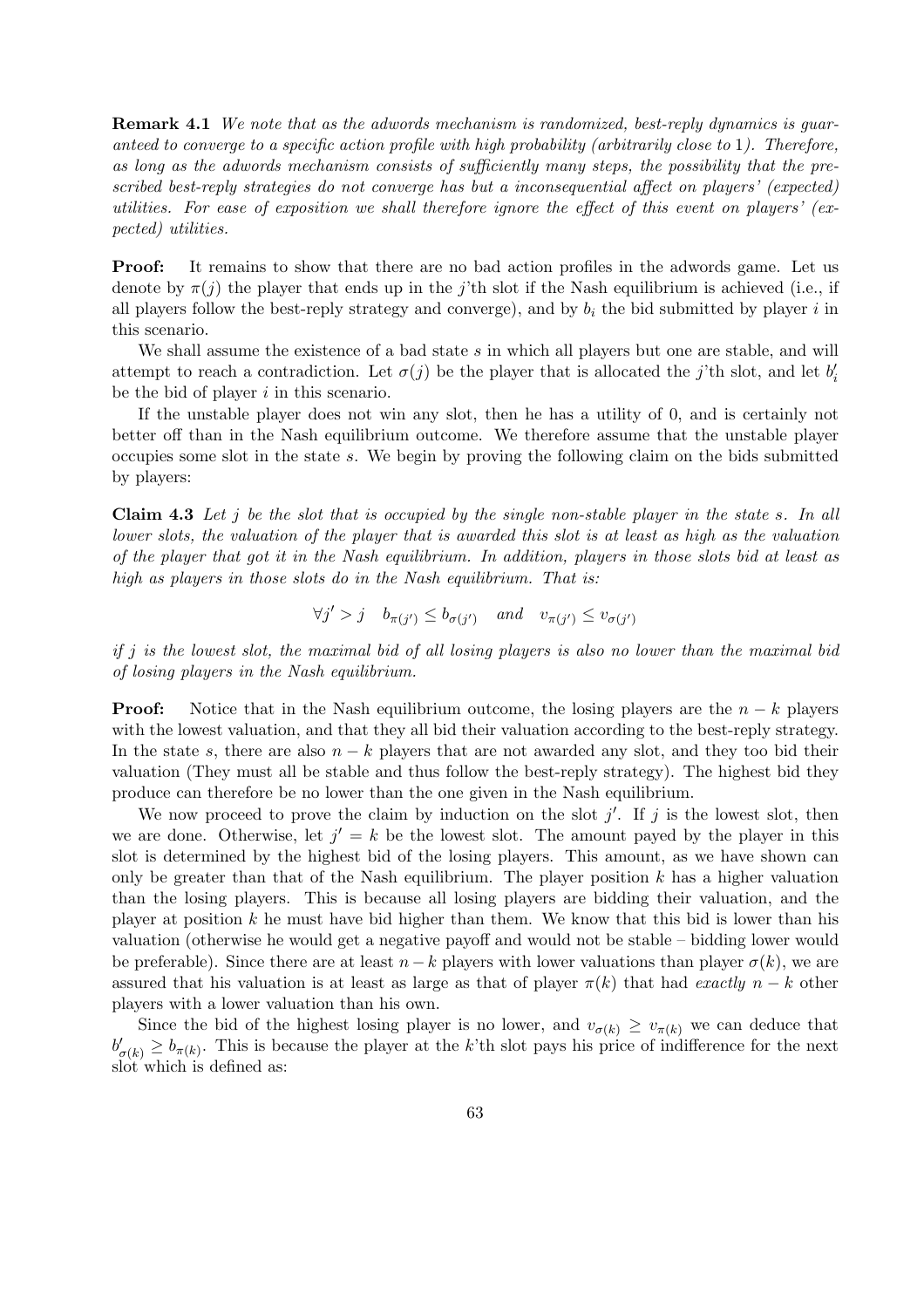$$
b_{\pi(k)} = \frac{\alpha_k}{\alpha_{k-1}} \cdot b_{\pi(k+1)} + \left(1 - \frac{\alpha_k}{\alpha_{k-1}}\right) \cdot v_{\pi(k)}
$$

and we have:

$$
b_{\pi(k)} = \frac{\alpha_k}{\alpha_{k-1}} \cdot b_{\pi(k+1)} + \left(1 - \frac{\alpha_k}{\alpha_{k-1}}\right) \cdot v_{\pi(k)} \le \frac{\alpha_k}{\alpha_{k-1}} \cdot b'_{\sigma(k+1)} + \left(1 - \frac{\alpha_k}{\alpha_{k-1}}\right) \cdot v_{\sigma(k)} = b'_{\sigma(k)}
$$

This concludes the proof for the base of the induction.

In the induction step we shall assume that the claim has been proven up to slot  $j' + 1$  and will prove it for slot j'. The player in position j' must have a higher value than the player in position  $j' + 1$ . This is because the player in position  $j' + 1$  is stable, and is bidding its price of indifference – the highest price it will be willing to pay to get slot  $j'$  rather than  $j' + 1$ . The player at position  $j'$  is indeed paying this price and is stable. That is, it is gaining more than it would gain for slot  $j' + 1$ . This implies that his price of indifference for slot  $j' + 1$  would have been higher, and so it must be that  $v_{\sigma(j')} > v_{\sigma(j'+1)}$ . From the induction assumption we have that  $v_{\sigma(j'+1)} \geq v_{\pi(j'+1)}$ this then implies that  $v_{\sigma(j')} > v_{\pi(j'+1)}$ , but  $v_{\pi(j')}$  is the next valuation after  $v_{\pi(j'+1)}$  and no player has valuation between them (we know this because in the Nash equilibrium outcome players are awarded slots in an order that is consistent with their valuations). Therefore, it must be that  $v_{\sigma(j')}\geq v_{\pi(j')}$  as needed.

Now, since in both states the player in position  $j'$  is stable, it is bidding its price of indifference.

$$
b_{\pi(j')} = \frac{\alpha_{j'}}{\alpha_{j'-1}} \cdot b_{\pi(j'+1)} + \left(1 - \frac{\alpha_{j'}}{\alpha_{j'-1}}\right) \cdot v_{\pi(j')} \le \frac{\alpha_{j'}}{\alpha_{j'-1}} \cdot b'_{\sigma(j'+1)} + \left(1 - \frac{\alpha_{j'}}{\alpha_{j'-1}}\right) \cdot v_{\sigma(j')} = b'_{\sigma(j')}
$$

П

Using our claim we can deduce that the unstable player  $\sigma(j)$  is forced to pay for the j'th slot a price that is at least as high as the price it cost in the Nash equilibrium outcome (since it pays the bid of the player below it which could only increase). However, in the Nash outcome he could have bid for that position and gotten this payment but did not (Note that there is a case in which positions j and  $j+1$  are awarded to two players with the same bid and the player  $\sigma(j)$  cannot get position j because ties are not broken in the right way. In this case, if he goes for position  $j-1$  he will pay the same amount and will only gain more clicks for the same price). This brings us to a contradiction. It cannot be that the unstable player is better off than in the Nash equilibrium.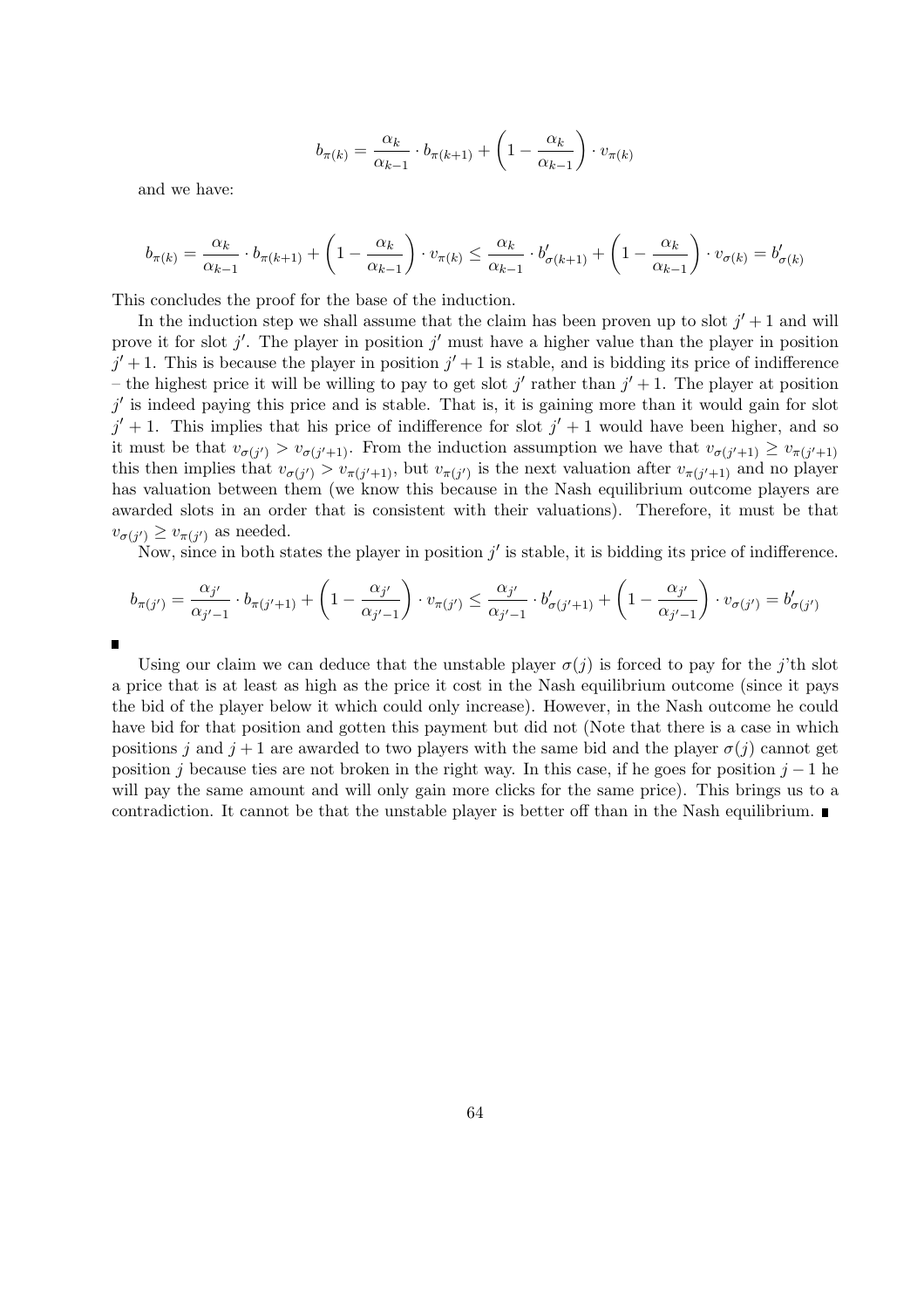## Chapter 5

# Incentive-Compatibility Can Lead to Bad Approximations

## 5.1 Introduction

In the previous chapters, we have presented several realistic settings in which one can achieve different design requirements. One important such requirement is that of incentive-compatibility. In this chapter, and the subsequent one, we shall study the obstacles that face us when we attempt to design incentive-compatible algorithms (protocols). Both this chapter and the next one focus on the complex interplay between incentive-compatibility and computational-efficiency.

In this chapter we establish the first significant approximability gap between algorithms that are both truthful and computationally-efficient, and algorithms that only achieve one of these two desiderata. Our result is actually made up of two complementary results – one in the communicationcomplexity model and one in the computational-complexity model. Our computational-complexity result is one of the first impossibility results connecting mechanism design to complexity theory; its novel proof technique involves an application of the Sauer-Shelah Lemma and may be of wider applicability.

#### 5.1.1 Combinatorial Public Projects

In real networks, routing is done by routers that choose paths other than shortest, and this results in distance matrices that do not satisfy the triangle inequality. In such a situation, it is often desirable to construct an *overlay*: A set of  $k$  nodes spread throughout the network and with high-quality routing between them, so that other nodes can improve the distance between them by routing through the closest overlay node. An overlay is beneficial to different nodes in different degrees, and we wish to design the overlay that maximizes total welfare.

This is a typical instance of a general problem we define, called COMBINATORIAL PUBLIC PROJECT PROBLEM, or CPPP. There are n agents and m resources, and, for each agent i, a private valuation function  $v_i$  which specifies is value for every subset of the resources. We assume that all valuations are nondecreasing and submodular (a case that encompasses among many others the overlay network example above, see definitions in Subsec 5.1.2). The objective is to find a subset of the resources  $S$  of size  $k$ , where  $k$  is a parameter, which maximizes the social welfare, i.e., the sum of agents' values for the chosen subset  $\Sigma_i v_i(S)$ .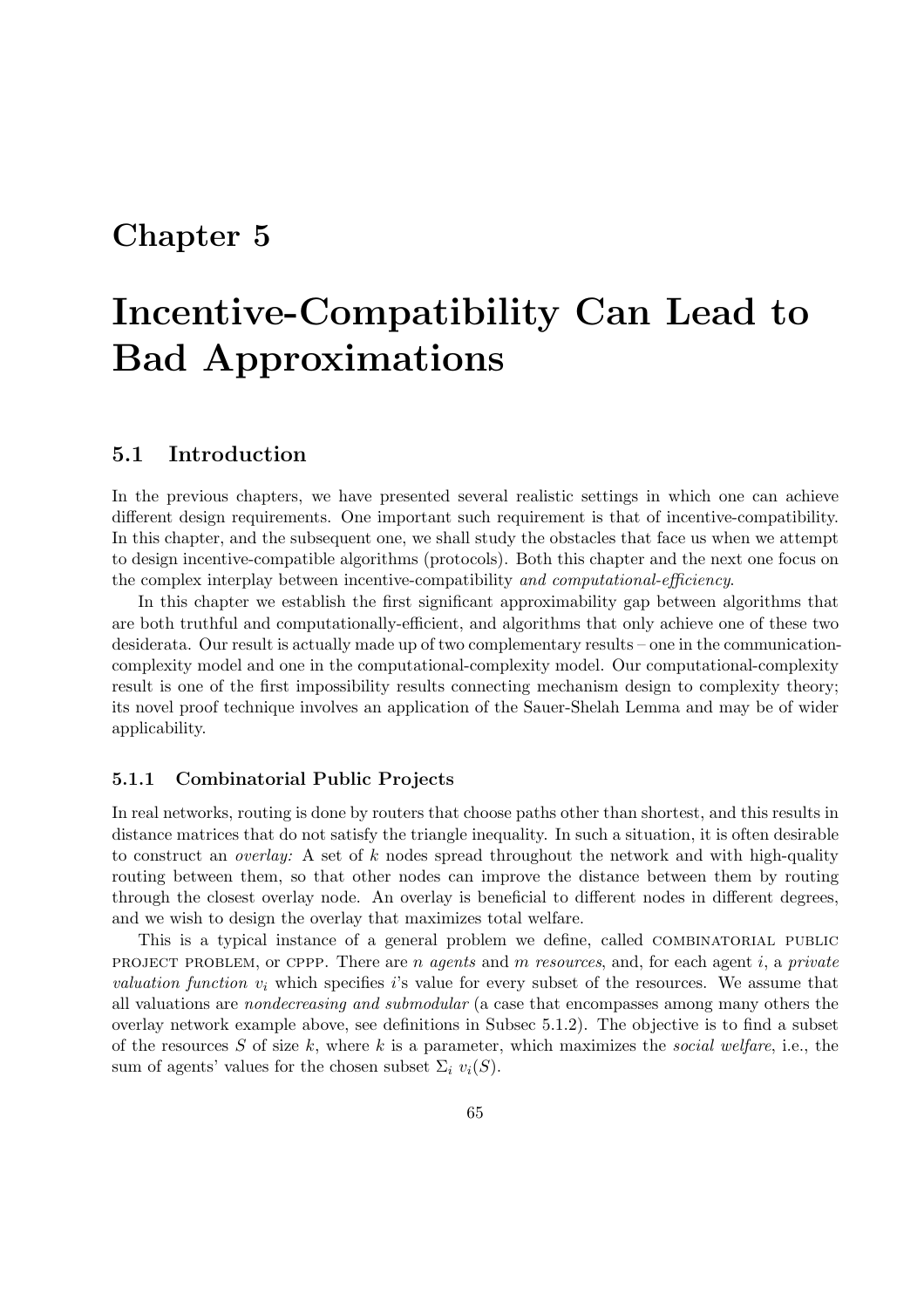Computationally speaking, this problem is relatively benign; while many of its special cases are NP-hard [30] it is well known [73] that the greedy algorithm achieves a constant approximation ratio (specifically,  $1-\frac{1}{e}$  $\frac{1}{e}$ .

But the fact that valuations are private presents us with a formidable problem: unless otherwise incentivized, agents are likely to lie, exaggerating the degree to which they prefer one alternative over another<sup>1</sup>, and this misrepresentation makes optimization impossible. There is a very general method for providing incentives for the agents to reveal their true valuation, namely the Vickrey-Clarke-Groves (VCG) mechanism [100, 17, 50]. However, VCG requires that we solve exactly (typically many instances of) the  $CPPP$  — an NP-hard problem. We could of course turn to approximation, as we always do when faced with intractability. The tragedy of this area is that approximation and truthfulness do not mix: Running VCG with approximate solutions is, in general, not incentive compatible [75].

In other words, efficient approximability and incentive compatibility seem to be at loggerheads. This tension underlies much of the work in algorithmic mechanism design [75, 76, 62, 21]. In this chapter, we establish a huge gap between the quality of the solutions that can be obtained by algorithms for CPPP that are *both* polynomial and truthful, and by algorithms that satisfy only one of these two desiderata. We show this by proving that no truthful and computationally-efficient algorithm for CPPP can obtain any reasonable approximation ratio, specifically, a ratio better than  $\overline{m}$  (this holds even for the case of two agents)<sup>2</sup>. Our inapproximability result settles a longstanding open question in algorithmic mechanism design [40, 86]: we exhibit a problem (cppp) that is easy from a computational perspective (a constant approximation algorithm exists), and from an economic perspective (an optimal truthful algorithm exists), but is hard (does not allow for constant approximations) if we care about both<sup>3</sup>.

Our result is actually made up of two complementary results – one in the communicationcomplexity model and one in the computational-complexity model. Technically speaking, each of these results must overcome two main challenges [86]: First, we must provide a combinatorial characterization of truthful algorithms. Then, once we have such a characterization, we can exploit it to prove an inapproximability result.

An interesting way to view our results is the following: Over the past four decades, complexity theory has been successful in classifying optimization problems into various classes, such as P, NP, NP-hard, and APX (those problems that can be approximated within some constant factor

<sup>&</sup>lt;sup>1</sup>As we are aiming for impossibility results we restrict our attention to the centralized setting in which some trusted computational centre is communicating with the selfish agents, and computes the outcome based on the information they provide. Unlike distributed settings (like interdomain routing) in which the agents take part in the computation of the outcome, and can therefore manipulate an algorithm in many different ways, here the only form of manipulation available to an agent is "lying", i.e., misreporting his preferences. Incentive-compatibility therefore boils down to truthfulness. The notion of truthfulness we consider is the standard notion of truthfulness in dominant strategies. All our results apply to the weaker notion of truthfulness in ex-post Nash. In most of the works in the field of algorithmic mechanism design the very robust notion of equilibrium in dominant strategies is used. It is well known (by the Revelation Principle) that, without loss of generality, we can limit ourselves to only considering "incentive compatible" mechanisms, also known as "truthful" mechanisms or "strategy-proof" mechanisms. In such mechanisms participants are always rationally motivated to correctly report their private information.

chainsins participants are always rationally motivated to correctly report their private information.<br><sup>2</sup>We note that a simple truthful polynomial-time algorithm that obtains a  $\sqrt{m}$  approximation ratio for CPPP shows that our result is tight in both models. [92]

 ${}^{3}$ It is known that algorithms that are both truthful *and* computationally-efficient might not perform (in terms of approximation ratio) as well as algorithms that only meet one of these two requirements. However, it was unclear by how much their performance is harmed. In fact, so far researchers have only been able to establish a gap of 2 between these two types of algorithms [62, 24].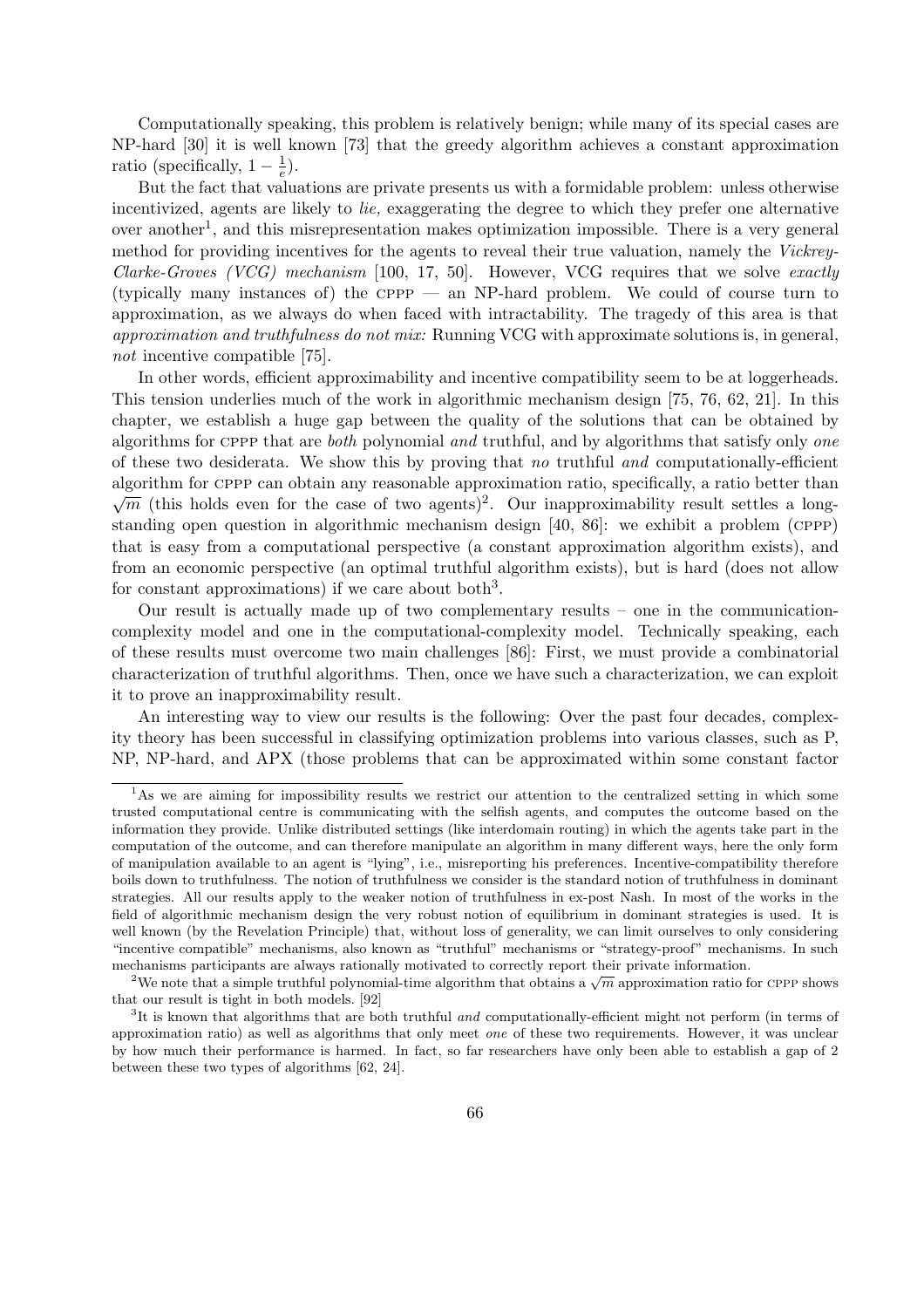in polynomial time). Mechanism design is about incentive-compatible optimization, in which the inputs are provided by agents who have their own objectives. In this new regime, for social-welfare maximization problems,<sup>4</sup> classical VCG theory implies that P, NP, and NP-hardness are preserved under truthfulness. Our computational-complexity result essentially states that APX is not preserved (our communication-complexity result proves an analogous statement in the communication model). We discuss this novel approach to algorithmic mechanism design in Section 5.4.

Communication-complexity lower bound. Our first main contribution is an exponential lower bound on the amount of communication required by any truthful algorithm that approximates the cppp within any reasonable ratio:

**Theorem:** Any truthful algorithm for the CPPP that obtains an approximation ratio of  $O(m^{\frac{1}{2}-\epsilon})$ requires communication that is exponential in m (for every  $\epsilon > 0$  and even for  $n = 2$ ).

The first step of the proof is showing that any truthful algorithm for CPPP must be an affine maximizer. An affine maximizer is an algorithm defined by a fixed set of solutions, and which, given a set of valuations, picks the solution in the set that maximizes social welfare. A celebrated result by Roberts [84] essentially states that if an algorithm is truthful for all valuations, then it has to be an affine maximizer. However, this result does not necessarily hold when restricted to special settings (submodular valuations, etc.). In fact, for many restricted settings, truthful algorithms that are not affine maximizers are known (e.g.  $[8, 5]$ ). In the present case, by carefully applying machinery from Roberts's (long and delicate) proof — actually, its recent interpretation by Lavi, Mu'alem and Nisan  $[62, 63]$  — we are able to prove that any truthful algorithm for the nondecreasing submodular case of the CPPP is an affine maximizer. The proof explores the geometric and topological properties that must hold for any truthful algorithm for cppp to prove affine maximization.

After providing this combinatorial characterization of truthfulness the second step is proving a lower bound for affine maximizers. We do this by proving a lower bound on the number of solutions in the range of the mechanism, and then exploiting affine maximization to to establish our communication-complexity lower bound. The proof of the theorem draws ideas from works in many different fields of research (e.g., [84, 80, 74, 62, 63, 21, 24, 32, 67]), and so we defer a discussion of the related work to Section 5.2.

Computational-complexity lower bound. Our previous result is a communication-complexity lower bound. Informally, the agents are assumed to compute their valuations based on exponentially large data, and then it is shown that too much of this data must be exchanged for the algorithm to be truthful. However, many interesting valuations depend on very succinct data (recall the introductory overlay problem, in which the input is a distance matrix), and *computational-complexity* techniques would be needed to establish lower bounds for these; no such results had been known (with the possible exception of Theorem 5 in [62]). Our next major result does exactly this: We consider a class of nonnegative submodular (though not nondecreasing) valuations, that are succinctly described. We show that, despite the fact that a  $1-\frac{1}{e}$  $\frac{1}{e}$  approximation exists for this class, no truthful and polynomial-time algorithm can obtain an approximation ratio (asymptotically) better than  $\sqrt{m}$ .

As in our communication-complexity result, the proof of this result consists of two parts: Proving that any truthful algorithm must be an affine-maximizer, and proving a hardness result for affinemaximizers. The main challenge now lies in the second part (the first part is basically derived from the characterization of truthfulness in our communication complexity result). The heart of our

<sup>&</sup>lt;sup>4</sup>See discussion about other optimization goals in [72].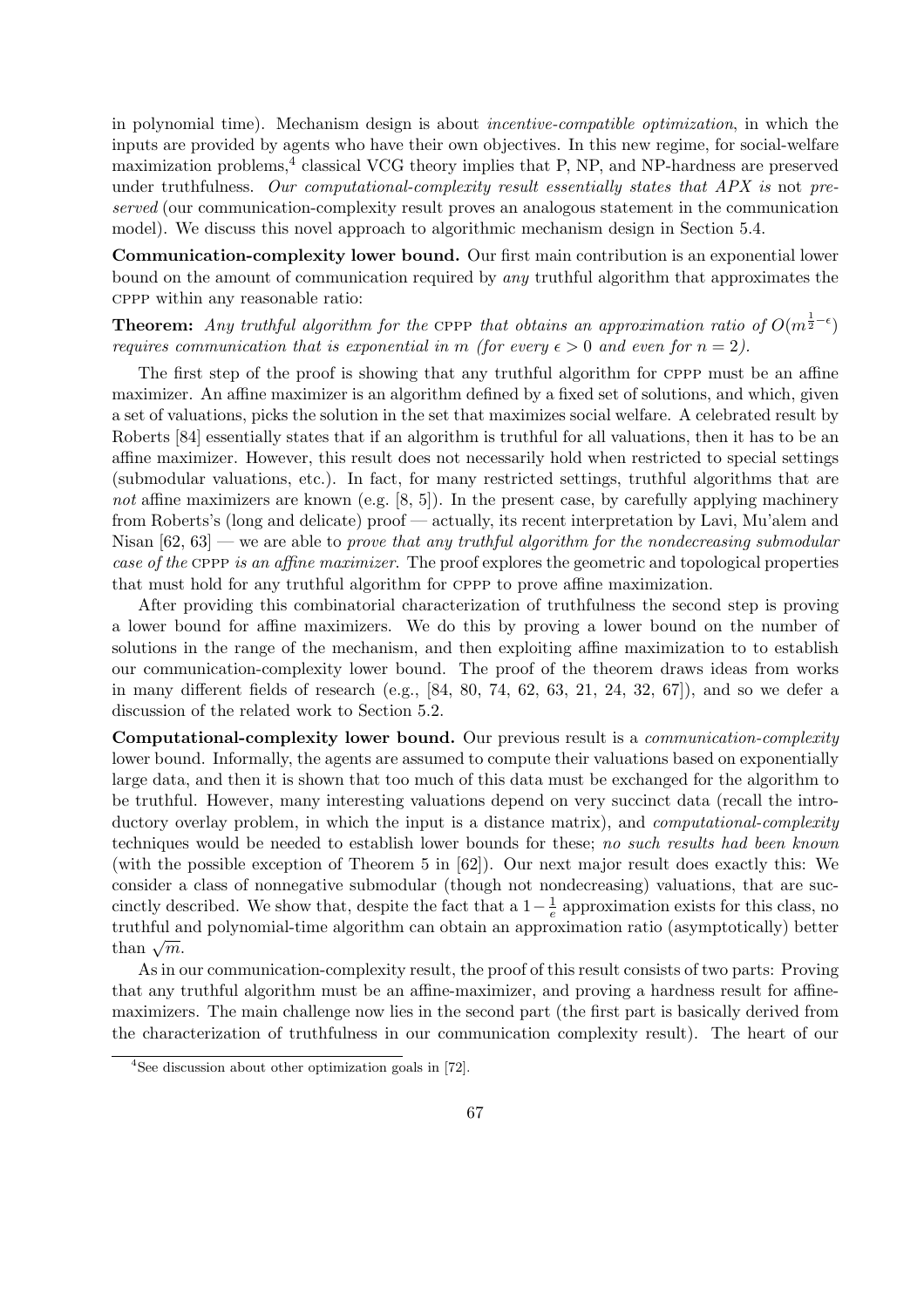proof is therefore showing the following inapproximability result for a class of succinct submodular functions we call "coverage-penalty valuations":

Theorem: For CPPP with coverage-penalty valuations there is no polynomial-time affine maximizer with  $O(m^{\frac{1}{2}-\epsilon})$  approximation ratio unless  $NP \subseteq BPP$  (for every  $\epsilon > 0$ ).

To establish this, we first show, very much as in the proof of our communication-complexity result, an exponential lower bound on the number of solutions, and then we use a probabilistic version of the Sauer-Shelah Lemma  $[90, 94]$ <sup>5</sup> to obtain a hardness result. This result has interesting projections on complexity theory as discussed in section 5.3.

Organization of the chapter. In the balance of this section we introduce the cppp and the communication- and computational-complexity notions. In the next section we prove our exponential communication-complexity lower bound, while in Section 5.3 we prove our computationalcomplexity lower bound. In Section 5.4 we discuss the implications of our results in terms of the traditional computational-complexity classes. In Section 5.5 we present several open questions.

#### 5.1.2 Definitions

In CPPP there is a set of n agents  $\{1, ..., n\}$ , and a set of m resources  $\{1, ..., m\}$ . Each agent has a private valuation function  $v_i: 2^{[m]} \to \Re_{\geq 0}$ . We denote by  $V_i$  the space of possible valuations of agent i, and by V the domain of valuations  $V_1 \times \ldots \times V_n$ . We shall assume that  $v_i(\emptyset) = 0$ . We assume that every  $v_i$  is submodular, i.e., for every  $S, T \subseteq [m]$   $v_i(S \cup T) + v_i(S \cap T) \le v_i(S) + v_i(T)$ . Submodularity is known to be equivalent to the following easily verifiable property, called "decreasing marginal utilities": For every  $S \subset T \subseteq [m]$ , and for every  $j \in [m]$  such that  $j \notin T$   $v_i(S \cup \{j\}) - v_i(S) \ge$  $v_i(T \cup \{j\}) - v_i(T)$ . Submodularity arises in many contexts – both economic and computational (see [22, 23, 31, 33, 32, 64, 101] and references therein). This chapter focuses on submodular functions that are *nondecreasing*<sup>6</sup> in that  $S \subseteq T$  implies  $v(S) \le v(T)$ . Nondecreasing submodular functions are known to have particularly good properties; for example, they can be approximated within a ratio of  $1-\frac{1}{e}$  $\frac{1}{e}$  (for general nonnegative submodular functions a constant approximation ratio exists [32]).

The objective in the CPPP is to find a subset of size  $k$ , where  $k$  is a parameter of the problem, of resources which maximizes the *social-welfare*. That is, we wish to find  $T \in argmax_{S \subseteq [m]} |S| = k \sum_i v_i(S)$ .

We are interested in algorithms (*mechanisms*) for CPPP satisfying three desiderata:

Quality of solution. We want our mechanisms to return a solution (set of resources) whose social welfare is as close, in terms of ratio, to the optimum as possible.

Computational efficiency. Our algorithms should run in time that is polynomial in the natural parameters of the problem – m and n. However, as the "input" (the data enabling each agent to compute the valuation) can be exponential in  $m$  we must specify how it can be accessed. In mechanism design one often takes a "black box" approach (see [22]): We assume that valuations are computed by an oracle that can answer a certain type of queries, and we restrict algorithms to ask a polynomial number (in n and m) of such queries. There are two common types of queries:

• In the value query model a query is a subset of resources  $S \subseteq [m]$ , and the answer is simply  $v_i(S)$ ; This weaker model is mainly used for designing algorithms.

<sup>5</sup>This lemma is closely related to the notion of the Vapnik-Chervonenkis (VC) dimension.

 ${}^{6}$ We slightly relax this assumption in Section 5.3.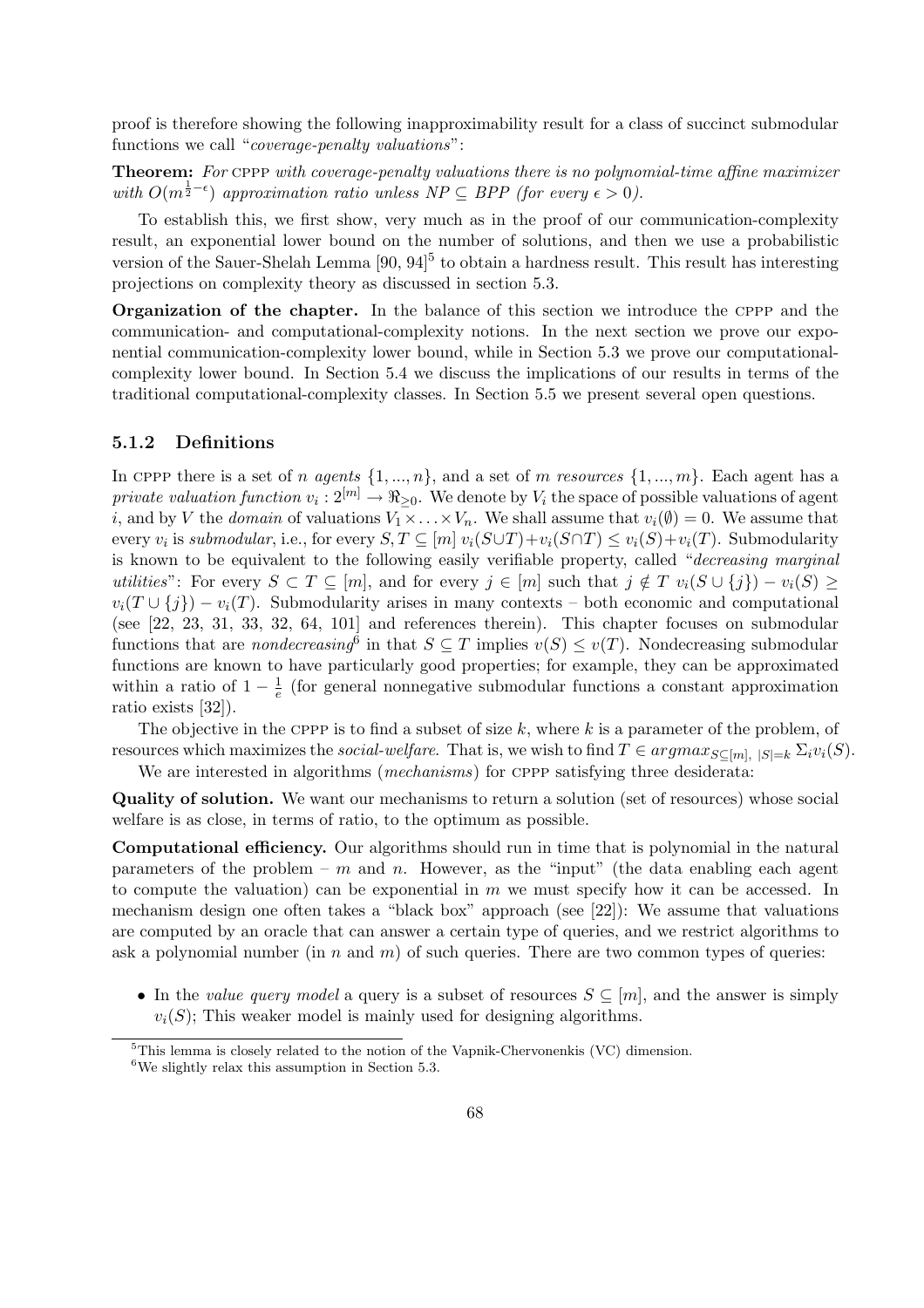• The general query model is equivalent to Yao's communication model [102, 60], in which the agents take turns announcing messages; a message by agent  $i$  is any function (even a computationally intractable one) of the values of  $v_i$  and of the previous messages. We use this stronger model for impossibility results.

A different approach would be to consider cases in which the "input" (valuations) can be concisely represented, i.e., can be encoded in a natural way that is polynomial in  $m$  and  $n$ . We follow this approach in Section 5.3.

Truthfulness. We want an algorithm (mechanism) A to be such that the agents are rationally motivated to truthfully answer the algorithm's queries. This is achieved by a *payment function* p which, for every *n*-tuple of valuation functions  $v = (v_1, ... v_n) \in V$ , demands a payment from each agent. p is such that no agent can increase his utility (the value of the set chosen by the algorithm minus the payment assigned to him) by misreporting his valuation<sup>7</sup>. Formally, for every  $i \in [n]$  we have that<sup>8</sup>:

$$
\forall v_i, v'_i \in V_i, \forall v_{-i} \in V_{-i},
$$
  

$$
v_i(A(v_i, v_{-i})) - p(v_i, v_{-i}) \ge v_i(A(v'_i, v_{-i})) - p(v'_i, v_{-i}),
$$

where  $V_{-i}$  is the cartesian product of all  $V_j$ 's such that  $j \neq i$ ,  $(v_i, v_{-i})$  is the valuations profile in which i has  $v_i$  and the other agents have  $v_{-i}$ ,  $(v'_i, v_{-i})$  is defined similarly, and  $A(v)$  is the set A outputs for the valuation profile  $v$ .

## 5.2 Communication-Complexity of Mechanism Design

In this section we prove the following:

**Theorem 5.1** Any truthful algorithm for CPPP that obtains an approximation ratio of  $O(m^{\frac{1}{2}-\epsilon})$ requires exponential communication (for every  $\epsilon > 0$  and even for  $n = 2$ ).

The proof proceeds in two steps: We first establish (Lemma 5.1) that any truthful algorithm for the CPPP must be of a very restricted kind called an *affine maximizer*. We then show that any affine maximizer for the cppp requires exponential communication (Lemmas 5.2 and 5.3). This second part uses techniques introduced by Dobzinski and Nisan [21] for proving communication complexity lower bounds for affine maximizers.

The Characterization Lemma is the heart of our proof. It establishes that the cppp has a rich enough structure, and appropriately strong interaction between the agents, so that a subtle variant of Roberts's proof [84] is enabled. The line of argument used in our proof follows that of Roberts', as presented by Lavi, Mu'alem, and Nisan [63]. However, applying this machinery to our setting is not straightforward as we are dealing with a *restricted* domain of valuation functions (submodular, nondecreasing). Therefore, we must handle various technical difficulties: We must ensure that the valuation functions we construct belong to this restricted domain. We must also take measures to deal with the fact that our valuation domain is not open (in the standard topological sense). Unlike Roberts' proof, our proof makes repetitive use of the *strong monotonicity* constraint introduced in [62] (also see [24]).

<sup>7</sup>The notion of truthfulness we consider is the standard notion of truthfulness in dominant strategies. All our results apply to the weaker notion of truthfulness in ex-post Nash.

<sup>&</sup>lt;sup>8</sup>In this chapter we are only dealing with deterministic algorithms, and define truthfulness accordingly.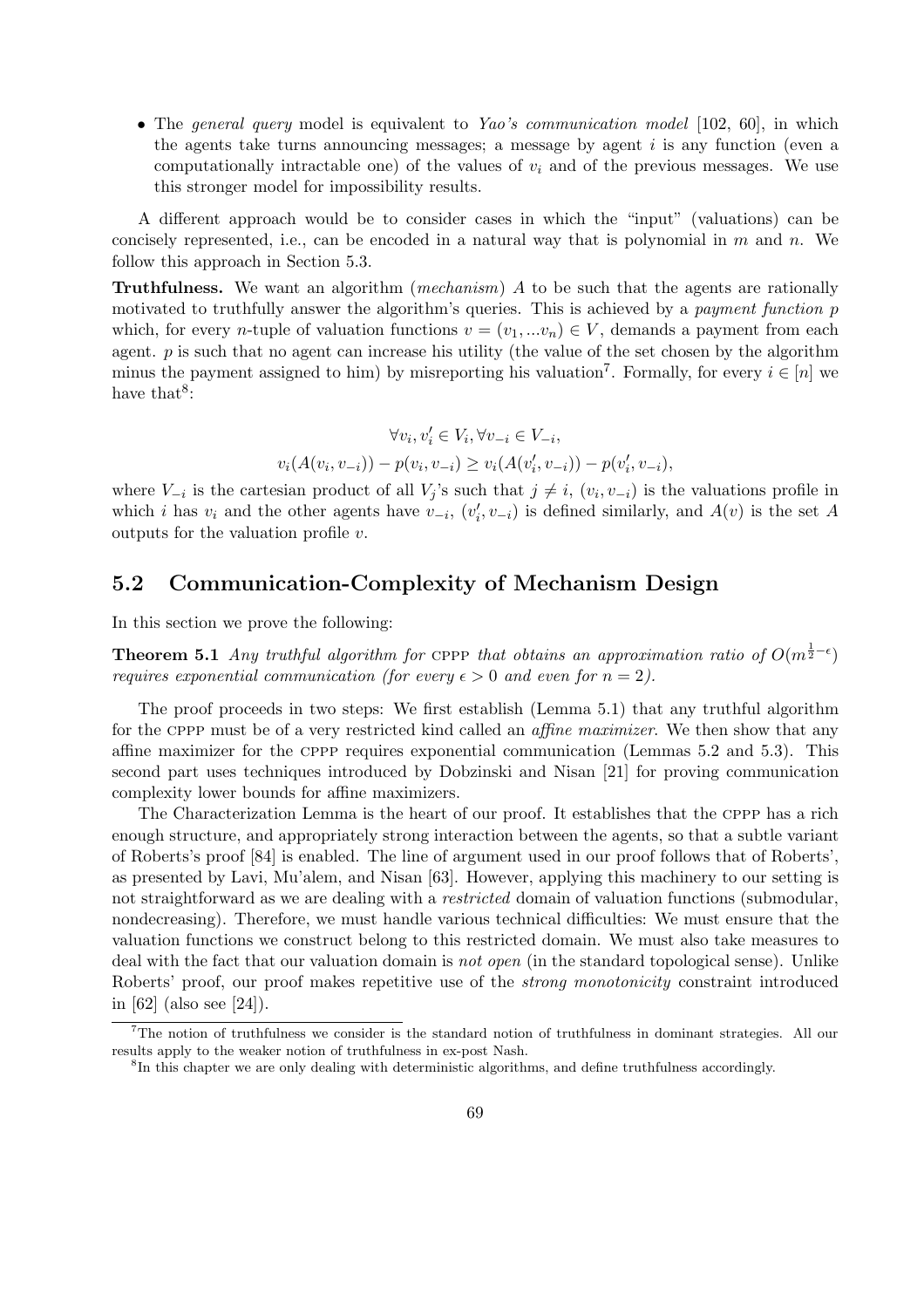#### 5.2.1 The Characterization Lemma

Let A be an algorithm for the nondecreasing submodular CPPP with  $m$  resources and parameter k. We define A's range  $R_A$  to be the resource subsets of size k that are output by A for some input, i.e.,  $R_A = \{S | \exists v = (v_1, ..., v_n) \text{ s.t. } A(v) = S \}.$  Informally, A is an affine-maximizer if it always optimizes over its entire range  $R_A$ .

 $[84]$  An algorithm A is said to be an affine maximizer if there exist nonnegative *agent weights*  $w_1, ..., w_n$  (not all equal to 0), and *outcome weights*  $\{C_S\}_{S\in R_A}$  such that

$$
\forall v = (v_1, ..., v_n)
$$

$$
A(v) \in argmax_{S \in R_A} [(\Sigma_i w_i v_i(S)) + C_S].
$$

**Lemma 5.1** Any truthful algorithm for the nondecreasing submodular cppp with  $n = 2$  is an affine-maximizer.

Remark 5.1 We note that, as we are aiming for an impossibility result, we prove the characterization lemma only for the 2-agent case. We shall later show that our inapproximability result holds even for this special case.

**Proof:** As is common in such proofs (see for example [84, 63]), we study the topological structure of vectors of valuation differences. For any pair of valuation functions  $v = (v_1, v_2)$ , we shall denote by  $v(S) - v(T)$  the vector in  $\Re^2(v_1(S) - v_1(T), v_2(S) - v_2(T))$ . We also define

$$
P(S,T) = \{ \alpha \in \mathbb{R}^2 \mid \exists v \ s.t. \ A(v) = S \ and
$$

$$
v(S) - v(T) = \alpha \}.
$$

If A is an affine maximizer that outputs a set S for the valuation functions  $v = (v_1, v_2)$  then it must hold that for every  $T \neq S$  in  $R_A$  (for some fixed agent-weights  $w_1, w_2$  and outcome-weights  $\{C_R\}_{R\in R_A}$ )

$$
(\Sigma_i w_i v_i(S)) + C_S \ge (\Sigma_i w_i v_i(T)) + C_T,
$$

which implies that

$$
\Sigma_i w_i (v_i(S) - v_i(T)) + (C_S - C_T) \ge 0
$$

Informally, observe that the inequalities above suggest that if  $A$  is an affine maximizer, then there is a line l in  $\mathbb{R}^2$  of the form  $w_1x+w_2y=0$  such that every  $P(S,T)$  has l as its lower boundary (possibly shifted by some constant  $\gamma(S,T) = C_S - C_T$  from the centre of the axes). So, to prove that a truthful algorithm A is an affine maximizer, we need to show that there are weights  $w_1, w_2$ (and  $\{C_R\}_R$ ) that induce such a line l (the same l for all choices of  $S \neq T \in R_A$ ). This is precisely what we mean to show. The reader is referred to [63] for an explanation of the geometric intuition behind the proof of Roberts' Theorem (which also underlies our proof).

Strong monotonicity. We shall require the strong monotonicity property.

An algorithm satisfies strong-monotonicity if for every  $i \in [n], v_i, v'_i \in V_i$ , and  $v_{-i} \in V_{-i}$ , if  $A(v_i, v_{-i}) = S$  and  $A(v'_i, v_{-i}) = T \neq S$  then it must hold that  $v_i(S) - v_i(T) > v'_i(S) - v'_i(T)$ .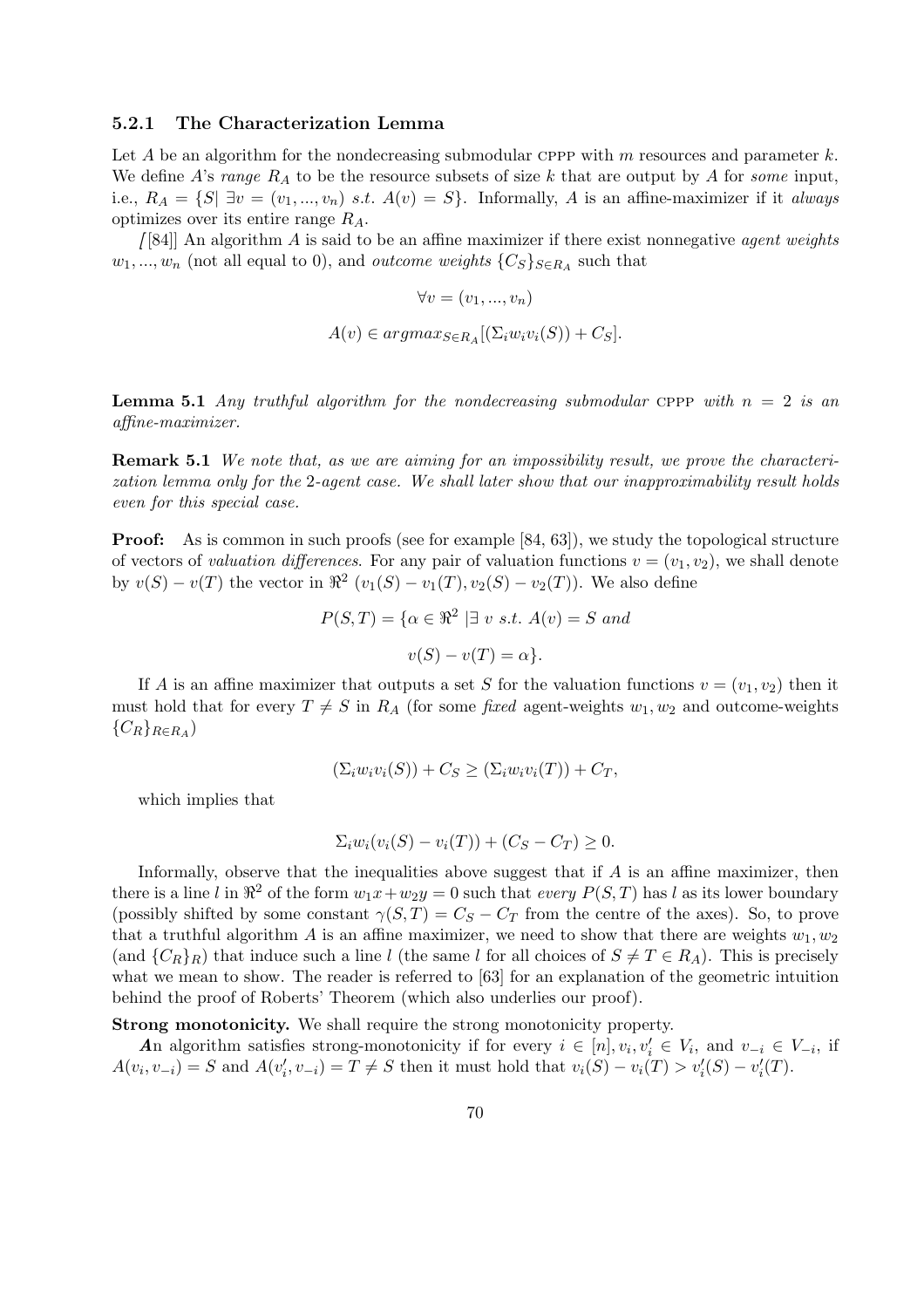Not any truthful algorithm is necessarily strongly-monotone (and vice-versa), yet we shall prove the theorem for strongly-monotone algorithms. At the end of the proof we shall revisit this assumption and explain why it can be removed. The following proposition shall play a crucial role in our proofs.

**Proposition 5.1** Let A be a strongly monotone algorithm, and let  $v \in V$  be such that  $A(v) = S$ . If  $v' \in V$  and  $v(S) - v(T) \le v'(S) - v'(T)$  (i.e.,  $\le m$  each coordinate) then  $A(v') \ne T$ .

Proof: Assume, for point of contradiction, that the conditions stated in the theorem hold and  $A(v') = T$ . Let  $v = (v_1, v_2)$  and  $v' = (v'_1, v'_2)$ . Let  $\alpha_1 = v_1(S) - v_1(T)$ . We shall prove the proposition for the case that  $\alpha_1 \geq 0$  (the other case requires a very similar construction). Let  $j \in S \setminus T$  (since all sets are of equal size such a j is guaranteed to exist). We define a valuation function  $v''_1 \in V_1$  as follows (for some arbitrarily large  $\beta > 0$ ):

$$
\forall R \quad v_1''(R) = \alpha_1 |R \cap \{j\}| + \beta |S||T|
$$

$$
-\beta(|S| - |S \cap R|)(|T| - |T \cap R|)
$$

It is easy to verify that this is indeed a nondecreasing submodular function (this construction is inspired by [32, 67]). We shall now show that  $A(v''_1, v_2) = S$ . This is because if  $A(v''_1, v_2) = Q \neq S$ then, by strong monotonicity,  $v_1(S)-v_1(Q) > v''_1(S)-v''_1(Q)$ . It is easy to show that if  $Q \neq S, T$  then this results in a contradiction (as we can set the value of  $\beta$  to be as high as we like). Observe that if we set  $Q = T$  then this too results in a contradiction. Similarly, we can show that  $A(v_1'', v_2') = T$ . However, in this case by strong monotonicity we have that  $v_2(S) - v_2(T) > v_2'(S) - v_2'(T)$ . A contradiction.

#### Main part of the proof.

Claim 5.1 Let  $\alpha \in P(S,T)$  for some  $S,T \in R_A$ . Let  $\epsilon = (\epsilon_1, \epsilon_2) \geq 0$ . Then,  $\alpha + \epsilon \in P(S,T)$ .

**Proof:** Since  $\alpha = (\alpha_1, \alpha_2) \in P(S, T)$  then, by definition, there are valuation functions  $v = (v_1, v_2)$ such that  $A(v) = S$  and  $v(S) - v(T) = \alpha$ . We prove the claim for the case  $\alpha \geq 0$  (other cases are handled similarly). Let  $j \in S \setminus T$ . We define valuation functions  $v' = (v'_1, v'_2)$  as follows:

$$
\forall R \quad v'_1(R) = (\alpha_1 + \epsilon_1)|R \cap \{j\}| + \beta|S||T|
$$

$$
-\beta(|S| - |S \cap R|)(|T| - |T \cap R|)
$$

$$
\forall R \quad v'_2(R) = (\alpha_2 + \epsilon_2)|R \cap \{j\}| + \beta|S||T|
$$

$$
-\beta(|S| - |S \cap R|)(|T| - |T \cap R|)
$$

The use of strong monotonicity (as in the proof of Proposition 5.1) and of Proposition 5.1 itself shows that  $A(v'_1, v_2) = S$ . Similarly, we can then show that  $A(v'_1, v'_2) = S$ . Observe that  $v'(S) - v'(T) = \alpha + \epsilon$ . Therefore, by definition,  $\alpha + \epsilon \in P(S,T)$ .

Claim 5.1 tells us something important about the structure of the different  $P(S,T)$  sets in  $\mathbb{R}^2$ . If a point is in  $P(S,T)$  then so are all points "above" it and "to the right" of it. Hence, each  $P(S,T)$  is defined by a lower boundary with a nonincreasing slope. However, we do not yet know that this nonincreasing slope is a straight line (and certainly not that it is the same straight line for all choices of  $S, T$ ). We shall require the two following technical propositions: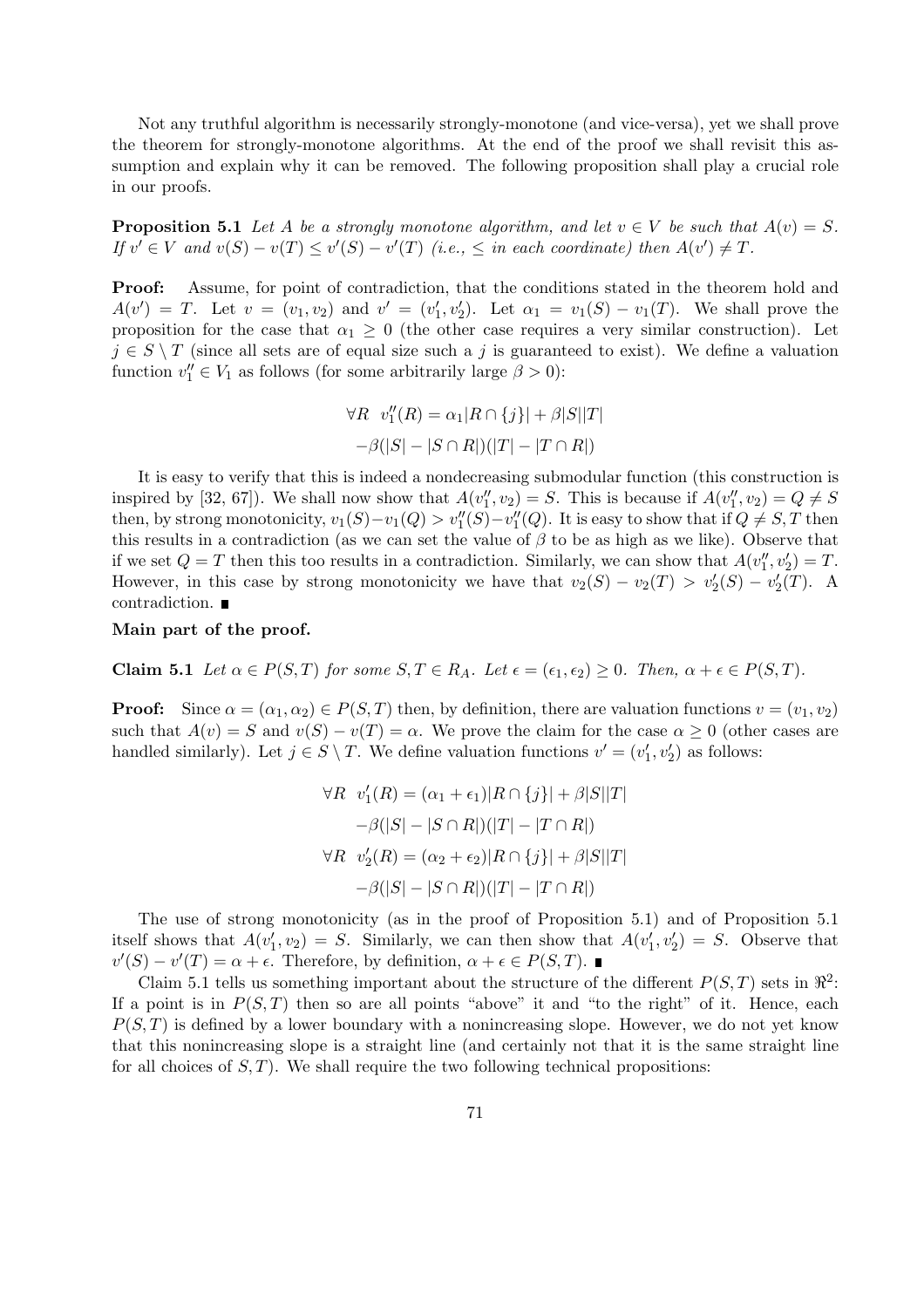**Proposition 5.2** For any  $S \neq T \in R_A$   $\alpha \in P(S,T)$  iff  $-\alpha \notin P(T, S)$ .

**Proof:** Let  $\alpha = (\alpha_1, \alpha_2) \in P(S,T)$ . Then, by definition, there exists  $v = (v_1, v_2)$  such that  $A(v) = S$  and  $v(S) - v(T) = \alpha$ . Suppose, for point of contradiction, that  $-\alpha \in P(T, S)$ . Then, by definition, there exists  $v' = (v'_1, v'_2)$  such that  $A(v) = T$  and  $v'(T) - v'(S) = -\alpha$  (or,  $v'(S) - v'(T) =$  $\alpha$ ). However, by Proposition 5.1 this is impossible  $(A(v')$  cannot equal T).

We now prove the other direction, which is equivalent to showing that if  $\alpha \notin P(S,T)$  then  $-\alpha \in P(T, S)$ . Since S is in  $R_A$  there must be valuation functions  $v = (v_1, v_2)$  such that  $A(v) = S$ . Let  $\alpha^W = v(S) - v(W)$ . We prove the proposition for the case  $\alpha \geq 0$  (other cases are handled similarly). Let  $j \in S \setminus T$ . We define valuation functions  $v' = (v'_1, v'_2)$  as follows (we choose  $\beta$  to be huge, and in particular higher than the values of all coordinates of all the different  $\alpha^{W}$ 's):

$$
\forall R \quad v_1'(R) = \alpha_1 |R \cap \{j\}| + \beta |S||T|
$$

$$
-\beta(|S| - |S \cap R|)(|T| - |T \cap R|)
$$

$$
\forall R \quad v_2'(R) = \alpha_2 |R \cap \{j\}| + \beta |S||T|
$$

$$
-\beta(|S| - |S \cap R|)(|T| - |T \cap R|)
$$

The repeated use of Proposition 5.1 for every  $W \in R_A$  such that  $W \neq S, T$  shows that  $A(v'_1, v'_2)$ must be in  $\{S, T\}$ . However, since  $v'(S) - v'(T) = \alpha$  and  $\alpha \notin P(S, T)$ , it must be that  $A(v') = T$ . Observe that  $v'(T) - v'(S) = -\alpha$ . So, by definition of  $P(T, S)$ ,  $-\alpha \in P(T, S)$ .

**Proposition 5.3** For any  $S, T, W \in R_A$ , such that no two are equal, if  $\alpha \in P(S,T)$  and  $\alpha' \in$  $P(T, W)$  then  $\alpha + \alpha' \in P(S, W)$ .

#### Proof:

Let  $\alpha = (\alpha_1, \alpha_2)$ . Let  $\alpha' = (\alpha'_1, \alpha'_2)$ . Let Y be an additive valuation function such that  $\forall j \notin S \cup T \cup W \ Y(\{j\}) = 0$  and the two following properties hold:

- $\Sigma_{i\in S}Y(\{j\}) \Sigma_{i\in T}Y(\{j\}) = \alpha_1$
- $\Sigma_{j \in T} Y(\{j\}) \Sigma_{j \in W} Y(\{j\}) = \alpha'_1$

Observe that because the number of variables is greater than the number of equations such a function Y exists. Since  $S, T, W$  are of equal size we can also assume that Y only assigns nonnegative values (otherwise increase the value of each  $j \in S \cup T \cup W$  by some identical large enough constant).

Similarly, let Z be an additive valuation function such that  $\forall j \notin S \cup T \cup W Z({j}) = 0$  and the two following properties hold:

- $\Sigma_{i\in S}Z(\{j\}) \Sigma_{i\in T}Z(\{j\}) = \alpha_2$
- $\Sigma_{j \in T} Z(\{j\}) \Sigma_{j \in W} Z(\{j\}) = \alpha_2'$

We define (for some huge  $\beta$  to be determined later) the following valuations  $v' = (v'_1, v'_2)$ :

$$
\forall R \quad v_1'(R) = Y(R) + \beta |S||T| -
$$
  

$$
\beta(|S| - |S \cap R|)(|T| - |T \cap R|)
$$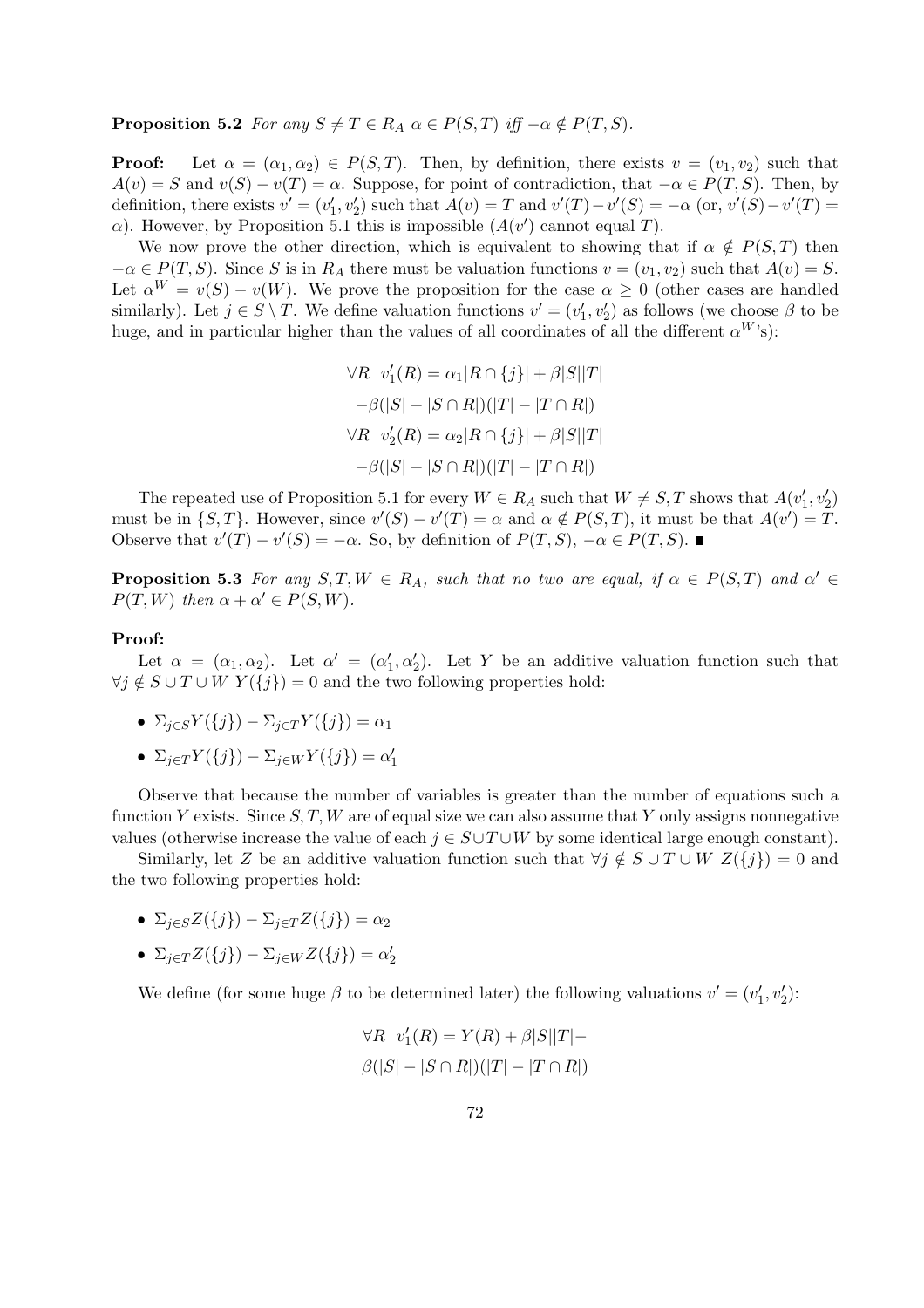$\forall R \ \ v_2'(R) = Z(R) + \beta |S||T| \beta(|S| - |S \cap R|)(|T| - |T \cap R|)$ 

Since  $\alpha \in P(S,T)$  there must be some valuations  $v = (v_1, v_2)$  such that  $A(v) = S$ . The repeated use of Proposition 5.1 (as in the proof of Proposition 5.2) shows that  $A(v') \in \{S, W\}$ . Similarly, by taking advantage of the fact that  $\alpha' \in P(T, W)$  one can show (using similar arguments) that  $A(v') \in \{S,T\}$ . We conclude that  $A(v') = S$ . Observe that  $v'(S) - v'(W) = (v'(S) - v'(T)) +$  $(v'(T) - v'(W)) = \alpha + \alpha'$ . Hence, by definition of  $P(S, W)$   $\alpha + \alpha' \in P(S, W)$ .

We shall prove our result for the case that  $\vec{0} = (0, 0) \in P(S,T)$  for every  $S \neq T \in R_A$ . This greatly simplifies the exposition and enables us to convey the main idea of the proof. The proof for the more general case is achievable via the exact same logic as presented in [63] (claim 4 and the following claims in the first proof in that paper follow from what we have proven thus far).

**Corollary 5.1** For every  $S \neq T, U \neq W \in R_A$  it holds that  $P(S,T) = P(U,W)$ .

**Proof:** Let  $\alpha \in P(S, T)$ . As  $\overrightarrow{0} \in P(T, W)$ , we have that  $\alpha = \alpha + \overrightarrow{0} \in P(S, W)$ . We also know that  $\overrightarrow{0} \in P(U, S)$ , and so  $\alpha = \overrightarrow{0} + \alpha \in P(U, W)$ .

That is, all the  $P(S,T)$  sets (for every choice of  $S,T$ ) are, in fact, the very same set, that we shall refer to as  $X$ . We shall now prove that  $X$  is convex, thus showing that the (lower) boundary of X (which we know is nonincreasing) must be a straight line<sup>9</sup>. Our proof for the convexity of X relies on the assumption that the domain of valuations  $V$  is open. Unfortunately, it is *not* true that the domain of nondecreasing submodular valuations is open. At the end of the Characterization Lemma's proof we revisit this assumption and show how it too can be removed.

A domain of valuations V is open if for each  $v = (v_1, ..., v_n) \in V$ , there is some  $\epsilon > 0$  such that for all  $v' = (v'_1, ..., v'_n)$ , if  $\forall S \subseteq M$  and  $\forall i \in [n]$ ,  $|v'_i(S) - v_i(S)| \le \epsilon$  then  $v' \in V$ .

#### Proposition 5.4 X is convex.

**Proof:** We first show that if  $\alpha, \alpha' \in X$  then  $\frac{\alpha + \alpha'}{2}$  $\frac{1+\alpha'}{2} \in X$ . Suppose, by contradiction, that  $\alpha, \alpha' \in X$ but  $\frac{\alpha+\alpha'}{2}$  $\frac{+\alpha'}{2} \notin X$ . By Proposition 5.3  $\alpha + \alpha' \in \overline{X}$ , and by Proposition 5.2  $-\frac{\alpha+\alpha'}{2}$  $\frac{+\alpha'}{2} \in X$ . However, Proposition 5.3 now implies that  $\frac{\alpha+\alpha'}{2} = (\alpha+\alpha') + (-\frac{\alpha+\alpha'}{2})$  $\frac{1+\alpha'}{2}$   $\in$  *X*. A contradiction.

By repeatedly using this fact, we can, for any  $\alpha, \alpha' \in X$  and  $\lambda \in (0, 1)$  build a series of points that approach  $\lambda \alpha + (1 - \lambda) \alpha'$ , such that any point in the series has a ball of small radius that is fully contained in X. This (and the openness of V) suffices to prove that  $\lambda \alpha + (1 - \lambda) \alpha' \in X$ .

Now we know that  $X$  is convex and therefore has a lower boundary in the form of a straight line l. Moreover, l goes through the origin of the axes  $\overrightarrow{0}$ , as by Proposition 5.2  $\alpha \in X$  iff  $-\alpha \notin X$ . So, l can be described by  $w_1x + w_2y = 0$  for some positive constants  $w_1, w_2$  (recall that l's slope is nonincreasing). Therefore, we get that A is an affine maximizer (for agent-weights  $w_1, w_2$  and by setting all outcome-weights to be 0). This concludes the proof of the lemma.

Removing the Strong Monotonicity and Open Domain Assumptions. So far, the proof of the Characterization Lemma relied on the assumptions that the algorithms in question are strongly monotone and that the domain of valuations is open. Here we exploit the following machinery to do away with these:

<sup>&</sup>lt;sup>9</sup>Observe that if we define  $-X = \{-\alpha | \alpha \in X\}$  then the convexity of X implies the convexity of  $-X$ . If X and  $-X$  are convex, their union is  $\mathbb{R}^2$ , and their interiors are disjoint (by Proposition 5.2), then they must be separated by a straight line.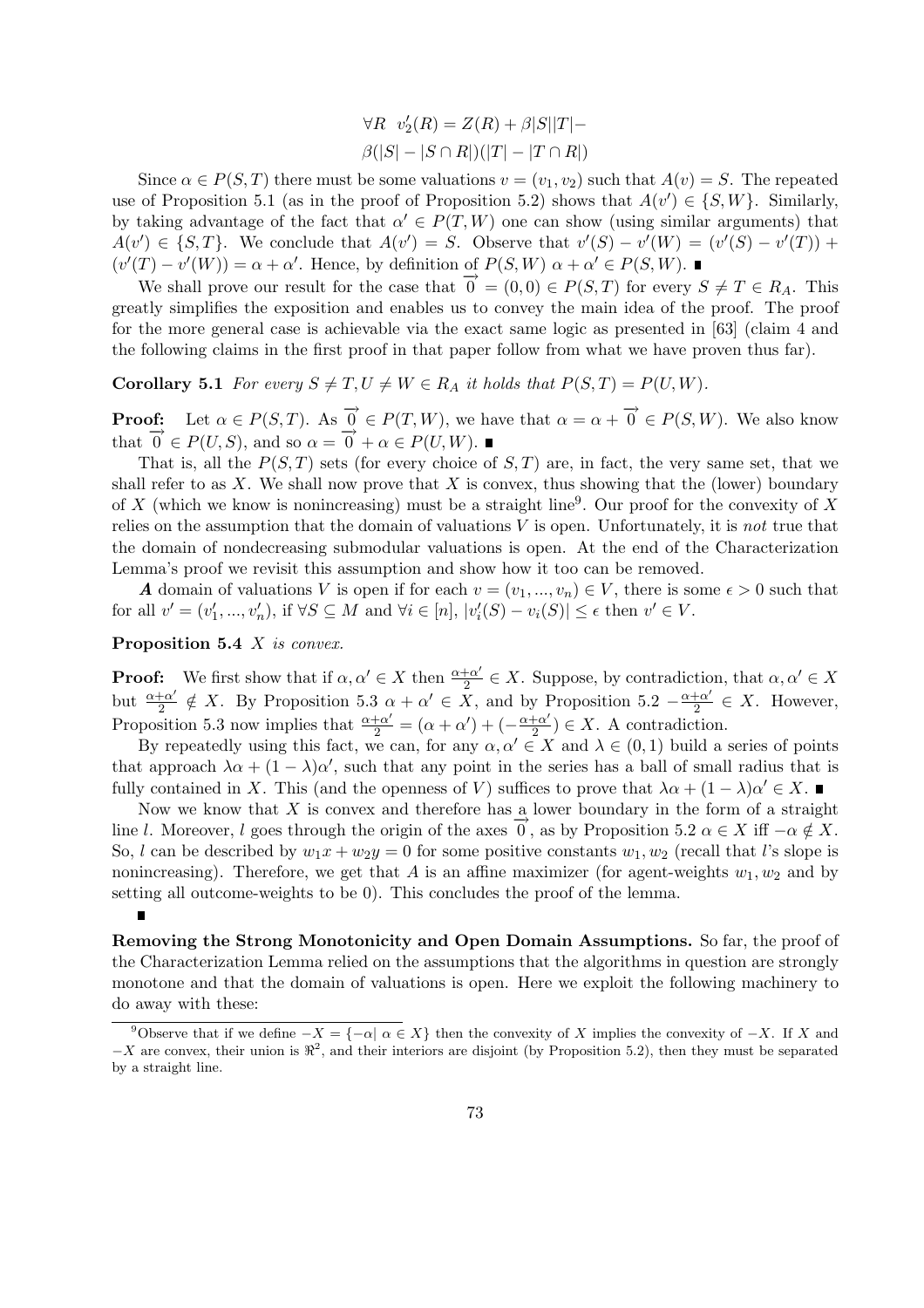**Theorem 5.2** [62] If a domain of valuations V is open, then for every truthful algorithm A there exists an algorithm  $A'$  that satisfies strong monotonicity such that if  $A'$  is an affine maximizer then so is A.

Theorem 5.2 implies the following modus operandi: We shall focus on a "rich" open subdomain of the domain of all nondecreasing submodular valuation functions. We shall show that all our arguments actually apply to that domain. Since in that domain truthfulness is equivalent to strong monotonicity (in the sense stated by Theorem 5.2) this will conclude the proof. We now provide a way to slightly tweak all constructions of valuation functions in Subsections 5.2.1 and 5.2.2 to ensure that they all belong to this open domain.

Specifically, we define the *strict domain*  $V^{strict}$  to be the domain of all valuations that are strictly nondecreasing (i.e.,  $\forall S \subset T \subseteq [m]$  and  $\forall i \in [n]$   $v_i(S) < v_i(T)$ ) and have strictly decreasing marginal utilities. (i.e.,  $\forall S \subset T \subseteq [m], \forall j \notin T$  and  $\forall i \in [n]$   $v_i(S \cup \{j\}) - v_i(S) > v_i(T \cup \{j\}) - v_i(T)$ ).

Claim 5.2  $V^{strict}$  is an open domain.

**Proof:** Consider some  $v = (v_1, ..., v_n) \in V^{strict}$ . Let  $\delta$  be the minimal gap caused by the above strict inequalities (taken over all possible sets of resources, agents, etc.). It is easy to see that  $\epsilon = \frac{\delta}{3}$ 3 meets the requirement in the definition of an open domain.

We now show that any nondecreasing and submodular valuation function can be slightly tweaked to fit in  $V^{strict}$ . Hence, we can prove our theorem for the case that all valuations ar slightly tweaked in this manner. The reader may verify that (for sufficiently small choices  $\epsilon$ ) all the arguments in this section also apply to these slightly different constructions of valuation functions.

**Claim 5.3** For any nondecreasing and submodular valuation function  $v_i \in V_i$ , and any  $\epsilon > 0$ , there exists a valuation function  $v'_i \in V_i$  that is strictly nondecreasing and has strictly decreasing marginal utilities such that  $\forall S \subseteq [m] |v_i(S) - v'_i(S)| \leq \epsilon$ .

**Proof:** Fix some  $\epsilon > 0$  and valuation function  $v_i$  that is nondecreasing and submodular. Let  $\epsilon' << \epsilon$ . Let  $g_{\epsilon'}$  be a valuation function such that  $\forall R \subseteq [m]$   $g_{\epsilon'}(R) = |R|\epsilon' - \frac{2^{|R|}}{2^{m+1}}\epsilon'$ . The reader can verify that this function is strictly nondecreasing and has strictly decreasing marginal utilities. Moreover, for any nondecreasing submodular valuation function v and for any  $\epsilon'$  it holds that  $v_i' = v_i + g_{\epsilon'}$  is *strictly* nondecreasing and has *strictly* decreasing marginal utilities.

#### 5.2.2 Lower Bound for Affine Maximizers

Let k, the number of chosen resources in the CPPP, be fixed to  $\sqrt{m}$  throughout this subsection. We shall now show that any algorithm A that obtains a reasonable approximation ratio must have a range  $R<sub>A</sub>$  of exponential size. We will then exploit affine maximization to show that the size of the range is a lower bound on the communication complexity.

**Lemma 5.2** For any algorithm A that obtains an approximation ratio of  $m^{\frac{1}{2}-\epsilon}$  to the optimal social welfare it must hold that  $|R_A| = \Omega(e^{m^{\epsilon}})$ , even for  $n = 1$ .

**Proof:** (Sketch) Consider an algorithm A with range  $R_A$ . Choose a set of resources  $V \subseteq [m]$ by sampling  $[m]$  independently with probability  $p = m^{-\frac{1}{2} + \epsilon}$ , where  $\epsilon > 0$  is small and fixed, and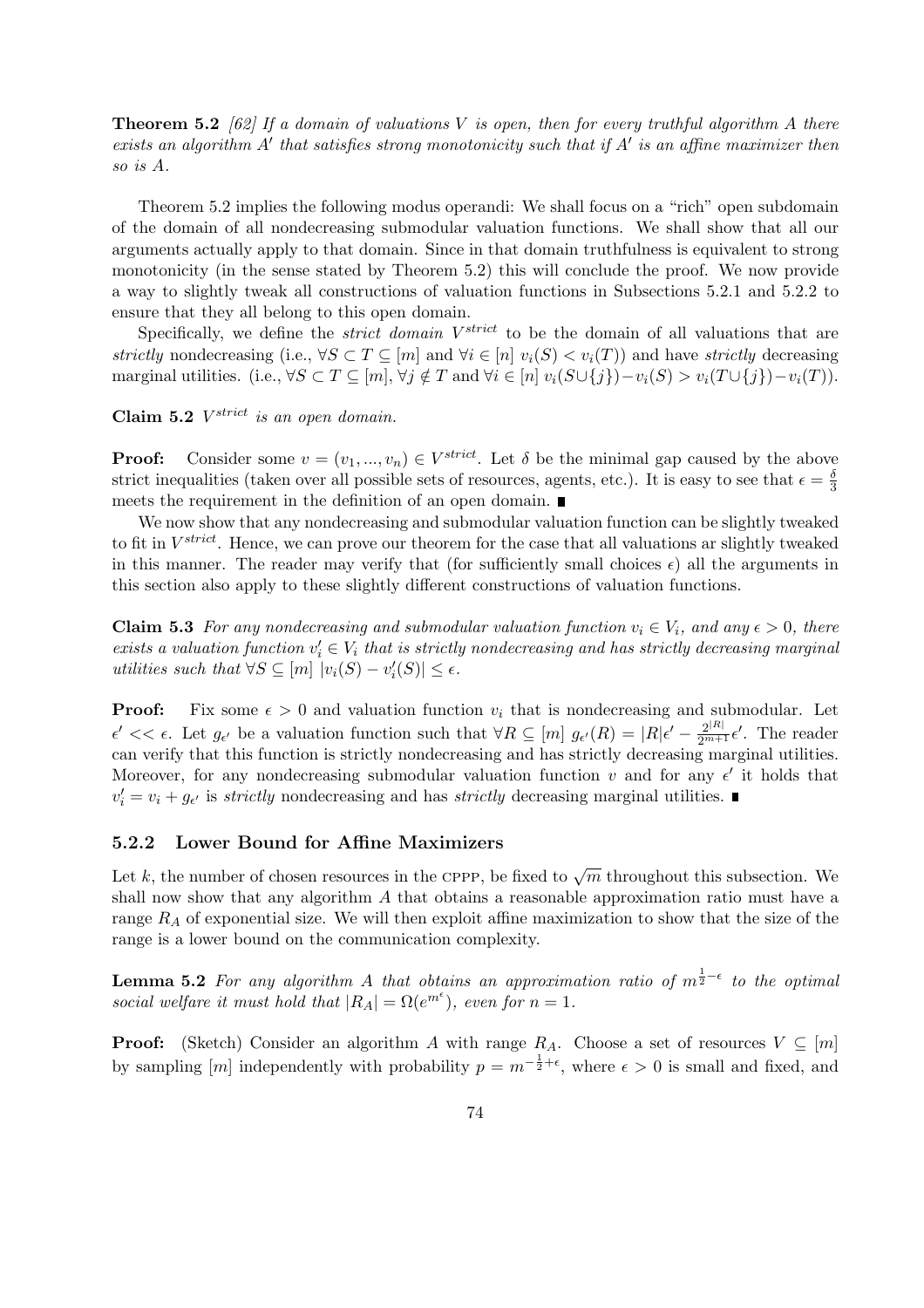consider the valuation function  $v(S) = |S \cap V|$ . We claim that, unless  $R_A$  contains at least  $\Omega(e^{m^{\epsilon}})$ sets, with high probability it approximates  $v$  very poorly.

Indeed, it follows from the Chernoff bound that, for any small  $\delta > 0$ , with probability at least  $1-|R_A|\cdot \exp(\delta^2 m^{\frac{1}{2}+\epsilon})$ , in this instance of CPPP the optimum |V| is at least  $(1-\delta)m^{\frac{1}{2}+\epsilon}$ , while the solution returned by the affine maximizer will be at most  $(1 + \delta)m^{\epsilon}$ ). The lemma follows.

The following now concludes the proof of our main result:

**Lemma 5.3** Any affine maximizer A with range  $R_A$  requires  $\Omega(|R_A|)$  communication, even for  $n=2$ .

**Proof:** (Sketch) Consider an affine maximizer A with range  $R_A$ . We shall construct two submodular valuation functions which require  $\Omega(|R_A|)$  communication in order to achieve optimality in the range R<sub>A</sub>. Recall that A maximizes  $w_1v_1(S) + w_2v_2(S) + C_S$  over all  $S \in R_A$ ; it is easy to see that one can assume  $w_1 = w_2 = 1$  for all S, w.l.o.g. Now, suppose that each agent i has a private set  $R_A^i \subseteq R_A$ , which induces the following valuation function:  $v_i(T)$  $\beta \cdot (\Pi_{S \in R_A^i} |S| - \Pi_{S \in R_A^i}(|S| - |S \cap T|)) \ \forall T \subseteq [m]$ . Note that since  $\beta$  can be arbitrarily large, w.l.o.g. we can consider the case in which  $C_S = 0$  for all  $S \in R_A$ . Observe that if A maximizes over the range  $R_A$ , it implicitly distinguishes between the case for which  $R_A^1$  and  $R_A^2$  intersect, and the case in which  $R_A^1 \cap R_A^2 = \emptyset$ . Therefore this is a reduction from the communication set-disjointness problem, establishing that  $\Omega(|R_A|)$  communication is required.  $\blacksquare$ 

## 5.3 Computational-Complexity of Mechanism Design

We now describe a simple new technique for deriving *computational-complexity* (not communicationcomplexity) lower bounds for mechanism design problems, which we believe has much broader applicability. In particular, we show that, even if agents have succinctly described valuations, cppp is inapproximable in polynomial time by truthful algorithms, unless  $NP \subseteq BPP$ . Specifically, we prove the following theorem:

Theorem 5.3 There is a class of succinctly-described, nonnegative and submodular valuation functions C such that:

- There is a polynomial-time algorithm for the CPPP with valuations in  $C$  that approximates the optimal social-welfare within a ratio of  $1-\frac{1}{e}$  $\frac{1}{e}$ .
- Any truthful and polynomial-time algorithm cannot achieve an approximation ratio better than  $m^{\frac{1}{2}-\epsilon}$  unless  $NP \subseteq BPP$  (for every  $\epsilon > 0$ ).

We shall start by proving our lower bound for affine maximizers. We shall then show how this result can be extended to any truthful algorithm.

#### 5.3.1 Lower Bound For Affine Maximizers.

We define a class of succinctly described valuation functions called "coverage-penalty valuations". A coverage-penalty valuation  $v_{F,T}$  is defined by a family  $F = R_1, ... R_m$  of m subsets of a universe U, and a subset  $T \subseteq [m]$ :  $\forall S \subseteq [m]$ ,  $v_{F,T}(S) =$  $\bigcup_{j\in S} R_j - \frac{\epsilon}{|T|}(\max\{0, |S\cap T| - \frac{|T|}{2}\})$  (for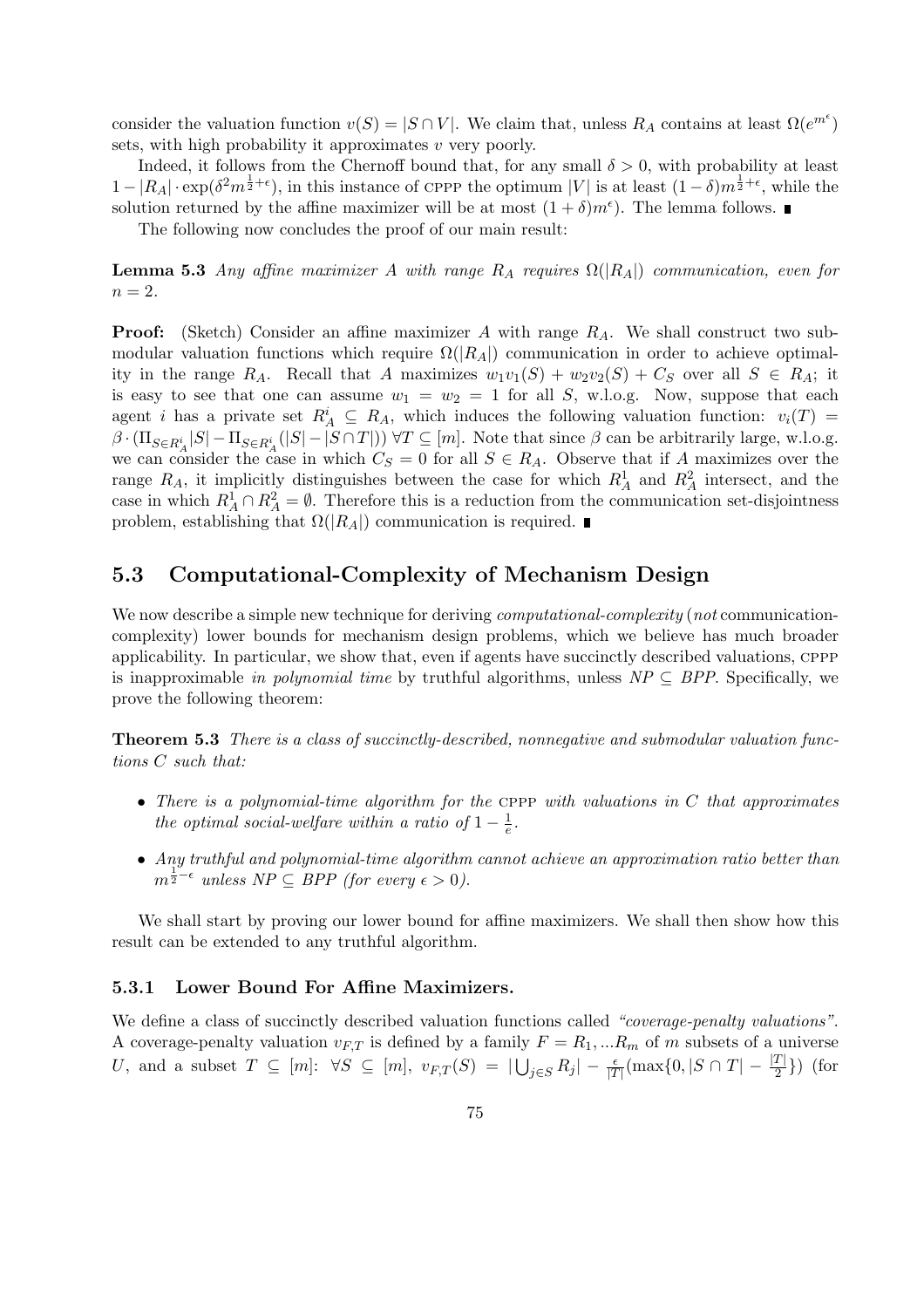some extremely small value of  $\epsilon$ ). Intuitively, for every  $S \subseteq [m]$ ,  $v_{FT}$  assigns a value that equals the number of elements in  $U$  covered by the union of the sets in  $F$  with indices in  $S$ , minus an insignificant "penalty" if  $S$  has "too many" elements in common with  $T$ . It is easy to verify that this function is indeed nonnegative<sup>10</sup> and submodular (but not nondecreasing).

Observe that for any value of k, it is easy to obtain a  $1-\frac{1}{e}$  $\frac{1}{e}$  approximation ratio for CPPP with coverage-penalty valuations (simply ignore the "penalty terms" in the definitions of the  $v_i$ 's and apply the  $1-\frac{1}{e}$  $\frac{1}{e}$  greedy approximation algorithm). We shall now show that despite this fact, any affine-maximizer fails to obtain a reasonable approximation ratio:

Theorem 5.4 No polynomial-time affine maximizer for CPPP with coverage-penalty valuations achieves an approximation ratio better than  $m^{\frac{1}{2}-\epsilon}$  unless  $NP \subseteq BPP$  (for every  $\epsilon > 0$  and even for  $n=1$ ).

**Proof:** (Sketch) Fix  $k = \sqrt{m}$  and  $n = 1$ . Let A be an affine maximizer as in the statement of the theorem (w.l.o.g. assume that the agent-weights are 1 and outcome-weights are 0).  $R_A$  consists of subsets of  $[m]$  of size  $\sqrt{m}$  that are assigned by A to different inputs. Exactly as in Lemma 5.2, it subsets of  $[m]$  of size  $\sqrt{m}$  that are assigned by A to different inputs. Exactly as in Lemma 5.2, it can be shown that  $R_A$  must contain  $\Omega(e^{m^{\epsilon}})$  sets. We now recall the Sauer-Shelah Lemma:

**Lemma 5.4** ([90, 94]) For any family Z of subsets of a universe R, there is a subset Q of R of size  $\Theta(\frac{\log |Z|}{\log |R|})$  such that for each  $Q' \subseteq Q$  there is a  $Z' \in Z$  such that  $Q' = Z' \cap R$ .

Hence, coming back to the affine maximizer, there is a subset M' of  $[m]$  of size  $\Theta(\frac{m^{\epsilon}}{\log m})$  that is "shattered" by  $R_A$ . The idea is now to embed a small, but still polynomially large, instance of an NP-complete problem in  $M'$ . We shall do this for the problem in which we have a family  $F'$ of t subsets of a universe U and wish to determine whether there are  $\frac{t}{2}$  sets in  $F'$  whose union covers the entire universe (which is known to be NP-complete). The embedding is as follows: We construct a coverage-penalty valuation function  $v$  for which each element in  $M'$  corresponds to one of the t subsets in  $F'$ , and all other elements in  $[m]$  correspond to empty sets. We set the "penalty" set" T to equal M'. Now, observe that the value of the set output by the affine maximizer A equals |U| iff there are  $\frac{t}{2}$  sets in F' whose union covers U.

The above suggests a *non-uniform* reduction from an NP-hard problem to the problem of calculating the output of the affine maximizer in question. The reason the reduction is nonuniform (and thus it does not establish NP-completeness) is because we do not know how to find  $M'$  (see [83, 91, 69] on the complexity of making Sauer-Shelah Lemma constructive). However, this non-uniform reduction is sufficient to show that if A obtains an approximation ratio better than  $m^{\frac{1}{2}-\epsilon}$  in polynomial time then NP has polynomial-size circuits, i.e., NP  $\subseteq P/poly$ .

By using the probabilistic version of the Sauer-Shelah Lemma presented by Ajtai [2] we can turn the reduction described above into a probabilistic polynomial-time reduction (thus concluding the proof of the theorem).

**Lemma 5.5** ([2]) Let Z be a family of subsets of a universe R that is regular (i.e., all subsets in Z are of equal size) and  $Q \geq 2^{|R|^{\alpha}}$  (for some  $0 < \alpha \leq 1$ ). There are integers q, l (where  $|R|, q$ and l are polynomially related) such that if we randomly choose q pairwise-disjoint subsets of  $R$ ,  $Q_1, ..., Q_q$ , each of size l, then, w.h.p., for every function  $f : [q] \to \{0,1\}$  there is a subset  $Z' \in Z$ for which  $|Z' \cap Q_j| = f(j)$  for all  $j \in [q]$ .

<sup>&</sup>lt;sup>10</sup>This may not be true if some of the R<sub>i</sub>'s are the empty set. However, this is easily handled by simply adding  $\epsilon$ to  $v_{F,T}(S)$  for every S.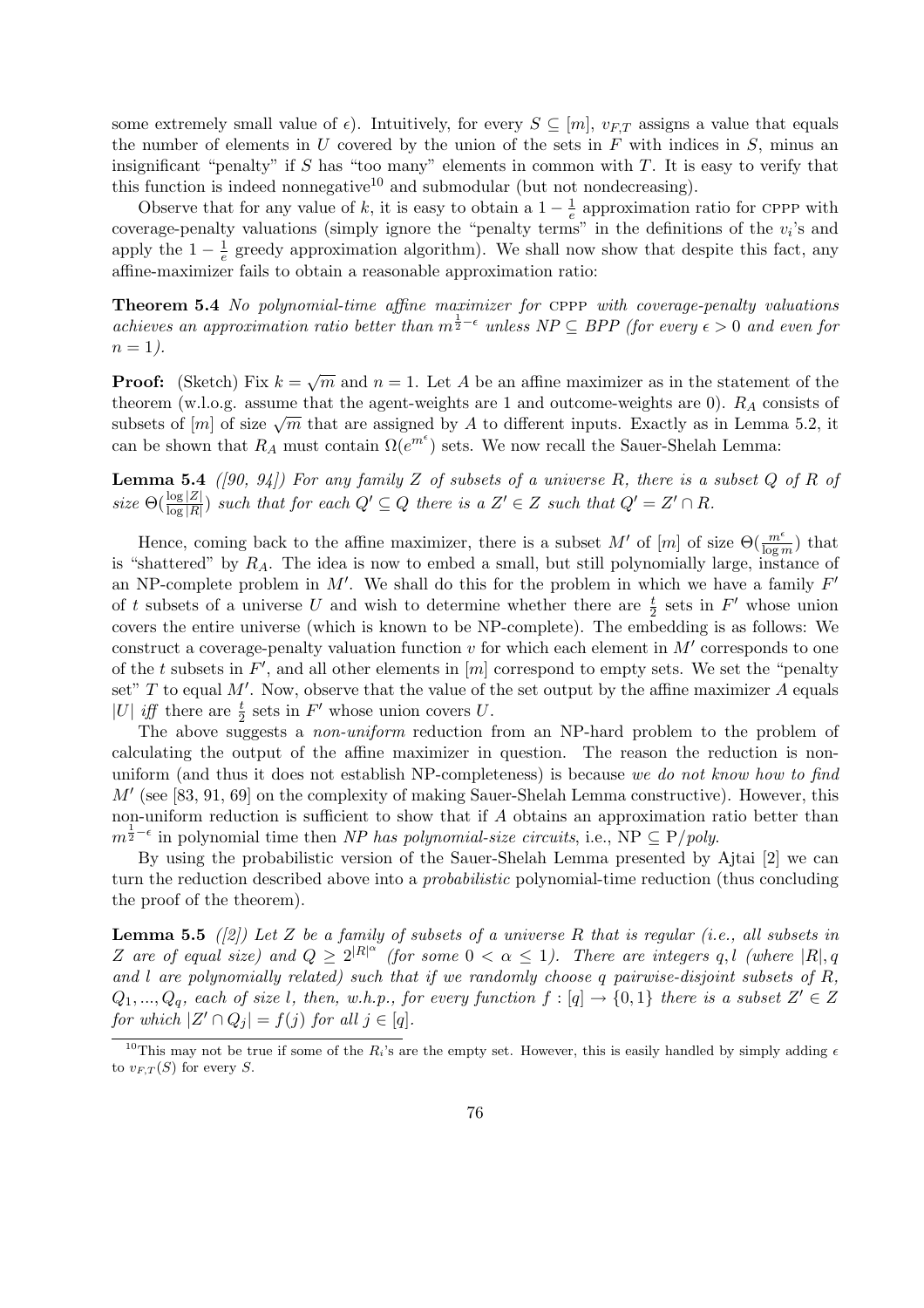The probabilistic polynomial-time reduction from our NP-complete problem is very similar to the non-uniform reduction shown above. The key idea is finding pairwise-disjoint subsets of  $[m]$  as in the statement of Lemma 5.5, and then associating each subset of the universe in the NP-complete problem with *all* elements in one of the pairwise-disjoint subsets.  $\blacksquare$ 

#### 5.3.2 Connection to Complexity Theory

This technique has an interesting projection in complexity theory: Call a language  $L \subseteq \{0,1\}^*$ exponentially dense if there is some  $\alpha > 0$ , and some integer N, such that for any integer  $n > N$  it holds that  $|L \cap \{0,1\}^n| \geq 2^{n^{\alpha}}$ . For a language  $L \subseteq \{0,1\}^*$ , define  $\text{SAT}_L$  to be the problem: "Given a CNF, is there a truth assignment in L that satisfies it?" The proof technique implies that:

**Theorem 5.5** Let L be any exponentially dense language. If  $SAT_L$  is in P, then  $NP \subseteq P/poly$ .

Observe that we do not know how to relax the computational hardness assumption to NP  $\subseteq$ BPP (e.g., via the probabilistic version of the Sauer-Shelah Lemma). For the problem CIRCUIT sat, however, we can prove this stronger result via a different technique:

**Theorem 5.6** Let L be any exponentially dense language. If CIRCUIT SAT<sub>L</sub> is in P, then  $NP \subseteq$ BPP.

**Proof:** (Sketch) To solve a given CNF  $\phi$  on n variables, start with a large enough N so that L contains at least  $2^{n^2}$  strings of length N. Now hash these N bits (by a circuit computing a sampled universal hashing function) into *n* bits. With very high probability, the  $2^{n^2}$  bitstrings in L of length N will cover, after hashing, all  $2^n$  bitstrings of length n. Then feed these n bits into a verifier circuit for  $\phi$ . It is not hard to see that, with high probability, this overall circuit, with N inputs, has a satisfying truth assignment in L if and only if  $\phi$  is satisfiable.

It would be very interesting to extend this idea (or the ideas in the proof of Lemma 5.5) to  $SATL$ .

#### 5.3.3 Extension to All Truthful Algorithms

We extend our lower bound to all truthful algorithms by relying on the following simple observation: All the submodular functions that are constructed as part of the proof of the Characterization Lemma (Lemma 5.1 in Section 5.2) are, in fact, succinctly described. We can therefore define a class of succinctly described valuation functions  $C$ , that contains the families of functions constructed in Lemma 5.1 and all coverage-penalty valuations.

It is easy to see that an approximation of  $1 - \frac{1}{e}$  $\frac{1}{e}$  is achievable for the CPPP when the valuation functions are in  $C$  (this is because coverage-penalty valuations are arbitrarily close to nondecreasing submodular valuations and all other valuations in  $C$  are nondecreasing and submodular). Because of the way we defined  $C$  one can show (by carefully applying the proof of Lemma 5.1 to this case) that any truthful algorithm for the CPPP with valuations in  $C$  is an affine-maximizer. We can now use Theorem 5.4 to obtain our result.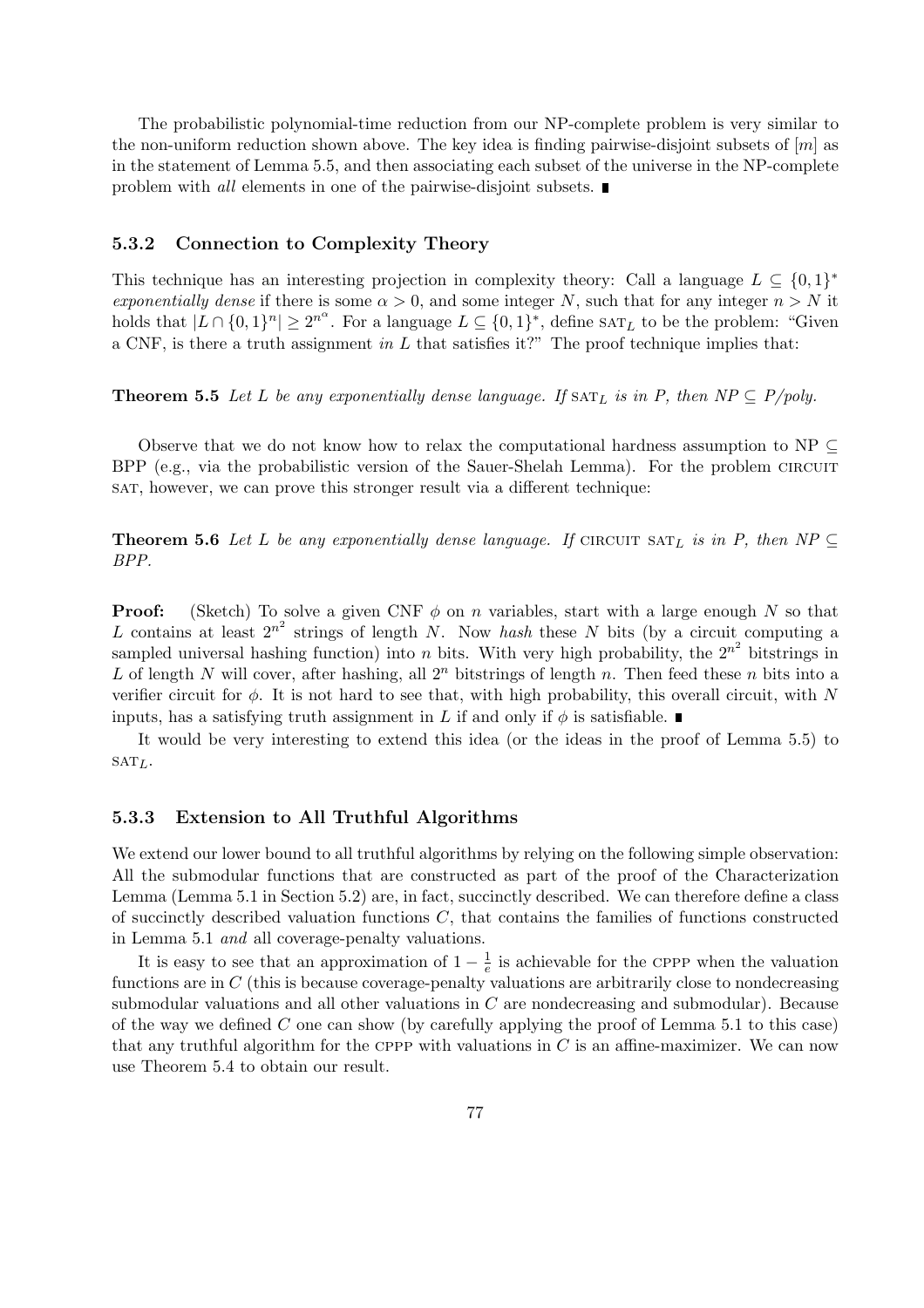### 5.4 Is APX Closed Under Truthfulness?

Over the past four decades, complexity theory has been successful in classifying optimization problems into various classes, such as P, NP, NP-hard, and APX (those problems that can be approximated within some constant factor in polynomial time). Mechanism design is about incentivecompatible optimization, in which the inputs are provided by agents who have their own objectives. What becomes of these traditional complexity classes in this new regime? That is, how much harder do problems in these complexity classes become if we insist on the truthfulness requirement? To fully answer these questions we must elaborate some more on the hardness of achieving truthfulness in various settings.

#### 5.4.1 Mechanism Design Environments

The setting. Consider the following general mechanism design setting: There is a finite set of *outcomes*  $O = \{a, b, c, ...\}$ , and a set of *strategic agents*  $N = \{1, ..., n\}$ . Each agent *i* has a *valuation* function  $v_i: A \to R$ , taken from valuation space  $V_i$ , that is his private information. The agents are self-interested and only wish to maximize their own gain. The global goal is expressed by a *social choice function f* that assigns every possible *n*-tuple of agents' valuations  $(v_1, ..., v_n)$  an outcome  $a \in O$ . We say that an algorithm (*mechanism*) computes f if its output for any profile of valuations is that of  $f$ .

We want an algorithm (mechanism) to be such that the agents are rationally motivated to execute it. This can be achieved via a *payment function*  $p$  which, for every *n*-tuple of valuation functions, demands a payment from each agent. p is such that no agent can increase his utility (the value of the outcome the algorithm outputs minus the payment assigned to him) by not adhering to the algorithm. A mechanism  $M$  is said to *truthfully implement* (or simply implement) a social choice function if its outcome for every n-tuple of agents' valuations matches that of the socialchoice function, and if it enforces payments of the different agents in a way that motivates truthful behavior. Formally, for every  $i \in [n]$  we require that:

$$
\forall v_i, v'_i \in V_i, \forall v_{-i} \in V_{-i},
$$
  

$$
v_i(M(v_i, v_{-i})) - p(v_i, v_{-i}) \ge v_i(M(v'_i, v_{-i})) - p(v'_i, v_{-i}),
$$

where  $V_{-i}$  is the cartesian product of all  $V_j$ 's such that  $j \neq i$ ,  $(v_i, v_{-i})$  is the valuations profile in which i has  $v_i$  and the other agents have  $v_{-i}$ ,  $(v'_i, v_{-i})$  is defined similarly, and  $M(v)$  is the set  $M$  outputs for the valuation profile  $v$ .

Utilitarian and non-utilitarian social-choice functions. A very common social choice function is the utilitarian function; A utilitarian function always maximizes the social welfare, i.e., finds the outcome a for which the expression  $\Sigma_i v_i(a)$  is maximized. Utilitarian functions represent the "overall content" of the agents, as they maximize the sum of agents' values. This notion of fairness is but one of several that have been considered (explicitly and implicitly) in mathematical, economic and computational literature.

A well known example of non-utilitarian fairness is the cake-cutting problem, presented by the Polish school of mathematicians in the 1950's (Steinhaus, Banach, Knaster). In problems like the cake-cutting problem the notion of fairness we strive for is max-min fairness; for every n-tuple of  $v_i$ valuations the max-min function assigns the outcome a that maximizes the expression  $min_i v_i(a)$ .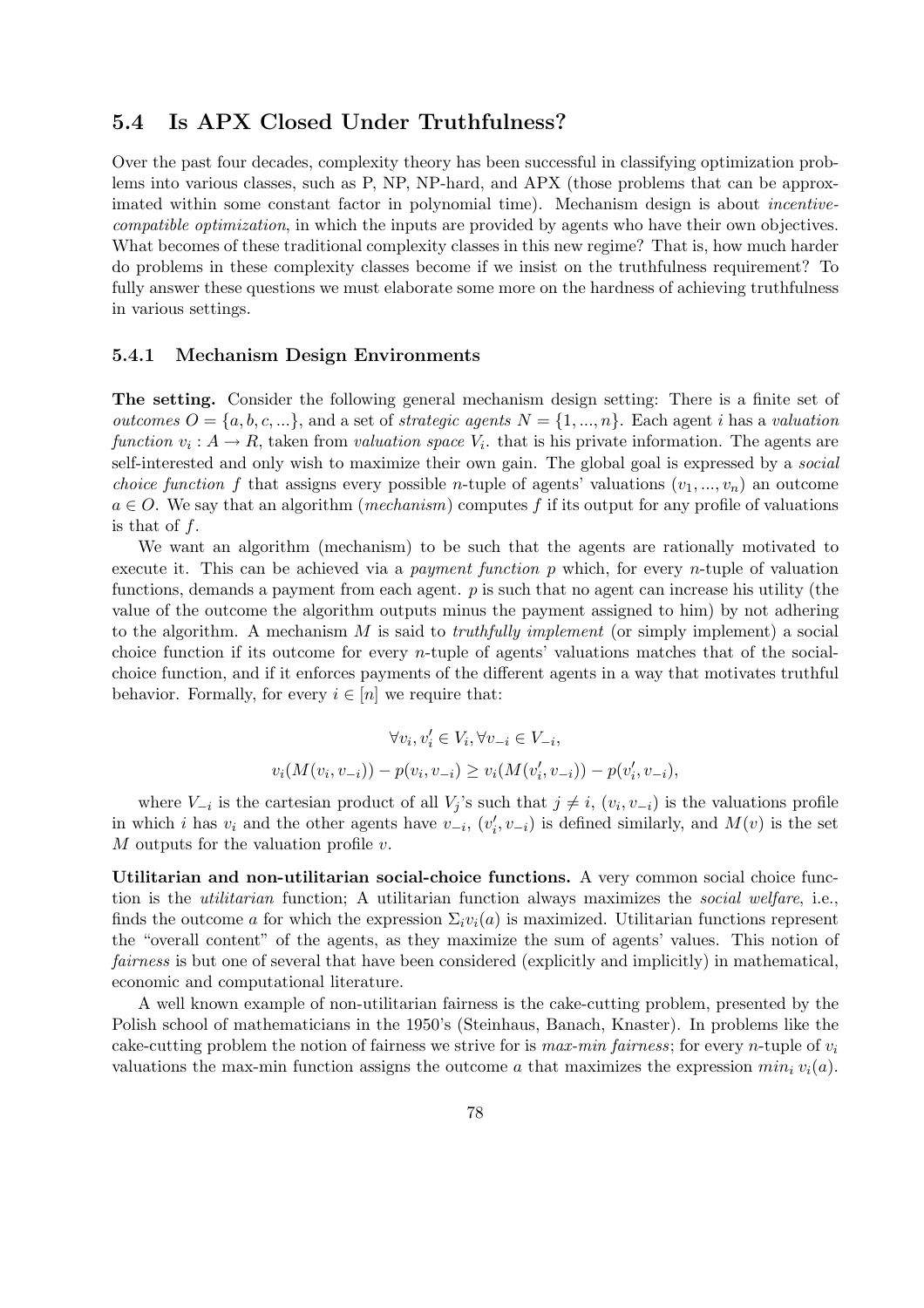Intuitively, the max-min function chooses the outcome  $a \in A$  in which maximizes the satisfaction of the least satisfied agent.

While in many computational and economic settings the social choice function we wish to implement in a truthful manner is utilitarian (e.g., cppp, social-welfare maximization in combinatorial auctions [12]), often this is not the case. Problems in which the social choice function is non-utilitarian include revenue maximization in auctions (e.g. [44]), minimizing the makespan in scheduling (e.g.  $[76, 6]$ ), minimizing congestion in communication networks, etc.

A classic result of mechanism design states that for every utilitarian problem there exists a mechanism that truthfully implements it – namely, a member of the celebrated family of  $VCG$ mechanisms [100, 17, 50]. No general technique is known for truthfully implementing non-utilitarian social-choice functions. In fact, some non-utilitarian social-choice functions cannot be truthfully implemented [62, 76]. Hence, from a computational point of view it is natural to ask how well these social choice functions can be approximated in a truthful manner. This can be seen as the mechanism-design analogue of the well known price of anarchy problem [59, 87]. In the next subsection we show that sometimes the truthfulness requirement alone (even without computational limitations) is sufficient to make optimization, or even approximation, impossible.

#### 5.4.2 Sometimes Truthfulness Alone Can Be Hard

Consider the following simple auction setting: Two items  $a, b$  are to be sold to two bidders 1, 2. Each bidder i has a valuation function  $v_i$  that assigns a value for item  $a(v_i(a))$  and a value for b  $(v_i(b))$ . The goal is to allocate one item to each bidder in a way that maximizes the the max-min fairness. We prove the following impossibility result:

Theorem 5.7 No truthful mechanism can obtain any approximation ratio to the optimal max-min fairness value in this auction.

#### Proof:

We start by defining a useful property of mechanisms called "weak monotonicity":

**Definition 5.1** Let M be a truthful mechanism. Let  $i \in [n]$  and let  $v = (v_1, ..., v_n)$  be an n-tuple of agents' valuations. Let  $v_i'$  be a valuation function. Denote by a the outcome M outputs for  $v$ and by b the outcome that M outputs for  $(v'_i, v_{-i})$ . M is said to be weakly monotone if for all such i, v, and  $v'_i$  it holds that:  $v_i(a) + v'_i(b) \ge v'_i(a) + v_i(b)$ .

[9] proves that any truthful mechanism must be weakly-monotone. For completeness, we present this simple proof.

Lemma 5.6 Any truthful mechanism must be weakly monotone.

**Proof:** Let M be a truthful mechanism. Let  $i \in [n]$  and let  $v = (v_1, ..., v_n)$  be an n-tuple of agents' valuations. Let  $v_i'$  be a valuation function. Denote by a the outcome M outputs for v and by b the outcome that M outputs for  $(v'_i, v_{-i})$ . Consider agent i. It is well known that the price an agent is charged by the mechanism to ensure his truthfulness cannot depend on the agent himself. Hence, the payment of agent i in a and b is a function of  $v_{-i}$  and of a and b respectively. We denote by  $p_i(v_{-i}, a)$  and by  $p_i(v_{-i}, b)$  i's payment in a and b respectively. It must hold that  $v_i(a) - p_i(v_{-i}, a) \geq v_i(b) - p_i(v_{-i}, b)$  (for otherwise, if i's valuation function is  $v_i$ , he would have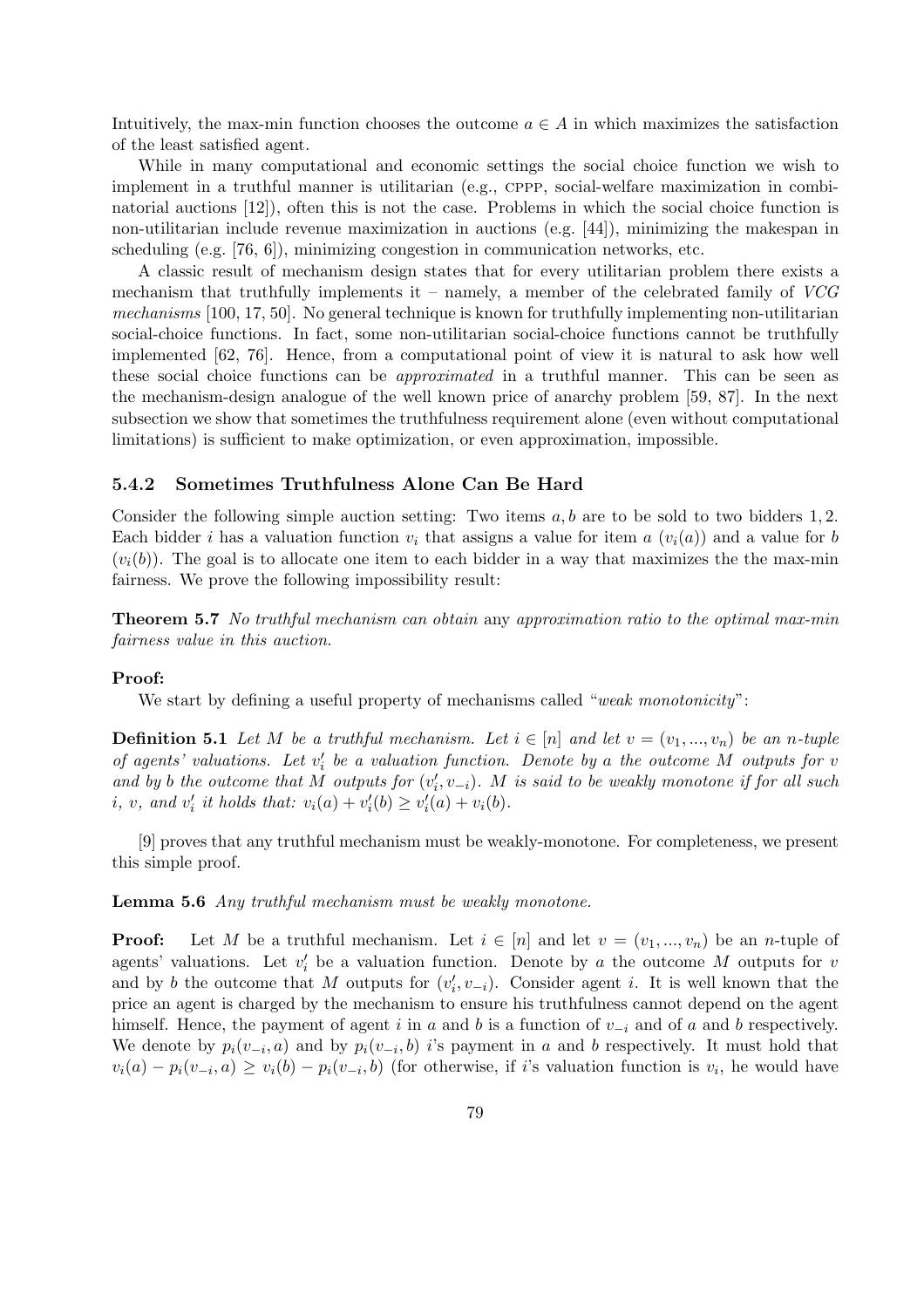an incentive to declare his valuation to be  $v'_i$ ). Similarly,  $v'_i(b) - p_i(v_{-i}, b) \ge v'_i(a) - p_i(v_{-i}, a)$ . By summing over these two inequalities we get the weak monotonicity inequality.

Going back to our auction setting, let  $c > 0$ . We define the following valuation functions:  $v_1(a) = 2$   $v_1(b) = \frac{1}{c}$   $v_2(a) = 4 - \epsilon$   $v_2(b) = 1 + \epsilon$ . Note, that the optimal allocation assigns a to agent 1 and b to agent 2, thus obtaining a max-min value of  $1 + \epsilon$ . Also note, that this allocation will also be chosen by any *c*-approximation mechanism.

We alter the valuation of agent 2 into  $v'_2$  such that  $v'_2(a) = \frac{1}{c}$   $v'_2(b) = \frac{1}{c^2} - \epsilon$ . The optimal max-min value is now  $\frac{1}{c}$ . Observe that any c-approximation mechanism must assign item b to agent 1 and item a to player 2. However, if this happens we have that:

$$
(1 + \epsilon) + \frac{1}{c} = v_2(b) + v_2'(a) < v_2(a) + v_2'(b) = (4 - \epsilon) + \frac{1}{c^2}
$$

This violates weak monotonicity, and so no truthful c-approximation mechanism exists. Since this is true for any  $c > 0$  the theorem follows.

#### 5.4.3 Complexity Classes and Truthfulness

To explain the intricate connection between traditional complexity classes and truthfulness we shall require the following definitions:

**Definition 5.2** We say that an optimization problem is decentralized if the input is assumed to be provided by different players, and if the part of the input held by each player i is a function  $v_i$ , representing that player's preferences over the possible outcomes, that assigns a real numerical value to each such outcome.

**Definition 5.3** The mechanism design version  $L_{MD}$  of a decentralized optimization problem L, is the optimization problem that is identical to L, with the exception that for every input the objective now also consists of assigning payments that induce truthful behaviour by the players (as explained in this section).

Observe that since sometimes no truth-inducing payments exist for a certain problem, it may happen that the mechanism design version  $L_{MD}$  of a decentralized optimization problem L cannot be solved at all (even if we disregard computational considerations) – see the auction example in the previous subsection.

**Definition 5.4** Let X be some complexity class. We say that X is closed under truthfulness if for every decentralized optimization problem (language)  $L \in X$ , the mechanism design version of L is also in X.

The example in the previous subsection shows that even if we disregard computational considerations, and allow our algorithms to run in time that is exponential in the size of the input, the truthfulness requirement alone may be sufficient to make an optimization problem hard to approximate within any factor. This is true even for simple and computationally-tractable (in constant time!) non-utilitarian problems like the auction setting described above. Hence, trivially classes like P and APX (those problems that can be approximated within some constant factor in polynomial time) are not closed under truthfulness.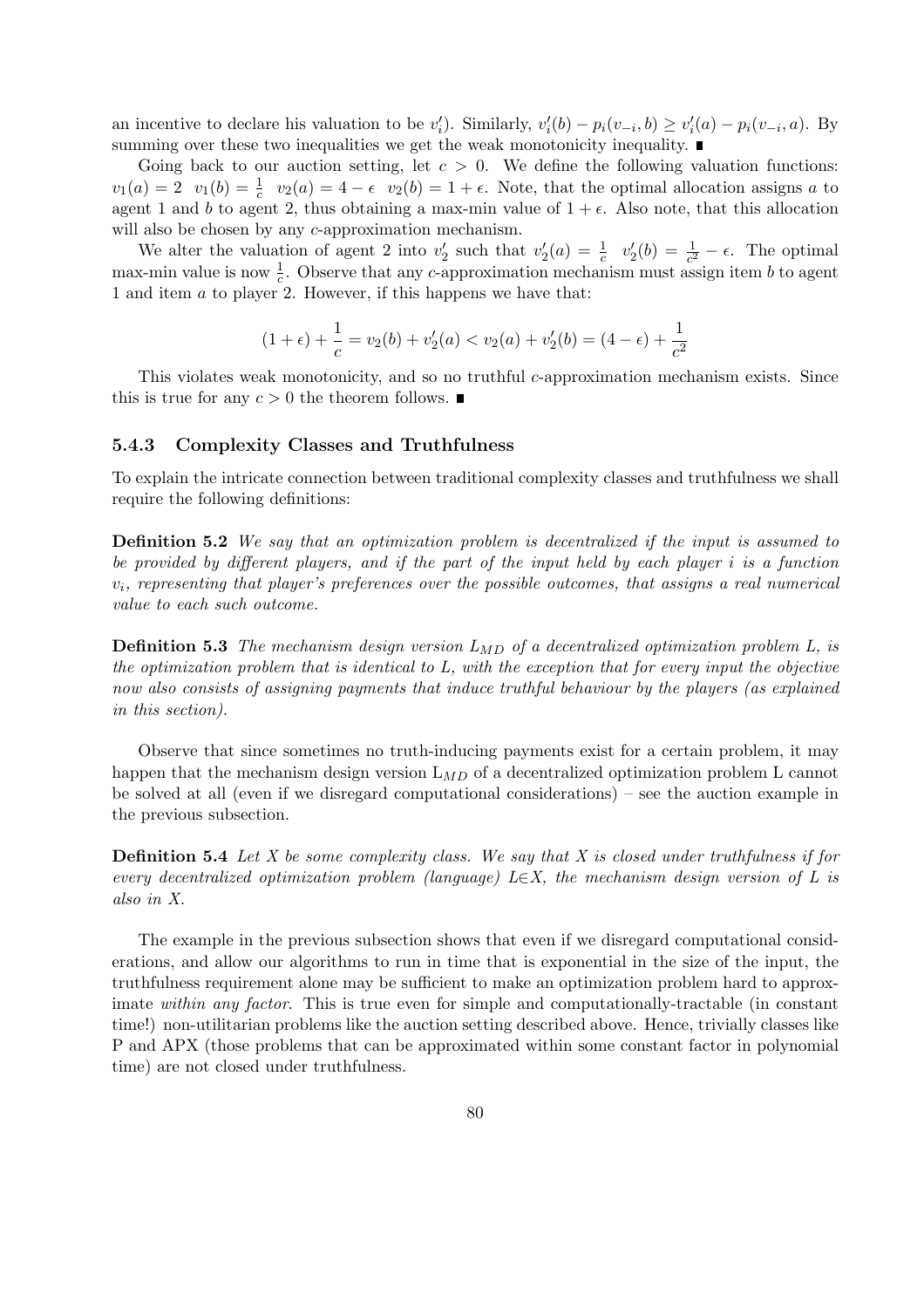In contrast, classical VCG theory implies that for any decentralized optimization problem L, in which the optimization goal is utilitarian, if L is in P, NP, or NP-hard, then the mechanism design version of L is also in P, NP, or NP-hard (respectively). What about APX?

**Definition 5.5** Let X be some complexity class. We define  $X_{util}$  to be subset of decentralized optimization problems in X in which the optimization goal is utilitarian.

As explained above, VCG theory implies that  $P_{util}$ ,  $NP_{util}$ , and  $NP$ -hard<sub>util</sub> are closed under truthfulness. Our computational-complexity result for CPPP presented in this chapter essentially states that  $APX_{util}$  is NOT closed under truthfulness (our communication-complexity result proves an analogous statement in the communication model).

## 5.5 Discussion and Open Problems

What are the limitations of our techniques? It would be very interesting to explore for which mechanism design problems one can prove characterizations similar to that shown in Lemma 5.1 (for the cppp), thus proving unconditional lower bounds. It would also be very interesting to extend the proof technique of Theorem 5.4 to other succinctly described settings. We believe that such computational hardness results can be shown for many other mechanism design problems, such as combinatorial auctions. Finally, a big computational-complexity-related open question is proving that mechanism design is computationally intractable under weaker computational assumptions. We suspect that this is possible, but the precise way of doing this eludes us at the moment.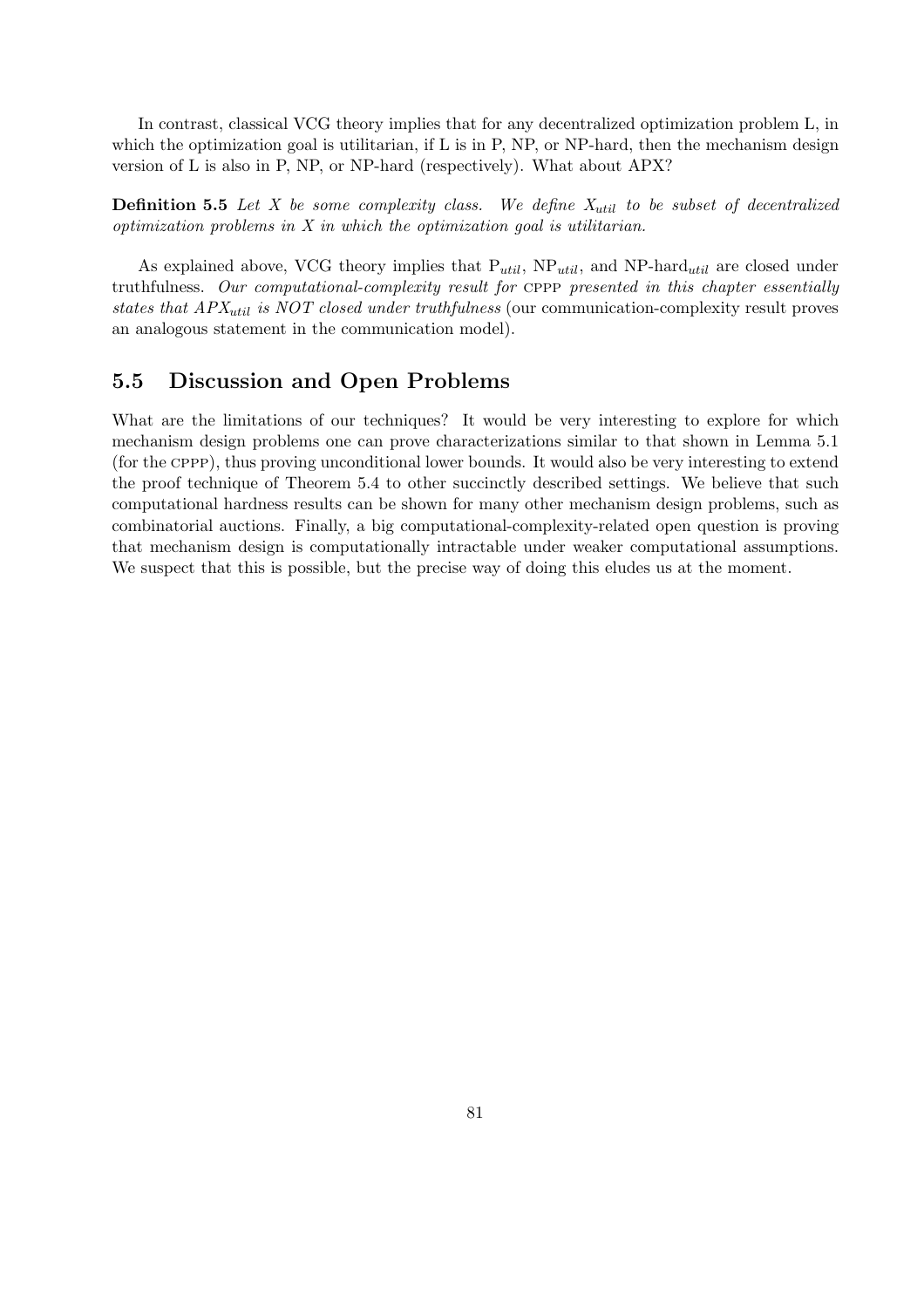## Chapter 6

# Incentive-Compatibility Can Be Costly

## 6.1 Introduction

In the previous chapter we have shown that achieving truthfulness can be hard, in the sense that for some problems the truthfulness requirement leads to inherently bad solutions for optimization problems (in terms of approximation). In this chapter we take a completely different approach to proving that truthfulness is hard to obtain. Consider the following problem: We are given an algorithm, and wish to make it incentive-compatible. This requires us to come up with a payment scheme that induces truthful behaviour by the players. As explained in the previous chapter (Section 4) such a payment scheme may not even exist. However, even if it does exist, can it be that the task of computing payments is simply too costly in terms of computation? That is, can it be that while our original algorithm was reasonable to execute, the overhead due to the demand for incentive compatibility is unreasonable? In this chapter we establish that the overhead due to the demand for incentive compatibility can be significant. Specifically, making an algorithm incentivecompatible may lead to an increase in the computational burden that is linear in the number of players. This factor can be substantial in large-scale economic settings (like the interdomain routing setting discussed in previous chapters, electronic-commerce systems, and more).

#### 6.1.1 The Communication Cost of Selfishness

Consider the goal of implementing algorithms in environments with self-interested players. We seek algorithms that admit the following two preliminary properties: First, tractability, which in this chapter we interpret in the information-theoretic sense, i.e., a low amount of information needs to be communicated in order to realize the outcome of the algorithm. Second, incentive compatibility, i.e., the existence of some payment scheme that supports the implementation of the algorithm in equilibrium. In this chapter, we show that tractability and the existence of incentive-compatible payments are insufficient to establish that implementing the algorithm in equilibrium will indeed be simple. This is due to the fact a non-trivial amount of additional communication between the different parties may be required in order to compute the equilibrium-supporting prices.

The question of how much overhead one incurs from the computation of incentive-compatible payments was recently introduced by Fadel and Segal [28], who termed this overhead the com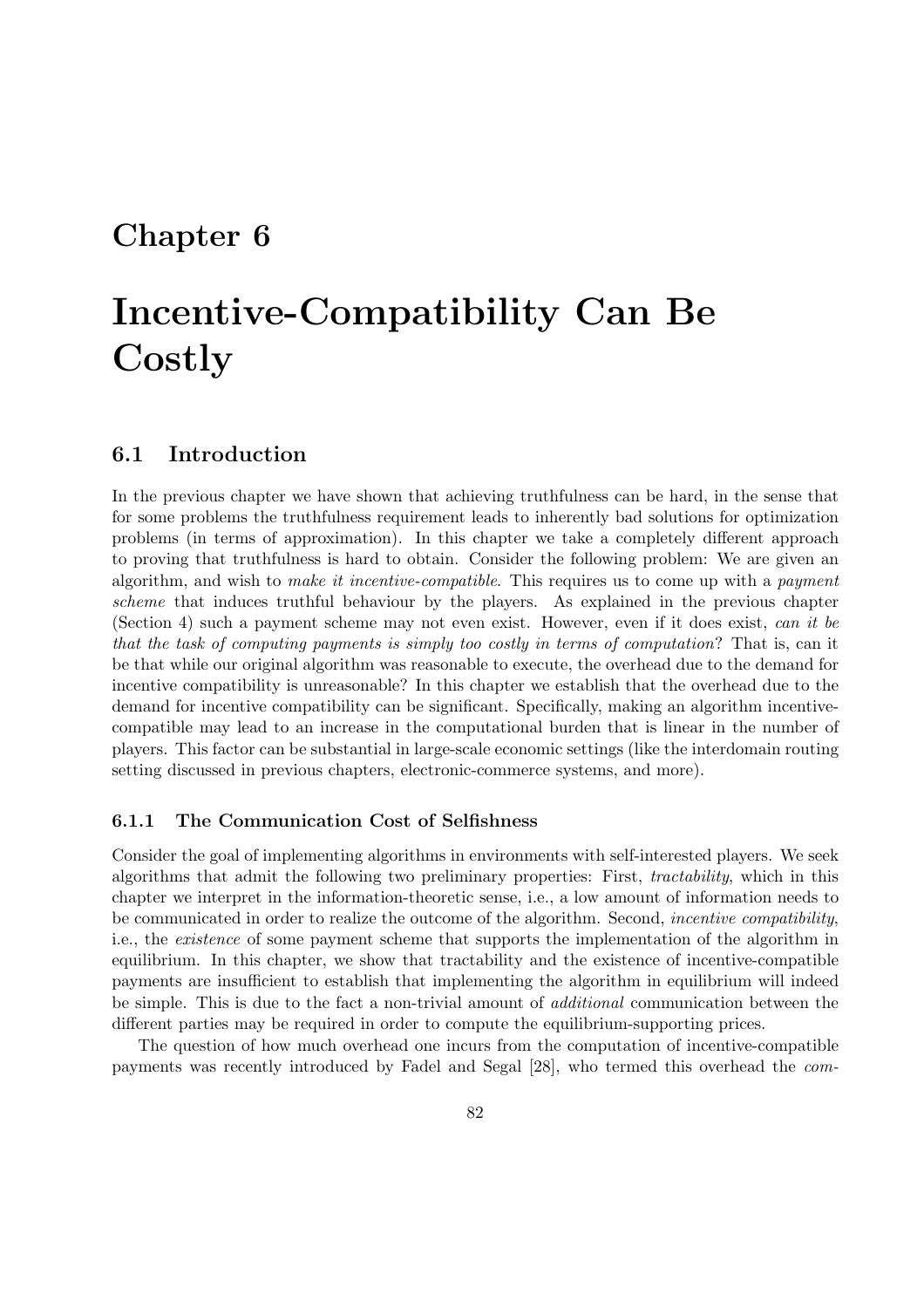munication cost of selfishness. In their paper, they studied the communication overhead both for Bayesian equilibria and for ex-post equilibria. In this work we focus only on ex-post equilibria i.e., situations in which players would not want to change their behaviour in retrospect, even if they were told (after the fact) everything about the other players. Our main result shows that the amount of communication that is required to compute equilibrium-supporting prices may increase the communication-complexity of the algorithm by a factor that is linear in the number of players.

Theorem: [Informal] There are social-choice functions such that their outcome can be computed by communicating x bits, but determining both the outcome and equilibrium-supporting prices may require about  $n \cdot x$  bits of communication, where n is the number of players.

We prove that this result holds even for very simple single-parameter domains, where in each possible outcome every player either "wins"or "loses". The theorem is proven under the common normalization assumption, which in the single-parameter domain we consider simply means that "losers" pay zero. While this assumption does not seem very restrictive at first glance, we currently do not know how to relax it. Whether a similar result can be proven without the normalization assumption is left as an open question. Our lower bound is the first evidence that the communication overhead due to the demand for incentive compatibility may be significant. This linear factor in the number of players may become substantial in large-scale economic settings (large networks, electronic-commerce systems).

#### 6.1.2 Challenges

Informally, in order to prove our main result we needed to construct a social-choice function f for which the following requirements hold:

- 1. f can be implemented in ex-post equilibrium (in single-parameter domains this means that f should be monotone, see Section 6.2).
- 2. f can be computed with low communication complexity.
- 3. Computing the equilibrium-supporting prices requires high communication complexity.

The difficulty in finding such a social-welfare function is demonstrated by contrasting such desirable functions with two classic economic problems, public goods and single-item auctions. For these problems, we show that the requirements are *not* met. This enables us to prove upper bounds for these two problems, by showing that that the additional information required to compute the equilibrium-supporting prices is *low* (up to a small constant multiplicative factor). This claim is proven in an inherently different way for each one of these problems.

Public goods: Consider a social planner who wants to know whether a bridge should be built or not. A set of players have privately known utilities from using the bridge  $v_1, ..., v_n$  and the bridge should be built only if  $\sum_{i=1}^{n} v_i \ge C$  where C is its construction cost. We prove that computing the should be built only if  $\sum_{i=1}^{n} v_i \ge C$  where C is its construction cost. We prove that computing the outcome plus the payments merely requires about three times the communication requirements of computing the outcome alone. Hence, the overhead in this case is small.

**Single-item auction:** In a single-item auction, players have private values  $v_1, ..., v_n$  for the item on sale, and our goal is to sell the item to the player with the highest value. We prove that determining the right allocation and the appropriate payments requires at most three times the communication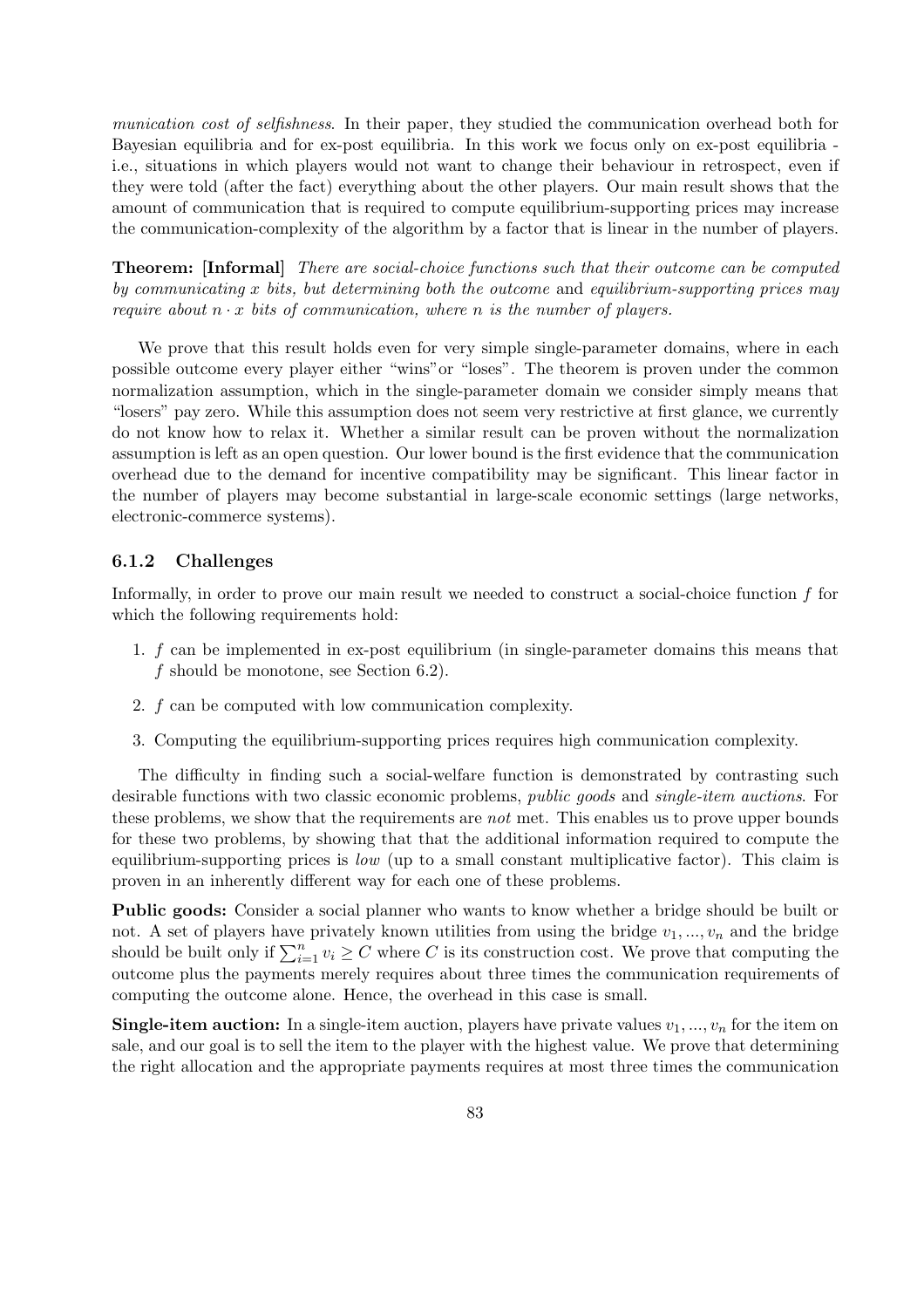needed to determine the allocation alone. For the special case of  $n = 2$ , we prove an even better upper bound. The 2-player problem turns out to be equivalent to the following interesting communication complexity problem: There are 2 players, each holding a number represented by  $k$  bits. What is the communication complexity of computing the minimum of these two numbers (such  $\sim$ that both players will know the result)? While a proving an upper bound of  $k + O(\sqrt{k})$  is fairly easy, we improve this bound to  $k + O(\log k)$ .

As these two problems illustrate, coming up with a social-welfare function for which all of our requirements hold is a non-trivial task. We stress that achieving a better lower bound than the  $n$  lower bound shown in this chapter may be hard. This is due to the fact that it is likely to involve the construction of multi-parameter non-welfare-maximizing (non-utilitarian) social-choice functions, a class of functions that is little understood.

#### 6.1.3 Related Work

Fadel and Segal [28] were the first to study the communication overhead of incentive compatibility. They proved exponential upper bounds, both for Bayesian-Nash equilibria and an ex-post equilibria. They presented a surprising matching exponential lower bound for the Bayesian case, but their only lower bound for the ex-post equilibrium case was 1 extra bit. The main open question posed in their paper remains unsolved: can the exponential upper bound for the communication overhead in ex-post implementation be matched by a lower bound?<sup>1</sup> [28] also proves a linear (in the number of players) upper bound on the communication overhead of incentive compatibility in single-parameter domains. Both [28] and our work belong to a more general line of research studying communication and information aspects of various economic environments, for example in auctions [79, 11] and in more general economic domains [10] (see [93] for a recent survey in the context of combinatorial auctions). The basic model for communication complexity was presented by Yao [102]. A survey on communication complexity can be found in [60].

#### 6.1.4 Organization of the Chapter

The rest of the chapter is organized as follows: We present our model and notations in Section 6.2. We prove a constant upper bound on the informational overhead of incentive-compatibility for the classic model of single-item auctions in Section 6.3. In Section 6.4 we prove our results for public goods problems. We present a construction that proves a linear lower bound in Section 6.5.

### 6.2 Background and The Model

#### 6.2.1 Mechanism Design

The mechanism design setting considered in this chapter is as follows: There  $n$  players, and a set of outcomes (alternatives) O. Each player i has a valuation function (sometimes simply referred to as "valuation")  $v_i: O \to \mathbb{R}_{\geq 0}$ , that belongs to a set of valuation functions  $V_i$  (a valuation functions space). A social-choice function (SCF) is a function that assigns every *n*-tuple of players' valuation

<sup>&</sup>lt;sup>1</sup>This question appears to be hard to solve. The overhead in known to be at most linear (in the number of players) for welfare-maximization objectives and in single-parameter domains [28]. In other (multi-dimensional, arbitrary objectives) domains, the space of implementable social-choice function is not well understood. Therefore, constructing such a negative example is hard.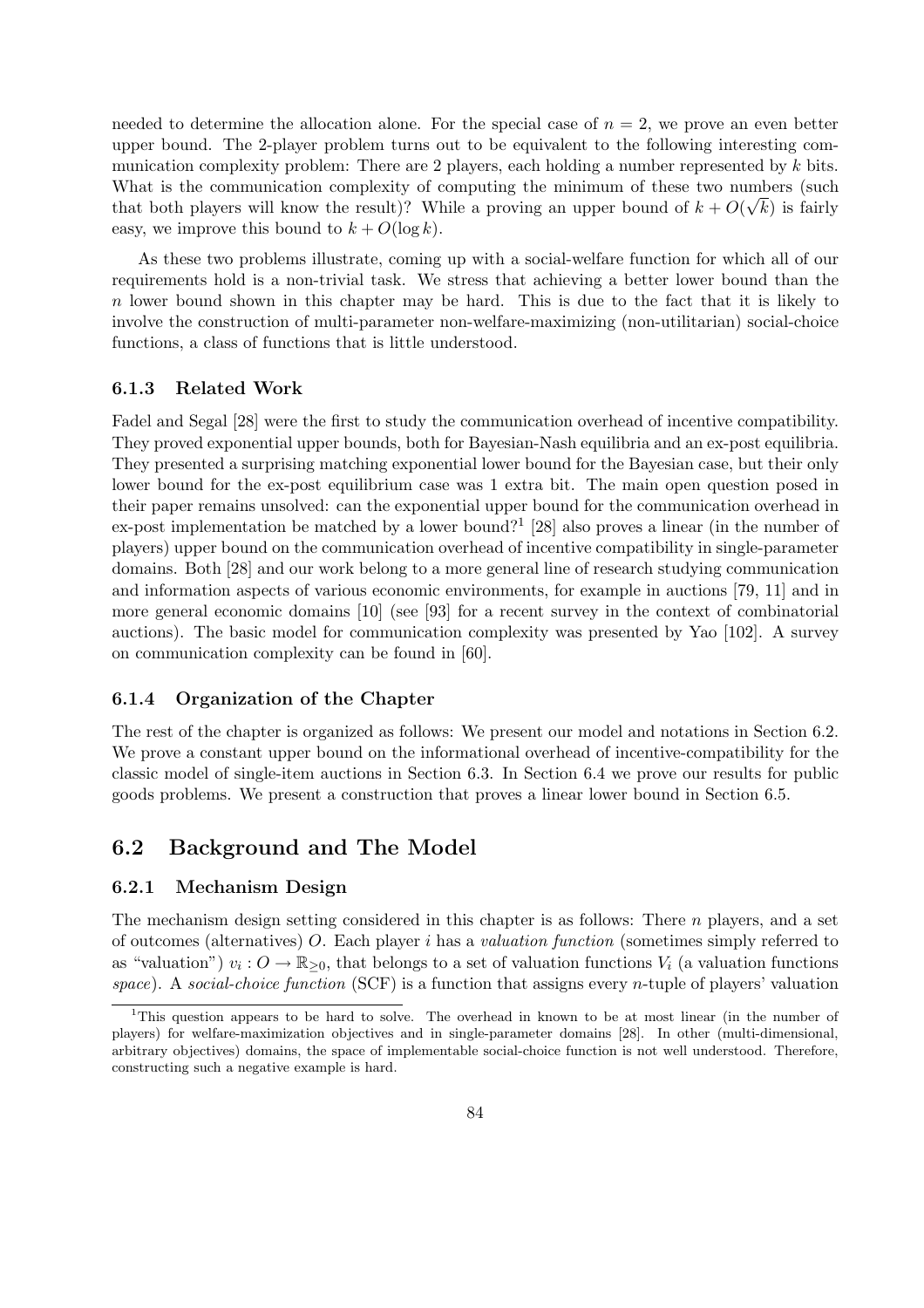functions  $v = (v_1, ..., v_n) \in V_1 \times ... \times V_n$  (valuations profile) an outcome  $o \in O$ . Each  $v_i$  is private and only known to i.

A payment function is a function  $p: V_1 \times \ldots \times V_n \to \mathbb{R}^n$ .

**Definition 6.1** A social-choice function f is said to be implementable (in the ex-post Nash sense) if there is a payment function p such that the following holds:

$$
\forall v = (v_1, ..., v_n) \in V_1 \times ... \times V_n, \ \forall i \in [n], \ \forall v'_i \in V_i,
$$

$$
v_i(f(v)) - p(v) \ge v_i(f(v'_i, v_{-i})) - p(v'_i, v_{-i})
$$

(where  $(v'_i, v_{-i})$  is the type profile in which i has type  $v'_i$  and every player  $j \neq i$  has type  $v_j$ )

Informally, f is implementable if it is possible to come up with a payment scheme that incentivizes players to report truthful information. For example, the social-choice function in single-item auctions (where the item should be sold to the player with the highest value) is  $f(v_1, ..., v_n) \in$  $\arg max_{i \in [n]} v_i$  (breaking ties lexicographically), where  $v_i$  is the value of agent i for the item. The payment scheme in a second-price (Vickrey) auction is known to implement this social-choice function in equilibrium.

In this chapter we provide several examples of single-parameter domains, where the type on a player can be represented by a single scalar. We consider specific single-parameter environments where every outcome defines whether each player "wins" or "loses" ( $f(v) \subseteq [n]$  is the set of winners). The player gains a value of  $v_i \geq 0$  if he wins, and he gains 0 when losing. We focus on normalized mechanisms in which losers pays 0. The following is a well known characterization of implementable single-parameter social-choice functions.

**Definition 6.2** A single parameter SCF f is monotone if for every player  $i \in [n]$ , all  $v_{-i} \in V_{-i}$ and all  $v'_i > v_i$  s.t.  $v'_i, v_i \in V_i$  it holds that if  $i \in f(v_i, v_{-i})$  then  $i \in f(v'_i, v_{-i})$ .

The following observation is well known.

Observation 6.1 A single parameter SCF f is implementable if and only if it is monotonic. In the case of normalized mechanisms a winner has to pay the minimal bid she has to declare in order to win.

#### 6.2.2 Communication Overhead of Incentive Compatibility

We consider the communication problem in which each  $v_i$  is private and only known to i, and the players need to exchange information in order to compute the outcome of  $f$ . We work in the broadcast ("number on the forehead") model in which each sent bit is received by all players (and not addressed only to one player). Let  $CC(f)$  denote the communication complexity of computing the outcome of  $f$  (see [60] for an introduction to communication complexity). Informally, the communication complexity of a function is the minimal number of bits that is required to compute the function (for any input).

How much additional communication burden is imposed by the necessity to compute payments that guarantee truthfulness? Let  $CC(f, p)$  denote the communication complexity of computing the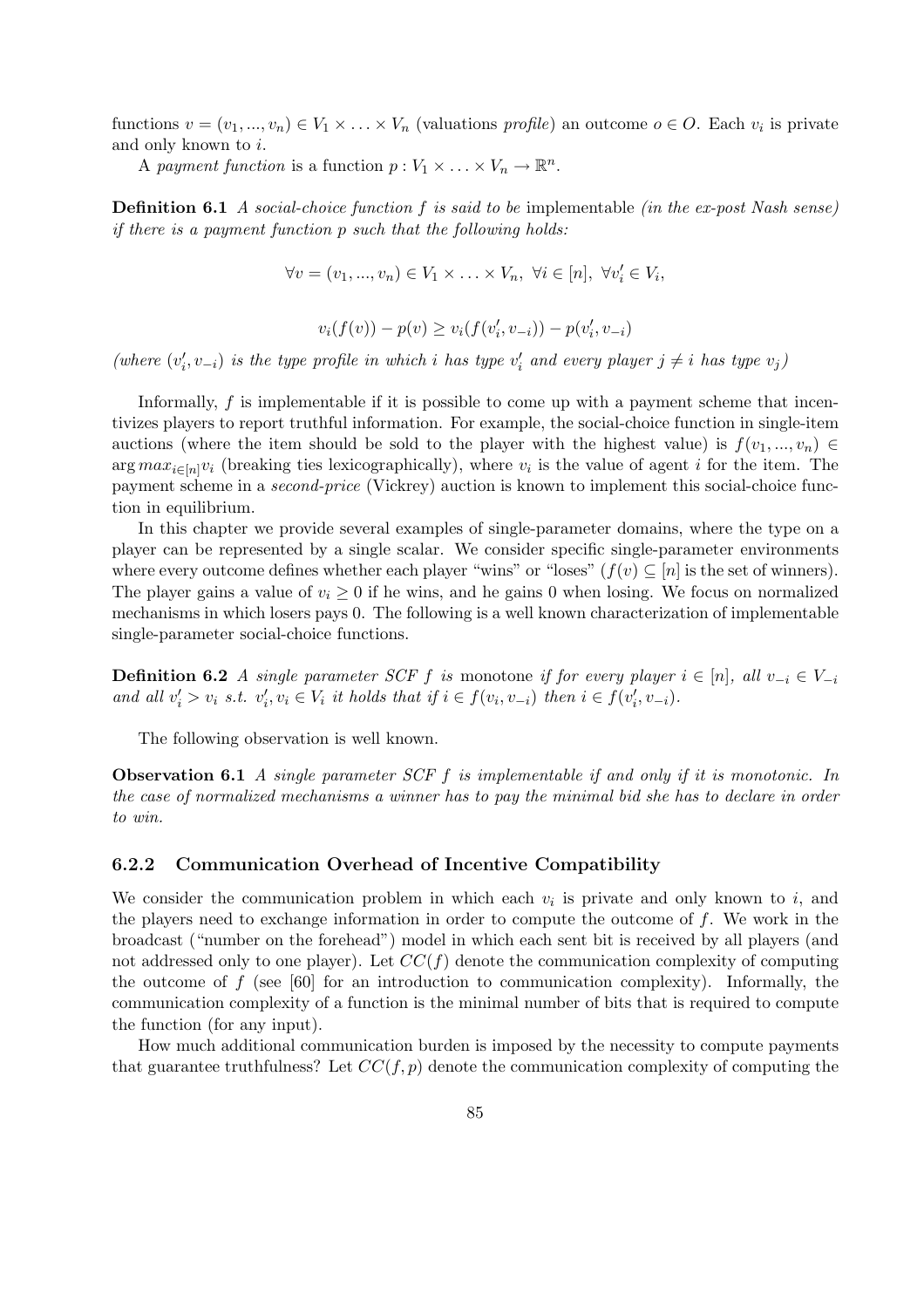outcome of f and payments that guarantee incentive-compatibility (that is, computing the outcome of both  $f$  and *some* payment function that leads to the implementability of  $f$ .).

In order to formally define the informational overhead of incentive-compatibility we need to be concrete about the information each player holds: Let  $f_k$  be a social-choice function with n players such that each player's valuation is represented using  $k$  bits of information, for some fixed  $k \in \mathbb{N}$ . Formally,  $f_k: \{0,1\}^{k \times n} \to O$ , i.e., for every  $(v_1, v_2, ..., v_n)$  with each  $v_i \in \{0,1\}^k$ ,  $f_k$  picks an outcome  $f_k(v_1, v_2, ..., v_n)$ .

**Definition 6.3** The informational overhead of incentive-compatibility (IOIC) of  $f_k$  is defined to be  $IOIC(f_k) = \frac{CC(f_k, p)}{CC(f_k)}$ .

Our main result shows that for some social-choice functions  $f_k$  a significant informational overhead may be incurred, and we prove that this holds even in single parameter domains. Formally, in such domains the valuation of a player is given by a number in  $[0,1]$  represented by k bits (k is the precision in the representation of  $v_i$ ). That is, for every player i there is some  $t_i \in \{0, ..., 2^k - 1\}$ , such that  $v_i = t_i \cdot 2^{-k}$ .

#### 6.2.3 Communication Complexity: Background and Basic Observations

This section presents some basic background of some of the tools we use from the theory of communication complexity. For a comprehensive survey on the subject we refer the reader to [60].

**Observation 6.2** If the range of function f is of size m  $(Range(f)| = m)$ , then any communication protocol for f requires at least  $log(m)$  bits.

**Observation 6.3** For any implementable function  $f_k$  with n players each holding k bits it holds that  $CC(f_k) \leq k(n-1) + \lceil \log(|Range(f_k)|) \rceil$  and  $CC(f_k, p) \leq kn$  (Range( $f_k$ ) is the set of different outcomes in the range of  $f_k$ ).

**Proof:** This is shown by considering two trivial protocols: To compute  $f_k$ , each of the players but the last one transmits all his information, and the last player computes the outcome and transmits the outcome. As there are  $|Range(f_k)|$  possible relevant outcomes,  $log(|Range(f_k)|)|$ bits are clearly sufficient to encode all these outcomes. To compute  $CC(f_k, p)$  simply let all players transmit all of their private information.

Our proofs use a common communication-complexity technique called fooling sets. Intuitively, a fooling set is a large set of possible inputs such that any communication protocol must be able to distinguish between every two of them. Fooling sets arguments are based on following well known property of communication protocols. If a protocol executes exactly the same on two inputs, it must do so on any possible "combinations" of these inputs, thus must output the same outcome. For completeness, we give provide a brief definition of the fooling-set technique below. More details can be found in the textbook [60].

Fooling sets. Suppose that some communication protocol that computes a social function f for a two-player setting cannot distinguish between  $(v_1, v_2)$  and  $(v'_1, v'_2)$ , then, that protocol cannot also tell the difference between these inputs and  $(v'_1, v_2)$ ,  $(v_1, v'_2)$ . This suggests a way for proving lower bounds on the communication complexity of social-choice functions: Find a subset of the inputs and prove that every member in this subset is assigned the same outcome, but a combination of every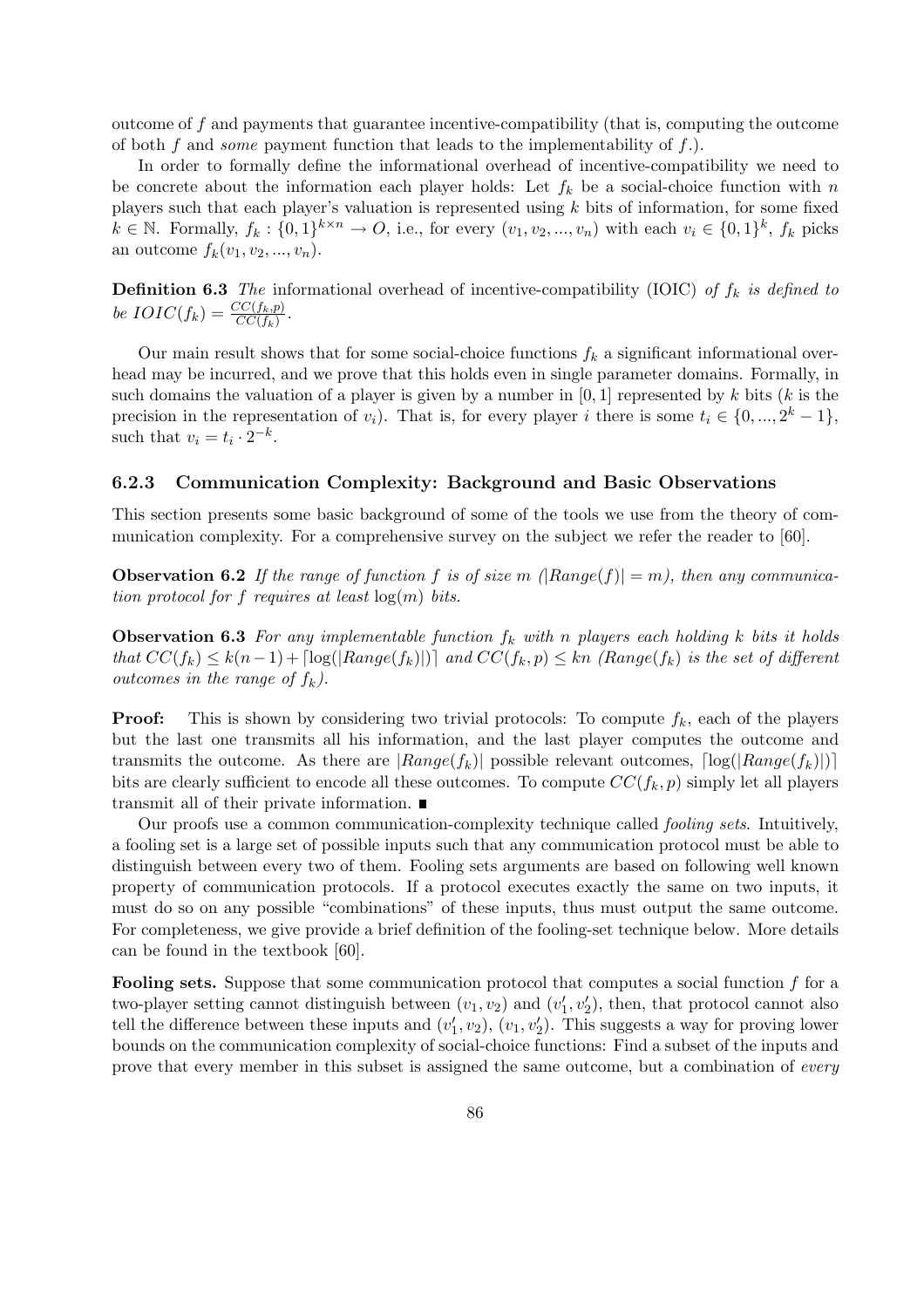two members is assigned a different outcome. This will imply that any communication protocol must distinguish between *every* two members of the subset of inputs. This, in turn, would mean that the logarithmic value of the cardinality of this subset is a lower bound on the number of bits that need to be transmitted in order to compute f. Formally, let f be a social-choice function. Let  $v, v'$  be two valuation functions. Let

$$
V_{v,v'} = \{v'' = (v''_1, ..., v''_n) | \forall i \in [n] \ v''_i = v_i \text{ or } v''_i = v'_i \}
$$

A well known fact in communication complexity (see [60]) is the following:

**Theorem 6.1 [Fooling Set Argument]** Let  $f : V = V_1 \times ... \times V_n \rightarrow O$  be a social-choice function. For every  $V' \subseteq V$  such that:

- there is an outcome  $o^* \in O$  such that for every  $v' \in V'$   $f(v') = o^*$ .
- for every  $v, v' \in V' \exists v'' \in V_{v,v'}$  such that  $f(v'') \neq o^*$

it holds that  $CC(f) \geq log(|V'|)$ .

## 6.3 Overhead in Single-Item Auctions

A well known economic setting is the single-item auction, where a seller aims to sell an item to the bidder who values it the most.

#### Definition 6.4 (SINGLE-ITEM-AUCTION)

*Input: valuations*  $v_1, ..., v_n \in \mathbb{N}$ Output: a bidder with the highest value, i.e.,  $\arg max_{i \in [n]} v_i$  (breaking ties lexicographically).

If bidder i wins his value for the outcome is  $v_i$ , otherwise his value for the outcome is 0. From SINGLE-ITEM-AUCTION we can derive the function SINGLE-ITEM-AUCTION<sub>k</sub> for the case that  $v_i = t_i \cdot 2^{-k}$  for some integer  $t_i \in \{0, ..., 2^k-1\}$  and is represented by a k-bit string. It is well known that if the winner pays the second highest price then the auction is truthful.

Next we show that for SINGLE-ITEM-AUCTION the informational overhead of incentive-compatibility is at most a small constant (3).

**Proposition 6.1** The informational overhead of incentive-compatibility for the social-choice function SINGLE-ITEM-AUCTION is at most 3.

**Proof:** To prove the claim we show that for every  $k$ , it holds for the social-choice function  $f_k$  =SINGLE-ITEM-AUCTION<sub>k</sub> that  $CC(f_k, p) \leq 2 \cdot CC(f_k) + k \leq 3 \cdot CC(f_k)$ . The last weak inequality is a result of the following claim:

Claim 6.1 For every  $n \geq 2$ , CC(SINGLE-ITEM-AUCTION<sub>k</sub>) $\geq k$ 

**Proof:** We shall prove that  $CC(f_k)$  is large by constructing a "fooling set" of size  $2^k$ . By Theorem 6.1 this shows that  $CC(f_k) \geq k$ . Consider all pairs  $(v_1, v_2)$  such that  $v_1 = v_2$ . No two such pairs can be mapped by a protocol that computes  $f$  to the same monochromatic rectangle (exactly the same execution of the protocol which leads to the same outcome). Let  $(v_1, v_2)$  and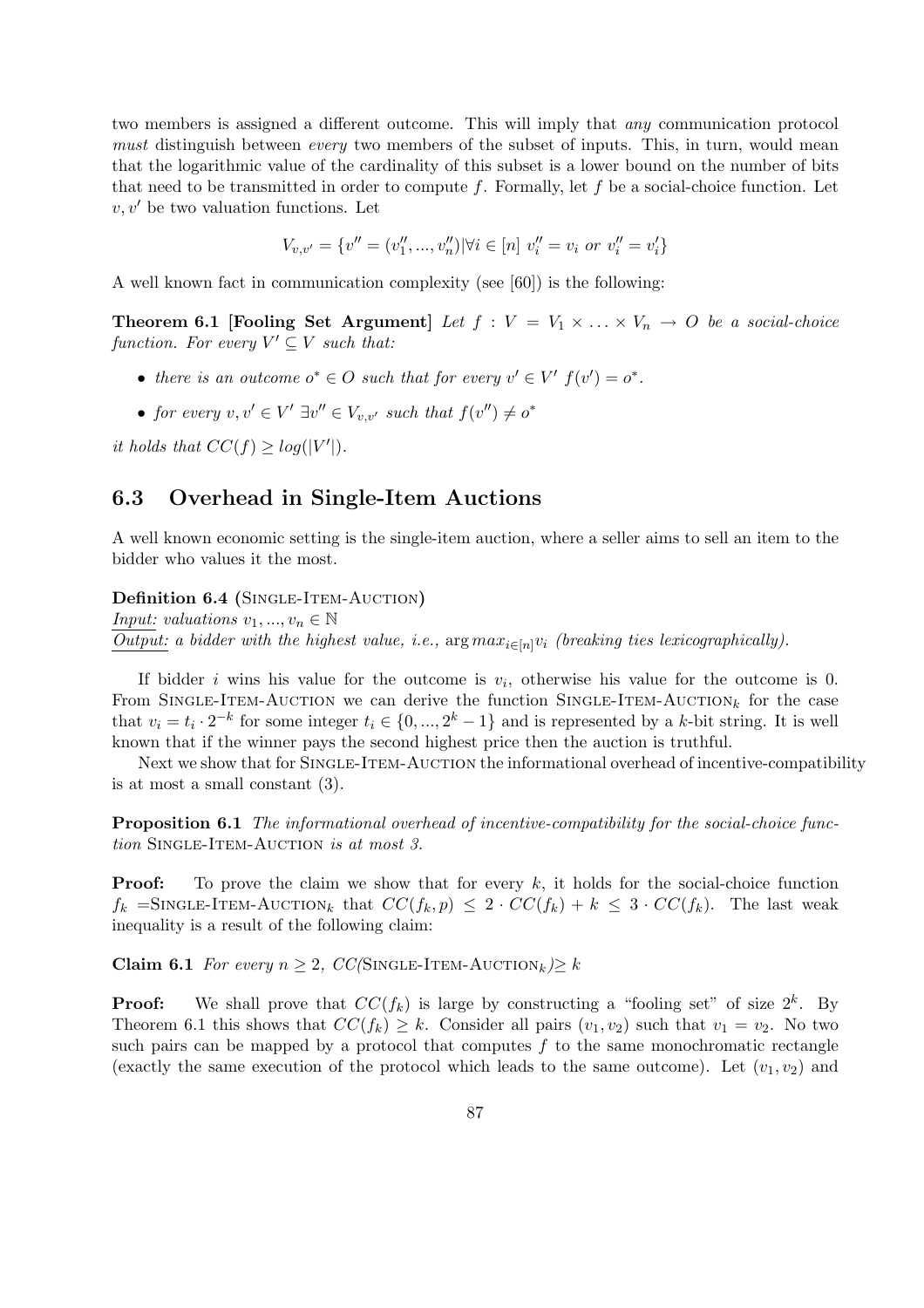$(v'_1, v'_2)$  be two such type-profiles that are mapped to the same rectangle. Observe, that for all these type-profiles bidder 1 wins and bidder 2 loses. W.l.o.g., let  $v_1 < v'_1$ . Then,  $(v_1, v'_2)$  should also be mapped to the same rectangle. However, this leads to a contradiction because in this case player 2 should win. Hence, there are at least  $2^k$  rectangles, and so any protocol that computes f must transmit at least k bits.  $\blacksquare$ 

To show that  $CC(f_k, p) \leq 2CC(f_k) + k$  we present a simple protocol for  $CC(f_k, p)$ : run the protocol for  $f_k$  to find the player with highest value. Remove the highest bidder and run the protocol for  $f_k$  again. Now the players know who is the player with the second highest value. Finally, this player transmits his value, which requires k more bits.  $\blacksquare$ 

#### 6.3.1 An improved analysis for  $n = 2$

Auctioning a single item is probably the most fundamental problem in mechanism design. In this section we present a better analysis of the communication burden in second-price auctions with two players. We present an iterative mechanism where players broadcast their information in turns, and an alphabet-changing trick that allows us to save in information (a similar protocol without changing alphabets proves a  $1 + O(\sqrt{k})$  bound).

**Theorem 6.2** For the social-choice function SINGLE-ITEM-AUCTION<sub>k</sub> and  $n = 2$ , the information overhead of incentive compatibility is at most  $1 + O(\frac{\log(k)}{k})$  $\frac{\xi(\kappa)}{k}$ ).

**Theorem 6.3** For the social-choice function SINGLE-ITEM-AUCTION<sub>k</sub> and  $n = 2$ , the information overhead of incentive compatibility is at most  $1 + O(\frac{\log(k)}{k})$  $\frac{g(\kappa)}{k}$ ).

#### Proof:

By Observation 6.1 proved in the proof for Proposition 6.1,  $CC(f_k) \geq k$ . The theorem is a direct result of the following communication-complexity lemma. In the terms of our model, it shows that for  $n = 2$ , CC(SINGLE-ITEM-AUCTION<sub>k</sub>,  $p \leq k + O(\log(k))$  (recall that in single-item auctions, an equilibrium-supporting price is well known to be the second-highest price).

**Lemma 6.1** Consider two players 1 and 2, each holds a number represented by k bits  $v_1, v_2$  (resp.). Both players can realize min $\{v_1, v_2\}$  with communication of at most  $k + O(\log(k))$  bits.

**Proof:** We present a protocol that computes  $f_k$  and incentive-compatible payments, and requires the transmission of at most  $k+O(\log(k))$  bits. It is well known that if the winning bidder is charged the value of the losing bidder then incentive-compatibility is guaranteed (this is the celebrated "second-price auction"). So, computing  $f_k$  and incentive-compatible payments can be done by finding the identity and value of the bidder with the lowest value.

We consider the following communication protocol: Let  $m = \lceil \log(k) \rceil$ . The two parties (bidders) encode their inputs (values) using an alphabet of size  $2^m - 1$ . The two parties now take turns sending the symbols ("blocks") of their input values (from most significant to least significant). The alphabet symbols are encoded using m bits and are represented by the strings  $0^m$  through  $1^{m-1}0$ . The string  $1^m$  is assigned a reserved meaning: "your previous string was not equal to mine". If one party sends the  $1<sup>m</sup>$  string, then it also sends an additional bit indicating who has the larger value, and that party then sends all of its remaining symbols (encoded normally).

What is the maximal cost of this protocol in bits? We are wasting at most two blocks and one more bit when one party discovers the differing blocks (the most wasteful possibility is if the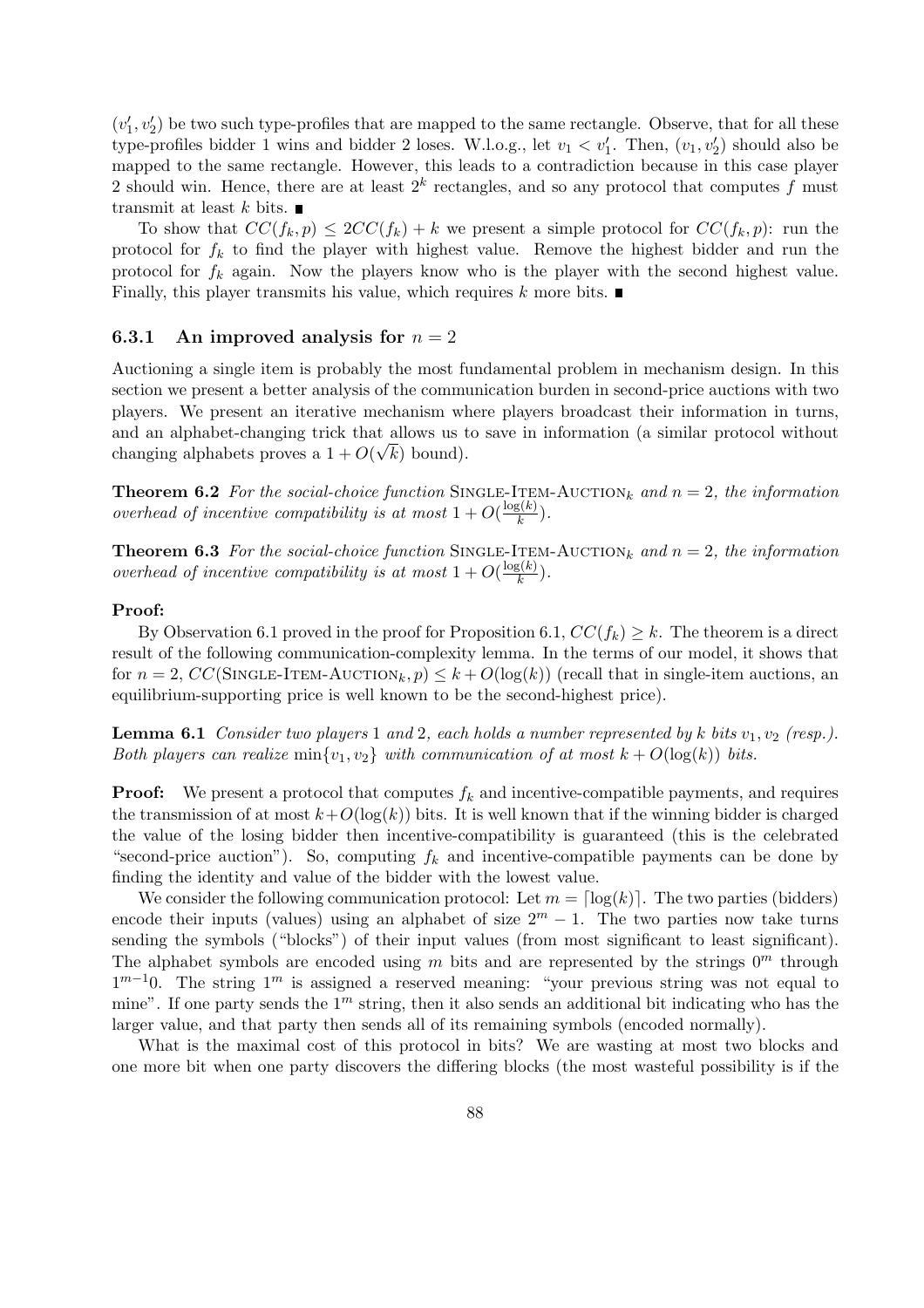non-sending party realizes that its input is smaller, in which case he needs to send the string with the reserved meaning, an additional bit indicating that he has the smaller value, and repeat the last symbol). The cost is therefore at most  $m \times R + 2m + 1$ , where R is the length of the k-bit input encoded in the alphabet of size  $2^m - 1$ . That is, the number of symbols (blocks) sent times the number of bits needed to represent each symbol, plus the number of bits in two additional blocks, and another bit. The size of R must be such that  $(2^m - 1)^R \geq 2^k$ , that is, we can set R to be  $\lceil k/\log(2^m - 1) \rceil$ . Hence, the total cost in bits (setting  $m = \lceil \log(k) \rceil$ ) is at most  $\lceil \log(k) \rceil \times \lceil k/\log(k-1) \rceil + 2\lceil \log(k) \rceil + O(1)$ , which is  $k + O(\log(k))$ .

The theorem follows. ■

We note that the proof of this result implies that the informational overhead of of incentivecompatibility for SINGLE-ITEM-AUCTION with  $n = 2$  is extremely small and tends to 1 very fast with k.

### 6.4 Overhead in the Public-Good Model

We now consider another classic economic setting - the construction of a public project ("public good"). Each player in a set of players has a "benefit" of  $v_i$  from using the public good, and the social planner aims to build it only if the sum of benefits exceeds the construction cost C. The function is defined given the parameter  $C \geq 0$ .

Definition 6.5 (C-PUBLIC-GOOD)

*Input: valuations*  $v_1, ..., v_n \in \mathbb{N}$ .  $\overline{Output:}$  "Build" if  $\sum_{i=1}^{n} v_i \ge C$ , "Do not build" Otherwise.

It is easy to observe that the payments that implement this SCF in a normalized mechanism are  $p_i = C - \sum_{j \neq i} v_j$  in the case of "Build" (and all players win). Again, we consider the derived SCF C-PUBLIC-GOOD<sub>k</sub> for the case that  $v_i = t_i \cdot 2^{-k}$  for some integer  $t_i \in \{0, ..., 2^k - 1\}$  and is represented by a k-bit string.

In the next section we consider the problem for the case of 2 agents. We show that the informational overhead of incentive-compatibility for that case is almost 2. Yet, in the following section we show that when moving to an n-player setting the overhead remains constant and does not grow with *n*.

#### 6.4.1 A Lower Bound for 2-Player Settings

We start by considering the case of only 2 players and show that there is lower bound that is almost 2 on the informational overhead of incentive-compatibility.

**Proposition 6.2** Assume  $n = 2$ . For any  $\epsilon > 0$ , for any large enough k there exists a cost C such that the informational overhead of incentive-compatibility for the social-choice function  $C$ -PUBLIC-GOOD<sub>k</sub> is at least  $2 - \epsilon$ .

**Proof:** To prove the claim we consider the SCF  $f_k = C$ -PUBLIC-GOOD<sub>k</sub> for the case that the cost C of the public good is  $1 - 2^{-k}$ .

By Observation 6.3 it holds that  $CC(f_k) \leq k+1$  (as there are only 2 possible outcomes  $|Range(f_k)| = 2$ ). In order to prove the proposition we show below that  $CC(f_k, p) \ge 2k - 1$ . This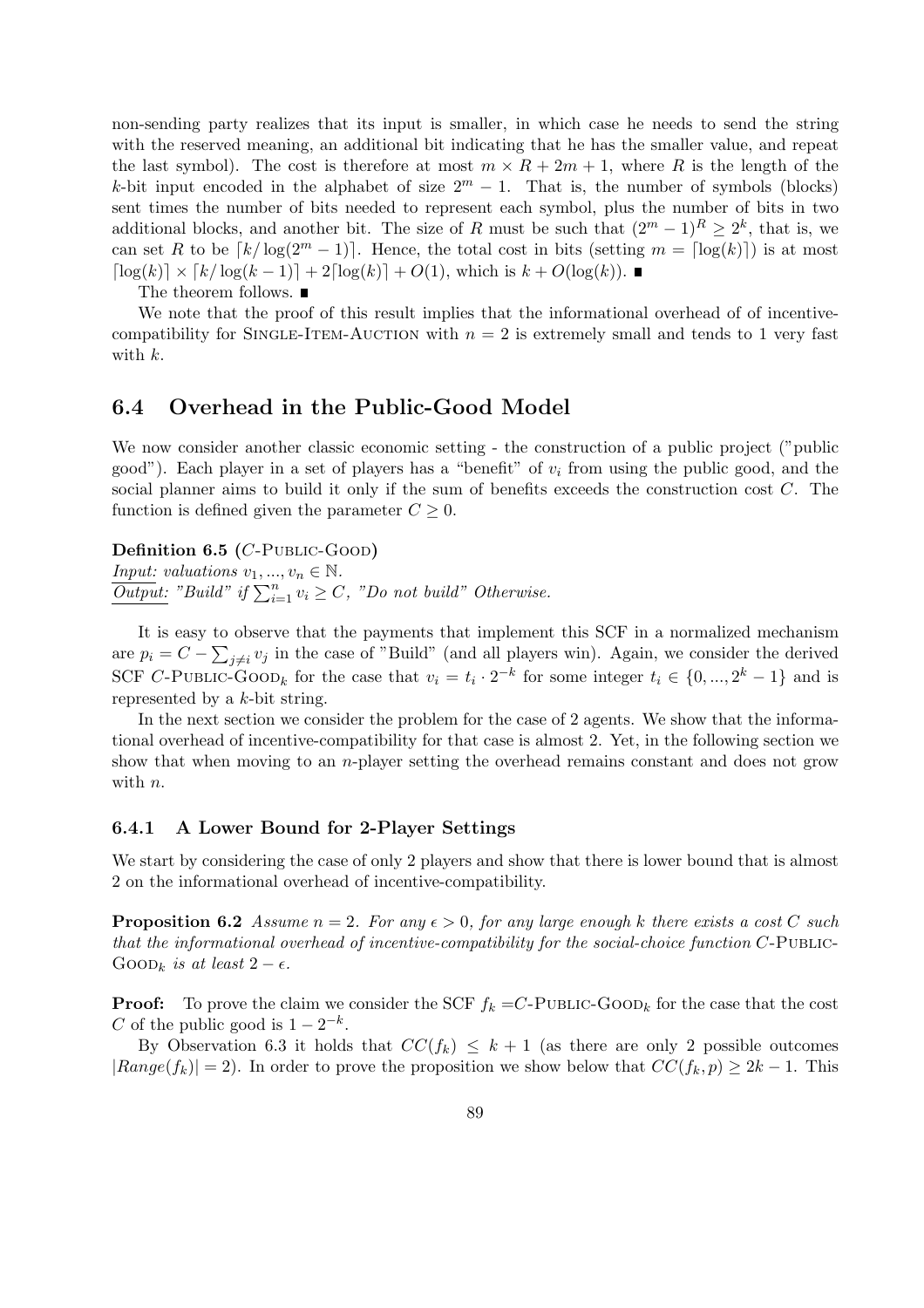implies that the informational overhead of incentive-compatibility of  $C$ -PUBLIC-GOOD<sub>k</sub> is at least  $\frac{2k-1}{k+1} = 2 - \frac{3}{k+1}$ . Clearly for any  $\epsilon > 0$  there is a k such that this is larger than  $2 - \epsilon$ . To conclude the proof of the theorem we next show that  $CC(f_k, p) \geq 2k - 1$ .

Claim 6.2 *When*  $n = 2$  and  $C = 1 - 2^{-k}$ ,  $CC(C$ -PUBLIC-GOOD<sub>k</sub>,  $p$ ) ≥ 2k − 1.

#### Proof:

Figure 6.1 describes the function  $f_k$ . We shall call any pair of possible values  $(v_1, v_2)$  a type*profile.* Observe, that there are  $2^{2k}$  possible type-profiles, out of which  $2^{2k-1} + 2^{k-1} > 2^{2k-1}$  are type profiles in which  $v_1 + v_2 \ge C$ . We shall prove that for every two type-profiles  $v = (v_1, v_2)$  and  $v' = (v'_1, v'_2)$ , such that  $v_1 + v_2 > C$ ,  $v'_1 + v'_2 > c$ , and  $v \neq v'$ , it must hold that any protocol that computes incentive-compatible payments outputs  $p(v_1, v_2) = (p_1(v_1, v_2), p_2(v_1, v_2)) \neq p(v'_1, v'_2)$  $(p'_1(v_1, v_2), p'_2(v_1, v_2))$ . This would imply that  $f_k$  has at least  $2^{2k-1}$  different outcomes in its range, which means that at least  $log(2^{2k-1}) = 2k - 1$  bits must be transmitted (by Observation 6.2).

Let  $v = (v_1, v_2)$  and  $v' = (v'_1, v'_2)$  be two type-profiles such that  $v_1 + v_2 > C$ ,  $v'_1 + v'_2 > C$ , and  $v \neq v'$  (different type-profiles in which both players win). W.l.o.g. assume that  $v_1 \neq v_2$ . Then, we shall show that  $p_2(v_1, v_2) \neq p_2(v'_1, v'_2)$ . As shown in Figure 6.1, the payment of a winning player must be the minimal value it needed in order to win. That is, the payment of player 1 is the horizontal projection on the diagonal line, and the payment of player 2 is the vertical projection on the diagonal line. Hence, if the value of player 1 is  $v_1$  then the payment of player 2,  $p_2(v_1, v_2)$ , is exactly  $C - v_1$  (that is, the minimal value of player 2 for which they both win). Similarly,  $p_2(v'_1, v'_2) = C - v'_1$ . Since  $v_1 \neq v'_1$  we conclude that  $p_2(v_1, v_2) \neq p_2(v'_1, v'_2)$ .

The theorem follows.  $\blacksquare$ 

#### 6.4.2 A Constant Upper Bound for n-Player Settings

As we have seen, for  $n = 2$  the informational overhead of the public good function is essentially  $2<sup>2</sup>$ . One might hope that a generalization of this function to an  $n$ -player setting leads to a lower bound of n. Yet we show that this is not the case.

**Theorem 6.4** Fix  $\epsilon > 0$ . For any C, the informational overhead of incentive-compatibility of the social-choice function C-PUBLIC-GOOD<sub>k</sub> with  $n \geq 3$  agents and k that is large enough is at most  $2 \cdot \frac{n}{n-1} + \epsilon \leq 3 + \epsilon.$ 

**Proof:** The players values  $v_1, ..., v_n$  are all in [0, 1] and we are interested in figuring out whether  $\Sigma_i v_i \geq C$ . Obviously in  $C = 0$  or  $C \geq n$  then the answer is trivial. So, we can consider the case  $C \in (0, n)$ . For any integer k' that is large enough, we can pick k such that  $C \cdot 2^k \in [2^{k'-1}, 2^{k'}]$ . We now consider the function  $f_k$  and normalize the input by  $2^k$ , that is, we think about the input as if each agent i has integer value  $v_i \in \{0, ..., 2^k - 1\}$  and the cost C is  $[C \cdot 2^k] \in [2^{k'-1}, 2^{k'}]$ . (note that as the values are now integers we can round up  $C \cdot 2^k$  while being left with the same decision problem). The communication complexity of the original problem is clearly equivalent to the communication complexity of the new problem after normalization.

It is easy to see that  $CC(f_k, p)$  is at most  $nk' + n$ , because of the following protocol: Ask each player if his value is at least  $C$  (this requires  $n$  bits). Ask all the players whose values are lower

<sup>&</sup>lt;sup>2</sup>It is relatively easy to derive a matching upper bound of about 2 as it is clear that  $2k$  bits are always sufficient to compute the payments and it is relatively easy to show that  $k$  bits are necessary to compute the outcome.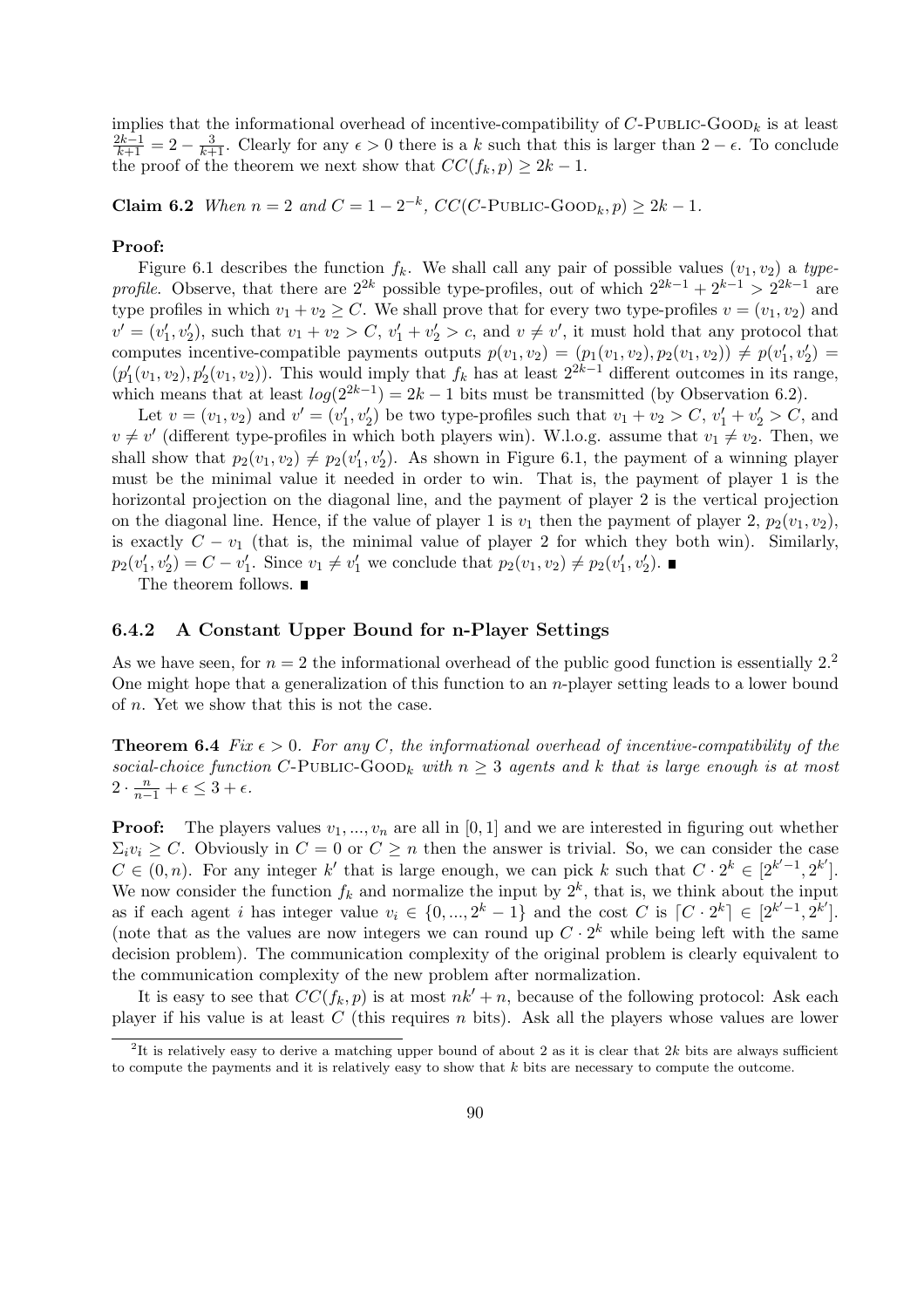than C to transmit their  $v_i$ 's (this requires k' bits per player, i.e., at most  $n \times k'$  bits). An easy observation is that this simple protocol provides us with sufficient information to calculate the prices for all players. We shall now prove a lower bound on  $CC(f_k)$  that will imply the theorem.

We prove the following lemmas:

Lemma 6.2 If  $C \leq \frac{n}{2}$  $\frac{n}{2}$ , then for large enough k' the communication complexity of determining whether  $\Sigma_i v_i \geq C$  is at least  $(\frac{n}{2} - 1) \cdot k' - f(n)$  for some function  $f(\cdot)$ .

**Proof:** We shall construct a large fooling set and invoke Theorem 6.1. Consider all the possible type-profiles  $(v_1, \ldots, v_n)$  such that  $\Sigma_i v_i = C$ . Obviously for all these type-profiles  $\Sigma_i v_i \geq C$ . However, any protocol that tries to determine whether  $\Sigma_i v_i \geq C$  cannot place any two such typeprofiles in the same monochromatic rectangle (see [60]) for the following reason: Let  $v = (v_1, \ldots, v_n)$ and  $v' = (v'_1, \ldots, v'_n)$  be two different such type-profiles. Let j be a coordinate such that  $v_j \neq v'_j$ . W.l.o.g, assume that  $v_j v'_j$ . Then, if v and v' are in the same rectangle then so is the type profile  $v'' = (v''_1, \ldots, v''_n)$  in which  $v''_i = v'_i$  for every  $i \neq j$  and  $v''_j = v_j$ . However, this leads to a contradiction because  $\Sigma_i v''_i < C$  (since the outcome of the protocol cannot be the same for v and  $v'$ ).

Hence, by finding a lower bound L on the number of possible type-profiles  $(v_1, \ldots, v_n)$  such that  $\Sigma_i v_i = C$ , we also find a lower bound on the number of monochromatic rectangles of any protocol that computes C-PUBLIC-GOOD<sub>k</sub>. This implies that  $log L$  is a lower bound on the number of bits transmitted by any such protocol. We reach L as follows: First, consider the case that  $C \leq 2^k - 1$ . We consider the following family of type-profiles:  $v_1 = C - 2^{k'-1}$ ,  $v_2 = ... = v_{\frac{n}{2}-1} = 0$ , and  $\Sigma_{i=\frac{n}{2}}^n v_i = 2^{k'-1}$ . Observe, that any type-profile in this family is such that  $\Sigma_{i=1}^n v_i = C$ . How many such type-profiles are there? There are  $\binom{2^{k'-1}+n}{n}$ 2 ) ways to distribute  $2^{k'-1}$  between  $\frac{n}{2} + 1$  players. This is bounded from below by  $\frac{2^{(k'-1)}^{\frac{n}{2}}}{(n-\frac{n}{2})^{\frac{n}{2}}}$  $\frac{(n-1)2}{(\frac{n}{2})^{\frac{n}{2}}}$ . So, any protocol that determines whether  $\Sigma_i v_i \geq C$  needs to transmit at least  $\log(\frac{2^{(k'-1)}^{\frac{n}{2}}}{2^n})$  $\frac{\frac{n}{2}(-1)^{\frac{n}{2}}}{\left(\frac{n}{2}\right)^{\frac{n}{2}}}$ ) =  $\frac{n}{2}k' - \frac{n}{2}$  $\frac{n}{2}(\log(n))$  bits.

What if  $C \geq 2^k - 1$ ? Recall that  $C \leq \frac{n}{2}$  $\frac{n}{2} \cdot 2^k$  (after the normalization) so in this case observe that for large enough k we can distribute  $\tilde{C} - (2^k - 1)$  to players  $1, ..., \frac{n}{2}$  $\frac{n}{2}$  (in some arbitrary way). This is so as these  $\frac{n}{2}$  agent can split up to  $(2^k - 1) \cdot \frac{n}{2}$  $\frac{n}{2}$ , and for large enough k it holds that  $(2^{k}-1) \cdot \frac{n}{2} \geq 2^{k} \cdot \frac{n}{2} - (2^{k}-1) \geq C - (2^{k}-1)$ . So now we are left with a cost of  $C' = 2^{k}-1$ to distribute between agents  $\frac{n}{2} + 1, ..., n$ . We can now achieve L by looking at the different ways to distribute C' between players  $\frac{n}{2}+1,\dots,n$ , i.e., such that  $\Sigma_{i=\frac{n}{2}+1}^n v_i = C'$ . How many such type-profiles are there? There are  $\frac{C'+\frac{n}{2}-1}{\frac{n}{2}-1}$ ¢ ways to distribute  $C'$  between  $\frac{n}{2}$  players. Now

$$
\binom{C'+\frac{n}{2}-1}{\frac{n}{2}-1}=\binom{(2^k-1)+(\frac{n}{2}-1)}{\frac{n}{2}-1}\geq \frac{(2^k-1)^{(\frac{n}{2}-1)}}{(\frac{n}{2}-1)^{(\frac{n}{2}-1)}}
$$

So, any protocol that determines whether  $\Sigma_i v_i \geq C$  needs to transmit at least a logarithmic factor of this number, which is  $(\frac{n}{2}-1) \log(2^k-1) - (\frac{n}{2}-1) \log(\frac{n}{2}-1)$ . Note that  $\frac{n}{2} \cdot 2^k \geq C \geq 2^{k'-1}$ thus  $2^k \geq \frac{2^{k'}}{n}$  $\frac{n}{n}$ . We conclude that this number is at least

$$
(\frac{n}{2} - 1)\log(\frac{2^{k'}}{n} - 1) - (\frac{n}{2} - 1)(\log(n) - 2)
$$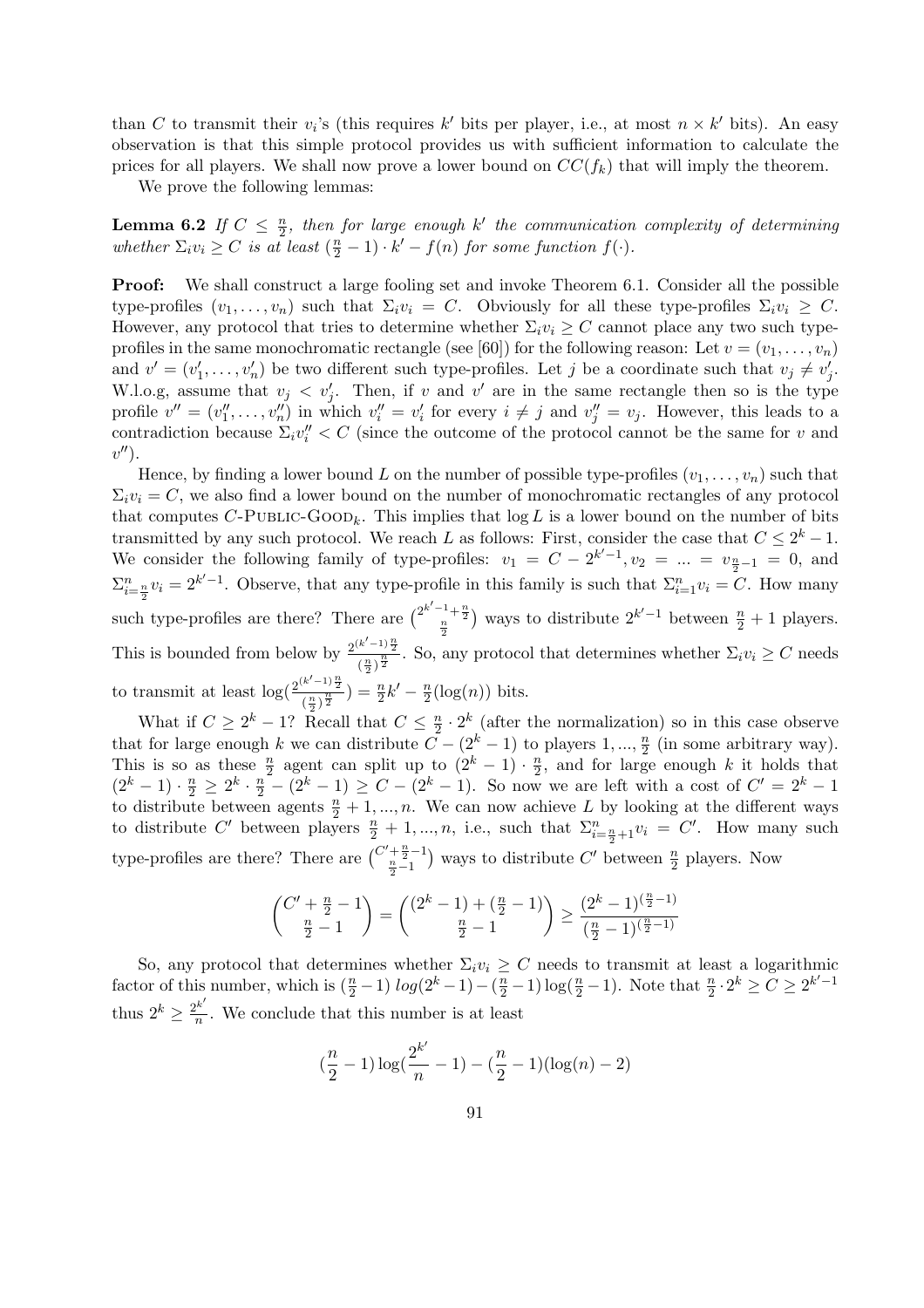

Figure 6.1: The description of the 2-NOT-Too-FAR social-choice function. For every profile of values for the players, the figure shows whether A wins, B wins or both. In all other profiles both lose. The hardness of this example is due to the fact that every two profiles of values for which the two players win (e.g., x and y in the picture) is associated with different prices. Note that the prices are determined by a projection on the diagonals defined by the social-choice function.

$$
\geq (\frac{n}{2} - 1)k' - (\frac{n}{2} - 1)(2\log(n) - 1)
$$

Lemma 6.3 If  $C \leq \frac{n}{2}$  $\frac{n}{2}$ , then for large enough k' the communication complexity of determining whether  $\Sigma_i v_i \leq C$  is at least  $(\frac{n}{2} - 1) \cdot k' - f(n)$  for some function  $f(\cdot)$ .

**Proof:** The proof of this lemma is almost identical to that of the previous one (it involves the construction of the very same fooling set).

The theorem will now follow because if  $C \geq \frac{n}{2}$  $\frac{n}{2}$  in the original formulation then Lemma 6.2 implies that  $CC(f, p)$  is at least  $(\frac{n}{2} - 1) \cdot k' - f(n)$  for some function  $f(\cdot)$ . If  $C > \frac{n}{2}$  then the problem is equivalent to figuring out whether  $n - \Sigma_i v_i \geq n - C$ . That is, it is equivalent to the problem in which every player has the value  $1 - v_i$  and the players are trying to figure out whether the sum of their values is at most  $n - C$ . This problem is just as hard as the original problem, as shown by Lemma 6.3. By plugging in the values of  $CC(f_k, p)$  and  $CC(f, p)$  we get an IOIC of at most  $\frac{n k'+n}{(\frac{n}{2}-1)\cdot k'-f(n)}$ , which converges to  $2\frac{n}{n-1}$  as k' goes to infinity.

### 6.5 Main Result: A Linear Lower Bound

 $\blacksquare$ 

In order to prove a lower bound of n we must identify a social-choice function f such that  $CC(f)$ is substantially (essentially factor *n*) smaller that  $CC(f, p)$ .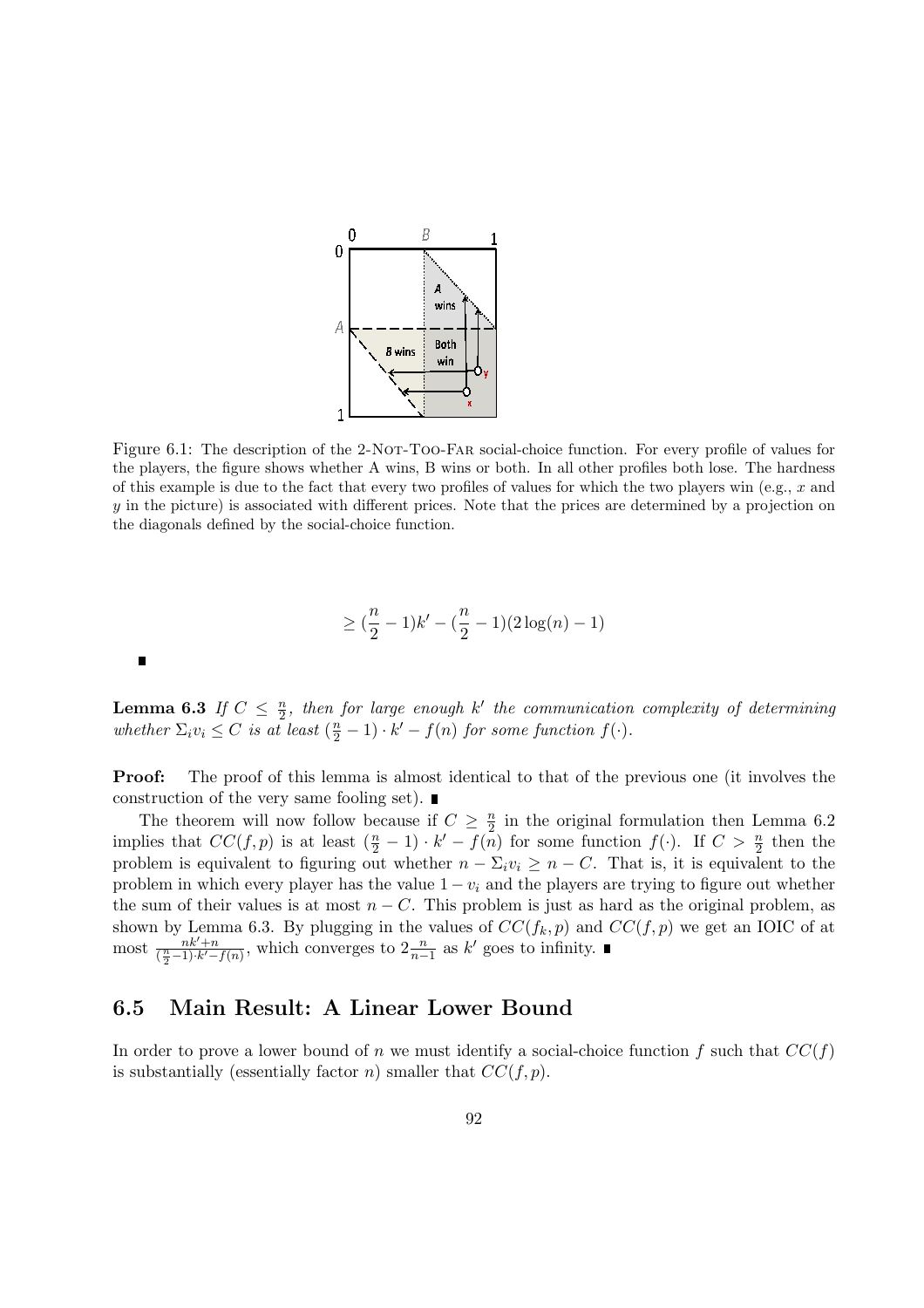#### 6.5.1 Another Lower Bound for 2 Players

The reader may expect a straightforward generalization of the 2-player public-good problem to enable us to get an  $\Omega(n)$  lower bound for general single-parameter domains. However, as shown in Section 6.4.2 this is not the case. In fact, the *n*-player public-good problem is such that the communication cost of selfishness is never greater than  $3 + \epsilon$ .

We will now present a construction that does extend to n players, and thus obtains a linear lower bound. We will start by presenting the construction and the proof for 2 players, and then we will describe the genera construction and proof.

Consider the 2-player social-choice function depicted in Figure 6.1. As before, we have 2 players 1, 2, each holding a value  $v_i = t_i \cdot 2^{-k}$  for an integer  $t \in \{0, ..., 2^k-1\}$ , represented by a k-bit string. Player i's utility from winning is  $v_i$ , and his utility from losing is 0. Player 1 wins if and only if  $v_2 \geq 1/2$  and  $v_1 \geq v_2 - 1/2$ . Similarly, player 2 wins if and only if  $v_1 \geq 1/2$  and  $v_2 \geq v_1 - 1/2$ . We shall refer to  $f_k$  as the "NOT-TOO-FAR<sub>k</sub>" social-choice function. It is easy to check that NOT-Too- $FAR_k$  is monotone and thus its informational overhead of incentive-compatibility is finite.

**Proposition 6.3** For any  $\epsilon > 0$ , for any k large enough the informational overhead of incentivecompatibility for the social-choice function NOT-TOO-FAR<sub>k</sub> is at least  $2 - \epsilon$ .

**Proof:** Let  $f_k = NOT-TOO-FAR_k$ . By Observation 6.3 it holds that  $CC(f_k) \leq k+2$  as there are 4 outcomes in the range (any subset of the player can win).

We show below that  $CC(f_k, p) \ge 2k - 2$ . From this we derive that  $\frac{CC(f_k, p)}{CC(f_k)} \ge \frac{2k-2}{k+2} = 2 - \frac{6}{k+2}$ . Clearly as this a monotonic function of k that converge to 2, for any  $\epsilon > 0$  there is a k such that this is larger than  $2 - \epsilon$ . We next derive the promised lower bound on  $CC(f_k, p)$ .

Claim 6.3  $For n = 2, CC(NOT-TOO-FAR_k, p) \ge 2k - 2.$ 

**Proof:** Consider the type-profiles  $(v_1, v_2)$  such that both  $v_1$  and  $v_2$  are at least 1/2. Observe, that there are exactly  $2^{2k-2}$  such type-profiles, and that both players win for each such type profile.

We shall prove that for every two such type-profiles  $v = (v_1, v_2)$  and  $v' = (v'_1, v'_2)$  it must hold that any communication protocol that computes incentive-compatible payments outputs  $p(v_1, v_2) \neq$  $p(v'_1, v'_2)$ . Therefore, any such protocol has at least  $2^{2k-2}$  outcomes in its range. By Observation 6.2 this implies that the minimal number of bits that must be transmitted by any such protocol is at least  $\log(2^{2k-2}) = 2k - 2$ .

W.l.o.g., assume that  $v_1 \neq v_1'$ . From Figure 6.1 one can deduce that in the event that both players win the payment of each is the other's player's value minus 1/2. We shall show that  $p_2(v_1, v_2) \neq p_2(v'_1, v'_2)$ . Clearly  $p_2(v_1, v_2) = v_1 - 1/2$  (the minimal value for which 2 would win). Similarly,  $p_2(v'_1, v'_2) = v'_1 - 1/2$ . Since  $v_1 \neq v'_1$  we conclude that  $p_2(v_1, v_2) \neq p_2(v'_1, v'_2)$ .

The theorem follows.  $\blacksquare$ 

#### 6.5.2 A Linear Lower Bound for  $n$  Players

We are now ready to prove the main theorem in this chapter. The social-choice function for which we shall prove a lower bound of about n is an extension of  $2\text{-NOT-TOO-FAR}_k$  to n-player settings.

#### Definition 6.6 (NOT-TOO-FAR<sub>k</sub>)

Input: valuations  $v_0, ..., v_{n-1} \in \mathbb{N}$  represented by strings of k bits. Output: A set of winning players from  $[n]$ . Player i wins if one of the following happen: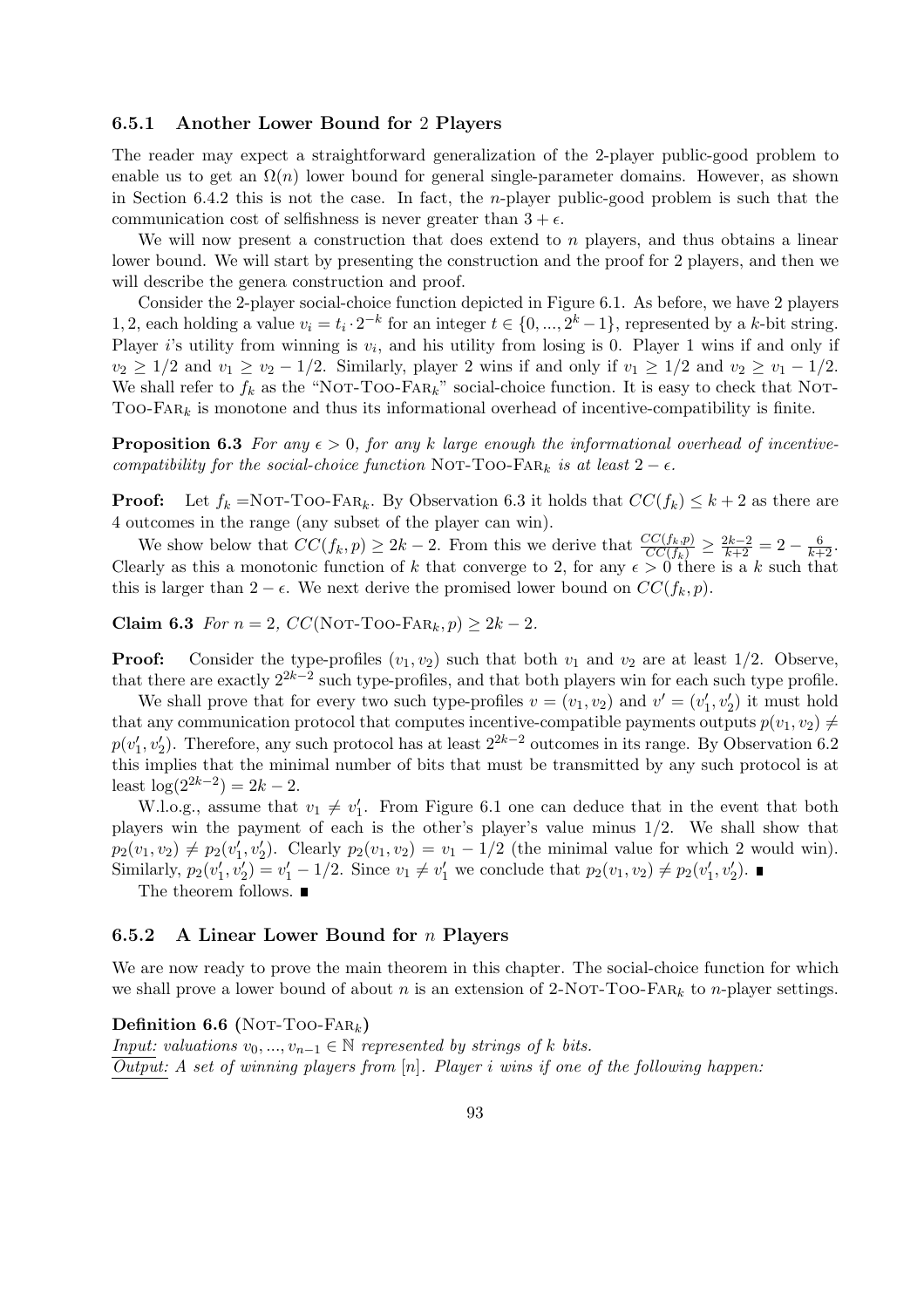1.  $v_j \geq 1/2$  for every  $j \in [n]$ .

2.  $v_j \geq 1/2$  for every  $j \in [n], j \neq i$ , and  $v_i \geq v_{i+1 \pmod{n}} - 1/2$ .

We first observe that the function NOT-TOO-FAR<sub>k</sub> is implementable, and therefore the informational overhead of incentive compatibility is well defined. Indeed, it is easy to see that if player i wins in NOT-Too-FAR<sub>k</sub> and increases its bid, i will still win.

**Observation 6.4** The social-choice function NOT-TOO-FAR<sub>k</sub> is monotone.

We are now ready to present the main result, a linear lower bound on the informational overhead of incentive-compatibility for a single-parameter SCF. This is done by showing that computing both the function and the payments  $(CC(f, p))$  requires lots of communication since there are many different price-vectors the mechanism should distinguish between; also, computing the function alone  $(CC(f))$  requires a low amount of communication since after all players declared if their value exceeds  $1/2$  using 1 bit each, the only relevant information is held by up to two players  $(v_i)$  and  $v_{i+1}$  for some *i*).

**Theorem 6.5** For any  $\epsilon > 0$  and for k large enough, the informational overhead of incentivecompatibility for the social-choice function NOT-TOO-FAR<sub>k</sub> is at least  $n - \epsilon$ .

**Proof:** Let  $f_k = \text{NOT} - \text{TOO} - \text{FAR}_k$ . We show below that  $CC(f_k, p) \ge n(k-1)$  (Claim 6.4) and that  $CC(f_k) \leq n+k+1$  (Claim 6.5). From these two facts we derive that  $\frac{CC(f_k,p)}{CC(f_k)} \geq \frac{n(k-1)}{k+n+1} = n - \frac{n(n+2)}{n+k+1}$ . Clearly for any  $\epsilon > 0$  there is a k such that this is larger than  $n - \epsilon$ . We next derive the promised bounds on  $CC(f_k, p)$  and  $CC(f_k)$ .

Claim 6.4  $CC(Nor-TOO-FAR_k, p) \ge n(k-1)$ .

#### Proof:

There are  $2^{n(k-1)}$  type-profiles  $(v_0, \ldots, v_{n-1})$  such that each  $v_i$  is at least 1/2. For all these type-profiles all players win. Let  $(v_0, \ldots, v_{n-1})$  and  $(v'_0, \ldots, v'_{n-1})$  be two different such typeprofiles. Let  $p(v_0, \ldots, v_{n-1})$  and  $p(v'_0, \ldots, v'_{n-1})$  be the incentive-compatible payments outputted by a communication protocol for these two type-profiles. We shall show that these two payment vectors must be different. This is derived from the fact that  $p_i(v_0, \ldots, v_{n-1}) = v_{i+1 \pmod{n}} - 1/2$ , and similarly,  $p_i(v'_0, \ldots, v'_{n-1}) = v'_{i+1 \pmod{n}} - 1/2$ . Hence, if any coordinate  $j \in \{0, 1, \ldots, n-1\}$  is such that  $v_i \neq v'_i$  this implies that  $p_{j-1}(v_0, v_2, ..., v_{n-1}) \neq p_{j-1}(v'_0, v'_2, ..., v'_{n-1})$ . Therefore, any protocol that computes incentive-compatible payments has at least  $2^{n(k-1)}$  outcomes in the range of  $f_k$  and thus requires at least  $n(k-1)$  bits (by Observation 6.2). We conclude that  $CC(f_k, p) \ge n(k-1)$ .  $\blacksquare$ 

Claim 6.5  $CC(NOT-TOO-FAR_k) \leq n+k+1$ .

#### Proof:

We show that  $CC(f_k) \leq k + n + 1$  by exhibiting a communication protocol that computes  $f_k$ and only requires  $k + n + 1$  bits: First, each player i transmits a single bit  $b_i$  that indicates whether his value is at least  $1/2$  (*i* transmits 1 if  $v_i \geq 1/2$ ). If  $b_i = 1$  for all *i* then all players win. If for two or more players  $b_i = 0$  then all players lose. If there is a player j such that  $b_j = 0$  and for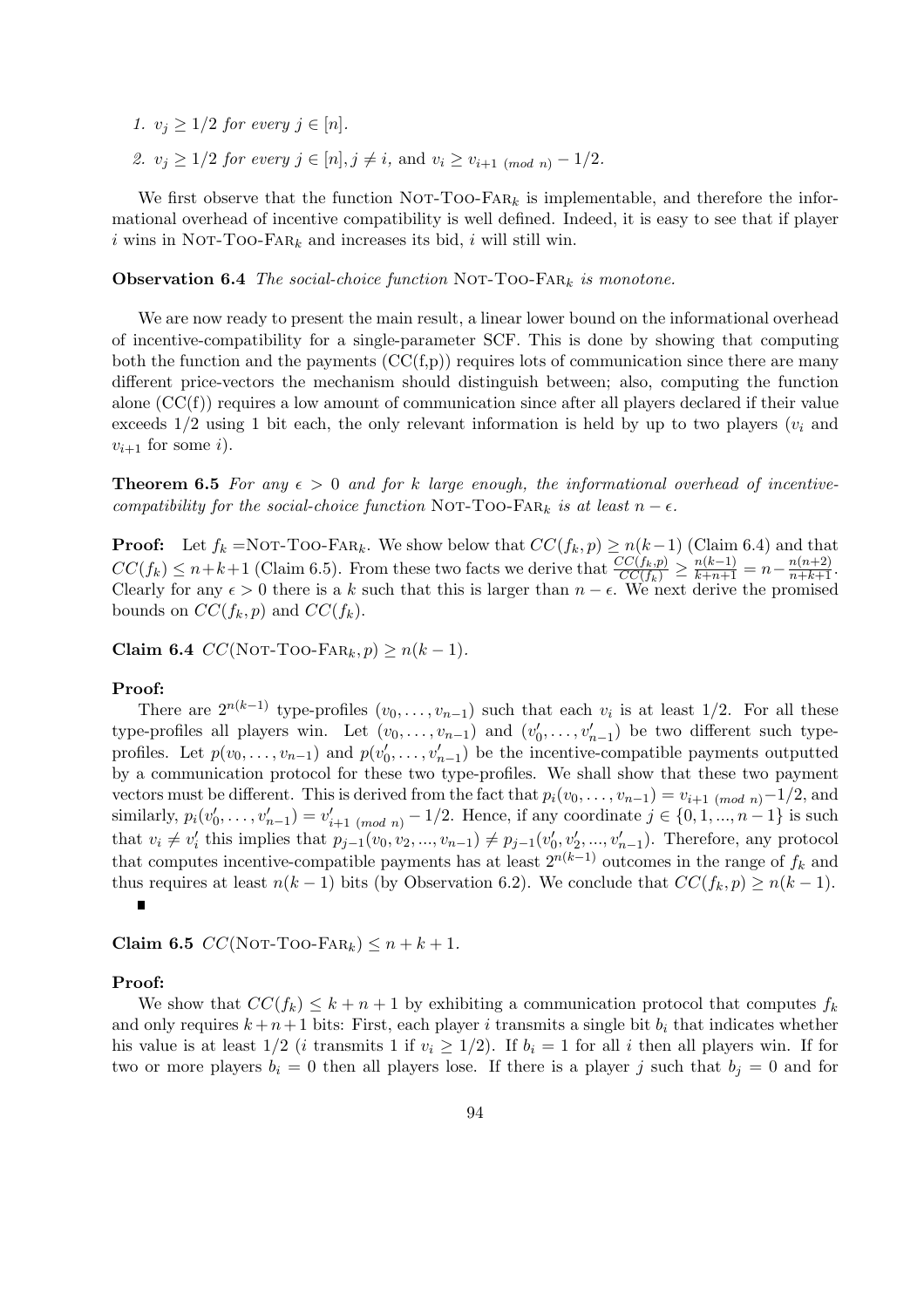all other players it holds that  $b_i = 1$  then all other players (but j) lose. In this case, in order to determine whether player j wins, player  $j + 1 \pmod{n}$  transmits all of his bits. Player j (who now knows  $v_{j+1 \pmod{n}}$  checks whether  $v_j \ge v_{j+1 \pmod{n}} - 1/2$  (in which case player j wins). He now broadcasts an additional bit informing the others of the result (1 indicating "I win" and 0 indicating "I lose"). Observe, that overall  $k + n + 1$  bits were transmitted, and that the protocol does indeed compute NOT-Too-Fark. So,  $CC(f_k) \leq k+n+1$ .

The theorem follows.  $\blacksquare$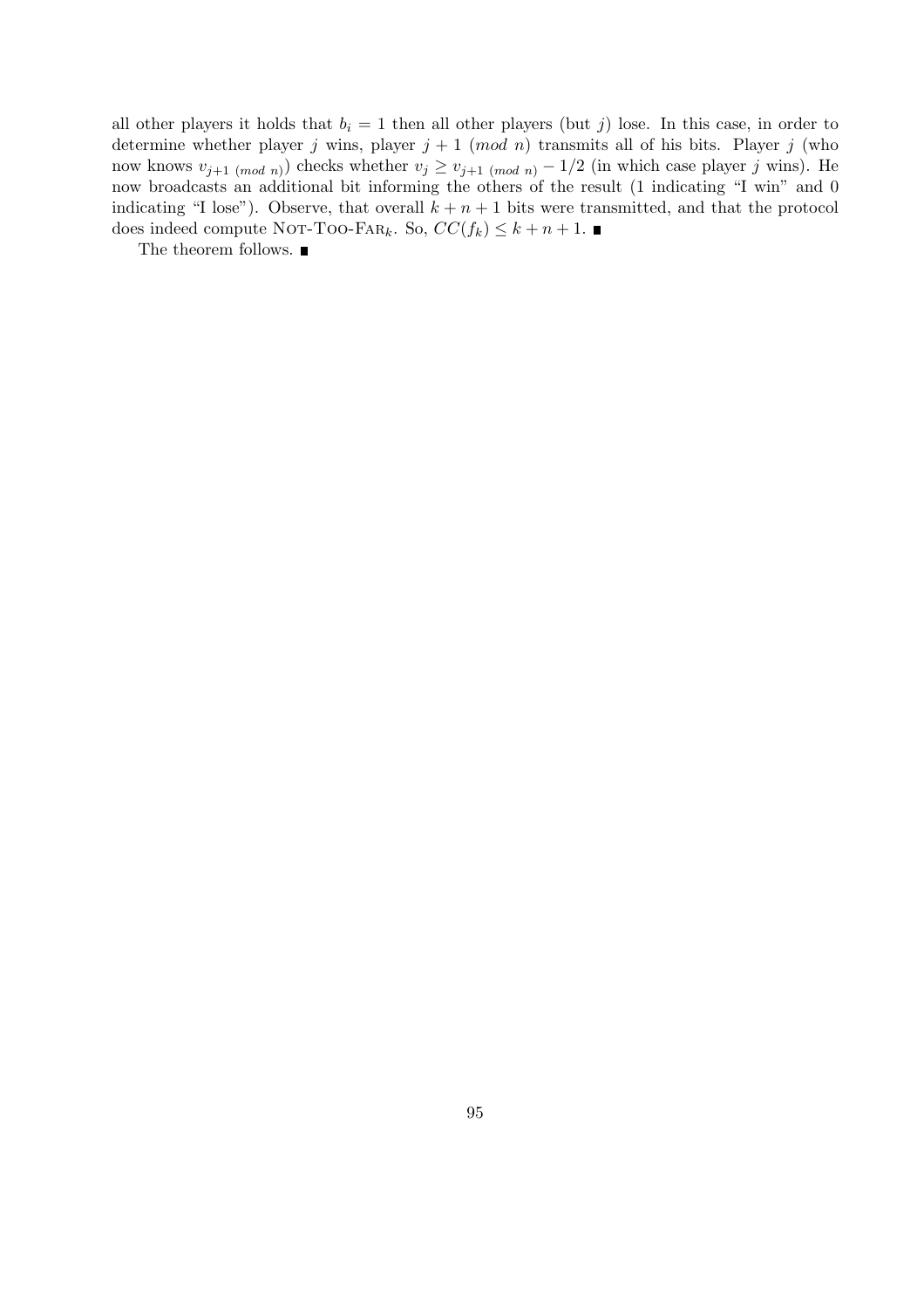## Chapter 7

## Conclusions

In this thesis we have presented results of two kinds: The first kind of results was obtained by analyzing Internet protocols (and abstractions of such protocols). Specifically, we have addressed convergence and incentive issues concerning the Border Gateway Protocol (BGP), that handles interdomain routing in today's Internet. Among several others, we have presented the following results:

The first non-trivial necessary condition for BGP convergence: If there are two stable solutions in the network, to which BGP can potentially converge, then there is a timing of update messages that results in persistent route oscillations.

This closes a long-standing open question in networking research. The fact that the uniqueness of a pure Nash equilibrium (which corresponds to a stable solution) is a necessary condition for BGP's convergence is, in our view, one example of a more general rule. We believe that the uniqueness of pure Nash equilibria is closely related to convergence of best-reply dynamics (that corresponds to BGP) in asynchronous environments. For more evidence for such connections see [78]. Understanding the operation of simple and natural game-dynamics (like best-reply dynamics) in asynchronous settings is an important research agenda (we take a first step in this direction in [78])

Identifying realistic settings in which BGP is incentive-compatible: Protocols like S-BGP are incentive-compatible if No Dispute Wheel holds.

This provides strong strategic justification for well-known modifications of BGP proposed by security research. Our result highlights an interesting connection between the two research agendas that handle lack of compliant behaviour in interdomain routing: security research and distributed algorithmic mechanism design. Essentially, we show that security enhancements of BGP that are well-known in the networking community are incentive-compatible.

Motivated by the fruits of our analysis of BGP we proposed a general framework for the analysis of Internet protocols like BGP (that are based on best-reply dynamics), which we call "best-reply mechanisms". This framework turns out to be very useful in the analysis of other Internet settings (congestion control, adword auctions), and various other settings (economic markets, cost-sharing problems, and more). The notion of best-reply mechanisms gives broader context, strengthens, and unifies several known results, and leads to many new ones. There are very few general techniques for the design of incentive-compatible mechanisms. In particular, the only known such technique for designing deterministic incentive-compatible algorithms is VCG. The many applications of bestreply mechanisms encourage us to think that they may prove to be a fairly general technique for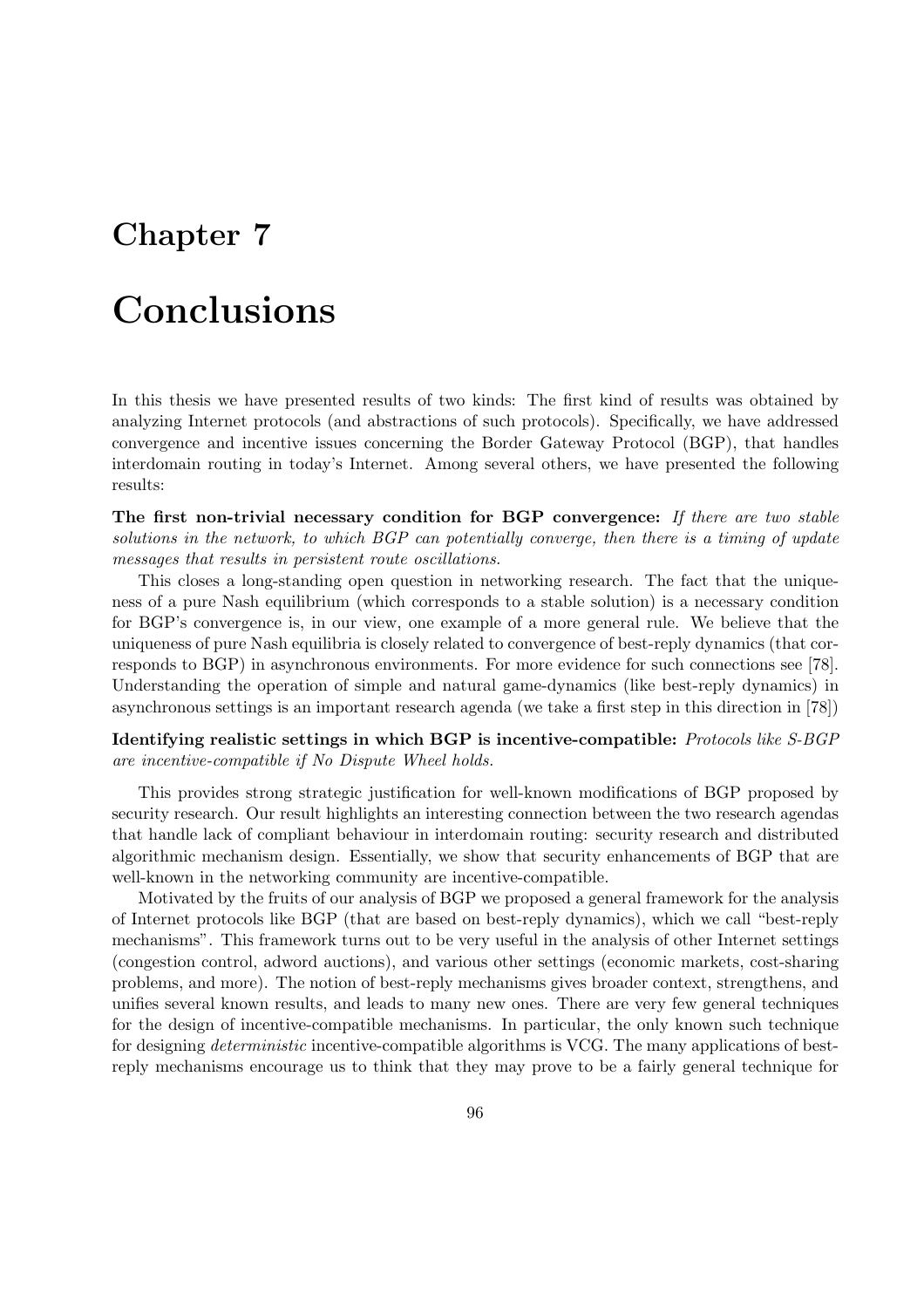performing such feats.

The second kind of results discussed in this thesis are impossibility results. These results address a major design requirement from protocols in economic settings (like the Internet), namely, incentive-compatibility.

Incentive-Compatibility can lead to bad approximations: There are problems (e.g., combinatorial public projects) that are in APX, and for which an optimal incentive-compatible algorithm exists, but for which no constant approximation-ratio is achievable by algorithms that are both computationally efficient and incentive-compatible.

This result, which is our main impossibility result, lies at the very heart of algorithmic mechanism design, and can be regarded as an attempt to connect traditional complexity theory with algorithmic mechanism design. We believe that there is still much work to be done on unifying traditional complexity theory and the rapidly developing theory of algorithmic mechanism design. Understanding the connections between complexity classes and incentive-compatibility is an important research agenda. Our second impossibility result is based on an utterly different way of evaluating the hardness of incentive-compatibility:

The overhead of computing incentive-compatible payments might be big: There are algorithms whose outcome can be computed by communicating  $x$  bits, but for which determining both the outcome and incentive-compatible prices may require about  $n \cdot x$  bits of communication, where *n* is the number of players.

It is educating to contrast our possibility results regarding BGP's incentive-compatibility (or, more accurately, the incentive-compatibility of modifications of BGP) with our two general impossibility results, thus seeing how BGP (and other Internet protocols) avoids these impossibility barriers. Basically, our impossibility results state that in certain situations, incentive-compatibility can either harm the quality of the solutions of an algorithm (approximation-wise) or lead to high computational costs (from computing payments). These two impossibility results do not apply to BGP mainly because it is completely outside their conceptual scope. That is, we have shown that BGP is actually not about optimization at all (and that, in fact, any algorithm for socialwelfare maximization in interdomain routing will perform very poorly in the worst case even in realistic settings). Hence, there is no clear notion of how to measure the quality of the routing outcomes reached by BGP. As for the overhead of computing incentive-compatible payments, we have shown that BGP (or, more precisely, modifications of BGP) achieves incentive-compatibility without money. Hence, in this sense, incentive-compatibility has no cost.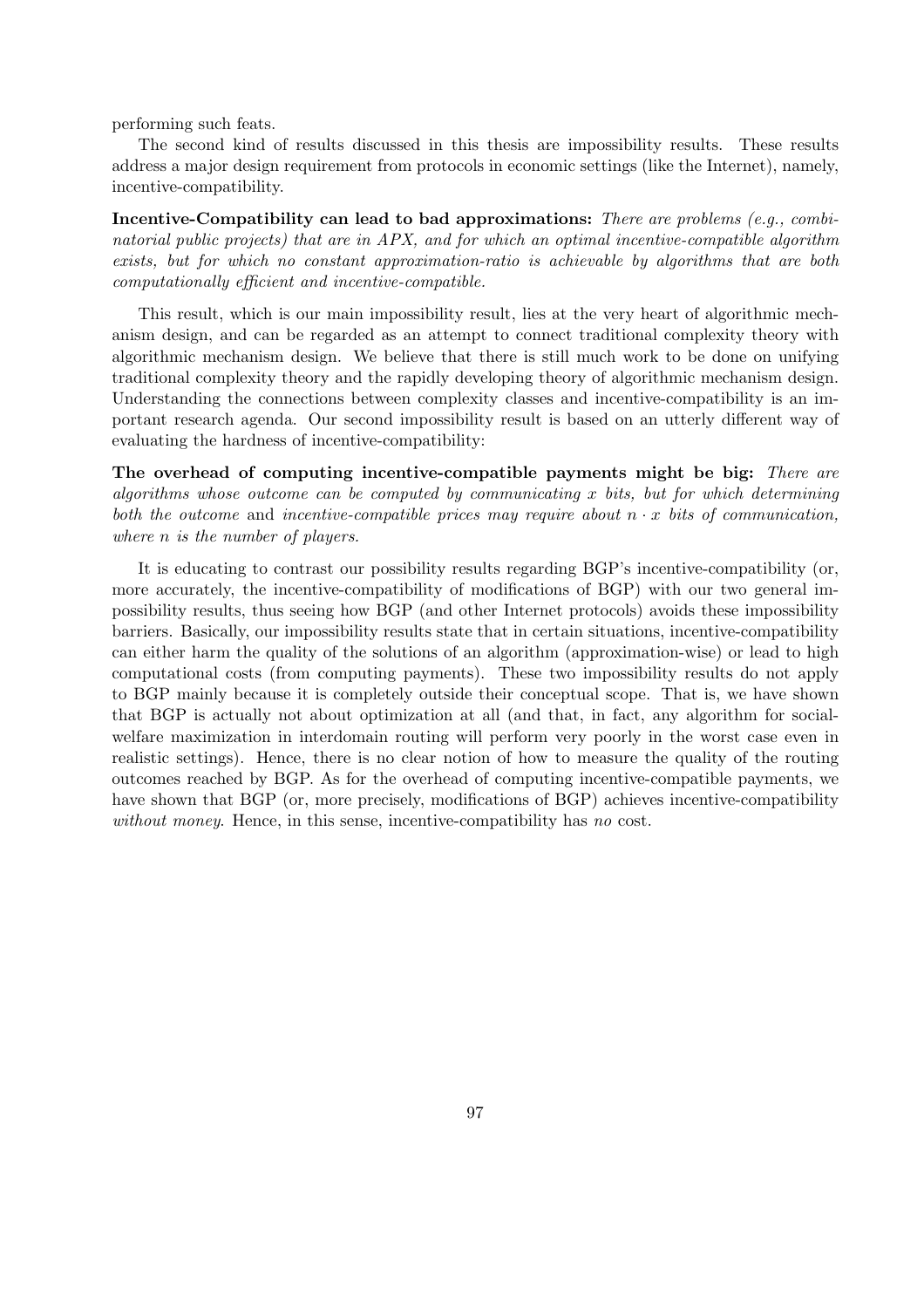# Bibliography

- [1] H. Ackermann, P. Goldberg, V. S. Mirrokni, H. Roeglin, and B. Voecking. Uncoordinated two-sided markets. In Proceedings of the 9th ACM conference on Electronic commerce, pages 256–263, 2008.
- [2] M. Ajtai. The shortest vector problem in  $L_2$  is NP-hard for randomized reductions (extended abstract). In Proceedings of the 30th annual ACM symposium on Theory of computing, pages 10–19, 1998.
- [3] A. Akella, S. Seshan, R. Karp, S. Shenker, and C. H. Papadimitriou. Selfish behavior and stability of the internet: a game-theoretic analysis of TCP. In Proceedings of ACM SIGCOMM, pages 117–130, 2002.
- [4] N. Alon, Y. Matias, and M. Szegedy. The space complexity of approximating the frequency moments. Journal of Computer and System Sciences, 58(1):137–137, 1999.
- [5] A. Archer, C. H. Papadimitriou, K. Talwar, and E. Tardos. An approximate truthful mechanism for combinatorial auctions with single parameter agents. In Proceedings of the  $14$ th annual ACM-SIAM symposium on Discrete algorithms, pages 205–214, 2003.
- [6] A. Archer and E. Tardos. Truthful mechanisms for one-parameter agents. In Proceedings of the 42nd IEEE symposium on Foundations of Computer Science, page 482, 2001.
- [7] M. Babaioff, L. Blumrosen, M. Naor, and M. Schapira. Informational overhead of incentive compatibility. In Proceedings of the 9th ACM conference on Electronic commerce, pages 88–97, 2008.
- [8] Y. Bartal, R. Gonen, and N. Nisan. Incentive compatible multi unit combinatorial auctions. In Proceedings of the 9th conference on Theoretical aspects of rationality and knowledge, pages 72–87, 2003.
- [9] S. Bikhchandani, S. Chatterji, R. Lavi, A. Mu'alem, N. Nisan, and Arunava Sen. Weak monotonicity characterizes deterministic dominant-strategy implementation. Econometrica, 74(4):1109–1132, 2006.
- [10] L. Blumrosen and M. Feldman. Implementation with a bounded action space. In Proceedings of the 7th ACM conference on Electronic commerce, pages 62–71, 2006.
- [11] L. Blumrosen and N. Nisan. Auctions with severely bounded communications. In Proceedings of the 43rd Annual IEEE Symposium on Foundations of Computer Science, pages 406–415, 2002.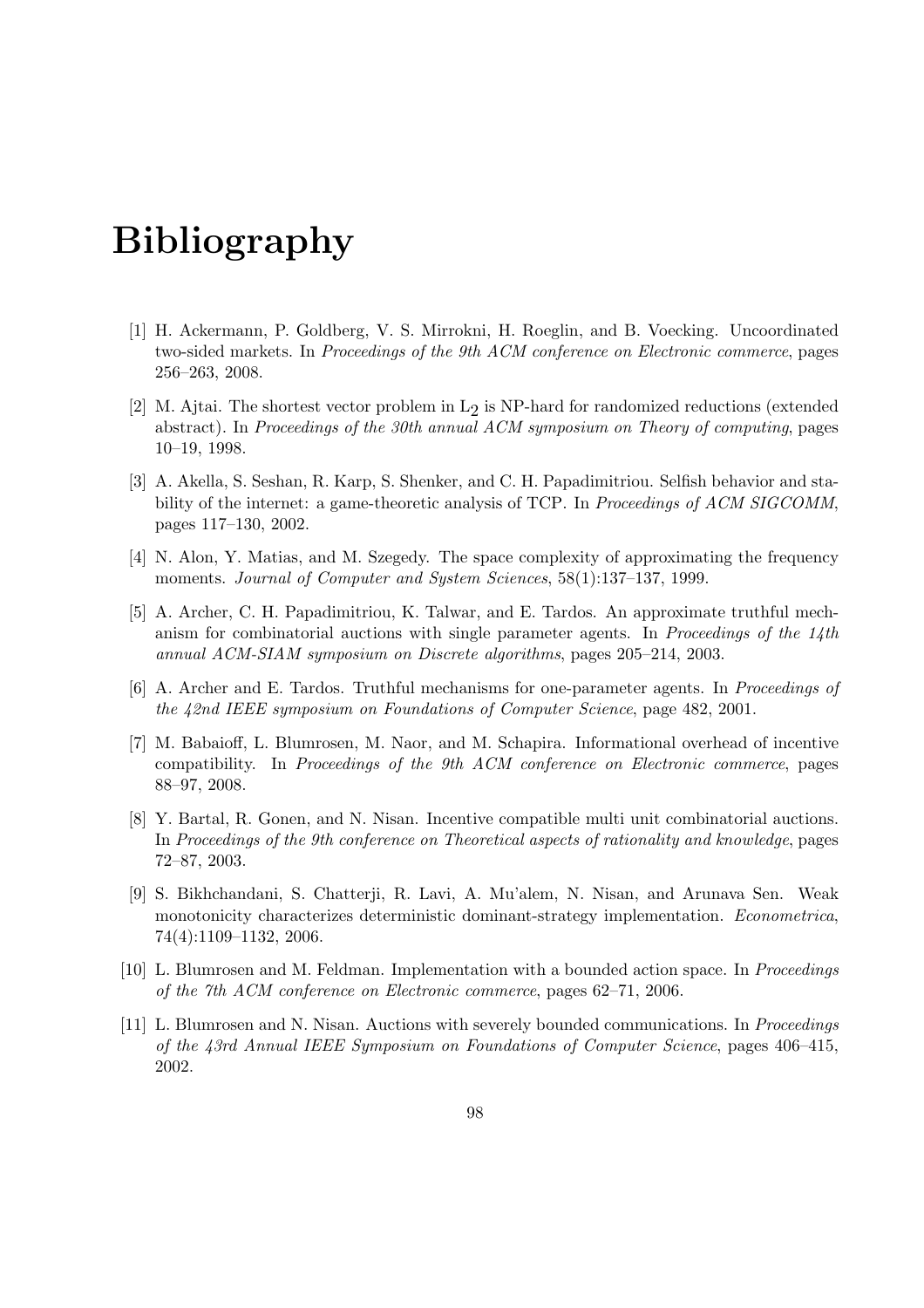- [12] L. Blumrosen and N. Nisan. Combinatorial auctions. In N. Nisan, T. Roughgarden, E. Tardos, and V. Vazirani, editors, Algorithmic Game Theory, chapter 11. Cambridge University Press, 2007.
- [13] R. I. Brafman and M. Tennenholtz. Efficient learning equilibrium. Artificial Intelligence, 159(1-2):27–47, 2004.
- [14] R. I. Brafman and M. Tennenholtz. Optimal efficient learning equilibrium: Imperfect monitoring in symmetric games. In Proceedings of the National Conference on Artificial Intelligence, pages 726–731, 2005.
- [15] K. Butler, T. Farley, P. McDaniel, and J. Rexford. A survey of BGP security issues and solutions. Technical report, AT&T Labs - Research, 2004.
- [16] M. Cary, A. Das, B. Edelman, I. Giotis, K. Heimerl, A. R. Karlin, C. Mathieu, and M. Schwarz. Greedy bidding strategies for keyword auctions. In Proceedings of the 8th ACM conference on Electronic commerce, pages 262–271, 2007.
- [17] E. H. Clarke. Multipart pricing of public goods. Public Choice, pages 17–33, 1971.
- [18] V. Conitzer and T. Sandholm. Communication complexity as a lower bound for learning in games. In Proceedings of the 21st international conference on Machine learning, page 24, 2004.
- [19] R. R. Dakdouk, S. Salihoglu, H. Wang, H. Xie, and Y. R. Yang. Interdomain routing as social choice. In Proceedings of the 26th IEEE International Conference on Distributed Computing Systems Workshops, page 38, 2006.
- [20] A. Demers, S. Keshav, and S. Shenker. Analysis and simulation of a fair queueing algorithm. In Proceedings of ACM SIGCOMM, pages 1–12, 1989.
- [21] S. Dobzinski and N. Nisan. Limitations of VCG-based mechanisms. In Proceedings of the 39th annual ACM symposium on Theory of computing, pages 338–344, 2007.
- [22] S. Dobzinski, N. Nisan, and M. Schapira. Approximation algorithms for combinatorial auctions with complement-free bidders. In Proceedings of the 37th annual ACM symposium on Theory of computing, pages 610–618, 2005.
- [23] S. Dobzinski and M. Schapira. An improved approximation algorithm for combinatorial auctions with submodular bidders. In Proceedings of the 17th annual ACM-SIAM symposium on Discrete algorithm, pages 1064–1073, 2006.
- [24] S. Dobzinski and M. Sundararajan. On characterizations of truthful mechanisms for combinatorial auctions and scheduling. In Proceedings of the 9th ACM conference on Electronic commerce, pages 38–47, 2008.
- [25] B. Edelman, M. Ostrovsky, and M. Schwarz. Internet advertising and the generalized secondprice auction: Selling billions of dollars worth of keywords. American Economic Review, 97(1):242–259, 2007.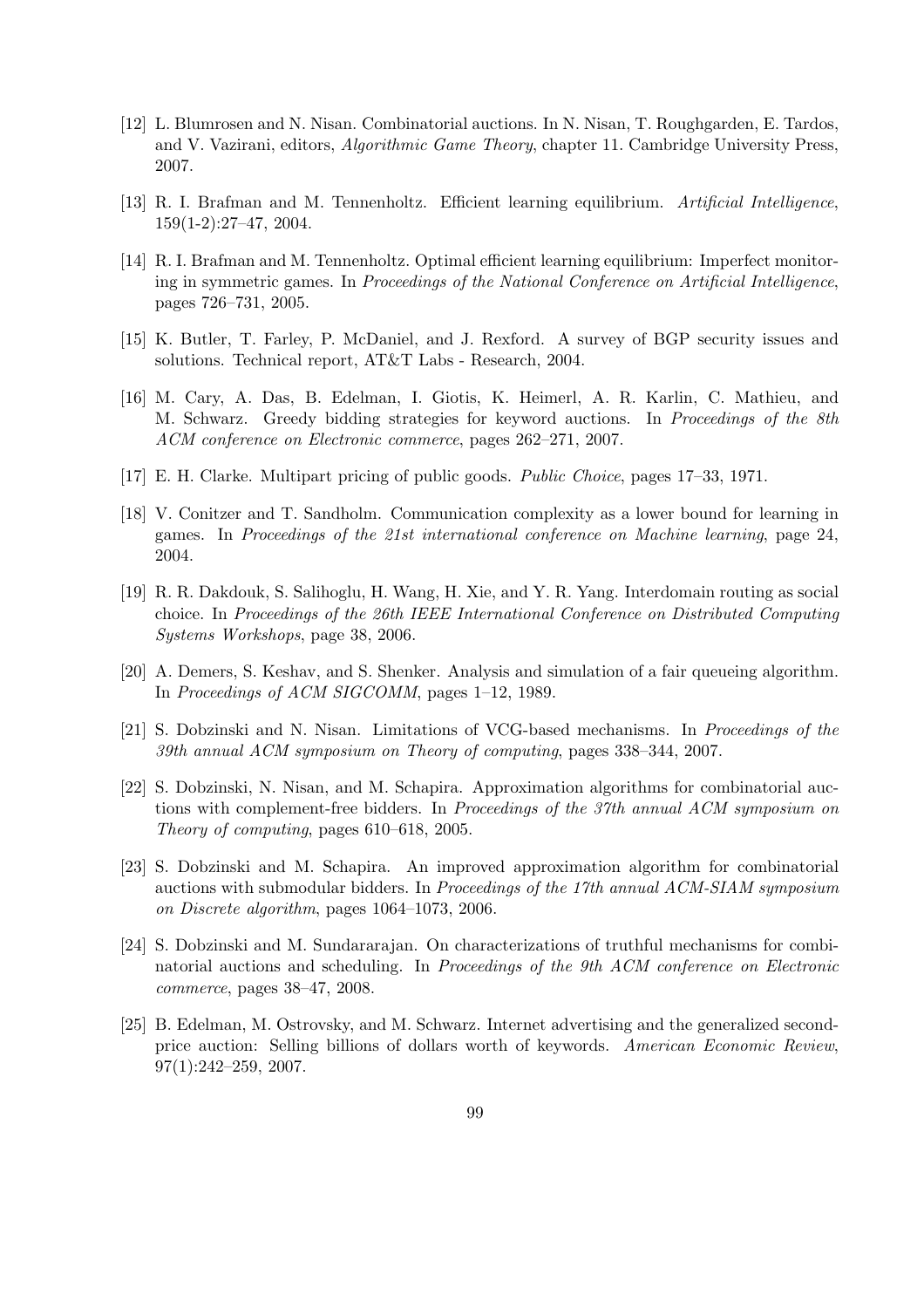- [26] A. Fabrikant and C. H. Papadimitriou. The complexity of game dynamics: BGP oscillations, sink equilibria, and beyond. In Proceedings of the 19th annual ACM-SIAM symposium on Discrete algorithms, pages 844–853, 2008.
- [27] A. Fabrikant, C. H. Papadimitriou, and K. Talwar. The complexity of pure Nash equilibria. In Proceedings of the 36th annual ACM symposium on Theory of computing, pages 604–612, 2004.
- [28] R. Fadel and I. Segal. The communication cost of selfishness: ex post implementation. In Proceedings of the 10th conference on Theoretical aspects of rationality and knowledge, pages 165–176, 2005.
- [29] N. Feamster, R. Johari, and H. Balakrishnan. Implications of autonomy for the expressiveness of policy routing. IEEE/ACM Trans. Netw., 15(6):1266–1279, 2007.
- [30] U. Feige. A threshold of ln n for approximating set cover. J. ACM, 45(4):634–652, 1998.
- [31] U. Feige. On maximizing welfare when utility functions are subadditive. In *Proceedings of* the 38th annual ACM symposium on Theory of computing, pages 41–50, 2006.
- [32] U. Feige, V. S. Mirrokni, and J. Vondrak. Maximizing non-monotone submodular functions. In Proceedings of the 48th Annual IEEE Symposium on Foundations of Computer Science, pages 461–471, 2007.
- [33] U. Feige and J. Vondrak. Approximation algorithms for allocation problems: Improving the factor of  $1$  -  $1/e$ . In Proceedings of the 47th Annual IEEE Symposium on Foundations of Computer Science, pages 667–676, 2006.
- [34] J. Feigenbaum, D. R. Karger, V. S. Mirrokni, and R. Sami. Subjective-cost policy routing. Theor. Comput. Sci., 378(2):175–189, 2007.
- [35] J. Feigenbaum, C. H. Papadimitriou, R. Sami, and S. Shenker. A BGP-based mechanism for lowest-cost routing. Distributed Computing, 18(1):61–72, 2005.
- [36] J. Feigenbaum, C. H. Papadimitriou, and S. Shenker. Sharing the cost of muliticast transmissions. Journal of Computer and System Sciences, 63:21–41, 2001.
- [37] J. Feigenbaum, V. Ramachandran, and M. Schapira. Incentive-compatible interdomain routing. In Proceedings of the 7th ACM conference on Electronic commerce, pages 130–139, 2006.
- [38] J. Feigenbaum, R. Sami, and S. Shenker. Mechanism design for policy routing. Distributed Computing, 18(4):293–305, 2006.
- [39] J. Feigenbaum, M. Schapira, and S. Shenker. Distributed algorithmic mechanism design. In N. Nisan, T. Roughgarden, E. Tardos, and V. Vazirani, editors, Algorithmic Game Theory, chapter 14. Cambridge University Press, 2007.
- [40] J. Feigenbaum and S. Shenker. Distributed algorithmic mechanism design: recent results and future directions. In Proceedings of the 6th ACM International Workshop on Discrete Algorithms and Methods for Mobile Computing and Communications, pages 1–13, 2002.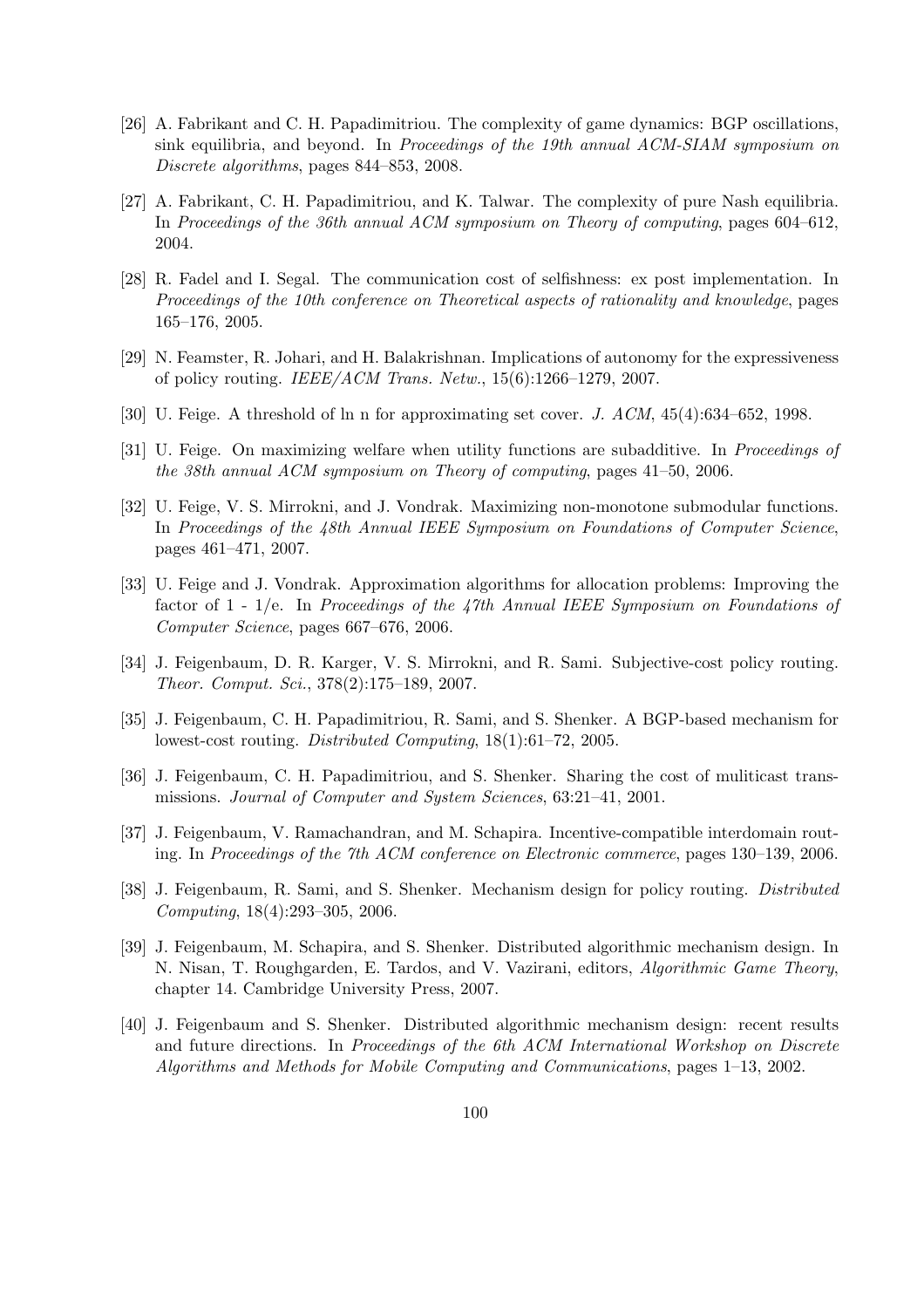- [41] D. Gale and L. Shapley. College admissions and the stability of mariage. American Mathematical Monthly, 69:9–15, 1962.
- [42] L. Gao, T. Griffin, and J. Rexford. Inherently safe backup routing with BGP. In Proceedings of IEEE INFOCOM, pages 547–556, 2001.
- [43] L. Gao and J. Rexford. Stable internet routing without global coordination. In Proceedings of ACM SIGMETRICS, pages 307–317, 2000.
- [44] A. V. Goldberg, J. D. Hartline, A. R. Karlin, M. Saks, and A. Wright. Competitive auctions. Games and Economic Behavior, 55(2):242 – 269, 2006.
- [45] S. Goldberg, S. Halevi, A. D. Jaggard, V. Ramachandran, and R. N. Wright. Rationality and traffic attraction: incentives for honest path announcements in BGP. In Proceedings of ACM SIGCOMM, pages 267–278, 2008.
- [46] T. G. Griffin and G. Huston. TRFC 4264: BGP wedgies. 2005.
- [47] T. G. Griffin, A. D. Jaggard, and V. Ramachandran. Design principles of policy languages for path vector protocols. In Proceedings of ACM SIGCOMM, pages 61–72, 2003.
- [48] T. G. Griffin, F. B. Shepherd, and G. Wilfong. The stable paths problem and interdomain routing. IEEE/ACM Trans. Netw., 10(2):232–243, 2002.
- [49] T. G. Griffin and G. Wilfong. An analysis of BGP convergence properties. SIGCOMM Comput. Commun. Rev., 29(4):277–288, 1999.
- [50] T. Groves. Incentives in teams. Econometrica, pages 617–631, 1973.
- [51] A. Hall, E. Nikolova, and C. H. Papadimitriou. Incentive-compatible interdomain routing with linear utilities. In Proceedings of the Workshop on Internet Economics, pages 232–244, 2007.
- [52] S. Hart and Y. Mansour. The communication complexity of uncoupled Nash equilibrium procedures. In Proceedings of the 39th annual ACM symposium on Theory of computing, pages 345–353, 2007.
- [53] J. Håstad. Some optimal inapproximability results. J.  $ACM$ ,  $48(4)$ : 798–859, 2001.
- [54] P. E. Haxell and G. Wilfong. A fractional model of the border gateway protocol (BGP). In Proceedings of the 19th annual ACM-SIAM symposium on Discrete algorithms, pages 193– 199, 2008.
- [55] G. Huston. Interconnection, peering, and settlements. In Internet Global Summit (INET). The Internet Society, 1999.
- [56] A. D. Jaggard and V. Ramachandran. Robustness of class-based path-vector systems. In Proceedings of IEEE ICNP, pages 84–93, 2004.
- [57] H. Karloff. On the convergence time of a path-vector protocol. In Proceedings of the 15th annual ACM-SIAM symposium on Discrete algorithms, pages 605–614, 2004.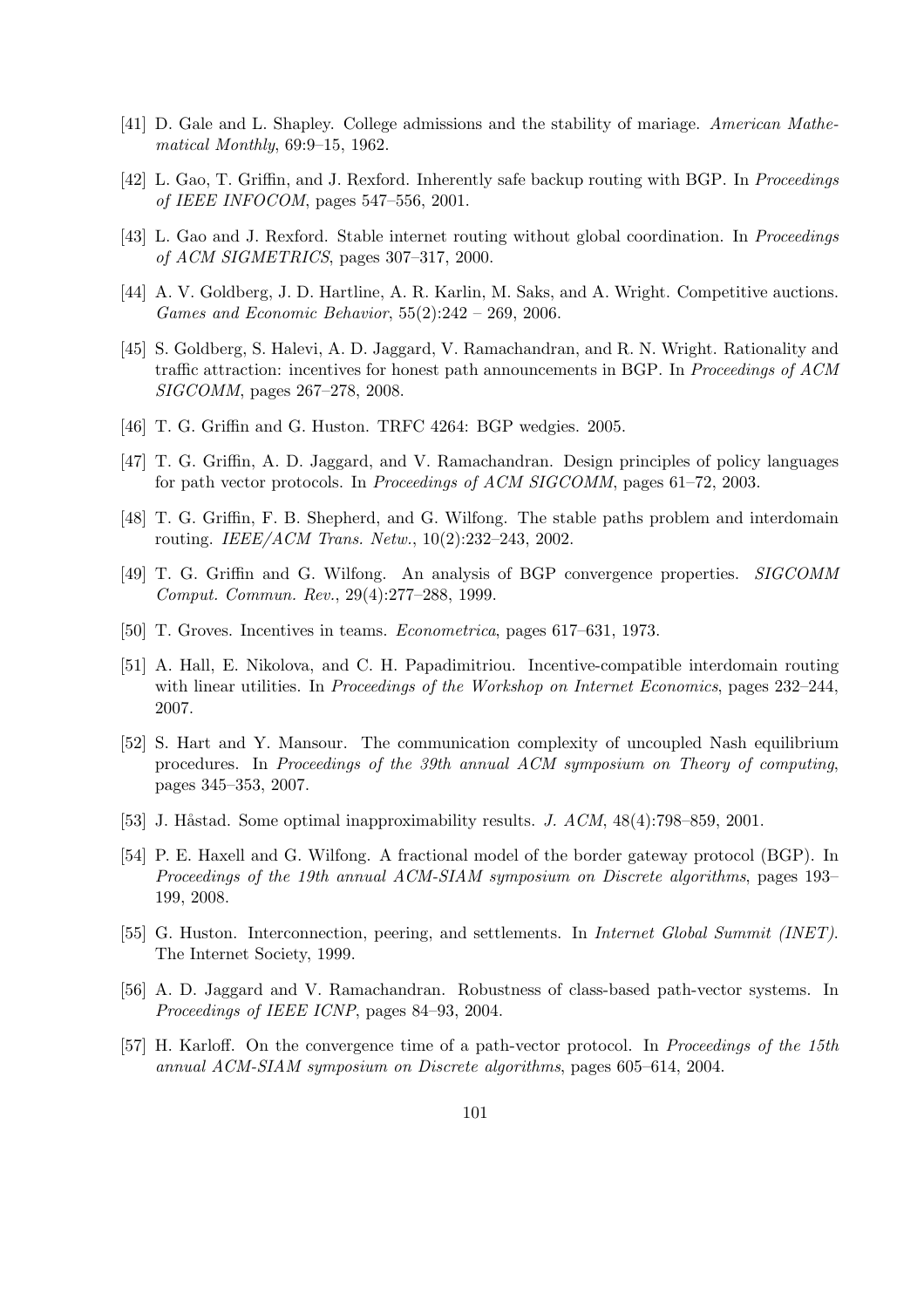- [58] S. Kintali. A distributed protocol for fractional stable paths problem. Technical report, Georgia Tech, College of Computing, 2008.
- [59] E. Koutsoupias and C. Papadimitriou. Worst-case equilibria. In Proceedings of the 16th Annual Symposium on Theoretical Aspects of Computer Science, pages 404–413, 1999.
- [60] E. Kushilevitz and N. Nisan. Communication Complexity. Cambridge University Press, 1997.
- [61] C. Labovitz, A. Ahuja, A. Bose, and F. Jahanian. Delayed internet routing convergence. SIGCOMM Comput. Commun. Rev., 30(4):175–187, 2000.
- [62] R. Lavi, A. Mu'alem, and N. Nisan. Towards a characterization of truthful combinatorial auctions. In Proceedings of the 44th Annual IEEE Symposium on Foundations of Computer Science, page 574, 2003.
- [63] R. Lavi, A. Mu'alem, and N. Nisan. Two simplified proofs for Roberts' Theorem, 2004. Submitted.
- [64] B. Lehmann, D. Lehmann, and N. Nisan. Combinatorial auctions with decreasing marginal utilities. Games and Economic Behaviour, 55(2):270–296, 2006.
- [65] H. Levin, M. Schapira, and A. Zohar. Interdomain routing and games. In Proceedings of the 40th annual ACM symposium on Theory of computing, pages 57–66, 2008.
- [66] A. Mehta, T. Roughgarden, and M. Sundararajan. Beyond moulin mechanisms. In Proceedings of the 8th ACM conference on Electronic commerce, pages 1–10, 2007.
- [67] V. S. Mirrokni, M. Schapira, and J. Vondrak. Tight information-theoretic lower bounds for welfare maximization in combinatorial auctions. In Proceedings of the 9th ACM conference on Electronic commerce, pages 70–77, 2008.
- [68] D. Monderer and L. S. Shapley. Potential games. Games and Economic Behavior, 14:124–143, 1996.
- [69] E. Mossel and C. Umans. On the complexity of approximating the VC dimension. J. Comput. Syst. Sci., 65(4):660–671, 2002.
- [70] H. Moulin. Incremental cost sharing: Characterization by coalition strategy-proofness. Social Choice and Welfare, 16(2):279–320, 1999.
- [71] H. Moulin and S. Shenker. Strategyproof sharing of submodular costs: budget balance versus efficiency. Economic Theory, 18(3):511–533, 2001.
- [72] A. Mu'alem and M. Schapira. Setting lower bounds on truthfulness. In Proceedings of the 18th annual ACM-SIAM symposium on Discrete algorithms, pages 1143–1152, 2007.
- [73] G. L. Nemhauser, L. A. Wolsey, and M. L. Fisher. An analysis of approximations for maximizing submodular set functions ii. Math. Programming Study 8, pages 73–87, 1978.
- [74] N. Nisan. The communication complexity of approximate set packing and covering. In Proceedings of the 29th International Colloquium on Automata, Languages and Programming, pages 868–875, 2002.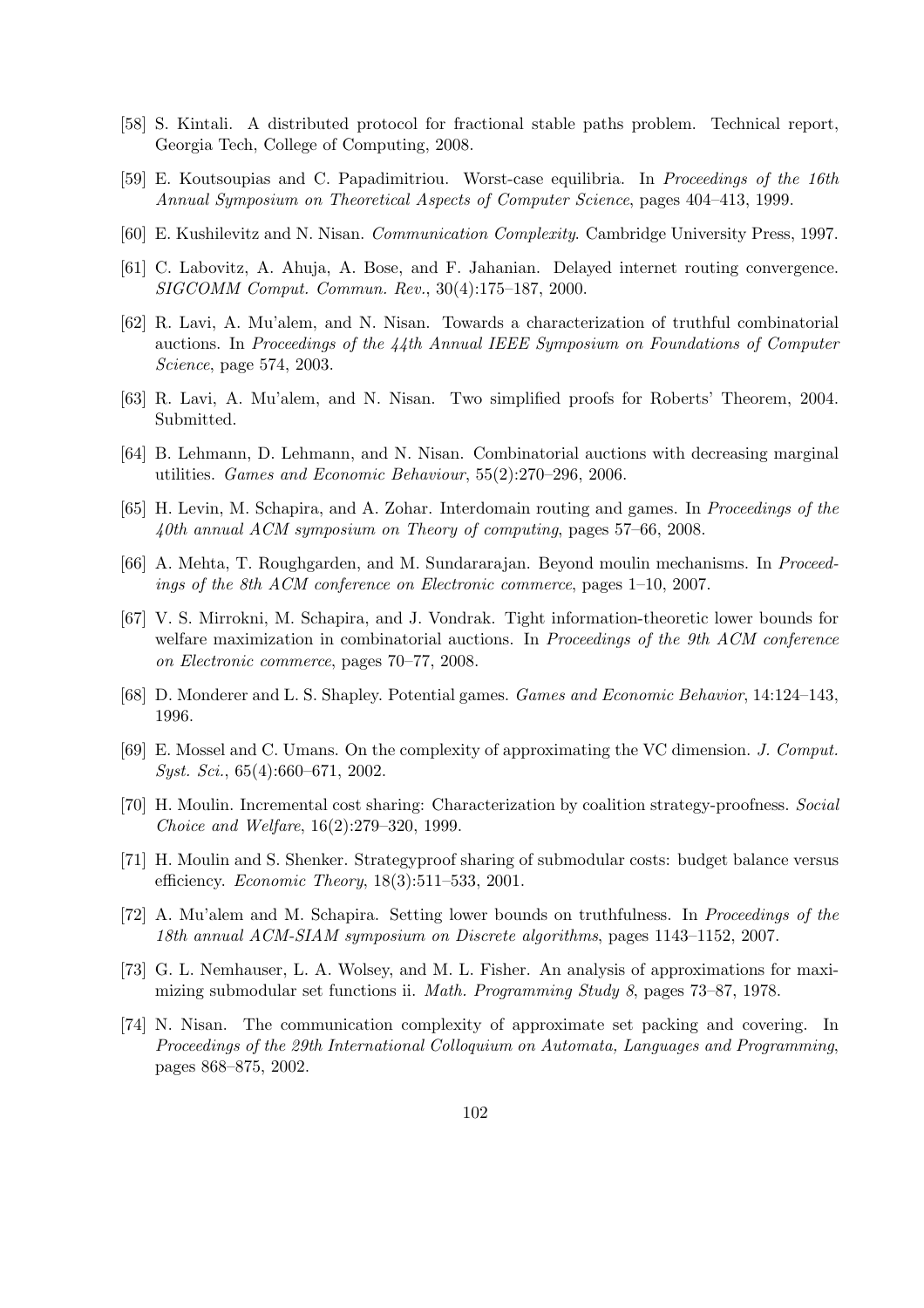- [75] N. Nisan and A. Ronen. Computationally feasible VCG-based mechanisms. In Proceedings of the 2nd ACM conference on Electronic commerce, pages 242–252, 2000.
- [76] N. Nisan and A. Ronen. Algorithmic mechanism design. Games and Economic Behaviour,  $35:166 - 196$ , 2001.
- [77] N. Nisan, M. Schapira, G. Valiant, and A. Zohar. Best-reply mechanisms. Technical report, Leibniz Center for Computer Science, Hebrew University, 2008.
- [78] N. Nisan, M. Schapira, and A. Zohar. Asynchronous best-reply dynamics. In Proceedings of the Workshop on Internet Economics, pages 531–538, 2008.
- [79] N. Nisan and I. Segal. Exponential communication inefficiency of demand queries. In Proceedings of the 10th conference on Theoretical aspects of rationality and knowledge, pages 158–164, 2005.
- [80] N. Nisan and I. Segal. The communication requirements of efficient allocations and supporting prices. Journal of Economic Theory, 129:192–224, 2006.
- [81] C. H. Papadimitriou. Algorithms, games, and the internet. In Proceedings of the 33rd Annual ACM Symposium on Theory of Computing, pages 749–753, 2001.
- [82] C. H. Papadimitriou, M. Schapira, and Y. Singer. On the hardness of being truthful. In Proceedings of the 49th Annual IEEE Symposium on Foundations of Computer Science, pages 250–259, 2008.
- [83] C. H. Papadimitriou and M. Yannakakis. On limited nondeterminism and the complexity of the V-C dimension. J. Comput. Syst. Sci., 53(2):161–170, 1996.
- [84] K. Roberts. The characterization of implementable choice rules. In Jean-Jacques Laffont, editor, Aggregation and Revelation of Preferences. Papers presented at the 1st European Summer Workshop of the Econometric Society, pages 321–349. North-Holland, 1979.
- [85] R. W. Rosenthal. A class of games possessing pure-strategy Nash equilibria. International Journal of Game Theory, 2:65–67, 1973.
- [86] T. Roughgarden. An algorithmic game theory primer. In Proceedings of the 5th IFIP International Conference on Theoretical Computer Science. An invited survey, 2008.
- [87] T. Roughgarden and E. Tardos. How bad is selfish routing? J.  $ACM$ ,  $49(2):236 259$ , 2002.
- [88] R. Sami, M. Schapira, and A. Zohar. Security and selfishness in interdomain routing. Technical report, Leibniz Center for Computer Science, Hebrew University, Jerusalem, Israel, 2008.
- [89] R. Sami, M. Schapira, and A. Zohar. Seraching for stability in interdomain routing. In Proceedings of IEEE INFOCOM (to appear), 2009.
- [90] N. Sauer. On the density of families of sets. J. Comb. Theory, Ser. A, 13(1):145–147, 1972.
- [91] M. Schäfer. Deciding the Vapnik-Cervonenkis dimension is  $\Sigma_3^p$ -complete. Journal of Computer and System Sciences, 58:177–182, 1999.